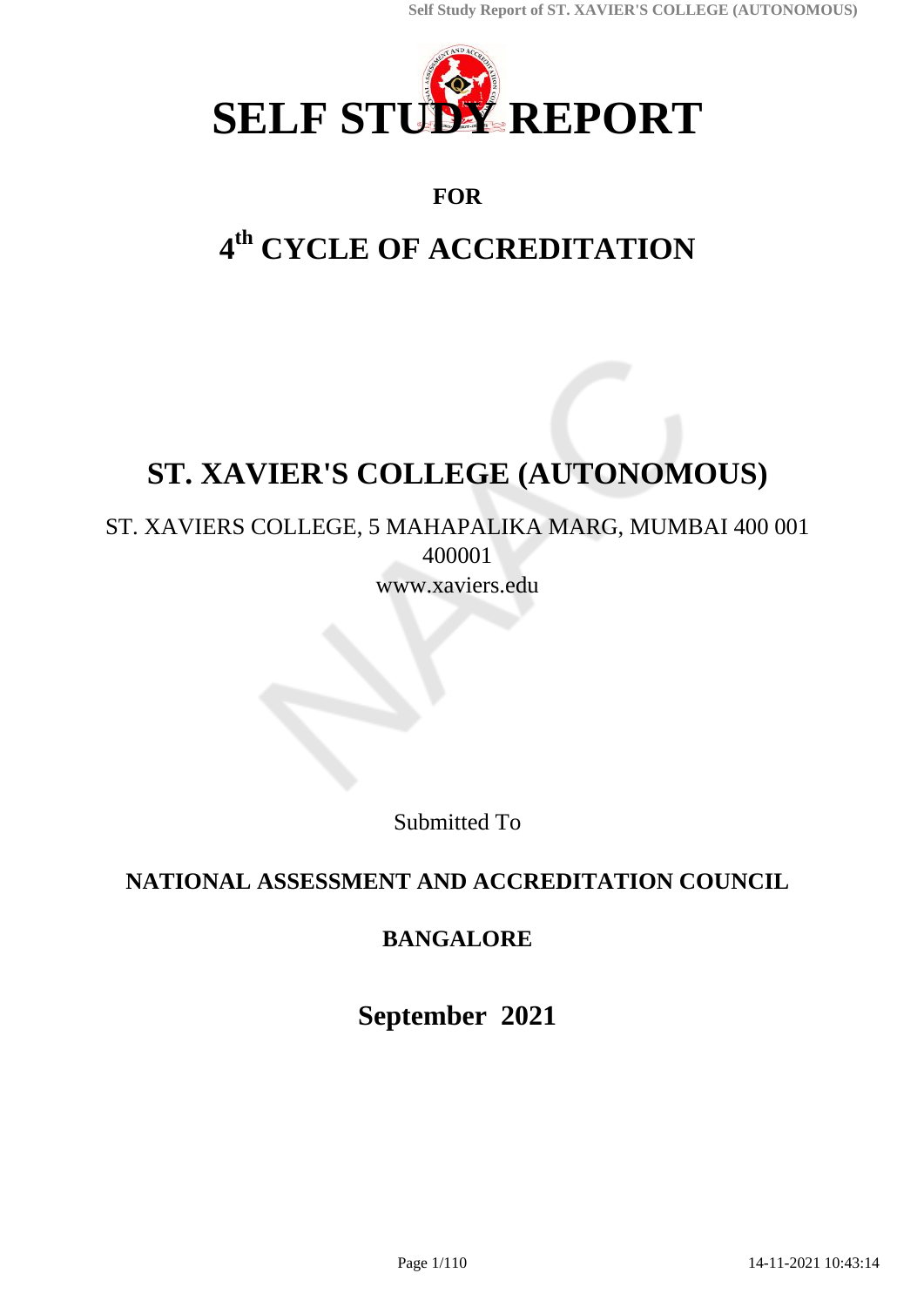# **1. EXECUTIVE SUMMARY**

# **1.1 INTRODUCTION**

**St. Xavier's College - Autonomous, Mumbai (SXC**), named after St. Francis Xavier, was founded in 1869 by the Society of Jesus, a Christian religious organization started by St. Ignatius of Loyola. Since its very inception, the Society has significantly contributed to the field of education throughout the world. Although SXC was started with the purpose of educating the Christian community in India, over the 150 years of its existence, it has been the cradle of education where members of all communities have been welcomed.

The motto of SXC is "*Provocans Ad Volandum,"* Latin for "Challenging to Fly." It's the Jesuit way of living by the "Magis," a Latin word that means "more," "greater." It calls one to dream bigger and do things many think impossible. And so SXC aims at developing citizens of personal integrity with an innovative creativity that strives to build an inclusive world that nurtures all, not just humans but all of the environment. Innovation, Integration and Inclusion are therefore the values we focus on developing in our students. This calls for the promotion of critical and creative thinking to facilitate academic excellence, and several co-curricular and extracurricular programmes to enhance social sensitivity, collaboration and teamwork and a spirit of respect and inclusiveness.

#### **Vision**

An academic community dedicated to the holistic education of future leaders who will demonstrate innovation in their professional competencies, integration in their personal lives and inclusion in their social contribution.

#### **Mission**

- **A.** Training for PROFESSIONAL INNOVATION:
- 1. Ensuring competence, and provoking excellence and brilliance
- 2. Stimulating critical and creative thinking
- 3. Promoting multi-disciplinary learning, research and publication
- 4. Linking studies with contemporary industry developments and applications
- 5. Making core competencies socially and environmentally beneficial
- **B.** Cultivating PERSONAL INTEGRATION:
- 1. Fostering confidence, motivation and vision
- 2. Upholding honesty, transparency and accountability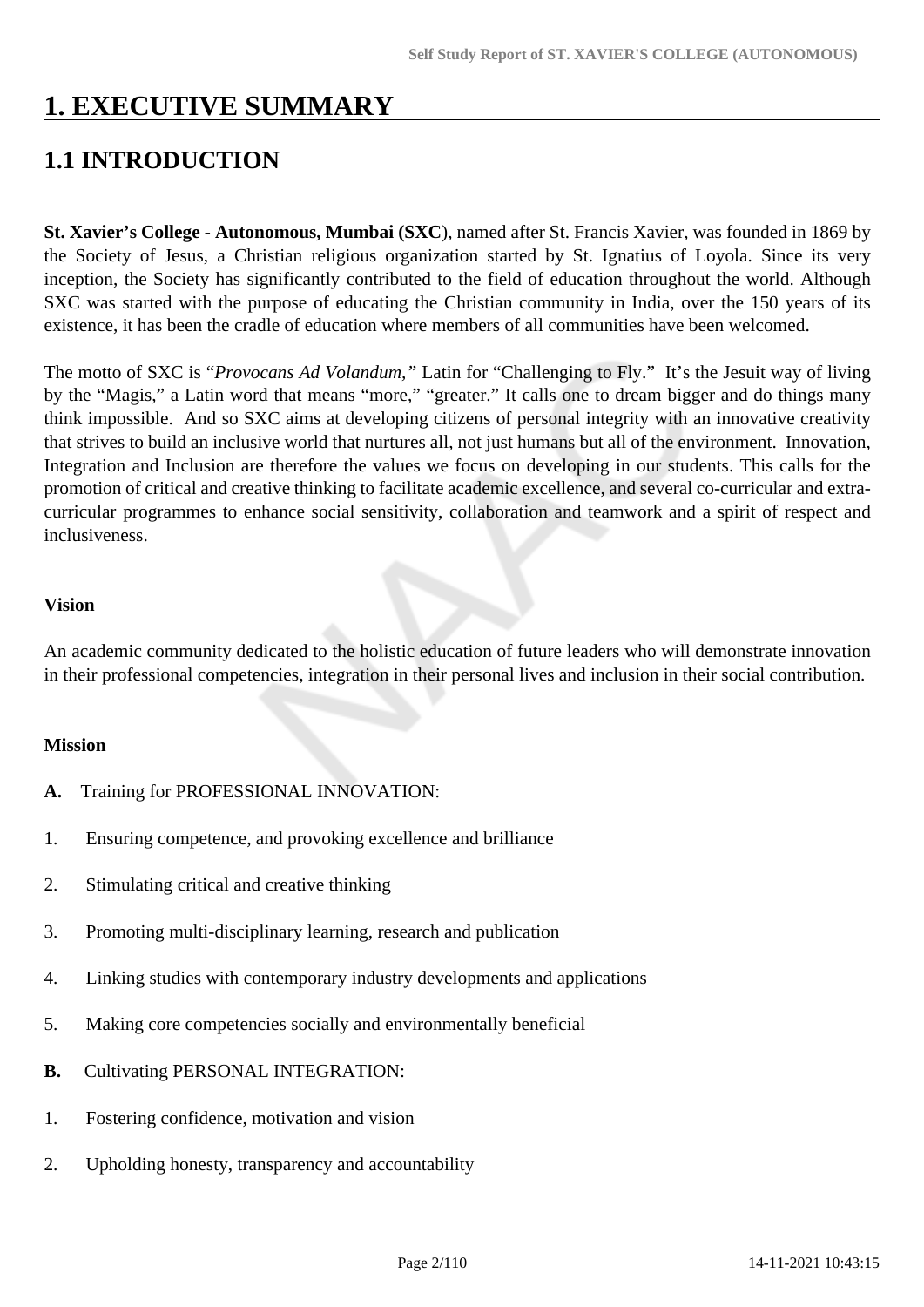- 3. Facilitating emotional, interpersonal, social and spiritual intelligence
- 4. Developing organizational and leadership skills
- 5. Encouraging creative and collaborative engagement in curricular and co/extra-curricular activities
- **C.** Advocating SOCIAL INCLUSION:
- 1. Respecting the dignity of others and practicing compassion and concern
- 2. Appreciating cultural pluralism and diversity
- 3. Striving for social justice, harmony and solidarity
- 4. Caring and providing for the marginalized and disadvantaged
- 5. Strategizing to protect the natural environment

## **1.2 Strength, Weakness, Opportunity and Challenges(SWOC)**

#### **Institutional Strength**

- 1. The college embraces core Jesuit values and weaves it into the development of young individuals with not just academic excellence but also with compassion and creativity as the guiding principles of their approach to life, work and relationships.
- 2. SXC regularly conducts Faculty enrichment programs for the in-house Faculty. The college encourages discussion and provides Faculty and students the freedom to express their opinions and participate in decision making at various levels.
- 3. A significant number of Faculty engage theory and practical courses with interactive, thought-provoking teaching. The incorporation of mini research projects in more than 50% of the programmes have contributed to the development of a research culture and amongst students.
- 4. There is a strong commitment to the holistic development of students, with some mandatory (e.g., Social Involvement/Outreach programmes and Extracurricular sports/cultural/organizational events) and several optional co-curricular, extra-curricular activities providing opportunities for growth. In addition, a variety of value-added courses and activities of the Social Service League, AICUF etc. help to keep the Jesuit ethos of the college alive.
- 5. The XRCVC set up and run by a pioneer, Dr. Sam Taraporewala, (an ex-Faculty who is visually challenged) and his very able team, has enhanced Inclusion of Students with Disabilities not only on SXC campus but all over the country.
- 6. The rich diversity in the students being admitted almost 30% from other states; diverse socio, economic, cultural, religious backgrounds and differently abled individuals – encourages a secular outlook based on mutual respect and acceptance that prepares them to become responsible citizens.
- 7. All students do a course on communication skills/Scientific communication skills.
- 8. There is a Wellness Centre with trained counsellors that promotes mental well-being of staff and students, International and national level conferences and seminars are organized by departments (subject-centric), as well as the college.
- 9. There is complete transparency between the Faculty and the students and the evaluation process is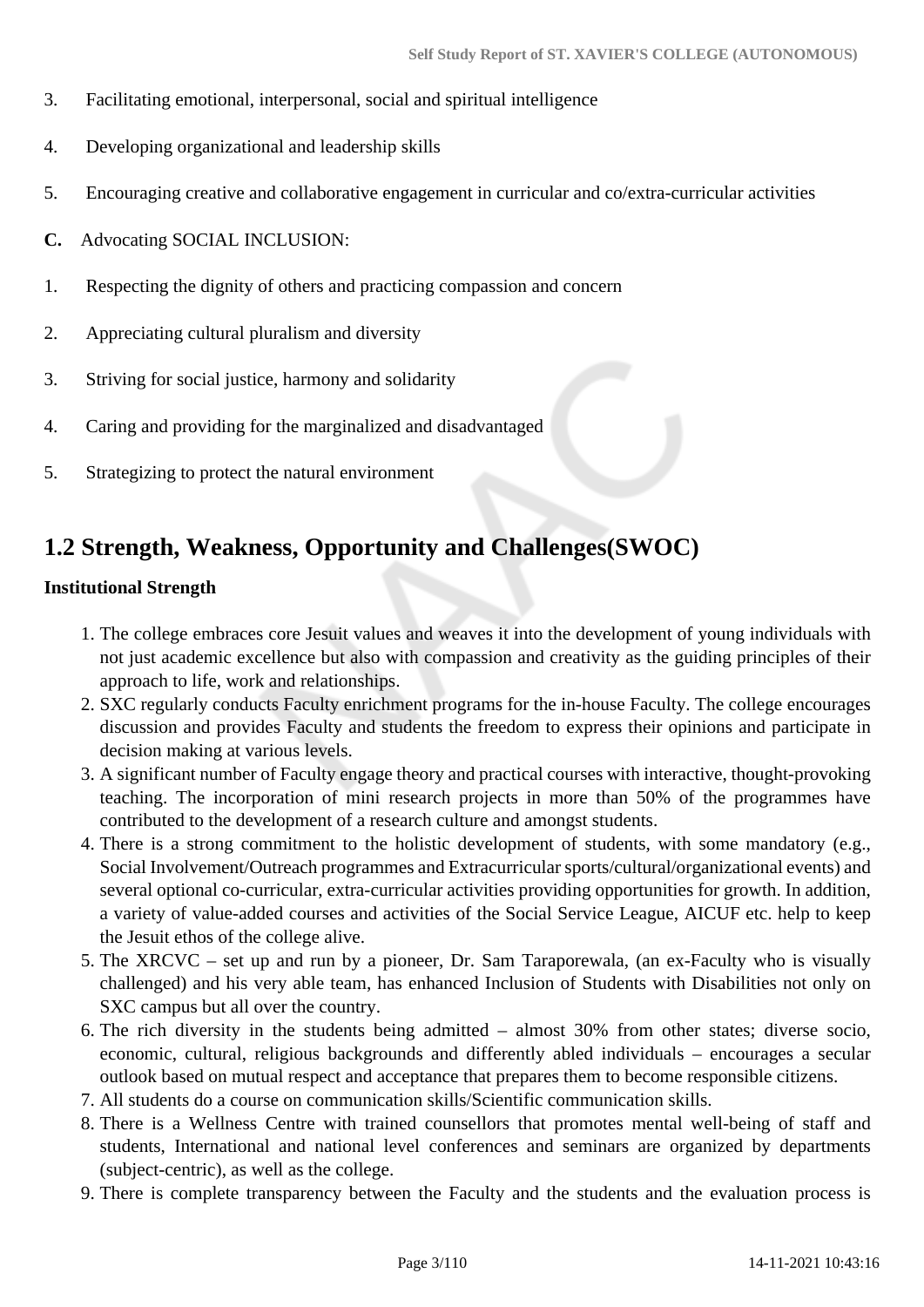comprehensive and accountable. Display of corrected answer papers (internal and end semester examinations) to the students is mandatory.

10. A large number of in-house research journals and magazines are published regularly.

#### **Institutional Weakness**

- 1. Decreasing numbers of permanent Faculty due to the lack of government sanction to fill all the vacant posts, results in a floating population of temporary/ ad-hoc staff who may not be as invested in the betterment of the students/ pedagogy/ institution.
- 2. The Heritage Tag of the campus does not allow for easy infrastructure expansion and development.
- 3. Inadequate Faculty research output has resulted in few publications in UGC-recognized high impact journals.
- 4. A lot of time is spent on administrative work by the Faculty, so administrative support needs to be improved to free the Faculty and enable them to devote time for research.
- 5. Only 1 patent obtained during the assessment period.
- 6. Several collaborative activities and linkages have been initiated by departments with no proper documentation/ MoUs.
- 7. Documentation of student progression, number of students that clear competitive exams and those securing internships needs to be improved.
- 8. There is difficulty in implementing a completely flexible choice-based credit system due to aided/unaided programs running in parallel and with space constraints.

#### **Institutional Opportunity**

- 1. Start new courses/ programmes that are: taught online (explore distance education); more skill based.
- 2. Recruit talent from industry and other research institutes by establishing Research Chairs, providing a boost to the research output.
- 3. Increase the number of PG programmes to help in increasing research output in terms of publications.
- 4. Increase collaborative projects intra- and inter-institutional, and maximize the sharing of resources.
- 5. Set up more self-financed programmes to meet the increased institutional financial burden of paying the salary of Faculty in sanctioned posts of the aided programmes, that are not filled by the government.
- 6. Improve the productivity in Entrepreneurship and skill development through the E-cell.
- 7. Explore the option of a full-fledged choice-based credit system in new/ stand-alone programs and, in a more restrained way, in all existing programs as well.
- 8. Extend the reach of the Alumni Association by providing a platform for actively networking with alumni, and sustain it by hosting more events/ activities with them.
- 9. Build on and increase collaboration/linkages with Indian/ Foreign universities.
- 10. Introduce a robust system to track student data.

#### **Institutional Challenge**

1. Maintenance of academic quality when the ratio of permanent to temporary/Ad-hoc Faculty is steadily decreasing (large number of teachers retiring in next 3 years).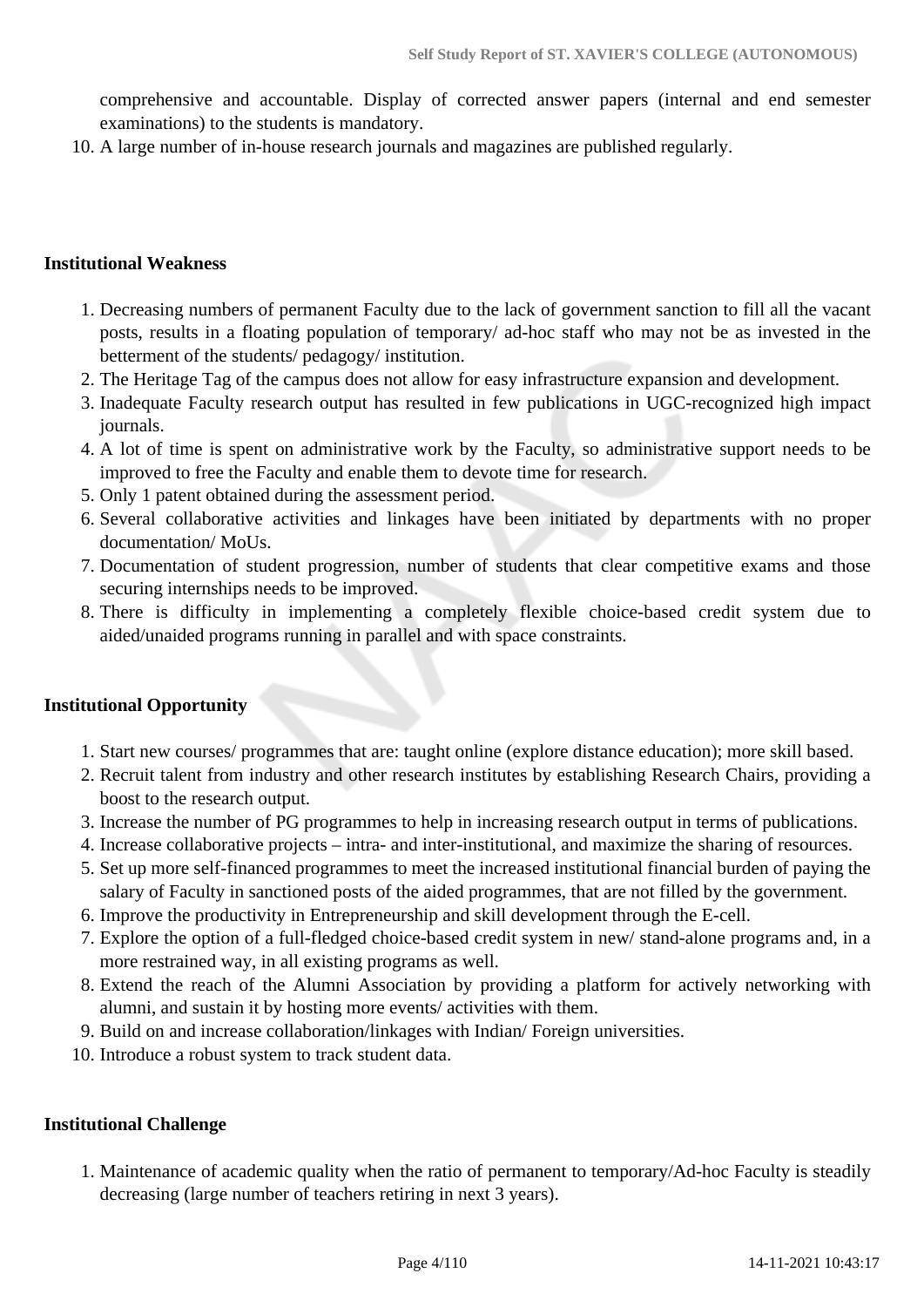- 2. Generation of meaningful research with the existing workload requirement mandated by the government and the long commute times for most Faculty (The college being located at the southern end of the city results in more than 75% of staff and students having to spend long hours in commuting).
- 3. Striking a balance between pedigree traditional courses and new-age skill/ knowledge-based ones.
- 4. Attracting quality students when there is stiff competition from private/ foreign institutions which might offer better facilities or more niche programmes.
- 5. Providing additional administrative support to the Faculty.
- 6. Nurturing the Jesuit culture and values while trying to balance the need for financial input through selffinanced programmes which may not be affordable for all students.
- 7. Providing paid leave (few months to two years) for Faculty to complete their PhD/ post-doctoral work/ attend skill enhancement programmes at other Universities.
- 8. Generation of a corpus fund.

# **1.3 CRITERIA WISE SUMMARY**

#### **Curricular Aspects**

#### **Criterion I: Curricular Aspects**

SXC delivers education that addresses the cognitive, psychomotor and affective domains of learning, integrating academic excellence with relevance. Autonomy has helped upgrade courses to address contemporary challenges and enrich the curricula to keep pace with learners' needs as well as regional, national and international developments.

In the academic year 2019-2020, a total of 54 programmes were conducted by SXC, with the University of Mumbai awarding all the Degrees. Thirty-four programmes were based on the choice-based credit system or had electives as part of their structure. Thirty-eight programmes were revised during the last five years.

The 32 undergraduate programmes include the 26 aided programmes (B.A., B.Sc. and B.Com.), four selffinanced degree programmes (BA Mass Media in Journalism, BA Mass Media in Advertising, B.M.S. and B.Sc. I.T) and two B.Voc programmes which were discontinued from 2018-19, with the last batch graduating in 2019-20. The cross-faculty courses and applied components offered as electives allow the students to explore subject areas outside their core courses.

Nine aided Masters programmes (Papers and /or Research) in Botany, Chemistry, Geology, Life Sciences, Microbiology and Ancient Indian Culture and five self-financed programmes in Biotechnology, Physics, Big Data Analytics, Public Policy and Psychology are also offered. Eight departments (2 Arts and 6 Science) have PhD recognition.

Skill development/employability/entrepreneurship have been addressed in about 64% of the courses. Crosscutting themes such as human values, human rights, environmental studies are incorporated into the curricula, and are mandatory for ALL undergraduates. Professional ethics including prevention of plagiarism is dealt with at the level of individual departments.

Over the last five years 6% of students have enrolled in the value-added courses and gained life skills. Projects are a part of the syllabus in more than 50% of programmes, and internships are encouraged. Although teacher assessment by students has been an integral part of teaching-learning at SXC for decades, structured online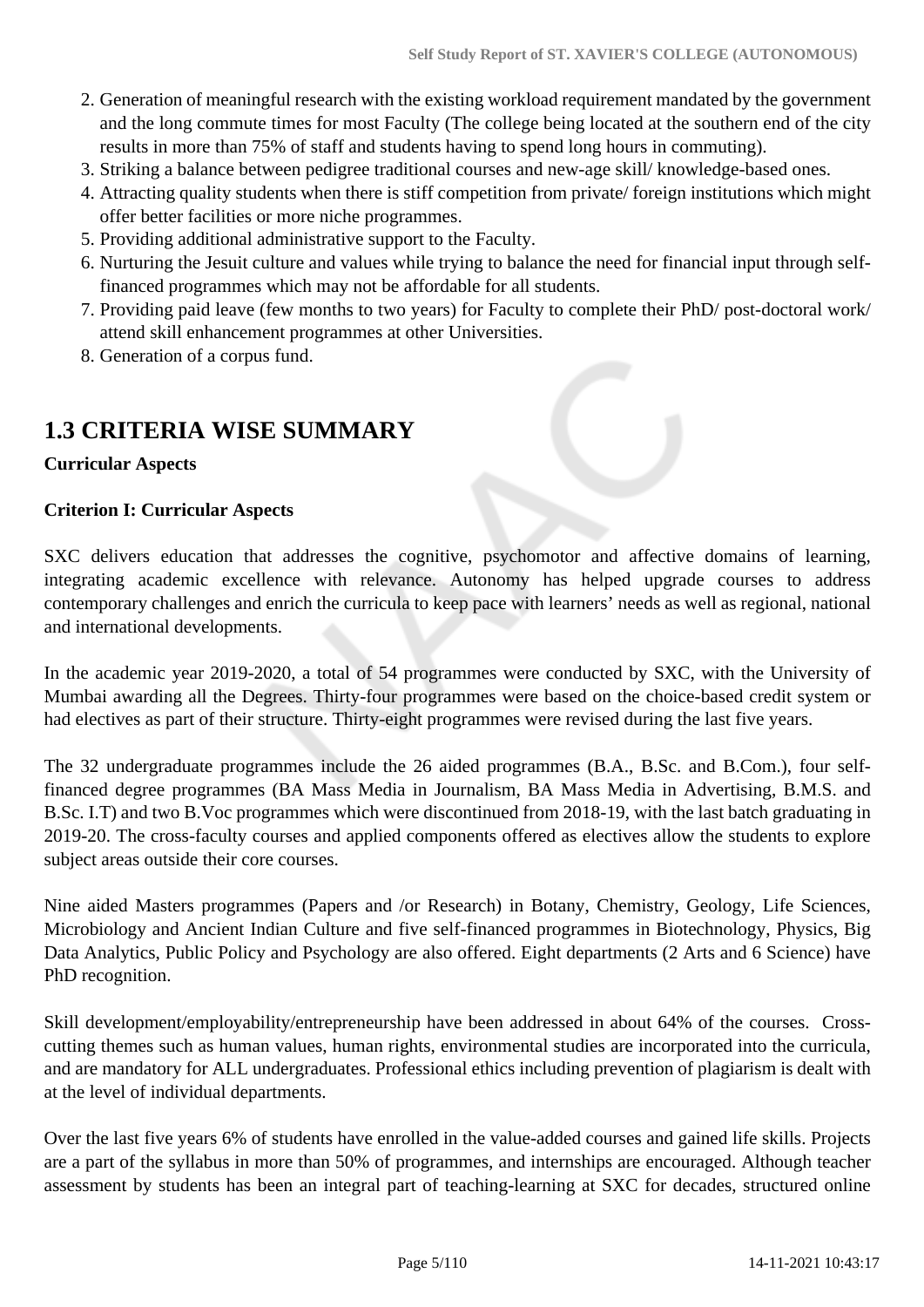feedback on academic courses and other parameters has been collected since 2018. Attempts have been made to implement some of the recommendations that came up frequently after data analysis.

#### **Teaching-learning and Evaluation**

#### **Criterion II: Teaching-Learning-Evaluation**

SXC has a simple admission procedure with a good demand ratio for the programmes offered at the undergraduate and postgraduate level. For admission, criteria and processes laid down by the University of Mumbai and the Government of Maharashtra are followed and applications are invited online for the first-year degree programmes.

A student's language proficiency is assessed within the first week of enrolment through a test. Those needing additional tutelage are then directed to the Language Laboratory. The advanced learners are provided an opportunity to enrol in the Honours programme, a co-curricular activity pioneered by SXC, that provides an opportunity for further academic exploration.

SXC evaluates the learning levels of the students via rubric based continuous internal assessments and a semester-end assessment in a 40:60 ratio. Examination registration, issue of hall tickets and marksheet generation are automated by the ERP system. On an average, results are declared 36 days after the last examination. The Controller of Examinations documents the passing percentage for each academic year.

Fifty percent of the college staff hold a Ph.D., are experienced (average teaching experience 13 years) and are dedicated to enhancing the teaching-learning environment through innovative teaching approaches and experiential learning.

Objectives are defined for each course and the outcomes (CO, PSO, PO) are prepared in the framework of the revised Bloom's taxonomy. In addition, Teaching Plans created by the Faculty serve as guidelines for the semester.

#### **Research, Innovations and Extension**

#### **Criterion III:** Research, Innovations and Extension

SXC aims to promote a research culture among students and faculty with its excellent centres of research in science and humanities and a well-defined policy for research, innovation and consultancy.

Eight departments are recognised as research centres, with 14 faculty approved as research guides by the University. Ten students registered as new research scholars and 9 were awarded PhD during the assessment period.

Faculty received grants worth Rs 51.72 lakhs from government funding agencies / industry-sponsored projects. Faculty published 102 research papers in UGC Care listed journals, and 40 books/chapters/conference papers. Additionally, nine faculty obtained national and international fellowships for advanced research and conference presentations from reputed professional bodies. The college uses Turnitin plagiarism software for the submissions by the students and adheres to ethics of research and publications as notified by UGC.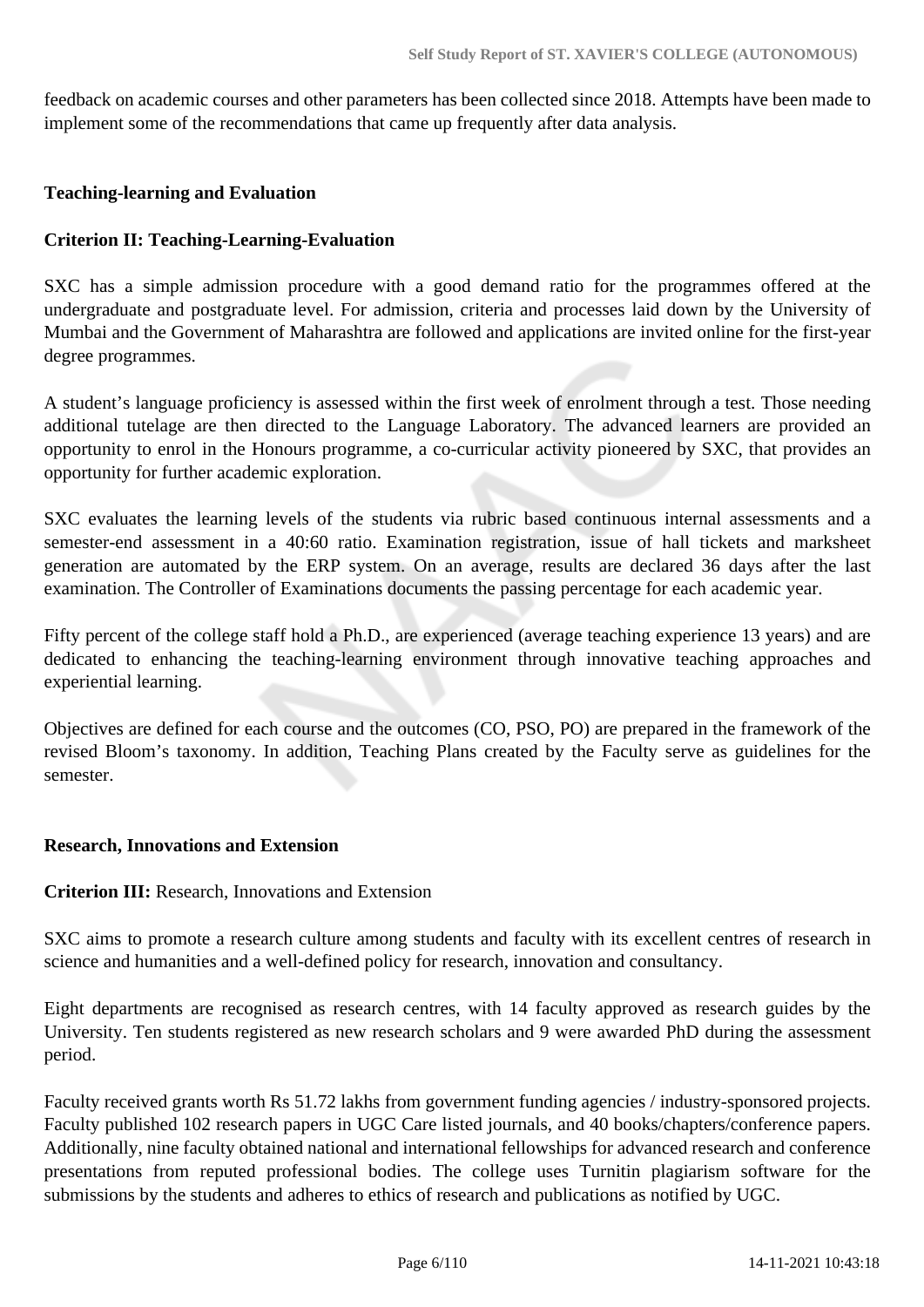SXC is one among 200 colleges in the country where the Entrepreneurship and Skill Development Hub was launched by the Hon. Prime Minister of India in February 2019. The E cell of the college conducts activities to foster the spirit of entrepreneurship among students.

One of the strengths of the college is the outreach and extension work undertaken by all undergraduate students through the Social Involvement Program and its discipline-centric activities through departments. Totally 64 extension and outreach programs were carried out with the participation of 5081 students. The activities include Swachh Bharat Abhiyan, care of the aged, tree plantation drives, recycling of tetra packs and multi-layered plastics and solid waste management to name a few.

SXC has signed MOUs with 34 institutions of national / international importance and has undertaken 22 collaborative activities during the assessment period, giving a wide range of opportunities to the students and faculty members of the college to interact with experts from different fields and thus expand their horizons of knowledge and learning.

#### **Infrastructure and Learning Resources**

**Criteria IV:** Infrastructure and Learning Resources

St. Xavier's College is a 152-year-old heritage building with a campus spread over 2.986 acres.

The college has a total of 53 classrooms and seminar halls and 34 laboratories fully ICT enabled, along with 2 video centers, 3 editing studios, 1 sound editing studio and an ICT enabled boardroom. Presence of ramps, elevators, disabled-friendly toilets, motorized wheel-chair and tactile paving provide the required infrastructure for differently-abled students.

The Fell Gymkhana facilitates indoor and outdoor sports as well as non-sporting activities such as yoga, drama, etc. Being an inclusive campus, the sports centre also caters to adaptive sports.

The Reference library and the Lending library together house 1,03,185 books and 93 journals in print and electronic resources along with numerous rare books for the students and staff. An online database of the books and journals is maintained and access to these is provided through five OPAC terminals in the library. A photocopying facility exists near the reference library. The newest addition to the library is the electromagnetic gate for security and to register user foot-fall.

IT facilities on campus enhance the effectiveness of teaching-learning processes. There are 314 computers available for student usage.

The college has spent over 7 crores for infrastructure augmentation during the assessment period.

#### **Student Support and Progression**

## **Criterion V: Student Support and Progression**

The Institution provides diverse avenues to its students for nurturing their capacities and capabilities; simultaneously addressing their creative, psychomotor, economic and social requirements.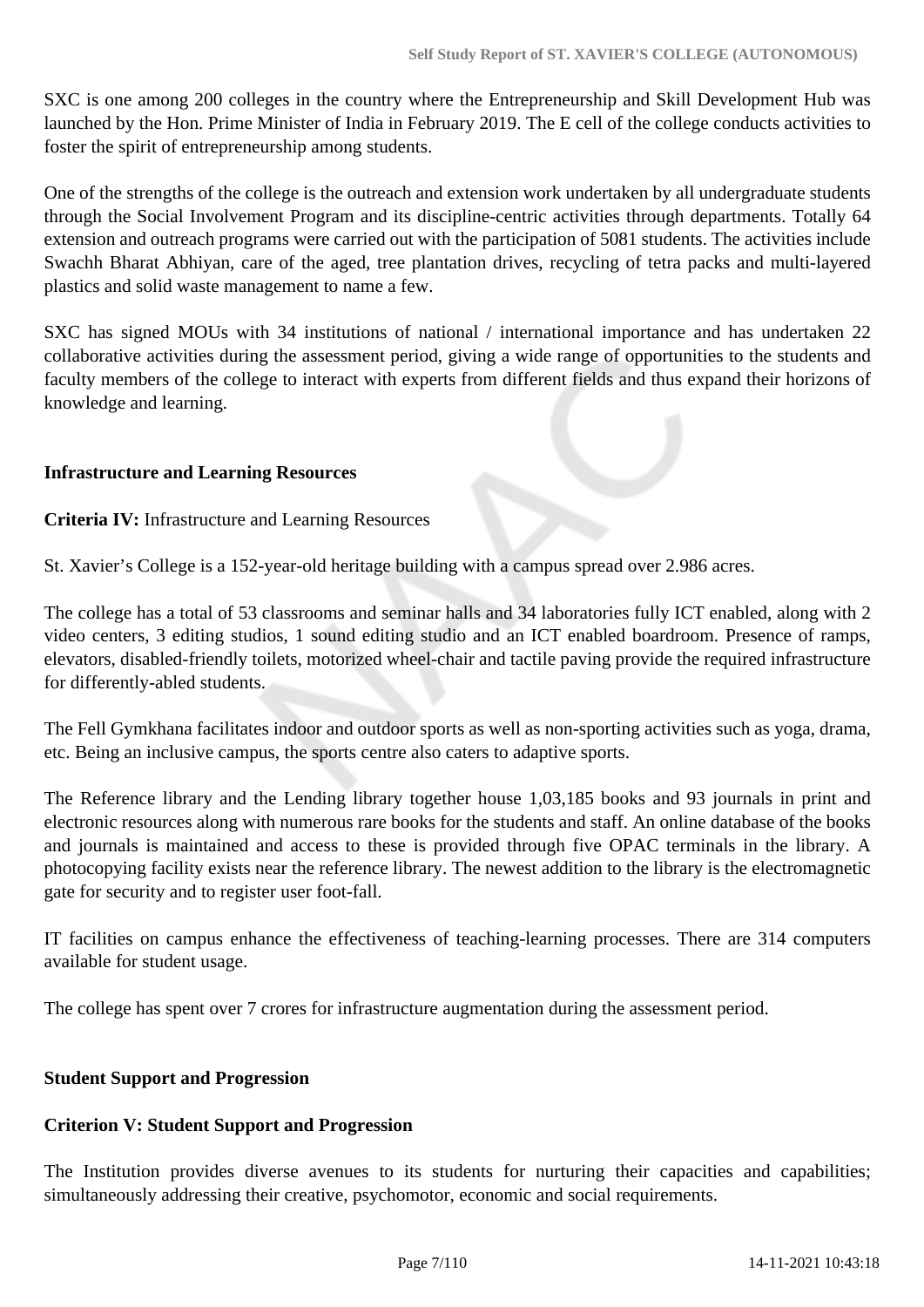During the assessment period, 804 students were awarded Institutional scholarships while 248 students availed Government scholarships. Centres such as Language Lab, Entrepreneurship Cell, Xavier's Resource Centre for Visually Challenged (XRCVC), Extra-Curricular Committee and Wellness Centre offered activities and workshops aimed at enhancing student capabilities. The Language Lab primarily caters to students with linguistic challenges while the Wellness Centre caters to the mental health of students through activities and counselling service. The XRVCV offers assistance and training specifically aimed at, but not limited to, the differently abled (Divyangjan). Departments organised career guidance and alumni interaction sessions regularly to help students determine their future path. The Internal Committee, Anti-Ragging Committee and College Grievance Redressal Committee were available to resolve student grievances.

In the assessment period, 619 students were recruited through campus placement. Every year our students are predominantly seen to progress towards higher educational pursuits. However, these numbers were affected in the assessment year due to the COVID-19 pandemic.

In the assessment period, 58 multi-faceted cultural festivals and sports events were organised. These included Janfest (Indian Classical Music), Malhar (intercollegiate cultural festival), Ithaka (English theatre), Antas (Hindi cultural), Aamod (Marathi cultural) and Sitare (cultural - Commerce section), and events by the Extracurricular Committee. The events offered a platform for nurturing students' talents and develop in them organisational skills, work ethics and teamwork. The Annual Sports Days received active participation from students and staff alike. The Student Council by its representation on key committees played an important role in helping the college management provide better facilities and academic environment to its stakeholders.

Alumni connect has been maintained by the Xavier's Development Programme (XDP) through a dedicated website (https://alumni.xaviers.edu/). Alumni were actively involved in College activities - as members of Board of Studies, as resource persons in seminars or conferences, as speakers or performers in festivals as well as in the sesquicentennial celebrations in 2019-20.

## **Governance, Leadership and Management**

#### **Criterion VI: Governance, Leadership and Management**

The Strategic Plan drawn for 2015-20 highlighted Optimal utilization of resources, Classroom upgradation, Discipline-centric SIP, Enhancing inclusion on campus and Creation of a Wellness Centre. The plans were deployed successfully.

Various measures were undertaken to ensure the welfare of SXC staff, e.g., sanctioning interest-free loans [teachers provided with financial support 10 (2015-16), 10 (2016-17), 7 (2017-18), 21 (2018-19) and 19 (2019-20)], reimbursement of Mediclaim premium (50%) of non-teaching staff, conducting knowledge/ skillbased programmes (21) for staff , provision of book grant and encouragement to attend conferences/ refresher courses/ orientation programmes/ short term courses/ online training programmes [42 (2019-20), 21 (2018-19), 9 (2017-18), 19 (2016-17) and 16 ( 2015-16)].

The college conducts a statutory external audit by Chottalal H. Shah and Company and internal financial reviews by the Bursar of the Parent Trust. Funds are mobilized from various Government / Central Government schemes such as the UGC XII Plan, CPE and CE Grants, DST/FIST, Autonomy fund, DBT Star College scheme, etc., with RUSA being the most recent.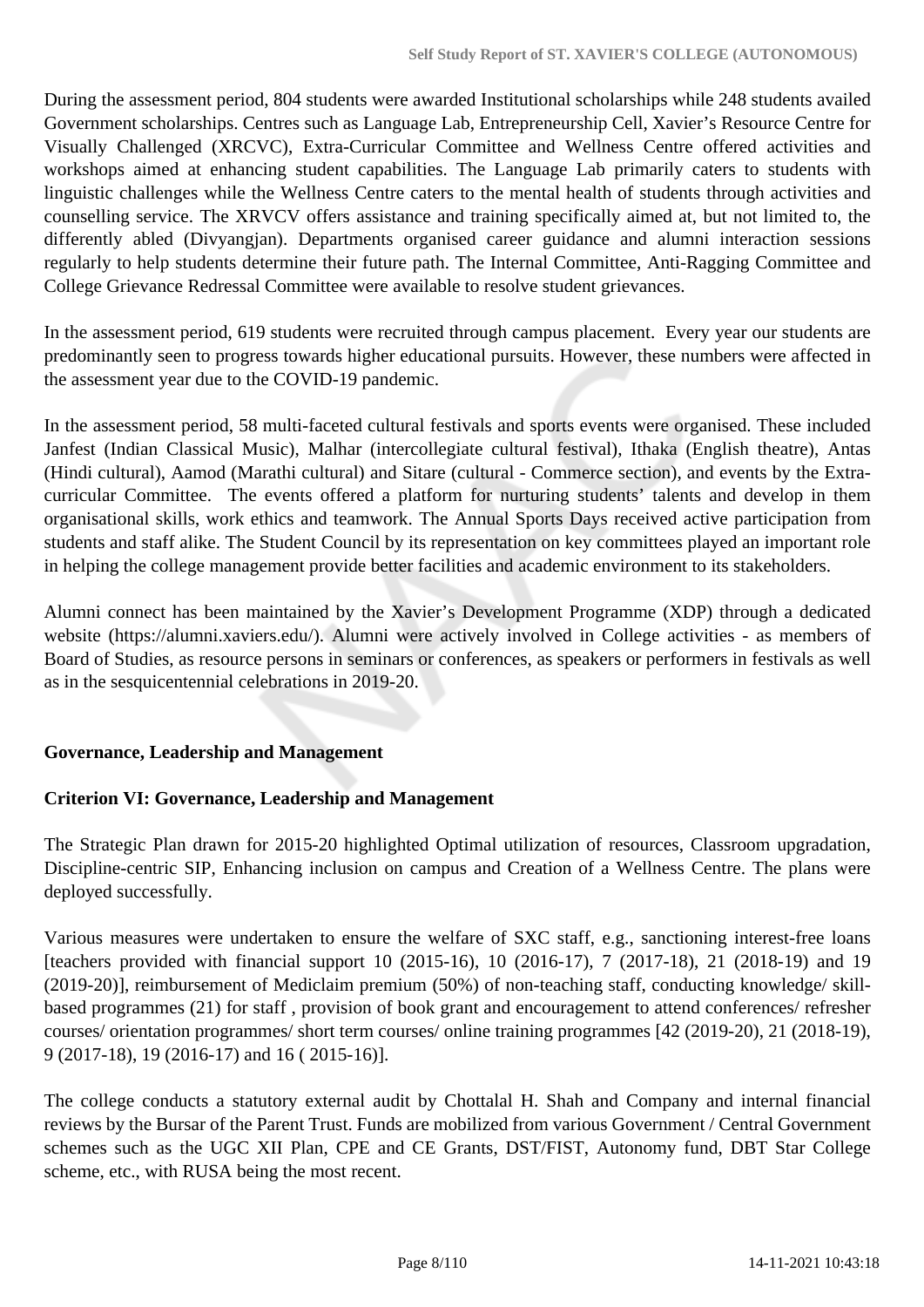Quality assurance initiatives of the institution include: participative management, promotion of academic quality (19 collaborative initiatives, 14 orientation programmes, 10 Conferences/ Seminars/ Workshops on quality), upgradation of facilities, implementation of an ERP system (for admission, administration, examination, and library, developed partly in-house and partly by professional services, e.g., Silvodel technologies), environmental sustainability, internal and external audits (about 12), regular IQAC meetings, participation in NIRF (national ranking of 90, 96, 74 and 40 for the academic years 2019-20, 2018-19, 2017-16 and 2016-17, respectively).

#### **Institutional Values and Best Practices**

#### **Criterion VII: Institutional Values and Best Practices**

SXC is committed to the holistic development of its students, with human values and inclusion featuring as highly desirable attributes. Attention to human values provided by Courses like 'Giving Voice to Values', 'Human Rights,' and commemorating days of national/ international significance fosters universal values of integrity, tolerance, equality etc. The college has a code of conduct laid down for staff and students that is aligned to its vision and ensures a gender neutral, healthy atmosphere on campus. In addition, the Social Involvement Program, with its 226-strong NGO network, sensitizes students to empathize with the marginalised and disadvantaged. The program, which is mandatory for all undergraduate students of Science and Arts, has expanded to include discipline centric activities as a compulsory component.

Inclusiveness (regional, linguistic, socio economic and secular), a distinctive feature of SXC is spearheaded by the Xavier's Resource Centre for the Visually Challenged, which facilitates spread of higher education among students with disabilities. It has programs for accessible content creation and inclusive education for teachers and special educators.

SXC has a gender-neutral campus where: young women can avail of special facilities like a dedicated Girls' common room and a sanitary napkin vending machine; physical safety is ensured by the installation of CCTV at key locations; and a Wellness centre that caters to the mental and emotional wellbeing of all.

The Xavier's Environmental Committee (XEC) and various programmes undertaken ensure environmental awareness. Green initiatives are in place with practices such as rain water harvesting, segregation of waste, composting and recycling of waste, vermin compost plant, also recycling of used paper, broken glassware, tetrapaks, MLPs and grey water, use of LED lights and solar panels. All events held on campus adhere to the norms laid down by XEC. SXC has earned over 1 lakh Green Points by its efforts.

SXC prides itself on the variety of co-curricular activities it offers students. From invited speakers, conferences, department magazines, fests, international programmes, research projects etc. to the Honour's programme for the academically advanced, all contribute to the academic grooming of students.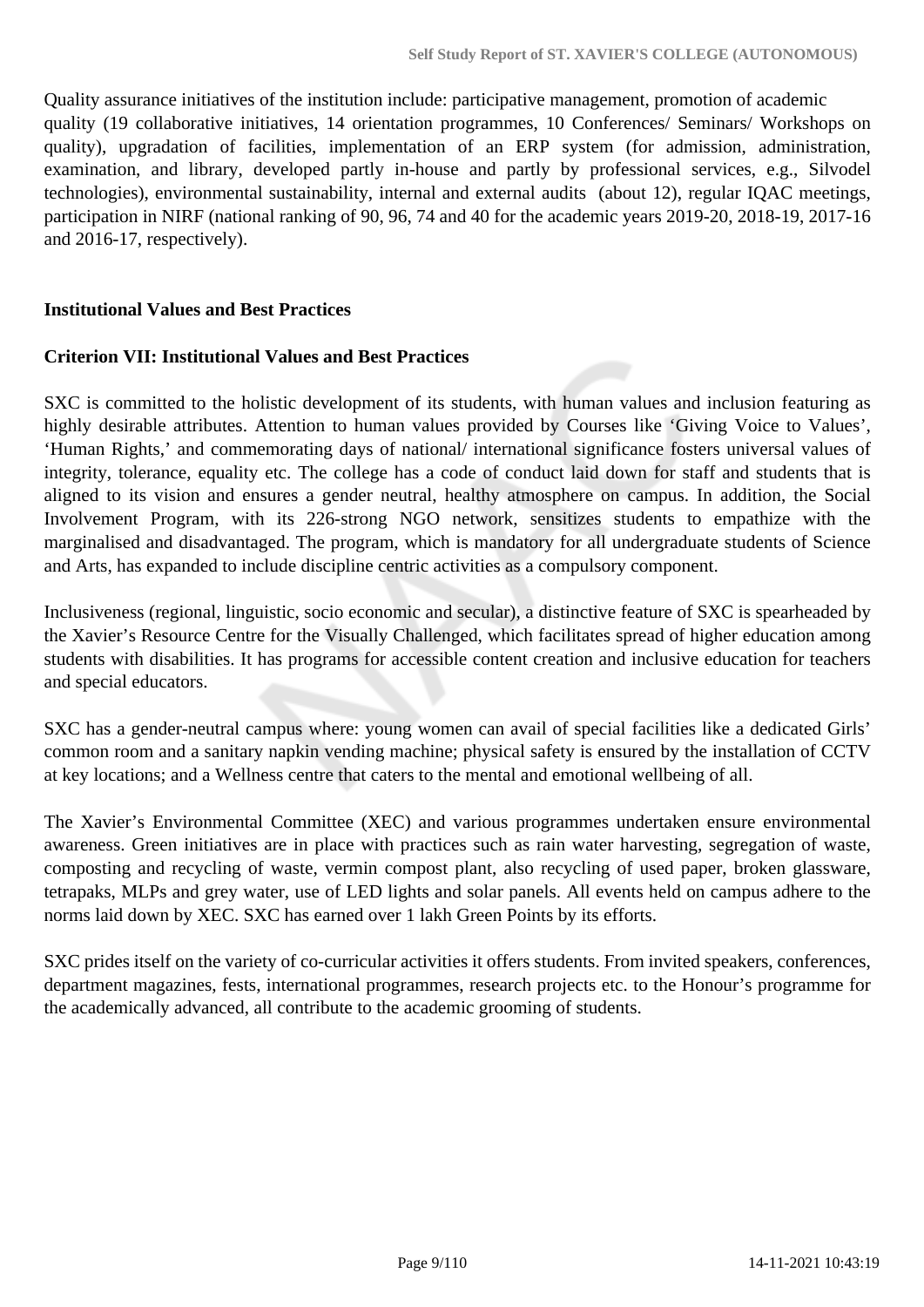# **2. PROFILE**

# **2.1 BASIC INFORMATION**

| Name and Address of the College |                                                           |  |  |
|---------------------------------|-----------------------------------------------------------|--|--|
| Name                            | ST. XAVIER'S COLLEGE (AUTONOMOUS)                         |  |  |
| Address                         | St. Xaviers College, 5 Mahapalika Marg, Mumbai<br>400 001 |  |  |
| City                            | Mumbai                                                    |  |  |
| <b>State</b>                    | Maharashtra                                               |  |  |
| Pin                             | 400001                                                    |  |  |
| Website                         | www.xaviers.edu                                           |  |  |

|                            | <b>Contacts for Communication</b> |                                          |               |                  |                                   |  |
|----------------------------|-----------------------------------|------------------------------------------|---------------|------------------|-----------------------------------|--|
| <b>Designation</b>         | <b>Name</b>                       | <b>Telephone with</b><br><b>STD Code</b> | <b>Mobile</b> | Fax              | <b>Email</b>                      |  |
| Principal                  | Rajendra<br>Shinde                | 022-22620661                             | 9819100131    | 022-2265948<br>4 | stxaviersmumbai20<br>20@gmail.com |  |
| IQAC / CIQA<br>coordinator | Nandita<br>Mangalore              | 022-22620665                             | 9869661947    | 022-2261767      | iqac.coordinator@<br>xaviers.edu  |  |

| <b>Status of the Institution</b> |                                        |
|----------------------------------|----------------------------------------|
| Institution Status               | <b>Grant-in-aid and Self Financing</b> |

| Type of Institution |                           |
|---------------------|---------------------------|
| By Gender           | Co-education              |
| By Shift            | Regular<br>Day<br>Evening |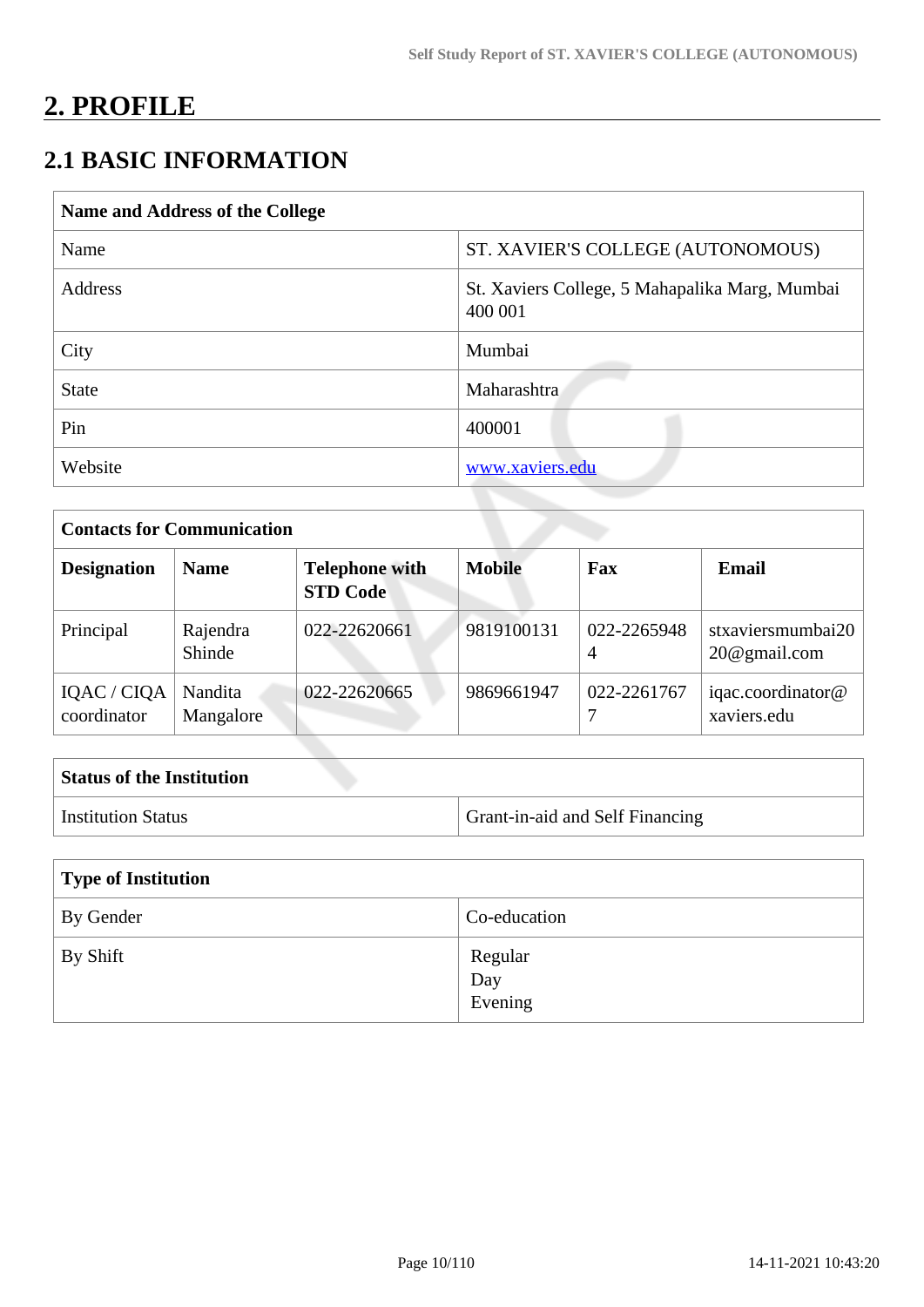| <b>Recognized Minority institution</b>     |                                     |  |  |  |
|--------------------------------------------|-------------------------------------|--|--|--|
| If it is a recognized minroity institution | Yes<br><b>Minority Document.pdf</b> |  |  |  |
| If Yes, Specify minority status            |                                     |  |  |  |
| Religious                                  | <b>Christian Minority</b>           |  |  |  |
| Linguistic                                 | Not Applicable                      |  |  |  |
| Any Other                                  | Not Applicable                      |  |  |  |

| <b>Establishment Details</b>                               |              |
|------------------------------------------------------------|--------------|
| Date of Establishment, Prior to the Grant of<br>'Autonomy' | $01-01-1869$ |
| Date of grant of 'Autonomy' to the College by UGC          | 31-05-2010   |

| University to which the college is affiliated             |                      |                      |  |
|-----------------------------------------------------------|----------------------|----------------------|--|
| <b>University name</b><br><b>State</b><br><b>Document</b> |                      |                      |  |
| Maharashtra                                               | University of Mumbai | <b>View Document</b> |  |

| <b>Details of UGC recognition</b> |                  |                      |  |
|-----------------------------------|------------------|----------------------|--|
| <b>Under Section</b>              | Date             | <b>View Document</b> |  |
| 2f of UGC                         | $21 - 11 - 2014$ | <b>View Document</b> |  |
| 12B of UGC                        | $21 - 11 - 2014$ | <b>View Document</b> |  |

#### **Details of recognition/approval by stationary/regulatory bodies like AICTE,NCTE,MCI,DCI,PCI,RCI etc(other than UGC) Statutory Recognition/App**  $\sqrt{\frac{V_{\alpha} U_{\alpha} U_{\alpha}}{V_{\alpha}}}$

| <b>Statutory</b>  | $Recognition/App$ Day, Month and |             | <b>Validity in</b> | <b>Remarks</b> |
|-------------------|----------------------------------|-------------|--------------------|----------------|
| <b>Regulatory</b> | roval details Inst               | year(dd-mm- | months             |                |
| <b>Authority</b>  | <b>itution/Departme</b>          | yyyy)       |                    |                |
|                   | nt programme                     |             |                    |                |
| No contents       |                                  |             |                    |                |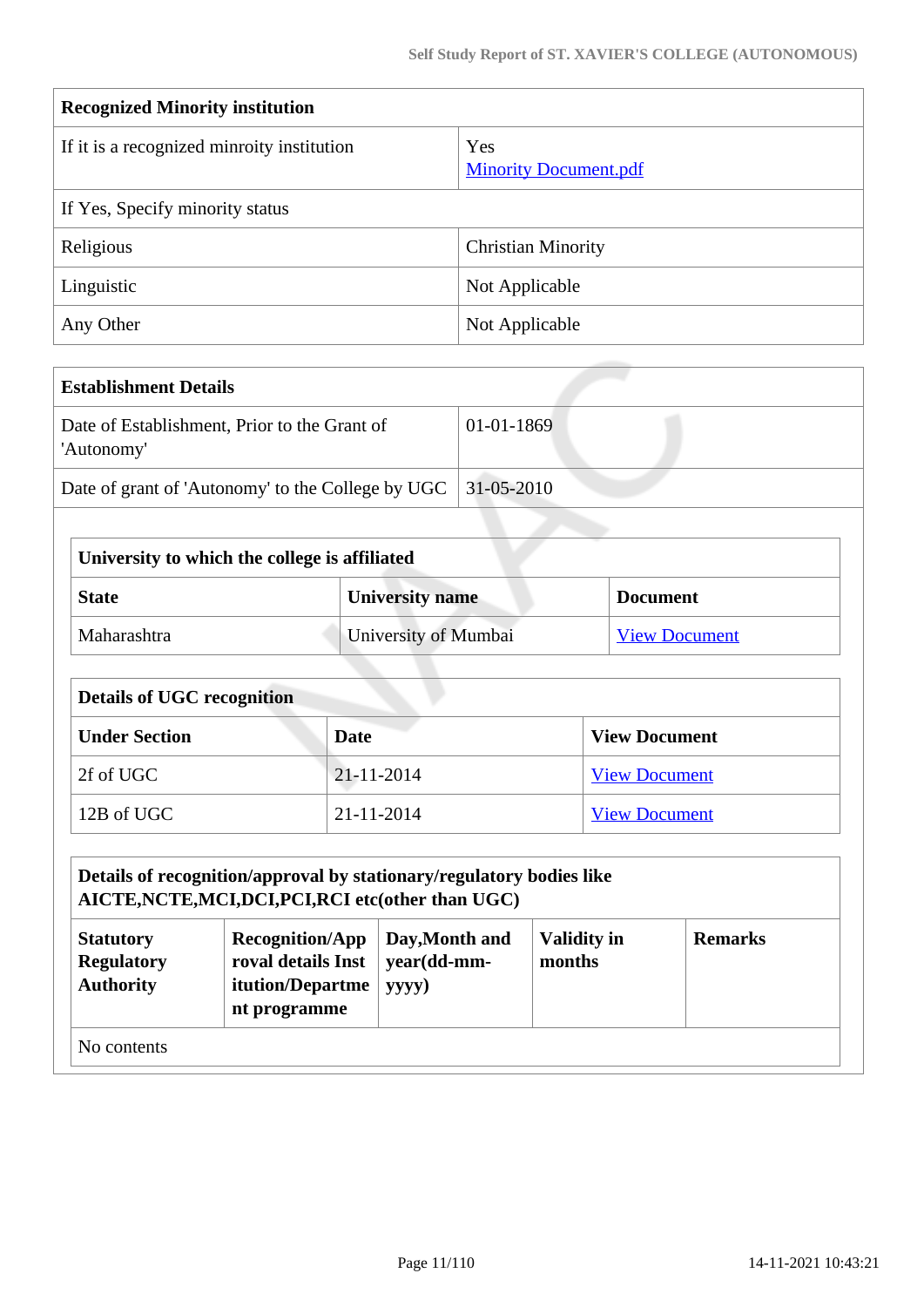| <b>Recognitions</b>                                                                   |                                                 |  |  |
|---------------------------------------------------------------------------------------|-------------------------------------------------|--|--|
| Is the College recognized by UGC as a College<br>with Potential for Excellence (CPE)? | Yes                                             |  |  |
| If yes, date of recognition?                                                          | 28-09-2006                                      |  |  |
| Is the College recognized for its performance by<br>any other governmental agency?    | Yes                                             |  |  |
| If yes, name of the agency                                                            | <b>National Institutional Ranking Framework</b> |  |  |
| Date of recognition                                                                   | 21-06-2017                                      |  |  |

| <b>Location and Area of Campus</b> |                                                              |           |                                |                             |
|------------------------------------|--------------------------------------------------------------|-----------|--------------------------------|-----------------------------|
| <b>Campus Type</b>                 | <b>Address</b>                                               | Location* | <b>Campus Area</b><br>in Acres | Built up Area in<br>sq.mts. |
| Main campus<br>area                | St. Xaviers College, 5<br>Mahapalika Marg, Mumbai<br>400 001 | Urban     | 2.985                          | 21251.3                     |

# **2.2 ACADEMIC INFORMATION**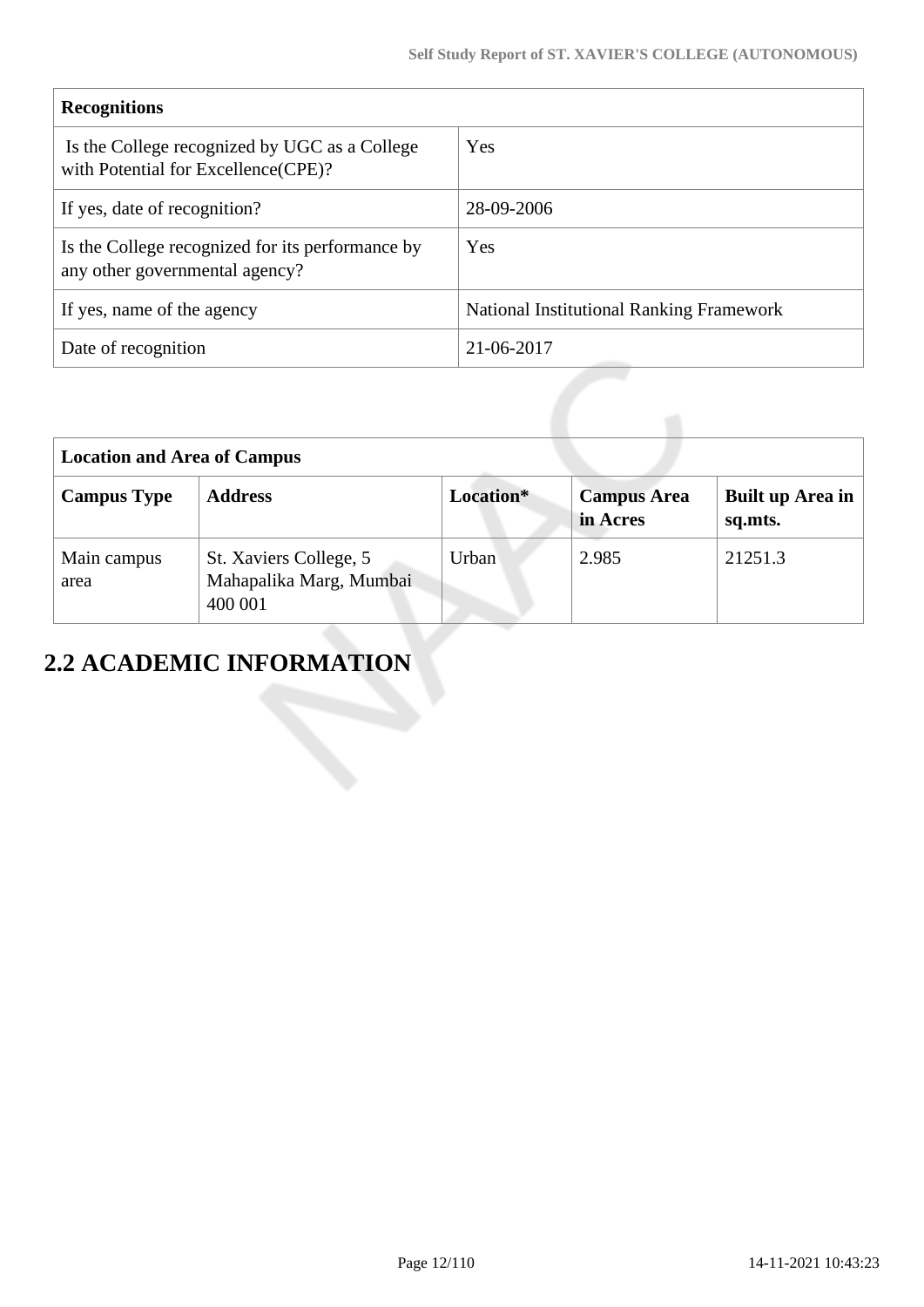| Details of Programmes Offered by the College (Give Data for Current Academic year) |                                                    |                                     |                                             |                                        |                                      |                                             |
|------------------------------------------------------------------------------------|----------------------------------------------------|-------------------------------------|---------------------------------------------|----------------------------------------|--------------------------------------|---------------------------------------------|
| Programme<br><b>Level</b>                                                          | <b>Name of Pr</b><br>ogramme/C<br>ourse            | <b>Duration</b> in<br><b>Months</b> | <b>Entry</b><br>Qualificatio<br>$\mathbf n$ | <b>Medium of</b><br><b>Instruction</b> | <b>Sanctioned</b><br><b>Strength</b> | No.of<br><b>Students</b><br><b>Admitted</b> |
| <b>UG</b>                                                                          | <b>BSc, Physics</b>                                | 36                                  | Twelfth<br>Standard                         | English                                | 55                                   | 55                                          |
| <b>UG</b>                                                                          | <b>BSc,Life</b><br>Science And<br>Biochemistr<br>y | 36                                  | Twelfth<br>Standard                         | English                                | 31                                   | 31                                          |
| <b>UG</b>                                                                          | <b>BSc,Life</b><br>Science And<br>Biochemistr<br>y | 36                                  | Twelfth<br>Standard                         | English                                | 23                                   | 23                                          |
| <b>UG</b>                                                                          | <b>BSc, Chemist</b><br>ry                          | 36                                  | Twelfth<br>Standard                         | English                                | 75                                   | 75                                          |
| <b>UG</b>                                                                          | BSc, Microbi<br>ology                              | 36                                  | Twelfth<br>Standard                         | English                                | 31                                   | 31                                          |
| <b>UG</b>                                                                          | BSc,Zoology                                        | 36                                  | Twelfth<br><b>Standard</b>                  | English                                | 15                                   | 15                                          |
| UG                                                                                 | <b>BSc, Botany</b>                                 | 36                                  | Twelfth<br>Standard                         | English                                | 22                                   | 22                                          |
| <b>UG</b>                                                                          | BSc, Botany                                        | 36                                  | Twelfth<br>Standard                         | English                                | 8                                    | 8                                           |
| <b>UG</b>                                                                          | <b>BSc,Mathem</b><br>atics                         | 36                                  | Twelfth<br>Standard                         | English                                | 33                                   | 33                                          |
| <b>UG</b>                                                                          | <b>BA, Statistics</b>                              | 36                                  | Twelfth<br>Standard                         | English                                | 30                                   | 27                                          |
| <b>UG</b>                                                                          | <b>BSc, Statistic</b><br>S                         | 36                                  | Twelfth<br>Standard                         | English                                | 46                                   | 46                                          |
| $\mathbf{U}\mathbf{G}$                                                             | <b>BSc,Geology</b>                                 | 36                                  | Twelfth<br>Standard                         | English                                | 57                                   | 57                                          |
| <b>UG</b>                                                                          | BSc, Informa<br>tion<br>Technology                 | 36                                  | Twelfth<br>Standard                         | English                                | 66                                   | 61                                          |
| <b>UG</b>                                                                          | BVoc, Vocati<br>onal Studies                       | 36                                  | Twelfth<br>Standard                         | English                                | 50                                   | $\boldsymbol{0}$                            |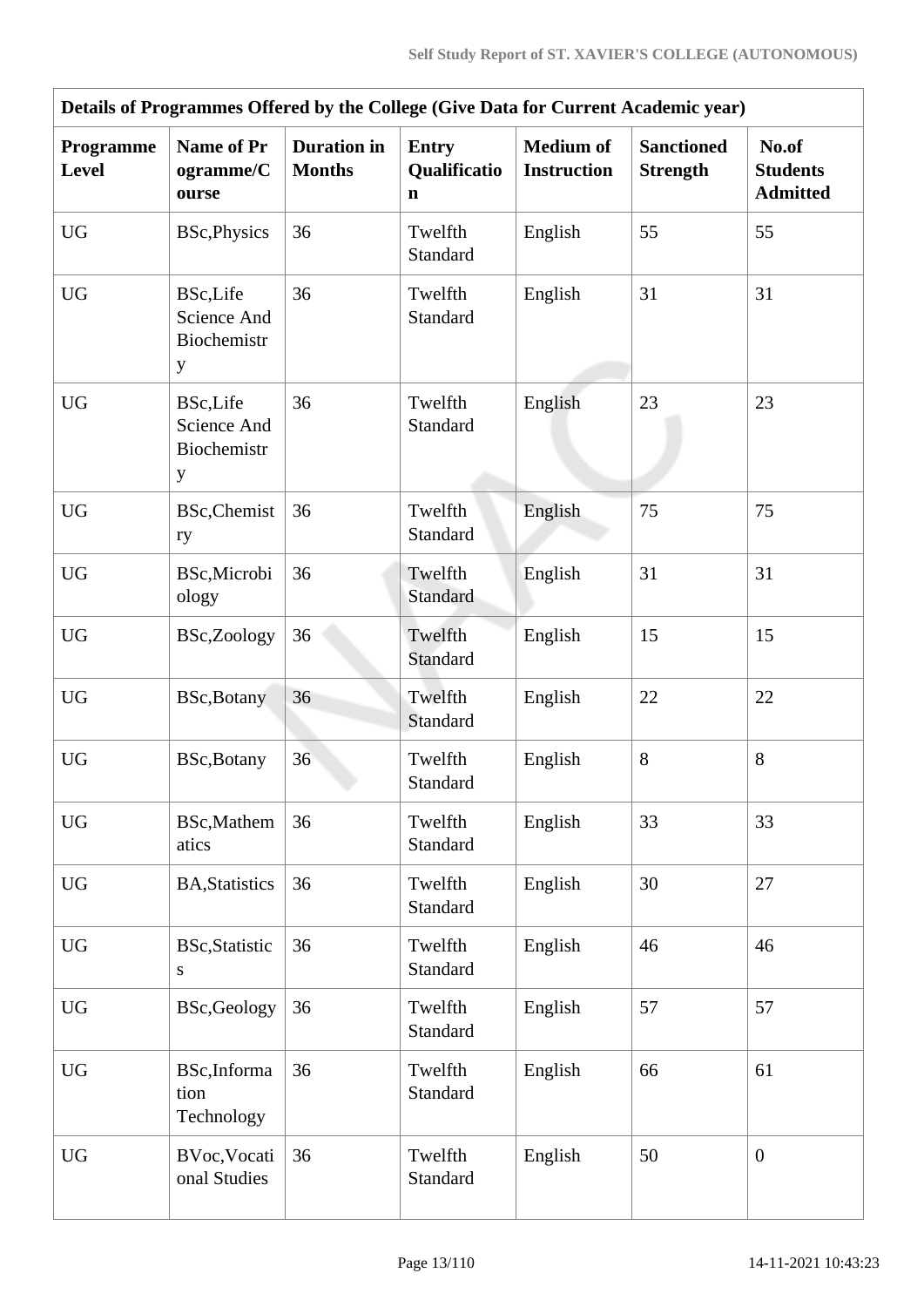| <b>UG</b>        | BVoc, Vocati<br>onal Studies                                                | 36 | Twelfth<br>Standard | English | 50  | $\overline{0}$ |
|------------------|-----------------------------------------------------------------------------|----|---------------------|---------|-----|----------------|
| <b>UG</b>        | BCom,Com<br>merce Under<br>Faculty Of<br>Commerce                           | 36 | Twelfth<br>Standard | English | 264 | 247            |
| <b>UG</b>        | <b>BMS, Manag</b><br>ement<br><b>Studies</b>                                | 36 | Twelfth<br>Standard | English | 66  | 66             |
| <b>UG</b>        | BA, Mass<br>Media                                                           | 36 | Twelfth<br>Standard | English | 33  | 33             |
| <b>UG</b>        | BA, Mass<br>Media                                                           | 36 | Twelfth<br>Standard | English | 33  | 33             |
| <b>UG</b>        | <b>BA, Ancient</b><br>Indian<br>History<br><b>Culture And</b><br>Archeology | 36 | Twelfth<br>Standard | English | 20  | 17             |
| <b>UG</b>        | <b>BA,Commer</b><br>ce Under<br>Faculty Of<br>Arts                          | 36 | Twelfth<br>Standard | English | 30  | 29             |
| <b>UG</b>        | BA, Economi<br>$\mathbf{c}\mathbf{s}$                                       | 36 | Twelfth<br>Standard | English | 13  | 13             |
| UG               | BA, Economi<br>$\mathbf{c}\mathbf{s}$                                       | 36 | Twelfth<br>Standard | English | 67  | 67             |
| <b>UG</b>        | BA, Economi<br>$\overline{\text{cs}}$                                       | 36 | Twelfth<br>Standard | English | 11  | $\mathbf{0}$   |
| ${\rm U}{\rm G}$ | BA, English                                                                 | 36 | Twelfth<br>Standard | English | 50  | 46             |
| <b>UG</b>        | <b>BA, History</b>                                                          | 36 | Twelfth<br>Standard | English | 34  | 34             |
| <b>UG</b>        | <b>BA, Political</b><br>Science                                             | 36 | Twelfth<br>Standard | English | 28  | 28             |
| <b>UG</b>        | BA, Psycholo<br>gy                                                          | 36 | Twelfth<br>Standard | English | 10  | 10             |
| <b>UG</b>        | BA, Psycholo<br>gy                                                          | 36 | Twelfth<br>Standard | English | 32  | 32             |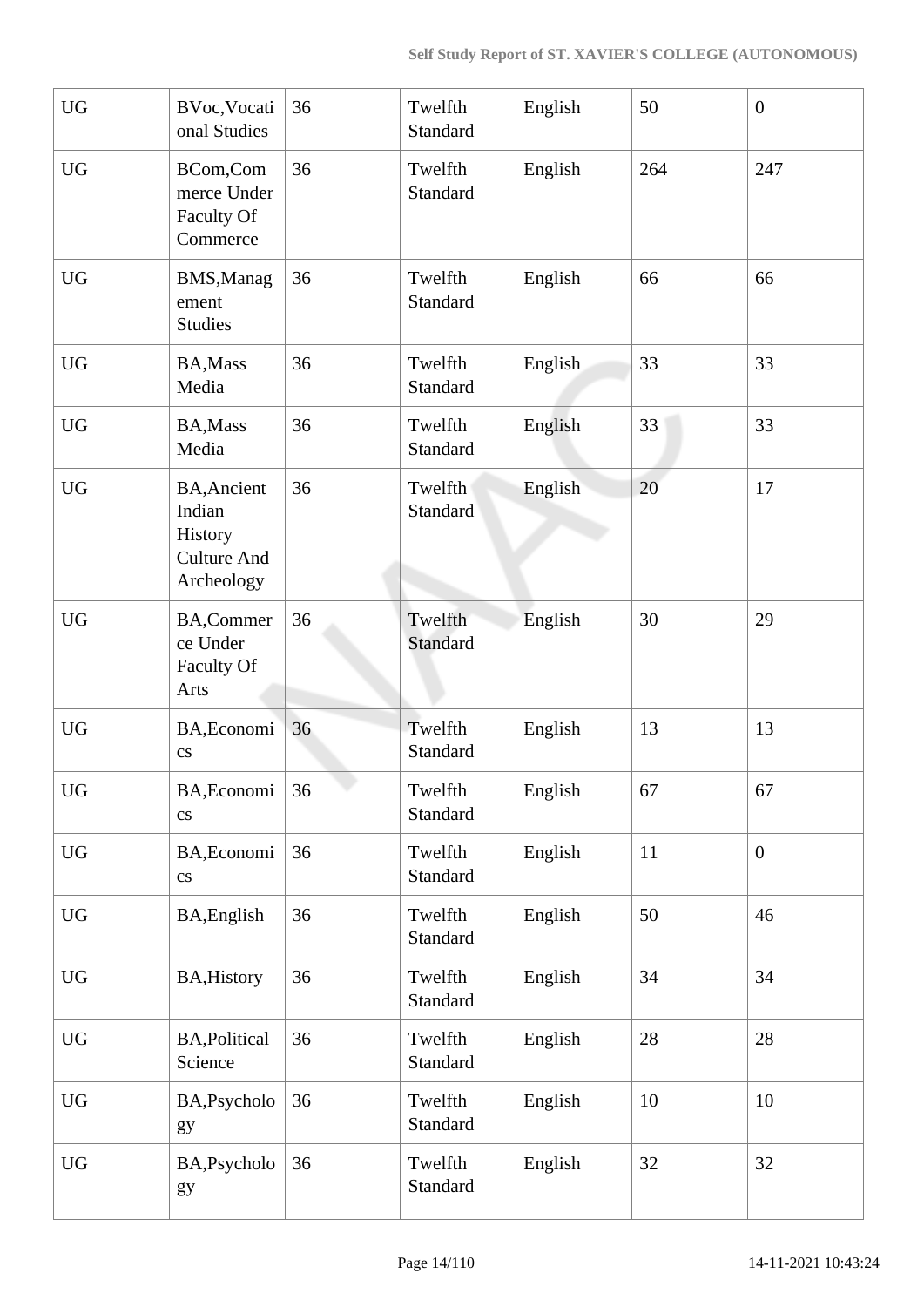| <b>UG</b>              | BA, Sociolog<br>y And<br>Anthropolog<br>y             | 36 | Twelfth<br>Standard | English | 11             | 11             |
|------------------------|-------------------------------------------------------|----|---------------------|---------|----------------|----------------|
| <b>UG</b>              | BA, Sociolog<br>y And<br>Anthropolog<br>$\mathbf y$   | 36 | Twelfth<br>Standard | English | 20             | 20             |
| <b>UG</b>              | BA, Sociolog<br>y And<br>Anthropolog<br>y             | 36 | Twelfth<br>Standard | English | 40             | 40             |
| PG                     | MSc, Physics                                          | 24 | Graduation          | English | 20             | 20             |
| PG                     | MSc,Life<br>Science And<br>Biochemistr<br>y           | 24 | Graduation          | English | 20             | 20             |
| PG                     | MSc,Life<br>Science And<br>Biochemistr<br>$\mathbf y$ | 36 | Graduation          | English | $\mathbf{2}$   | $\mathbf{0}$   |
| PG                     | MSc, Chemis<br>try                                    | 36 | Graduation          | English | 10             | $\overline{2}$ |
| PG                     | MSc, Microbi<br>ology                                 | 36 | Graduation          | English | $\overline{4}$ | $\mathbf{0}$   |
| PG                     | MSc, Microbi<br>ology                                 | 24 | Graduation          | English | 20             | 20             |
| $\mathbb{P}\mathbf{G}$ | MSc, Botany                                           | 24 | Graduation          | English | 20             | 20             |
| PG                     | MSc, Botany                                           | 36 | Graduation          | English | 10             | $\overline{0}$ |
| $\mathbf{P}\mathbf{G}$ | MSc, Biotech<br>nology                                | 24 | Graduation          | English | 30             | 29             |
| PG                     | MSc, Geolog<br>y                                      | 24 | Graduation          | English | 20             | 18             |
| $\mathbf{P}\mathbf{G}$ | MSc, Informa<br>tion<br>Technology                    | 24 | Graduation          | English | 30             | 30             |
| PG                     | MA, Ancient<br>Indian                                 | 24 | Graduation          | English | 60             | 43             |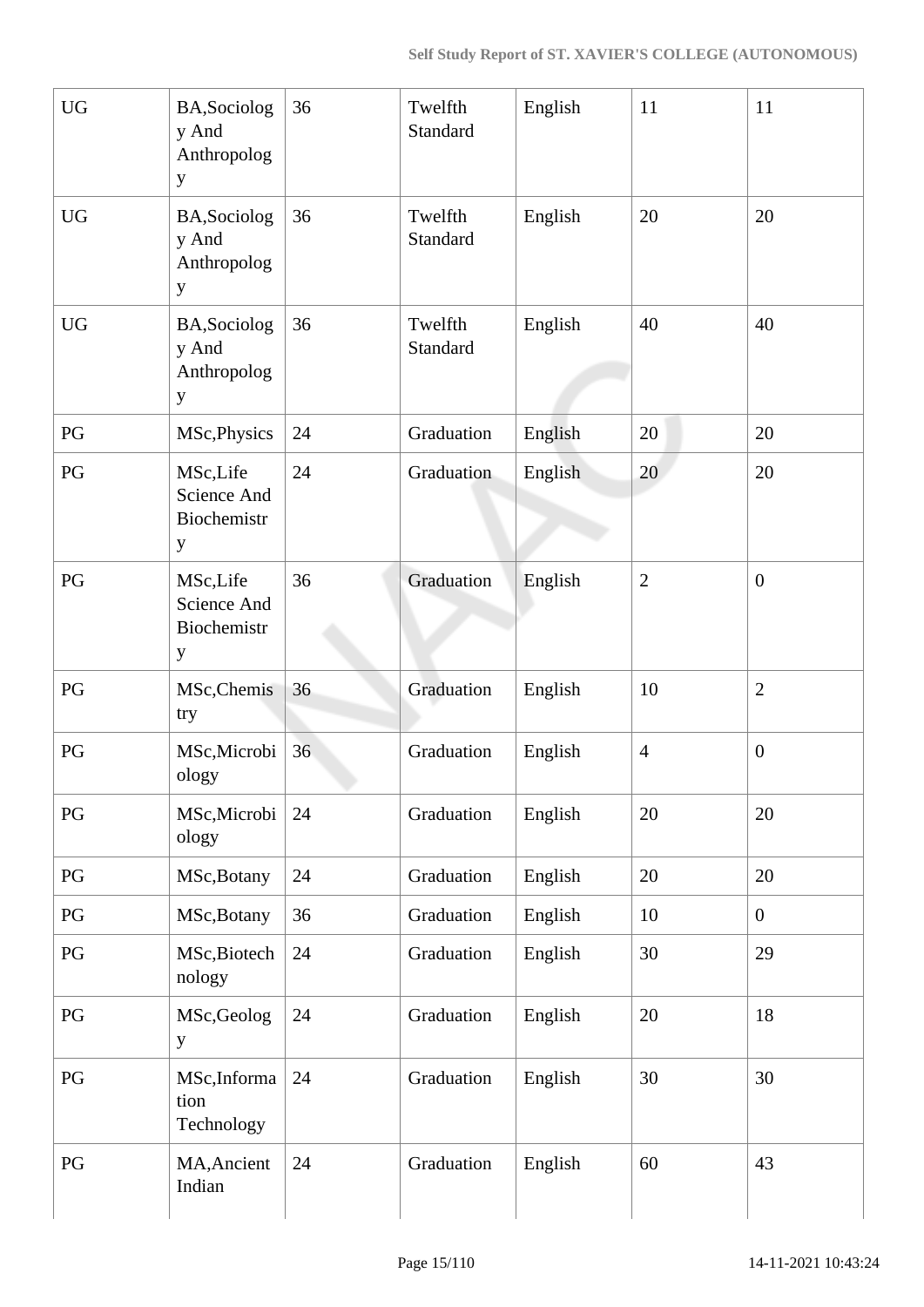|                    | History<br><b>Culture And</b><br>Archeology                                        |    |                    |         |                |                  |
|--------------------|------------------------------------------------------------------------------------|----|--------------------|---------|----------------|------------------|
| PG                 | MA, Psychol<br>ogy                                                                 | 24 | Graduation         | English | 30             | 30               |
| PG                 | MA, Public<br>Policy                                                               | 24 | Graduation         | English | 60             | 51               |
| Doctoral<br>(Ph.D) | PhD or<br>DPhil, Life<br>Science And<br>Biochemistr<br>y                           | 36 | Post<br>Graduation | English | 3              | $\boldsymbol{0}$ |
| Doctoral<br>(Ph.D) | PhD or DPhi<br>l, Chemistry                                                        | 36 | Post<br>Graduation | English | 10             | $\mathbf{0}$     |
| Doctoral<br>(Ph.D) | PhD or DPhi<br>l, Microbiolo<br>gy                                                 | 36 | Post<br>Graduation | English | $\overline{4}$ | $\overline{0}$   |
| Doctoral<br>(Ph.D) | PhD or DPhi<br>l,Zoology                                                           | 36 | Post<br>Graduation | English | $\overline{4}$ | $\overline{0}$   |
| Doctoral<br>(Ph.D) | PhD or<br>DPhil, Botan<br>y                                                        | 36 | Post<br>Graduation | English | 10             | $\overline{0}$   |
| Doctoral<br>(Ph.D) | PhD or DPhi<br>l,Geology                                                           | 36 | Post<br>Graduation | English | 10             | $\boldsymbol{0}$ |
| Doctoral<br>(Ph.D) | PhD or<br>DPhil, Ancie<br>nt Indian<br>History<br><b>Culture And</b><br>Archeology | 36 | Post<br>Graduation | English | 10             | $\boldsymbol{0}$ |
| Doctoral<br>(Ph.D) | PhD or<br>DPhil, Histor<br>$\mathbf{y}$                                            | 36 | Post<br>Graduation | English | 30             | $\mathbf{0}$     |

**Position Details of Faculty & Staff in the College**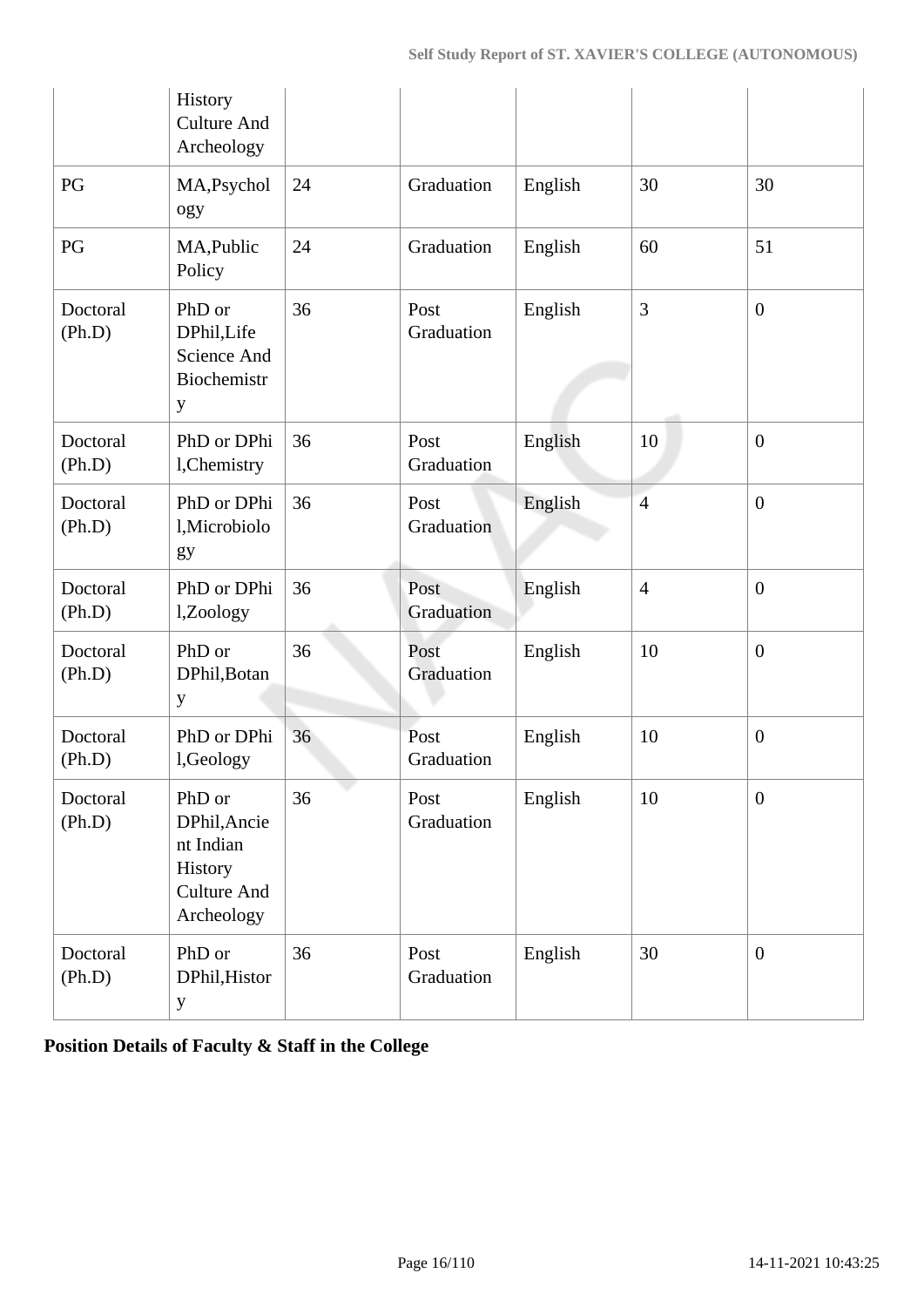|                                                                                     |                  |                  |                |                |                | <b>Teaching Faculty</b>    |                |                |                            |        |                |          |
|-------------------------------------------------------------------------------------|------------------|------------------|----------------|----------------|----------------|----------------------------|----------------|----------------|----------------------------|--------|----------------|----------|
|                                                                                     |                  | <b>Professor</b> |                |                |                | <b>Associate Professor</b> |                |                | <b>Assistant Professor</b> |        |                |          |
|                                                                                     | Male             | Female           | <b>Others</b>  | Total          | Male           | Female                     | Others         | Total          | Male                       | Female | Others         | Total    |
| Sanctioned by the<br>UGC /University<br><b>State</b><br>Government                  |                  |                  |                | $\overline{0}$ |                |                            |                | 41             |                            |        |                | 73       |
| Recruited                                                                           | $\overline{0}$   | $\mathbf{0}$     | $\overline{0}$ | $\overline{0}$ | 14             | 27                         | $\overline{0}$ | 41             | 20                         | 21     | $\overline{0}$ | 41       |
| Yet to Recruit                                                                      |                  |                  |                | $\overline{0}$ |                |                            |                | $\theta$       |                            |        |                | 32       |
| Sanctioned by the<br>Management/Soci<br>ety or Other<br>Authorized<br><b>Bodies</b> |                  |                  |                | $\overline{0}$ |                |                            |                | $\overline{0}$ |                            |        |                | 19       |
| Recruited                                                                           | $\boldsymbol{0}$ | $\overline{0}$   | $\overline{0}$ | $\overline{0}$ | $\overline{0}$ | $\overline{0}$             | $\overline{0}$ | $\overline{0}$ | 6                          | 13     | $\overline{0}$ | 19       |
| Yet to Recruit                                                                      |                  |                  |                | $\overline{0}$ |                |                            |                | $\overline{0}$ |                            |        |                | $\theta$ |

|                                                                                 |             | <b>Non-Teaching Staff</b> |                  |                |
|---------------------------------------------------------------------------------|-------------|---------------------------|------------------|----------------|
|                                                                                 | <b>Male</b> | <b>Female</b>             | <b>Others</b>    | <b>Total</b>   |
| Sanctioned by the<br><b>UGC</b> / University State<br>Government                |             |                           |                  | 85             |
| Recruited                                                                       | 79          | 6                         | $\boldsymbol{0}$ | 85             |
| <b>Yet to Recruit</b>                                                           |             |                           |                  | $\mathbf{0}$   |
| Sanctioned by the<br>Management/Society<br>or Other Authorized<br><b>Bodies</b> |             |                           |                  | 58             |
| Recruited                                                                       | 40          | 18                        | $\overline{0}$   | 58             |
| Yet to Recruit                                                                  |             |                           |                  | $\overline{0}$ |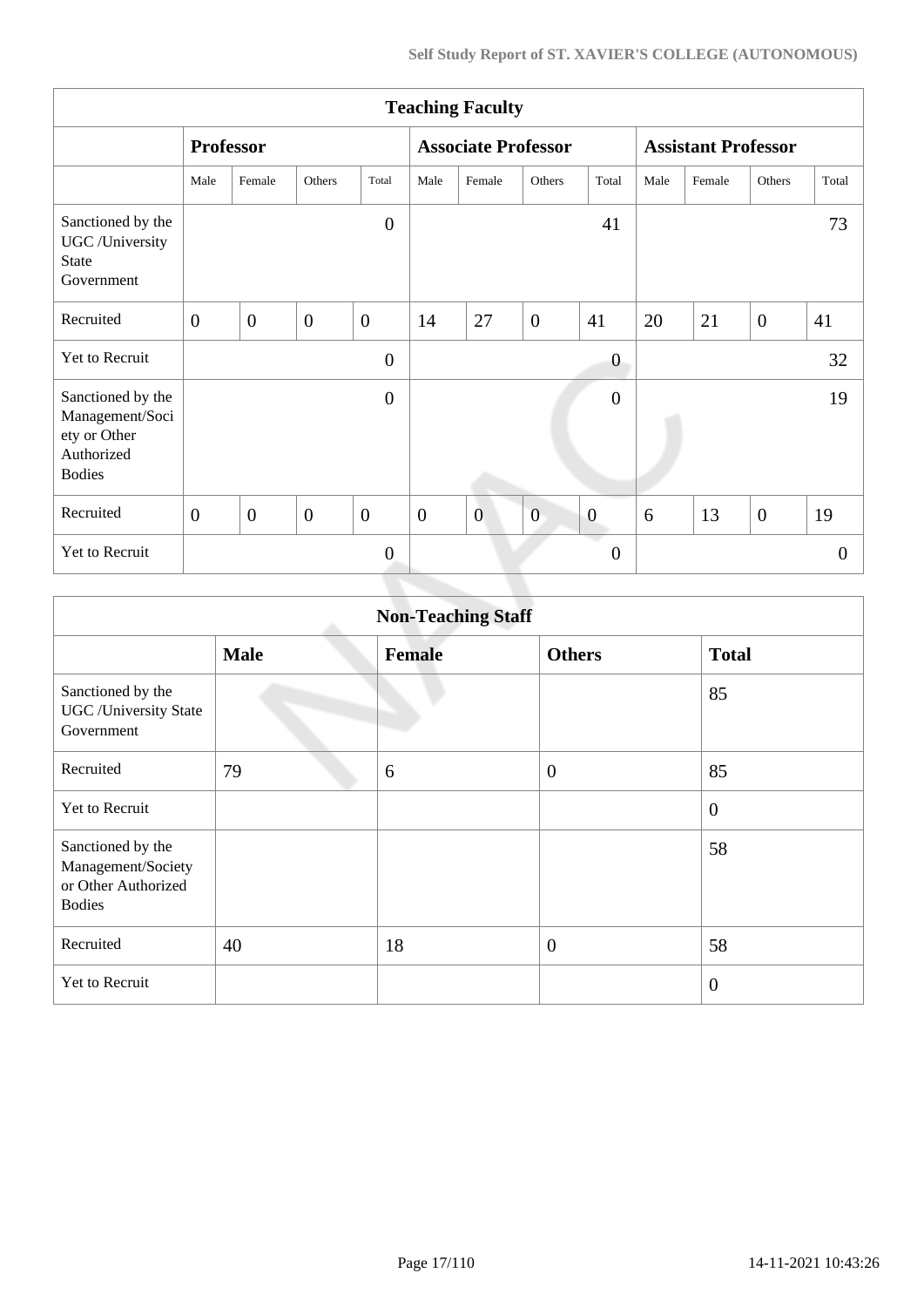|                                                                                 | <b>Technical Staff</b> |                |                |                |  |  |  |  |  |  |
|---------------------------------------------------------------------------------|------------------------|----------------|----------------|----------------|--|--|--|--|--|--|
|                                                                                 | <b>Male</b>            | Female         | <b>Others</b>  | <b>Total</b>   |  |  |  |  |  |  |
| Sanctioned by the<br><b>UGC</b> / University State<br>Government                |                        |                |                | $\overline{0}$ |  |  |  |  |  |  |
| Recruited                                                                       | $\mathbf{0}$           | $\overline{0}$ | $\overline{0}$ | $\overline{0}$ |  |  |  |  |  |  |
| Yet to Recruit                                                                  |                        |                |                | $\theta$       |  |  |  |  |  |  |
| Sanctioned by the<br>Management/Society<br>or Other Authorized<br><b>Bodies</b> |                        |                |                | $\overline{0}$ |  |  |  |  |  |  |
| Recruited                                                                       | $\mathbf{0}$           | $\overline{0}$ | $\overline{0}$ | $\overline{0}$ |  |  |  |  |  |  |
| Yet to Recruit                                                                  |                        |                |                | $\overline{0}$ |  |  |  |  |  |  |

# **Qualification Details of the Teaching Staff**

|                                     | <b>Permanent Teachers</b> |                |                |                            |                |                |                            |                |                |                |  |
|-------------------------------------|---------------------------|----------------|----------------|----------------------------|----------------|----------------|----------------------------|----------------|----------------|----------------|--|
| <b>Highest</b><br>Qualificatio<br>n | <b>Professor</b>          |                |                | <b>Associate Professor</b> |                |                | <b>Assistant Professor</b> |                |                |                |  |
|                                     | Male                      | Female         | <b>Others</b>  | Male                       | Female         | Others         | Male                       | Female         | <b>Others</b>  | Total          |  |
| D.sc/D.Litt.                        | $\overline{0}$            | $\overline{0}$ | $\overline{0}$ | $\overline{0}$             | $\overline{0}$ | $\overline{0}$ | $\theta$                   | $\overline{0}$ | $\overline{0}$ | $\overline{0}$ |  |
| Ph.D.                               | $\overline{0}$            | $\overline{0}$ | $\overline{0}$ | 9                          | 18             | $\overline{0}$ | 12                         | 18             | $\overline{0}$ | 57             |  |
| M.Phil.                             | $\boldsymbol{0}$          | $\overline{0}$ | $\overline{0}$ | $\overline{2}$             | $\mathbf{1}$   | $\overline{0}$ | 1                          | 3              | $\overline{0}$ | 7              |  |
| PG                                  | $\overline{0}$            | $\overline{0}$ | $\theta$       | 3                          | 8              | $\overline{0}$ | 12                         | 10             | $\overline{0}$ | 33             |  |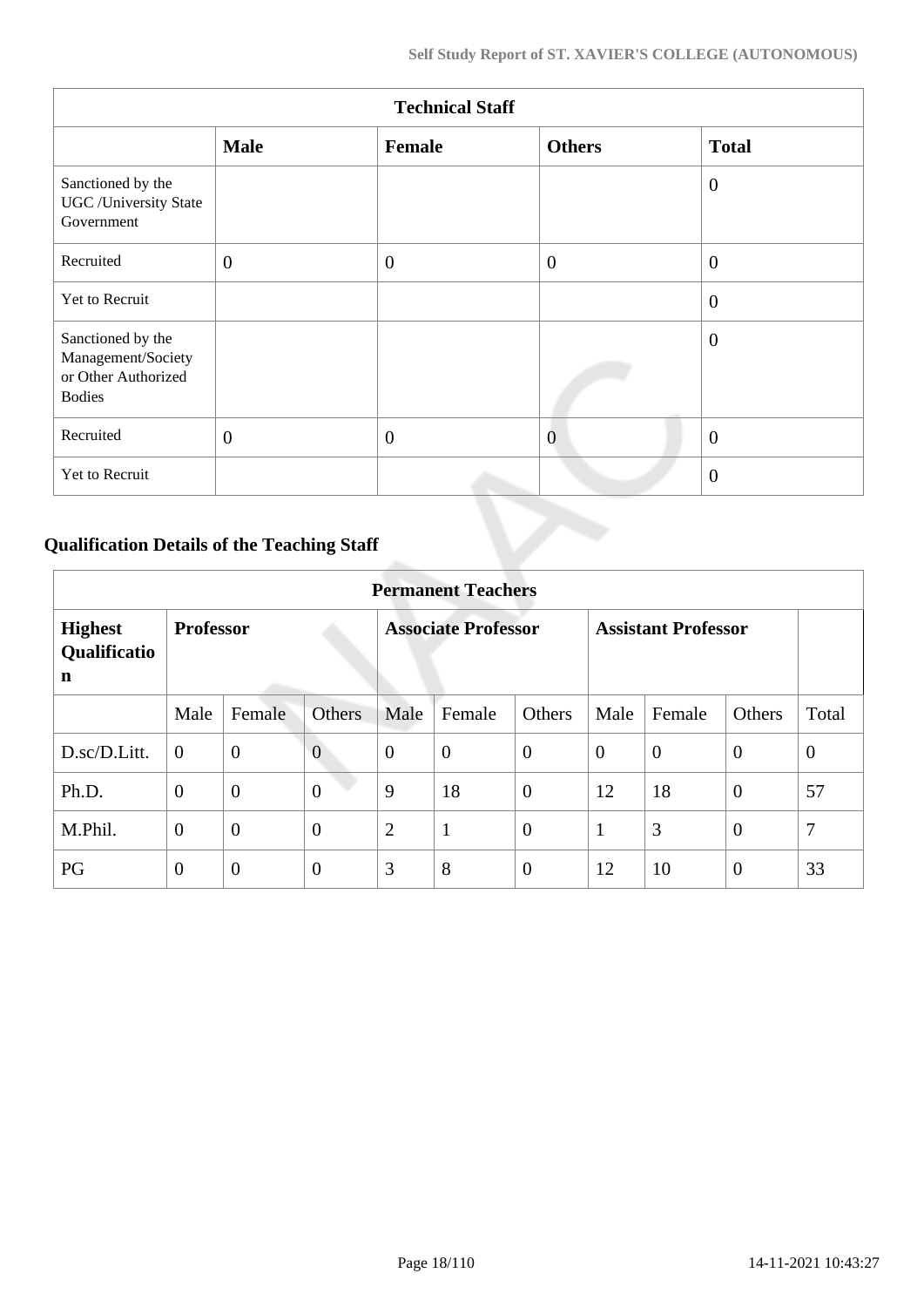|                                               | <b>Temporary Teachers</b> |                  |                  |                            |                |                |                            |                |                |                |  |
|-----------------------------------------------|---------------------------|------------------|------------------|----------------------------|----------------|----------------|----------------------------|----------------|----------------|----------------|--|
| <b>Highest</b><br>Qualificatio<br>$\mathbf n$ | <b>Professor</b>          |                  |                  | <b>Associate Professor</b> |                |                | <b>Assistant Professor</b> |                |                |                |  |
|                                               | Male                      | Female           | Others           | Male                       | Female         | Others         | Male                       | Female         | Others         | Total          |  |
| D.sc/D.Litt.                                  | $\theta$                  | $\overline{0}$   | $\boldsymbol{0}$ | $\overline{0}$             | $\overline{0}$ | $\overline{0}$ | $\overline{0}$             | $\overline{0}$ | $\overline{0}$ | $\mathbf{0}$   |  |
| Ph.D.                                         | $\theta$                  | $\boldsymbol{0}$ | $\boldsymbol{0}$ | $\overline{0}$             | $\overline{0}$ | $\overline{0}$ | $\overline{4}$             | 6              | $\overline{0}$ | 10             |  |
| M.Phil.                                       | $\overline{0}$            | $\overline{0}$   | $\overline{0}$   | $\overline{0}$             | $\overline{0}$ | $\overline{0}$ | $\overline{0}$             | $\overline{0}$ | $\overline{0}$ | $\overline{0}$ |  |
| PG                                            | $\overline{0}$            | $\theta$         | $\mathbf{0}$     | $\overline{0}$             | $\overline{0}$ | $\overline{0}$ | 11                         | $\overline{4}$ | $\overline{0}$ | 15             |  |

| <b>Part Time Teachers</b>           |                                                                              |                |                |                |                  |                |                |                  |                  |                |
|-------------------------------------|------------------------------------------------------------------------------|----------------|----------------|----------------|------------------|----------------|----------------|------------------|------------------|----------------|
| <b>Highest</b><br>Qualificatio<br>n | <b>Professor</b><br><b>Associate Professor</b><br><b>Assistant Professor</b> |                |                |                |                  |                |                |                  |                  |                |
|                                     | Male                                                                         | Female         | Others         | Male           | Female           | Others         | Male           | Female           | Others           | Total          |
| D.sc/D.Litt.                        | $\boldsymbol{0}$                                                             | $\mathbf{0}$   | $\overline{0}$ | $\overline{0}$ | $\overline{0}$   | $\theta$       | $\overline{0}$ | $\boldsymbol{0}$ | $\overline{0}$   | $\overline{0}$ |
| Ph.D.                               | $\mathbf{0}$                                                                 | $\mathbf{0}$   | $\overline{0}$ | $\overline{0}$ | $\overline{0}$   | $\overline{0}$ | $\overline{0}$ | $\overline{0}$   | $\overline{0}$   | $\theta$       |
| M.Phil.                             | $\mathbf{0}$                                                                 | $\overline{0}$ | $\overline{0}$ | $\overline{0}$ | $\overline{0}$   | $\overline{0}$ | $\theta$       | $\overline{0}$   | $\overline{0}$   | $\overline{0}$ |
| PG                                  | $\mathbf{0}$                                                                 | $\mathbf{0}$   | $\overline{0}$ | $\overline{0}$ | $\boldsymbol{0}$ | $\mathbf{0}$   | $\overline{0}$ | $\theta$         | $\boldsymbol{0}$ | $\theta$       |

| <b>Details of Visting/Guest Faculties</b> |             |        |               |              |
|-------------------------------------------|-------------|--------|---------------|--------------|
| <b>Number of Visiting/Guest Faculty</b>   | <b>Male</b> | Female | <b>Others</b> | <b>Total</b> |
| engaged with the college?                 | 29          |        |               | 61           |

**Provide the Following Details of Students Enrolled in the College During the Current Academic Year**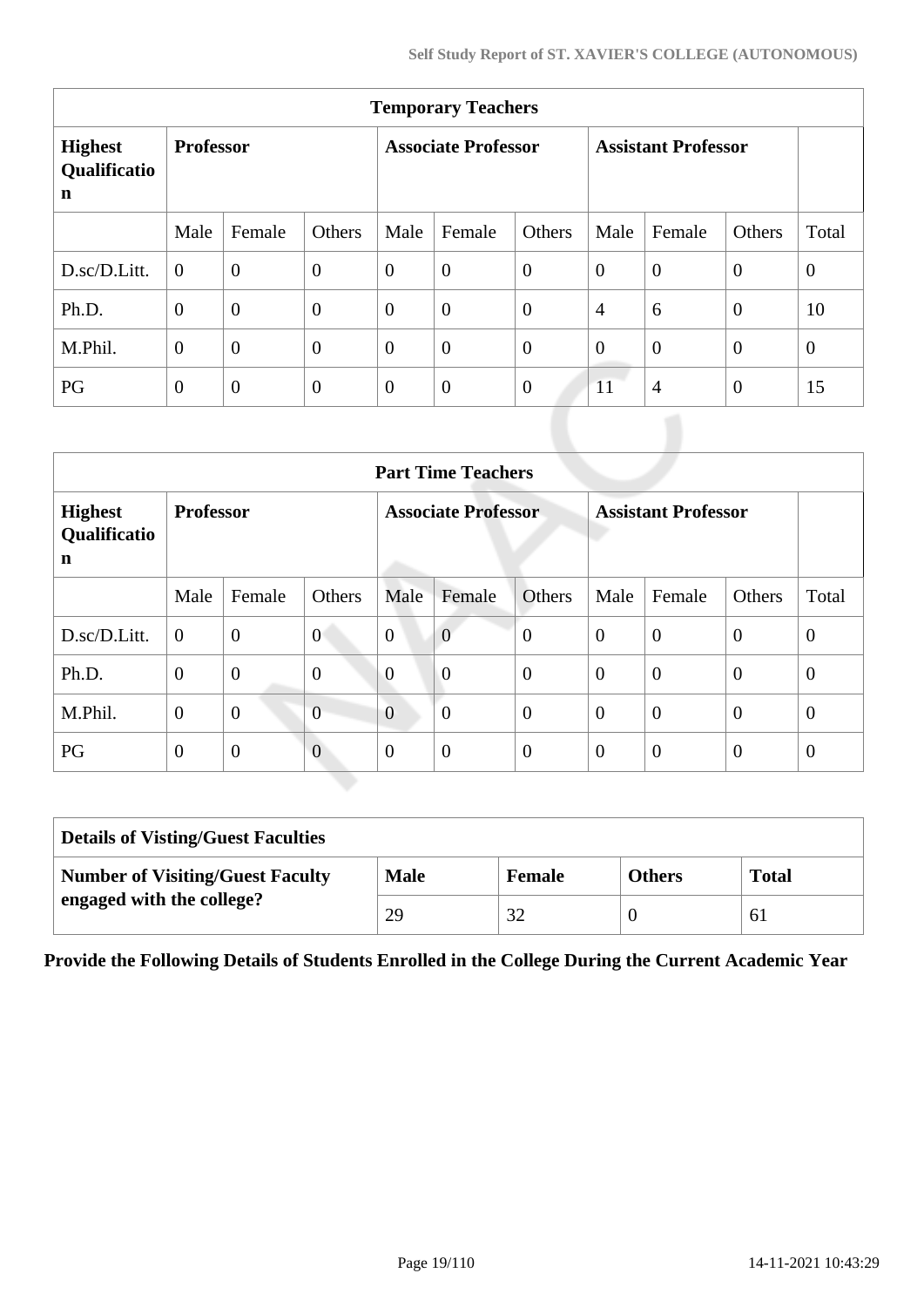| Programme        |        | <b>From the State</b><br><b>Where College</b><br>is Located | <b>From Other</b><br><b>States of India</b> | <b>NRI Students</b> | Foreign<br><b>Students</b> | <b>Total</b>     |
|------------------|--------|-------------------------------------------------------------|---------------------------------------------|---------------------|----------------------------|------------------|
| ${\rm U}{\rm G}$ | Male   | 957                                                         | 340                                         | $\boldsymbol{0}$    | $\overline{2}$             | 1299             |
|                  | Female | 1492                                                        | 500                                         | $\overline{0}$      | 3                          | 1995             |
|                  | Others | $\overline{0}$                                              | $\boldsymbol{0}$                            | $\boldsymbol{0}$    | $\overline{0}$             | $\boldsymbol{0}$ |
| PG               | Male   | 94                                                          | 36                                          | $\overline{0}$      | $\overline{0}$             | 130              |
|                  | Female | 271                                                         | 90                                          | $\overline{0}$      | $\overline{0}$             | 361              |
|                  | Others | $\overline{0}$                                              | $\boldsymbol{0}$                            | $\boldsymbol{0}$    | $\boldsymbol{0}$           | $\boldsymbol{0}$ |
| Doctoral (Ph.D)  | Male   | 8                                                           | $\boldsymbol{0}$                            | $\overline{0}$      | $\boldsymbol{0}$           | 8                |
|                  | Female | $\overline{4}$                                              | $\boldsymbol{0}$                            | $\overline{0}$      | $\boldsymbol{0}$           | $\overline{4}$   |
|                  | Others | $\overline{0}$                                              | $\boldsymbol{0}$                            | $\overline{0}$      | $\overline{0}$             | $\mathbf{0}$     |
| Diploma          | Male   | $\overline{0}$                                              | $\mathbf{0}$                                | $\overline{0}$      | $\overline{0}$             | $\mathbf{0}$     |
|                  | Female | $\overline{0}$                                              | $\overline{0}$                              | $\overline{0}$      | $\boldsymbol{0}$           | $\boldsymbol{0}$ |
|                  | Others | $\overline{0}$                                              | $\boldsymbol{0}$                            | $\overline{0}$      | $\overline{0}$             | $\boldsymbol{0}$ |
| Certificate /    | Male   | $\boldsymbol{0}$                                            | $\boldsymbol{0}$                            | $\boldsymbol{0}$    | $\boldsymbol{0}$           | $\boldsymbol{0}$ |
| Awareness        | Female | $\overline{0}$                                              | $\boldsymbol{0}$                            | $\overline{0}$      | $\overline{0}$             | $\mathbf{0}$     |
|                  | Others | $\overline{0}$                                              | $\overline{0}$                              | $\overline{0}$      | $\overline{0}$             | $\overline{0}$   |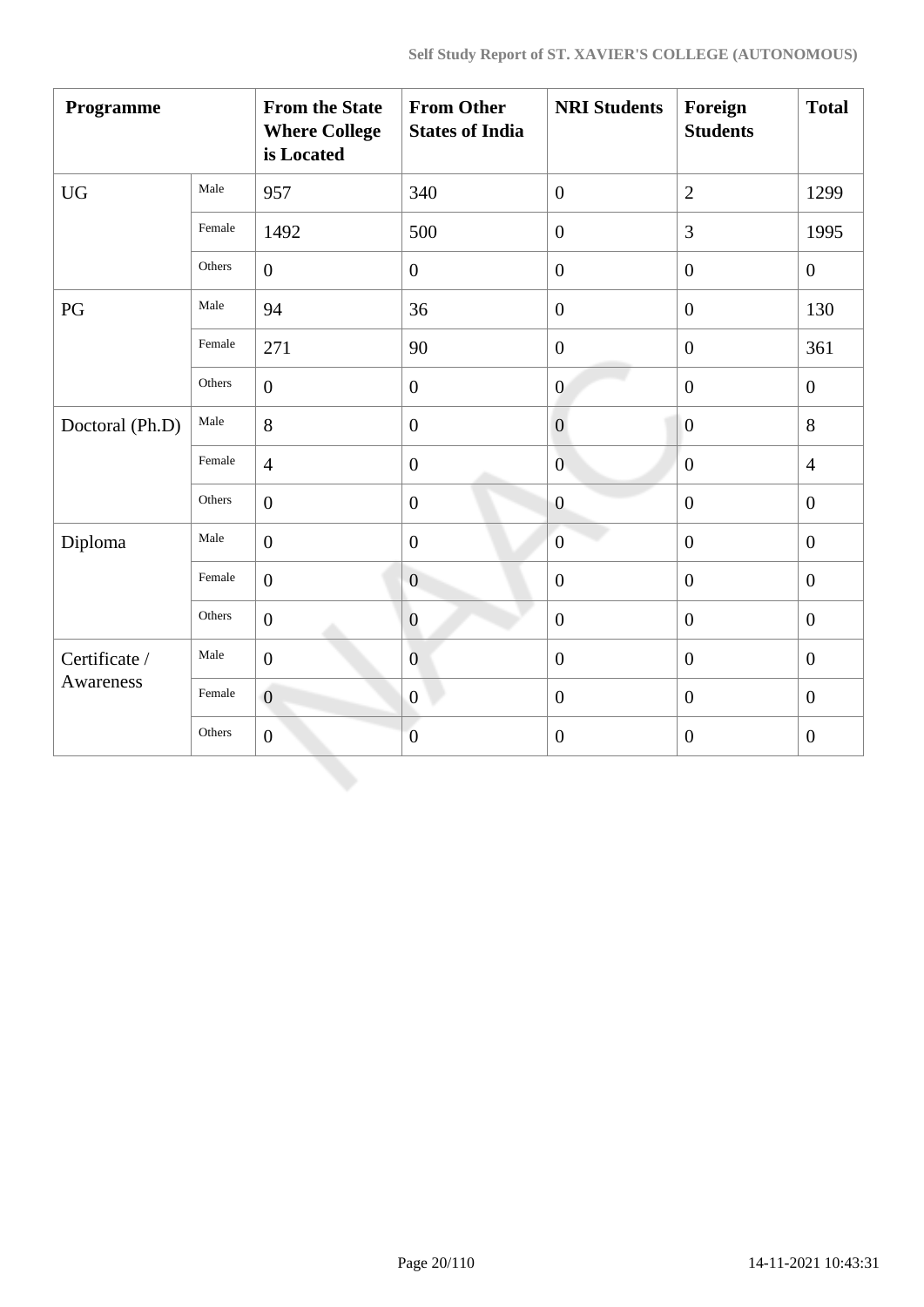| <b>Years</b>            |        |                  |                  |                  |                  |
|-------------------------|--------|------------------|------------------|------------------|------------------|
| Programme               | Year 1 | Year 2           | Year 3           | Year 4           |                  |
| SC <sub>1</sub>         | Male   | $\overline{0}$   | $\mathbf{0}$     | $\mathbf{0}$     | $\mathbf{0}$     |
|                         | Female | $\boldsymbol{0}$ | $\boldsymbol{0}$ | $\overline{0}$   | $\overline{0}$   |
|                         | Others | $\boldsymbol{0}$ | $\boldsymbol{0}$ | $\overline{0}$   | $\boldsymbol{0}$ |
| <b>ST</b>               | Male   | $\overline{0}$   | $\boldsymbol{0}$ | $\overline{0}$   | $\overline{0}$   |
|                         | Female | $\overline{0}$   | $\boldsymbol{0}$ | $\overline{0}$   | $\overline{0}$   |
|                         | Others | $\overline{0}$   | $\boldsymbol{0}$ | $\overline{0}$   | $\mathbf{0}$     |
| ${\bf O}{\bf B}{\bf C}$ | Male   | $\overline{0}$   | $\mathbf{0}$     | $\overline{0}$   | $\mathbf{0}$     |
|                         | Female | $\boldsymbol{0}$ | $\boldsymbol{0}$ | $\boldsymbol{0}$ | $\boldsymbol{0}$ |
|                         | Others | $\boldsymbol{0}$ | $\mathbf{0}$     | $\overline{0}$   | $\mathbf{0}$     |
| General                 | Male   | 325              | 417              | 367              | 411              |
|                         | Female | 497              | 502              | 475              | 475              |
|                         | Others | $\overline{0}$   | $\overline{0}$   | $\overline{0}$   | $\mathbf{0}$     |
| Others                  | Male   | 202              | 177              | 220              | 224              |
|                         | Female | 372              | 342              | 364              | 349              |
|                         | Others | $\overline{0}$   | $\boldsymbol{0}$ | $\overline{0}$   | $\boldsymbol{0}$ |
| Total                   |        | 1396             | 1438             | 1426             | 1459             |

**Provide the Following Details of Students admitted to the College During the last four Academic Years**

# **2.3 EVALUATIVE REPORT OF THE DEPARTMENTS**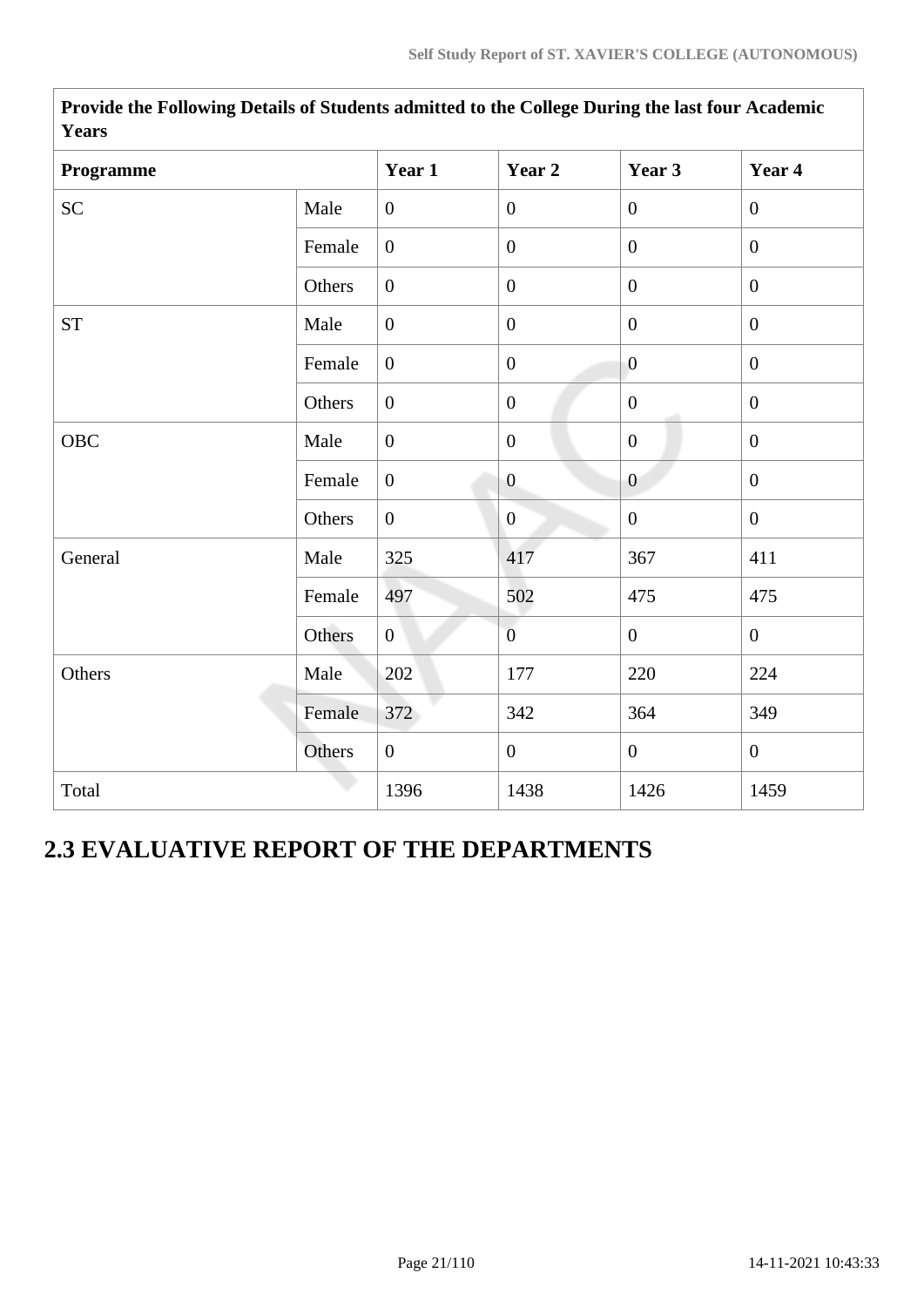| <b>Department Name</b>                        | <b>Upload Report</b> |
|-----------------------------------------------|----------------------|
| Ancient Indian History Culture And Archeology | <b>View Document</b> |
| Biotechnology                                 | <b>View Document</b> |
| <b>Botany</b>                                 | <b>View Document</b> |
| Chemistry                                     | <b>View Document</b> |
| <b>Commerce Under Faculty Of Arts</b>         | <b>View Document</b> |
| <b>Commerce Under Faculty Of Commerce</b>     | <b>View Document</b> |
| Economics                                     | <b>View Document</b> |
| English                                       | <b>View Document</b> |
| Geology                                       | <b>View Document</b> |
| History                                       | <b>View Document</b> |
| <b>Information Technology</b>                 | <b>View Document</b> |
| Life Science And Biochemistry                 | <b>View Document</b> |
| <b>Management Studies</b>                     | <b>View Document</b> |
| Mass Media                                    | <b>View Document</b> |
| Mathematics                                   | <b>View Document</b> |
| Microbiology                                  | <b>View Document</b> |
| Physics                                       | <b>View Document</b> |
| <b>Political Science</b>                      | <b>View Document</b> |
| Psychology                                    | <b>View Document</b> |
| <b>Public Policy</b>                          | <b>View Document</b> |
| Sociology And Anthropology                    | <b>View Document</b> |
| <b>Statistics</b>                             | <b>View Document</b> |
| <b>Vocational Studies</b>                     | <b>View Document</b> |
| Zoology                                       | <b>View Document</b> |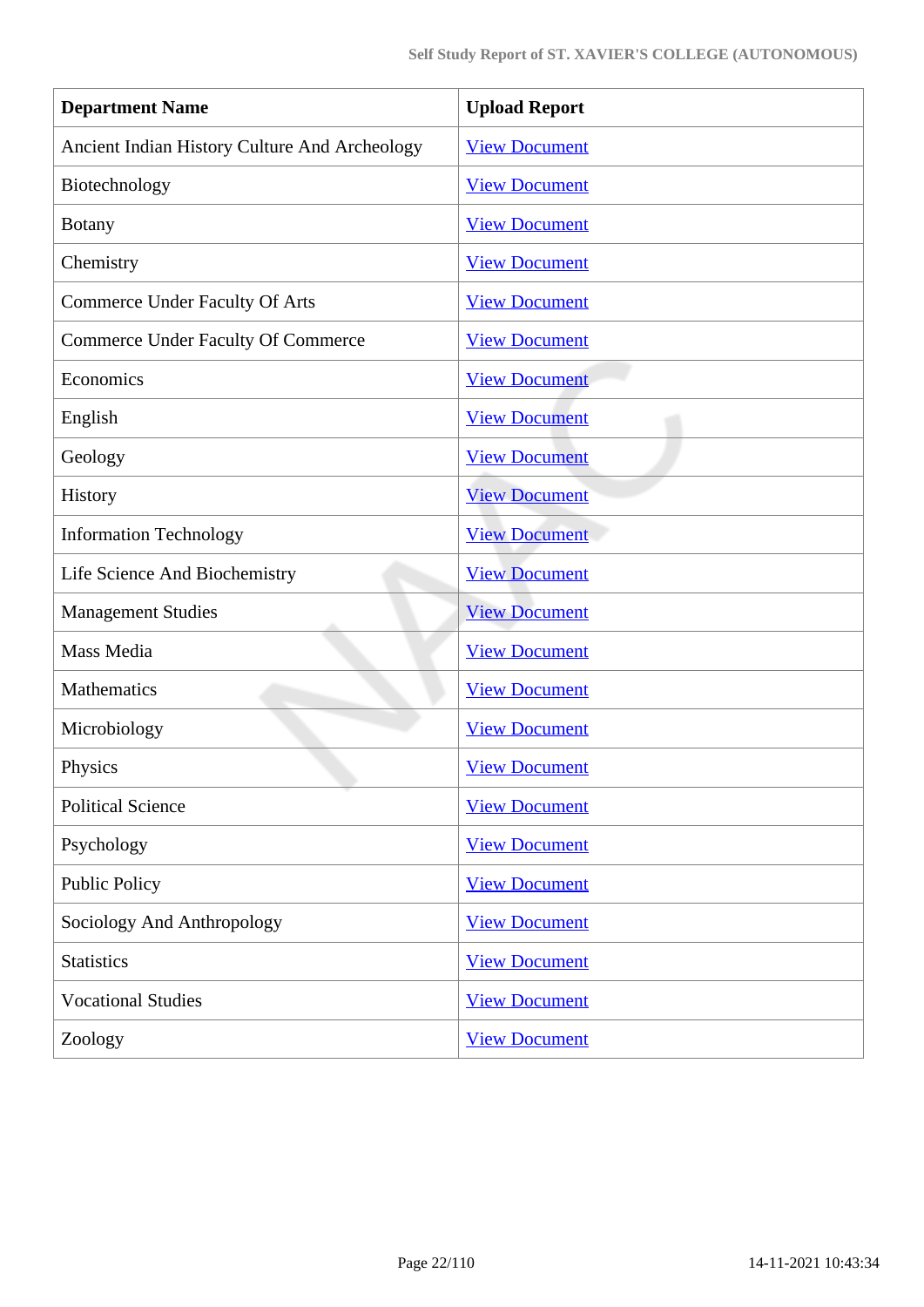# **Extended Profile**

# **1 Program**

## **1.1**

## **Number of programs offered year-wise for last five years**

| 2019-20                                 | 2018-19 | 2017-18 |                      | 2016-17 | 2015-16 |  |
|-----------------------------------------|---------|---------|----------------------|---------|---------|--|
| 47                                      | 47      | 47      |                      | 47      | 47      |  |
| <b>File Description</b>                 |         |         | Document             |         |         |  |
| Institutional data in prescribed format |         |         | <b>View Document</b> |         |         |  |

## **1.2**

## **Number of departments offering academic programmes**

## **Response: 24**

# **2 Students**

#### **2.1**

## **Number of students year-wise during last five years**

| 2019-20                                 | 2018-19 | 2017-18         |                      | 2016-17 | 2015-16 |  |
|-----------------------------------------|---------|-----------------|----------------------|---------|---------|--|
| 3788                                    | 3695    | 3776            |                      | 3757    | 3646    |  |
| <b>File Description</b>                 |         | <b>Document</b> |                      |         |         |  |
| Institutional data in prescribed format |         |                 | <b>View Document</b> |         |         |  |

#### **2.2**

#### **Number of outgoing / final year students year-wise during last five years**

| 2019-20                                 | 2018-19 | 2017-18 |          | 2016-17              | 2015-16 |  |
|-----------------------------------------|---------|---------|----------|----------------------|---------|--|
| 1338                                    | 1118    | 1139    |          | 1065                 | 1058    |  |
| <b>File Description</b>                 |         |         | Document |                      |         |  |
| Institutional data in prescribed format |         |         |          | <b>View Document</b> |         |  |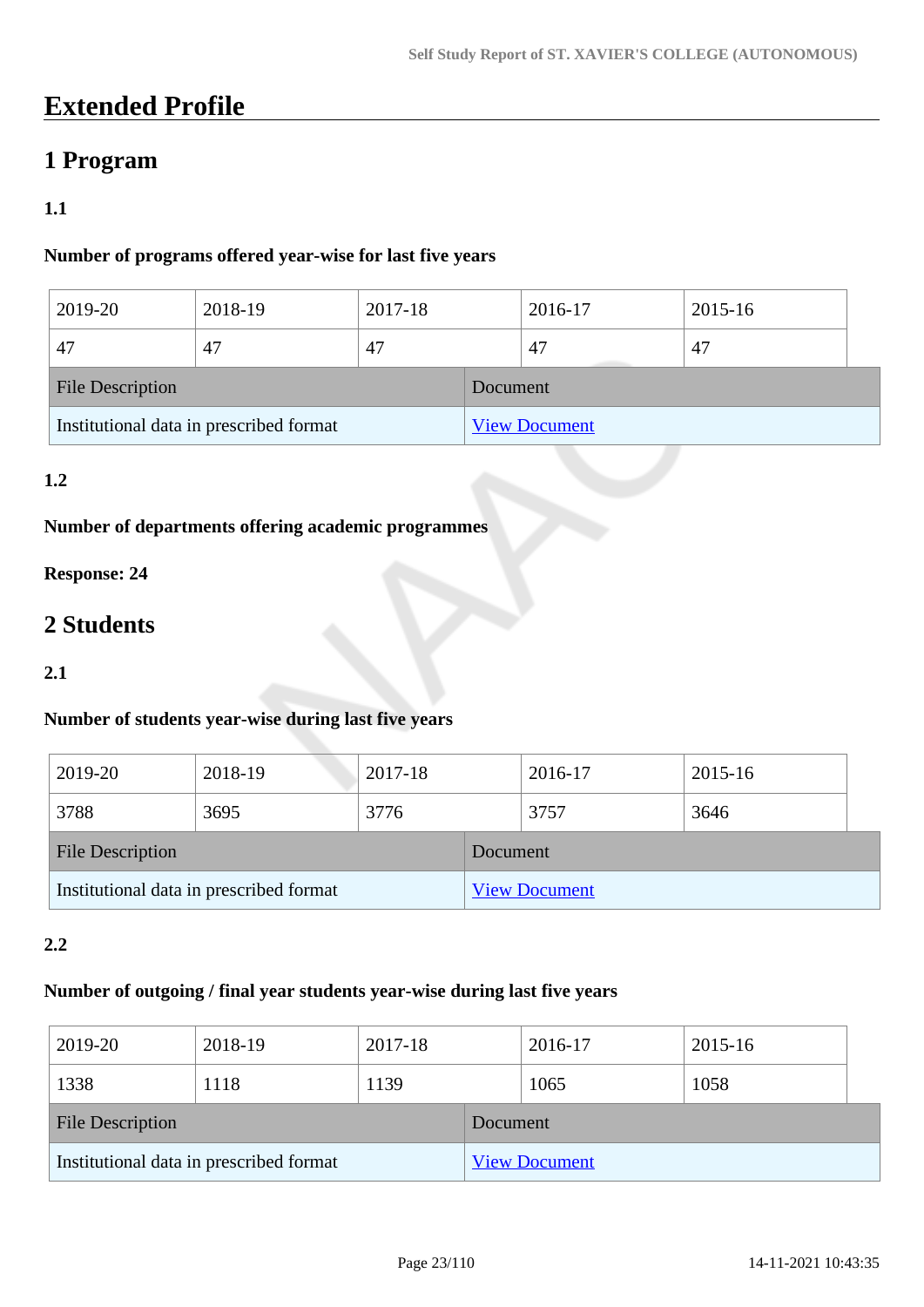## **2.3**

**Number of students appeared in the examination conducted by the Institution, year-wise during the last five years**

| 2019-20                                 | 2018-19 | 2017-18  |  | 2016-17              | 2015-16 |
|-----------------------------------------|---------|----------|--|----------------------|---------|
| 3783                                    | 3696    | 3840     |  | 3747                 | 3642    |
| <b>File Description</b>                 |         | Document |  |                      |         |
| Institutional data in prescribed format |         |          |  | <b>View Document</b> |         |

## **2.4**

## **Number of revaluation applications year-wise during last five years**

| 2019-20 | 2018-19 | 2017-18 | $2016-17$ | 2015-16 |
|---------|---------|---------|-----------|---------|
| 02      | 47      | 86      | 48        | 106     |

# **3 Teachers**

**3.1**

## **Number of courses in all programs year-wise during last five years**

| 2019-20                                 | 2018-19 | 2017-18  |  | 2016-17              | 2015-16 |  |
|-----------------------------------------|---------|----------|--|----------------------|---------|--|
| 855                                     | 862     | 913      |  | 895                  | 873     |  |
| <b>File Description</b>                 |         | Document |  |                      |         |  |
| Institutional data in prescribed format |         |          |  | <b>View Document</b> |         |  |

## **3.2**

## **Number of full time teachers year-wise during the last five years**

| 2019-20                                 | 2018-19 | 2017-18 |                      | 2016-17 | 2015-16 |  |
|-----------------------------------------|---------|---------|----------------------|---------|---------|--|
| 122                                     | 117     | 122     |                      | 116     | 119     |  |
| <b>File Description</b>                 |         |         | Document             |         |         |  |
| Institutional data in prescribed format |         |         | <b>View Document</b> |         |         |  |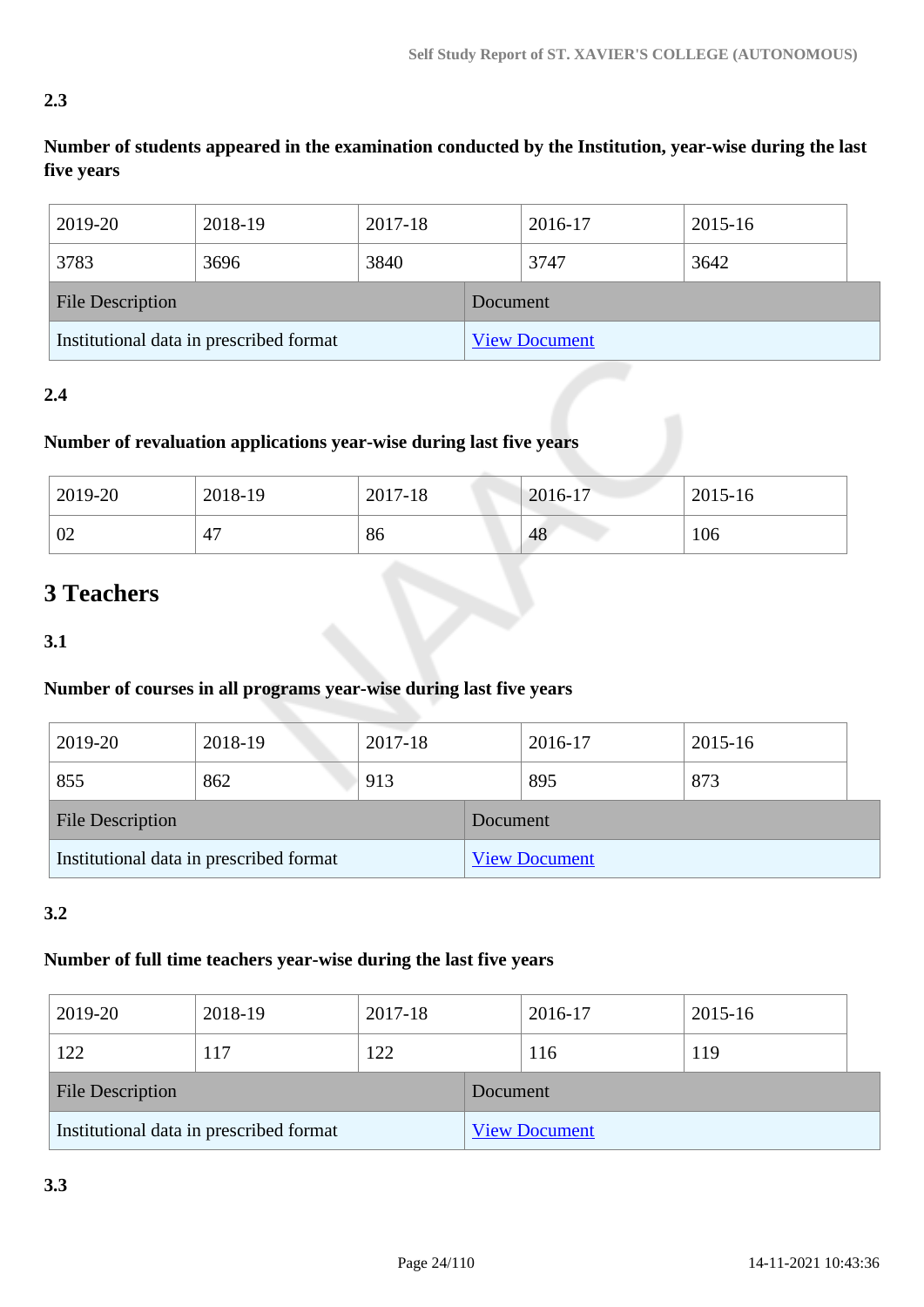#### **Number of sanctioned posts year-wise during last five years**

| 2019-20                                 | 2018-19 | 2017-18 |          | 2016-17              | 2015-16 |  |
|-----------------------------------------|---------|---------|----------|----------------------|---------|--|
| 134                                     | 131     | 132     |          | 119                  | 121     |  |
| <b>File Description</b>                 |         |         | Document |                      |         |  |
| Institutional data in prescribed format |         |         |          | <b>View Document</b> |         |  |

## **4 Institution**

#### **4.1**

**Number of eligible applications received for admissions to all the programs year-wise during last five years**

| 2019-20                                 | 2018-19 | 2017-18 |                      | 2016-17 | 2015-16 |  |
|-----------------------------------------|---------|---------|----------------------|---------|---------|--|
| 11927                                   | 10726   | 13602   |                      | 14668   | 15576   |  |
| <b>File Description</b>                 |         |         | Document             |         |         |  |
| Institutional data in prescribed format |         |         | <b>View Document</b> |         |         |  |

#### **4.2**

**Number of seats earmarked for reserved category as per GOI/State Govt rule year-wise during last five years**

| 2019-20                                 | 2018-19 | 2017-18 |                      | 2016-17 | 2015-16 |  |
|-----------------------------------------|---------|---------|----------------------|---------|---------|--|
| 609                                     | 577     | 619     |                      | 619     | 619     |  |
| <b>File Description</b>                 |         |         | Document             |         |         |  |
| Institutional data in prescribed format |         |         | <b>View Document</b> |         |         |  |

## **4.3**

#### **Total number of classrooms and seminar halls**

**Response: 53**

**4.4**

#### **Total number of computers in the campus for academic purpose**

**Response: 314**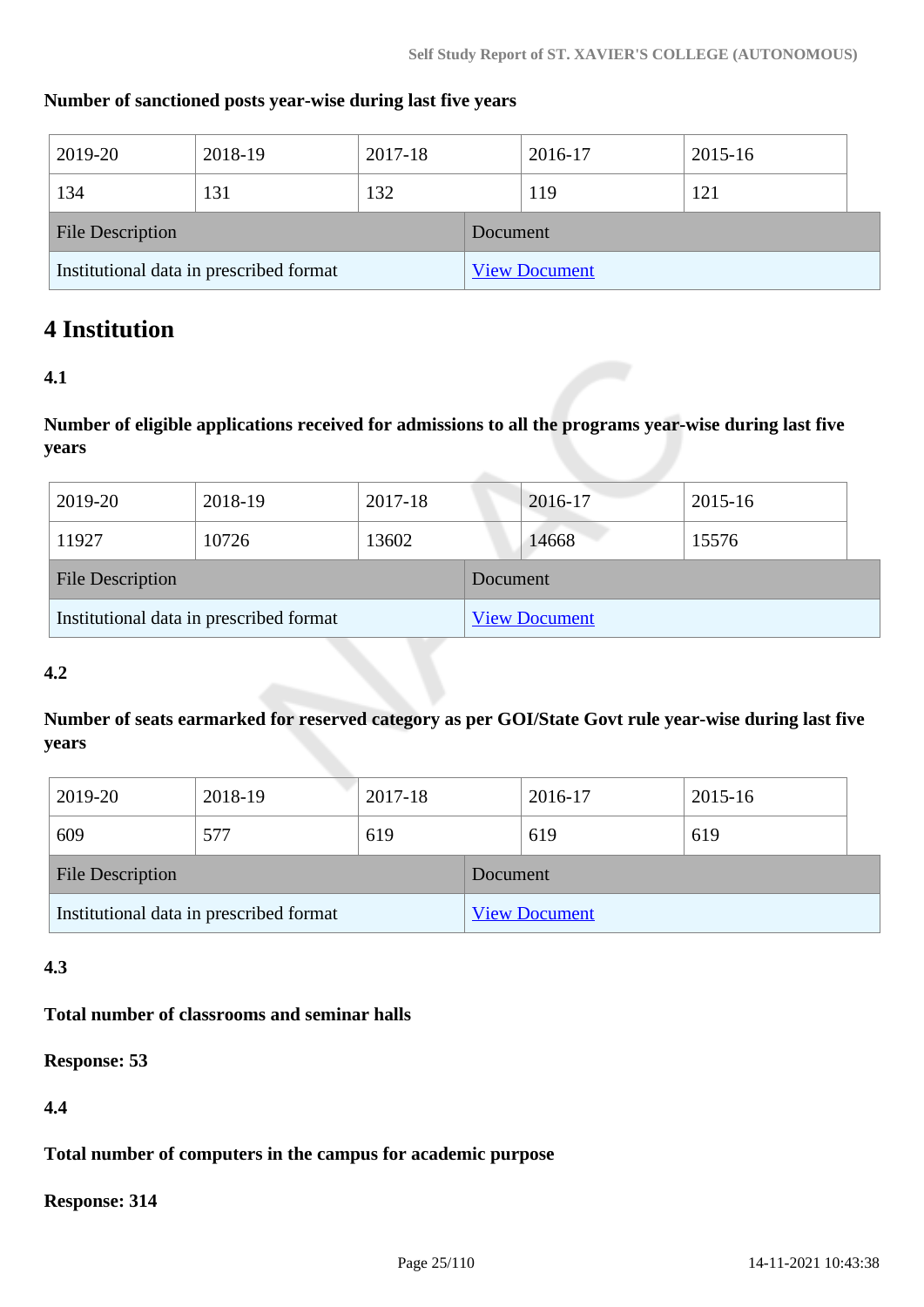## **4.5**

## **Total Expenditure excluding salary year-wise during last five years ( INR in Lakhs)**

| 2019-20 | 2018-19 | 2017-18 | 2016-17 | 2015-16 |
|---------|---------|---------|---------|---------|
| 556.08  | 506.17  | 466.44  | 458.35  | 717.84  |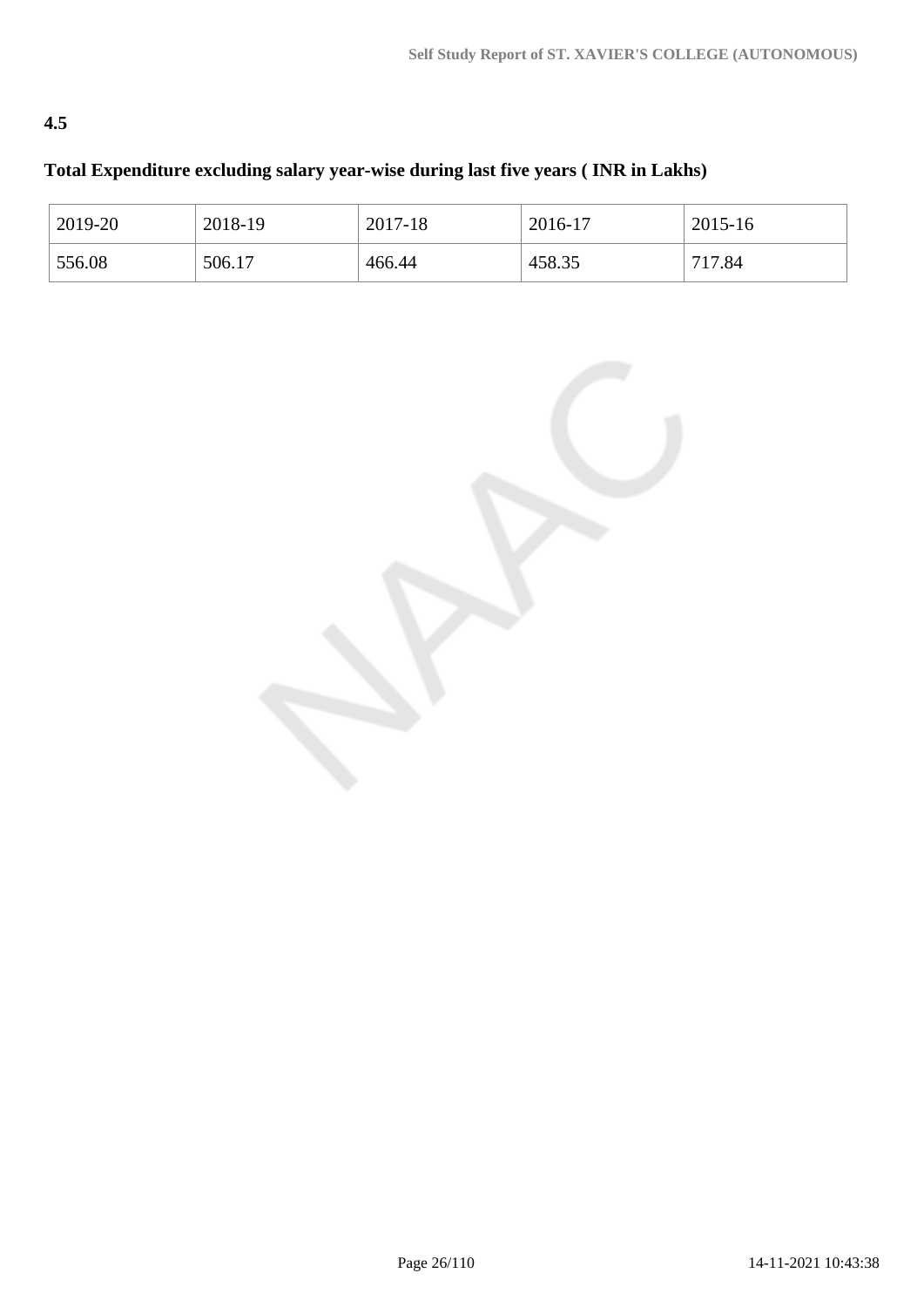# **4. Quality Indicator Framework(QIF)**

## **Criterion 1 - Curricular Aspects**

## **1.1 Curriculum Design and Development**

 **1.1.1 Curricula developed and implemented have relevance to the local, national, regional and global developmental needs which is reflected in Programme outcomes (POs), Programme Specific Outcomes(PSOs) and Course Outcomes(COs) of the Programmes offered by the Institution.**

## **Response:**

Over 15 decades St. Xavier's College, Mumbai (SXC) stays committed in its quest for academic excellence, holistic development and contribution to nation building by infusing dynamism in curriculum, pedagogy and research, while remaining rooted in Jesuit values.

Post Autonomy (academic) in 2010, we have enriched our curriculum based on a modern pedagogical framework, national and global developmental requirements by staying abreast with technological advancement, industry needs and national policy. We moved from a 4-point to 10-point grading credit system in 2018-19 to align with UGC norms. To meet global and national industry demands and offer students newer learning avenues, Certificate, Diploma courses and three postgraduate programmes: M.Sc. Big Data Analytics, M.Sc. Physics (Astrophysics) and M.A. Psychology (Lifespan Counselling), were introduced.

SXC offers 32 undergraduate, 14 postgraduate (based on the choice-based credit system (CBCS) structure offered by University of Mumbai) and 8 doctoral programmes. Students have a choice of a combination of subjects to select from during their admission for the BA or BSc programmes. Besides this, our curriculum offers a merit-based choice of cross faculty courses, paving a path for interdisciplinary learning, in the fourth semester of all undergraduate programmes (except BCom) where the BA, BMM and BMS students take a science course and BSc students can opt for a humanities course. A choice of applied component courses in the fifth and sixth semester is available for the BSc programme.

The Programme Outcomes, Programme Specific Outcomes and Course outcomes are clearly defined for all programmes and courses. Every department designs the syllabi for their courses which is passed by a Board of Studies (BOS) composed of department faculty members, industry members and subject academic experts. The BOS meets biannually to review and strategize for further enrichment of syllabus and its implementation.

Several departments have implemented project-based learning pedagogy, at the undergraduate / postgraduate levels thus reinforcing a research culture among students. Seminars and conferences at the local, national and international levels are organised every year by departments to update students in various fields and provide opportunities to interact and connect with experts.

Students are given ample opportunities to develop subject specific skills and soft skills in their regular courses, value added courses (through Honours Programme / Certificate / Diploma programmes). A mandatory Extracurricular credit (ECC), earned through their participation in various activities such as College fests, Department fests, Cultural Fests, Creating department magazines etc. showcases their talent and helps groom students to become efficient team players, effective managers and leaders. Jesuit values of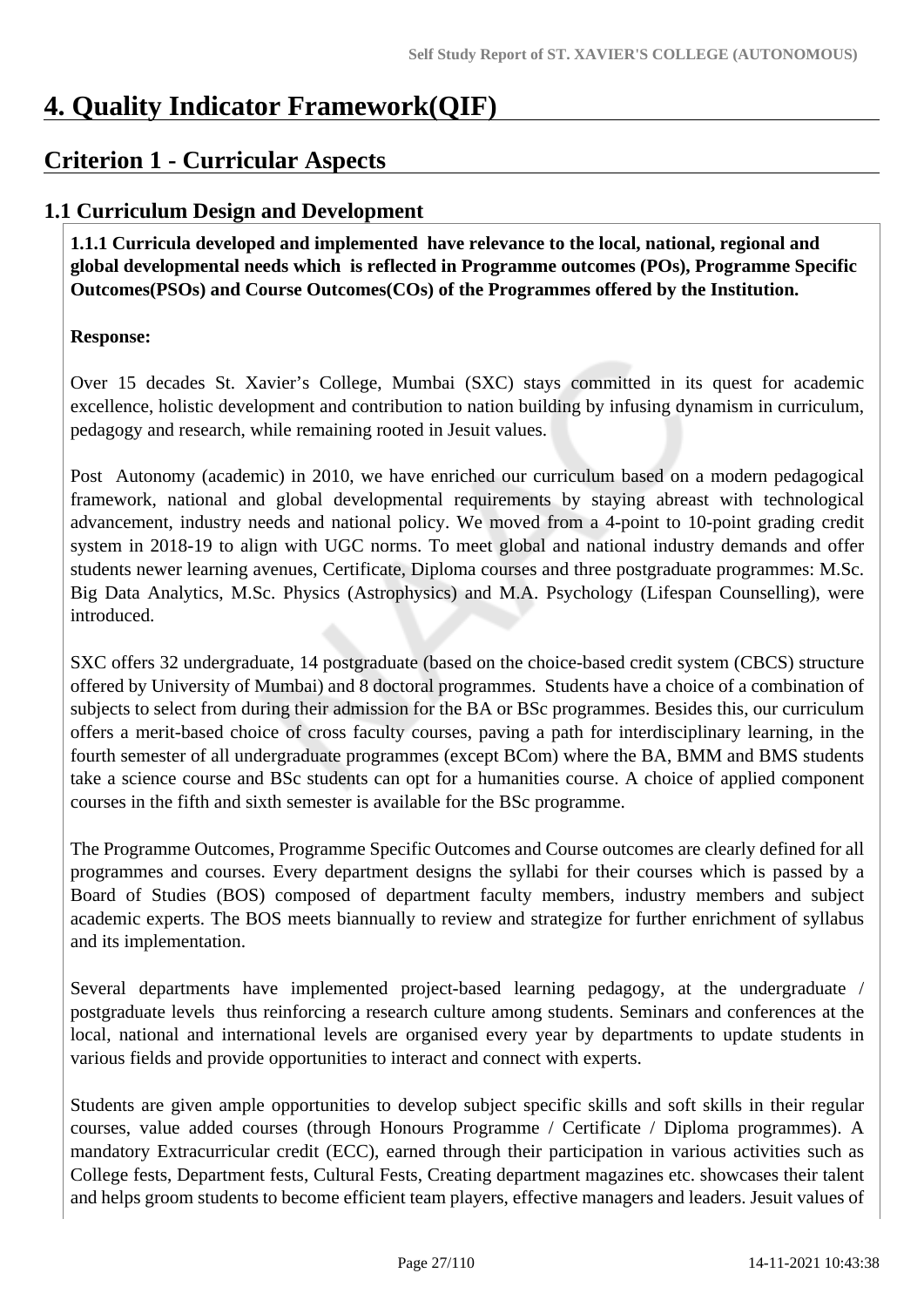'sharing, pursuing justice and having concern for the poor and marginalised', are inculcated in the students through the mandatory Social Involvement Programme, where they participate in social outreach programmes with various NGOs.

Our curriculum thus ensures global and national educational standards are acheived by developing professional competence, excellence, critical, creative and collaborative thinking and encouraging inclusion and social contribution in the young graduates of the college.

| <b>File Description</b>    | Document             |
|----------------------------|----------------------|
| Any additional information | <b>View Document</b> |

#### **1.1.2 Percentage of Programmes where syllabus revision was carried out during the last five years.**

**Response:** 80.85

1.1.2.1 **Number of all Programmes offered by the institution during the last five years.**

Response: 47

1.1.2.2 **How many Programmes were revised out of total number of Programmes offered during the last five years**

Response: 38

| <b>File Description</b>                                                 | <b>Document</b>      |
|-------------------------------------------------------------------------|----------------------|
| Minutes of relevant Academic Council/BOS<br>meeting                     | <b>View Document</b> |
| Details of program syllabus revision in last 5<br>years (Data Template) | <b>View Document</b> |
| Any additional information                                              | <b>View Document</b> |

#### **1.1.3 Average percentage of courses having focus on employability/ entrepreneurship/ skill development offered by the institution during the last five years**

**Response:** 64.82

1.1.3.1 **Number of courses having focus on employability/ entrepreneurship/ skill development yearwise during the last five years..**

| 2019-20 | 2018-19 | 2017-18 | 2016-17 | 2015-16 |
|---------|---------|---------|---------|---------|
| 592     | 574     | 599     | 568     | 517     |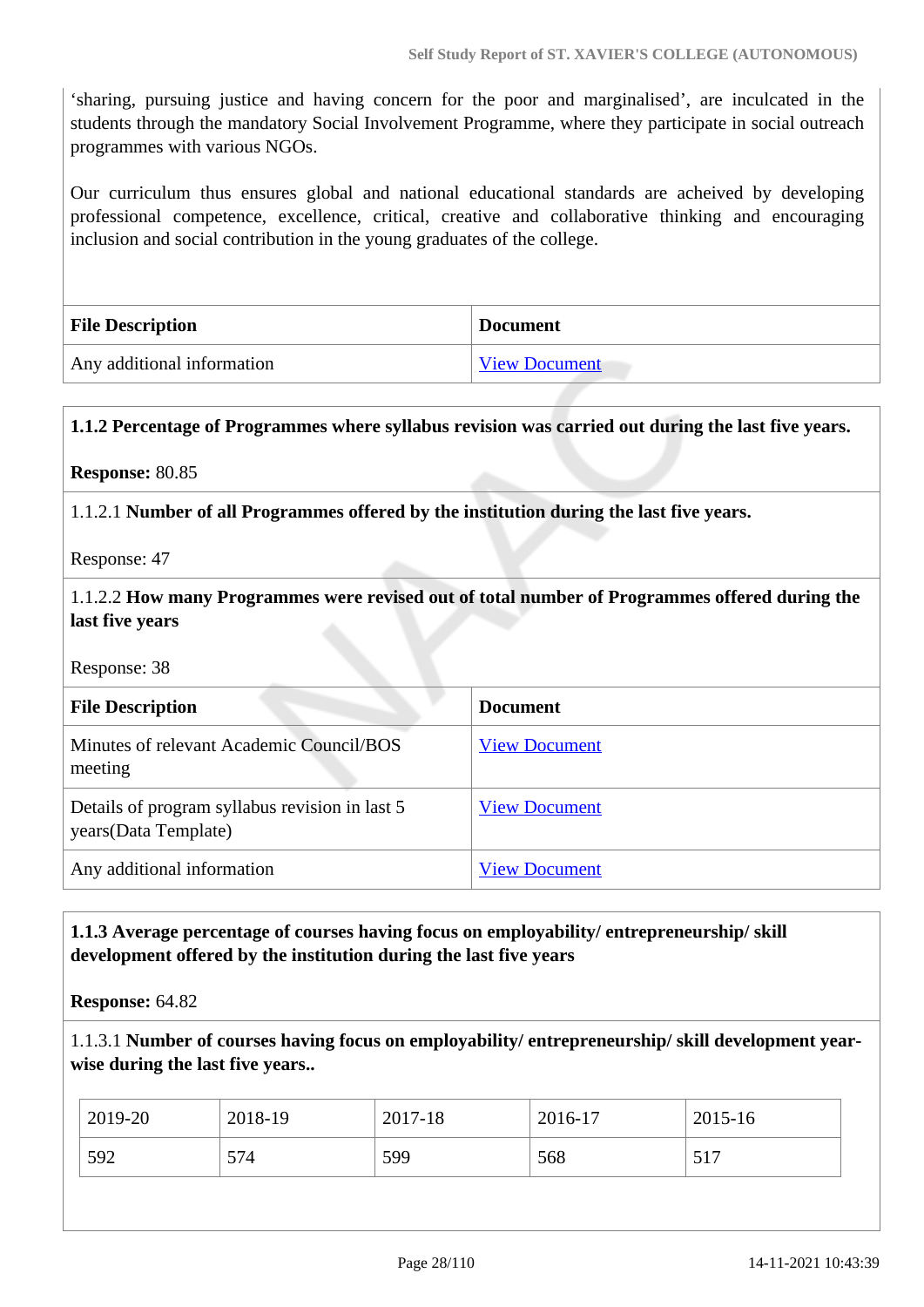| <b>File Description</b>                                                                        | <b>Document</b>      |
|------------------------------------------------------------------------------------------------|----------------------|
| Programme / Curriculum/ Syllabus of the courses                                                | <b>View Document</b> |
| Minutes of the Boards of Studies/Academic<br>Council meetings with approvals for these courses | <b>View Document</b> |
| Average percentage of courses having focus on<br>employability/entrepreneurship(Data Template) | <b>View Document</b> |
| Any additional information                                                                     | <b>View Document</b> |

## **1.2 Academic Flexibility**

 **1.2.1 Percentage of new courses introduced of the total number of courses across all programs offered during the last five years.**

**Response:** 39.21

1.2.1.1 How many new courses are introduced within the last five years

Response: 358

1.2.1.2 **Number of courses offered by the institution across all programmes during the last five years.**

Response: 913

| <b>File Description</b>                              | <b>Document</b>      |
|------------------------------------------------------|----------------------|
| Minutes of relevant Academic Council/BOS<br>meetings | <b>View Document</b> |
| Institutional data in prescribed format              | <b>View Document</b> |
| Any additional information                           | <b>View Document</b> |

 **1.2.2 Percentage of Programmes in which Choice Based Credit System (CBCS) / elective course system has been implemented (Data for the latest completed academic year).**

**Response:** 100

1.2.2.1 **Number of Programmes in which CBCS / Elective course system implemented.**

Response: 47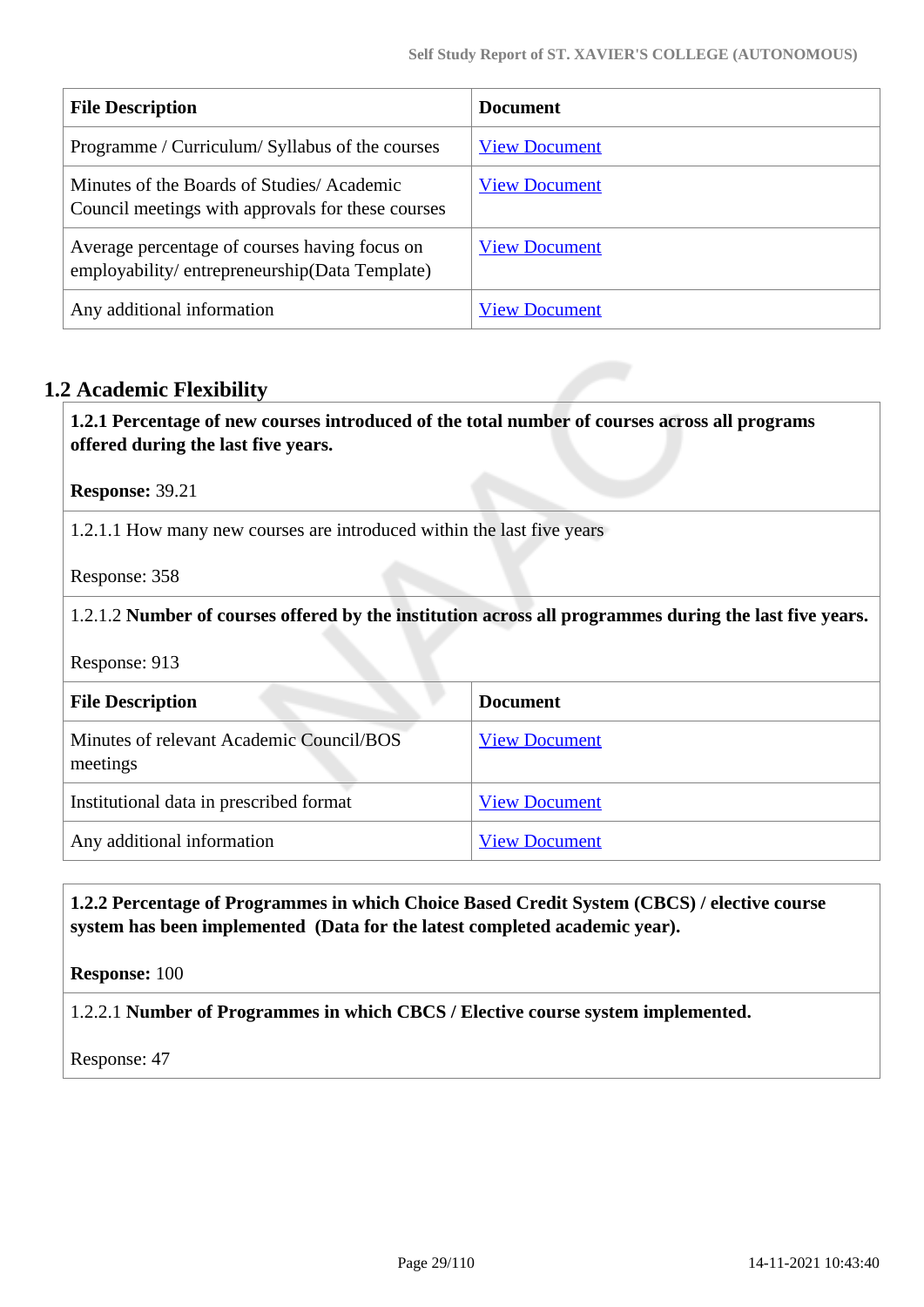| <b>File Description</b>                              | <b>Document</b>      |
|------------------------------------------------------|----------------------|
| Minutes of relevant Academic Council/BOS<br>meetings | <b>View Document</b> |
| Institutional data in prescribed format              | <b>View Document</b> |
| Any additional information                           | <b>View Document</b> |

## **1.3 Curriculum Enrichment**

## **1.3.1 Institution integrates crosscutting issues relevant to Professional Ethics ,Gender, Human Values ,Environment and Sustainability into the Curriculum**

## **Response:**

St. Xavier's College, Mumbai (SXC) as a Jesuit educational institution strives to provide a curriculum that integrates academic excellence with relevance. Incorporating crosscutting themes like Gender, Human Values, Environment and Sustainability and Professional Ethics into our programmes, has helped us offer content across disciplinary boundaries and encourage students to experience integration in their personal lives and inclusion in their social contribution.

#### **Human values:**

Upholding the Jesuit values of '*Cura Personalis*' meaning Women & Men for and with others, we mould our students to be sensitive and value human rights. The mandatory course 'Giving Voice to Values' aims to examine and interrogate one's values, moral-ethical dilemmas that one could face in the process of decision-making and talk about harmony among the diversity of Indian culture. The Social Involvement Programme (SIP), a compulsory credit, offers the students a practical opportunity to showcase these values through their interaction with the marginalized. Multiple courses in the faculty of Arts, reflect and discuss topics of human rights both with historical and current perspectives. The activities of Xaviers Resource Centre for Visually Challenged (XRCVC) focussed on creating a truly inclusive environment on the campus.

## **Gender:**

A gender-neutral and safe environment is nurtured on the SXC campus. Along with the special course on Giving Voice to Values, gender dynamics is included and discussed in multiple courses offered by Humanities such as English, Economics, History, Literature, Sociology, Psychology and Public Policy among others. The Cross-faculty course on Psychology of Relationships, a unique elective for science students, sensitizes them on the subtleties in relationships, marriage and sexuality. WDC conducts periodic self-defence and sensitization events.

## **Environment and Sustainability:**

SXCM is committed to caring for the environment and envisions that our students exemplify care for the environment and sustainable practices in their lives through the special course on Environmental Studies, multiple courses in the Arts and Science faculty, elective applied-component courses on Environmental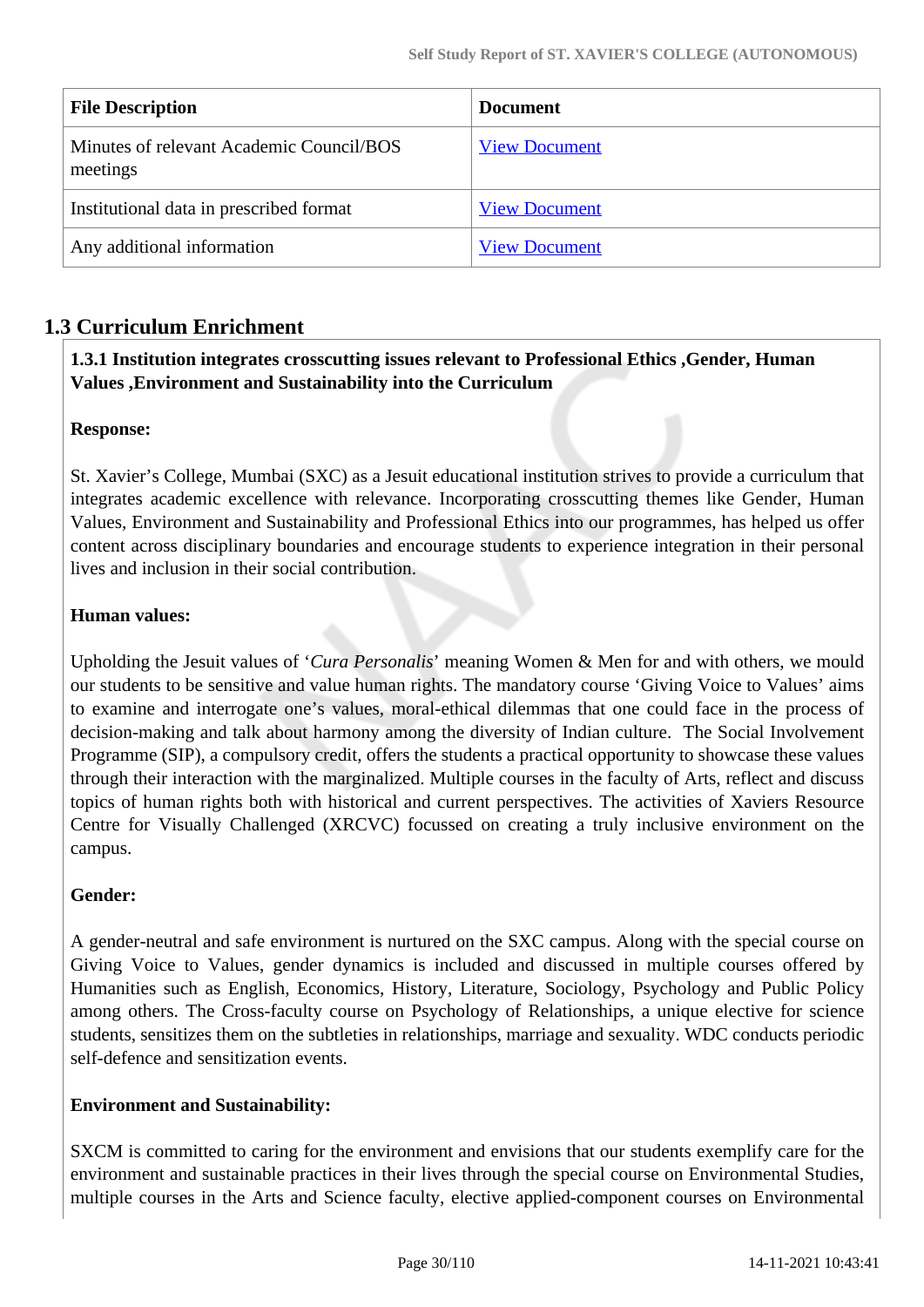Science, offered to final year BSc students. These provide students with the knowledge base and practical exposure to engage in addressing complex environmental issues in a solution oriented, interdisciplinary perspective for sustainability. Projects on Solid waste management, a student run Xaviers Environmental Committee (XEC), Zero Waste cultural festivals, US Embassy award for a pilot Greywater recycling plant are some examples of positive environmental impact initiated by students pursuing these courses.

#### **Professional ethics:**

Apart from the Special course 'Giving voice to values', about 35 UG and PG courses expose students to professional ethics in areas such as business ethics, ethics in counselling, creative writing, policymaking, genetic cloning, clinical studies, stem cell and in conducting research. Awareness of desirable ethical practices is facilitated through course content, discussions, debates, and a strict anti-plagiarism policy. Academic ethics is implemented by a plagiarism check of submissions.

SXC has designed its curriculum to create a community of individuals that are competent, ethical, have compassion for all, are committed to striving for social justice, harmony, environmental sustainability and will care for the marginalized.

| <b>File Description</b>                                                                                                                                                    | <b>Document</b>      |
|----------------------------------------------------------------------------------------------------------------------------------------------------------------------------|----------------------|
| Upload the list and description of the courses which<br>address the Gender, Environment and Sustainability,<br>Human Values and Professional Ethics into the<br>Curriculum | <b>View Document</b> |
| Any additional information                                                                                                                                                 | <b>View Document</b> |

 **1.3.2 Number of value-added courses for imparting transferable and life skills offered during last five years.**

#### **Response:** 112

1.3.2.1 **How many new value-added courses are added within the last five years**

| 2019-20 | 2018-19 | 2017-18  | 2016-17 | 2015-16 |
|---------|---------|----------|---------|---------|
| ر 2     | 26      | $\sim$ 1 | ◢       | 19      |

| <b>File Description</b>                                           | <b>Document</b>      |
|-------------------------------------------------------------------|----------------------|
| List of value added courses (Data Template)                       | <b>View Document</b> |
| Brochure or any other document relating to value<br>added courses | <b>View Document</b> |
| Any additional information                                        | <b>View Document</b> |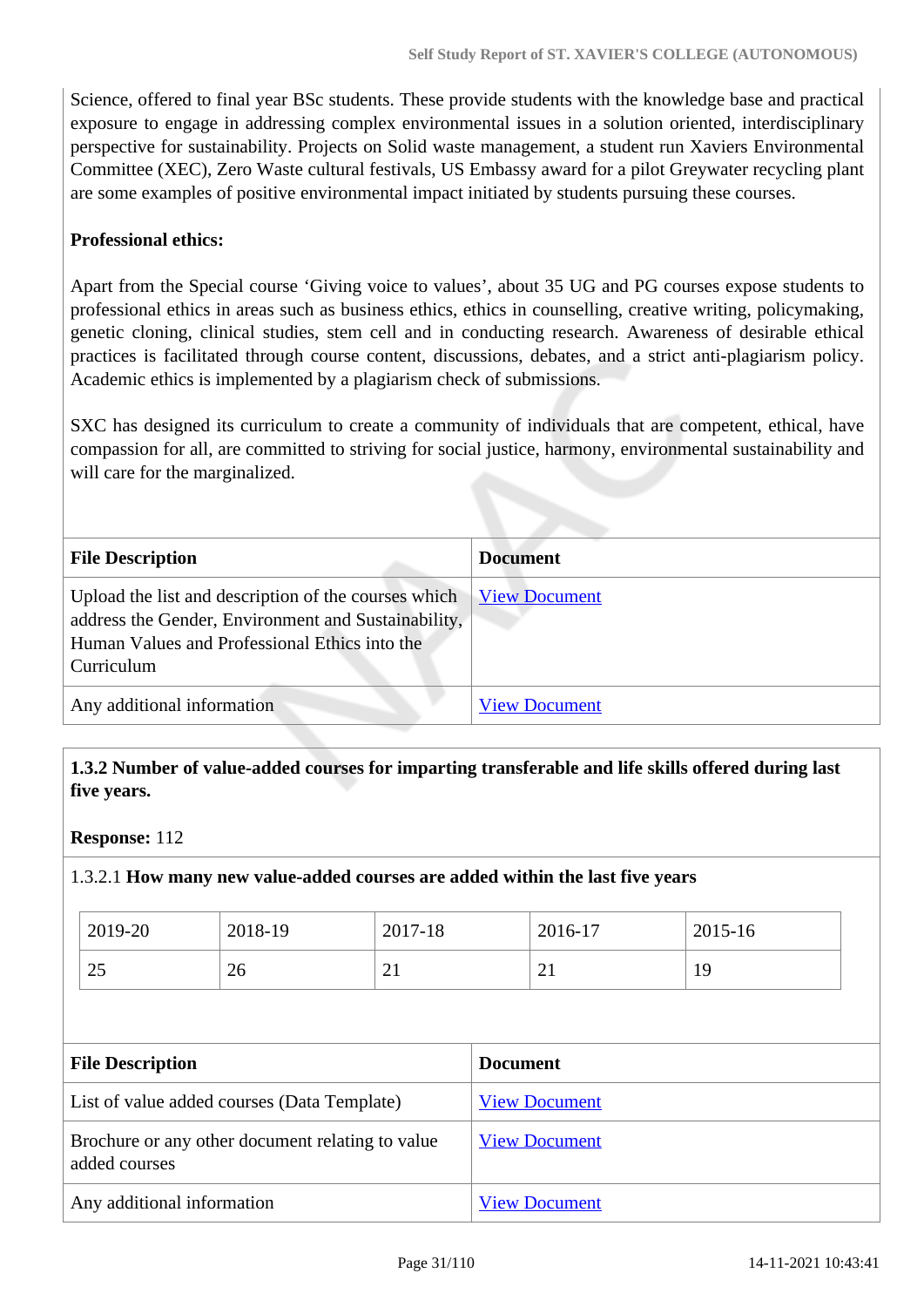## **1.3.3 Average Percentage of students enrolled in the courses under 1.3.2 above.**

#### **Response:** 6.54

## 1.3.3.1 **Number of students enrolled in subject related Certificate or Add-on programs year wise during last five years**

| 2019-20 | 2018-19 | 2017-18 | 2016-17 | 2015-16 |
|---------|---------|---------|---------|---------|
| 357     | 269     | 243     | 178     | 176     |

| <b>File Description</b>         | <b>Document</b>      |
|---------------------------------|----------------------|
| List of students enrolled       | <b>View Document</b> |
| Any additional information      | <b>View Document</b> |
| Link for Additional Information | <b>View Document</b> |

#### **1.3.4 Percentage of students undertaking field projects/ internships / student projects (Data for the latest completed academic year)**

**Response:** 13.36

#### 1.3.4.1 **Number of students undertaking field projects / internships / student projects**

Response: 506

| <b>File Description</b>                                                                                                   | <b>Document</b>      |
|---------------------------------------------------------------------------------------------------------------------------|----------------------|
| List of programs and number of students<br>undertaking field projects / internships / student<br>projects (Data Template) | <b>View Document</b> |
| Any additional information                                                                                                | <b>View Document</b> |

#### **1.4 Feedback System**

 **1.4.1 Structured feedback for design and review of syllabus – semester-wise / year-wise is received from 1) Students, 2) Teachers, 3) Employers, 4) Alumni**

**Response:** B. Any 3 of the above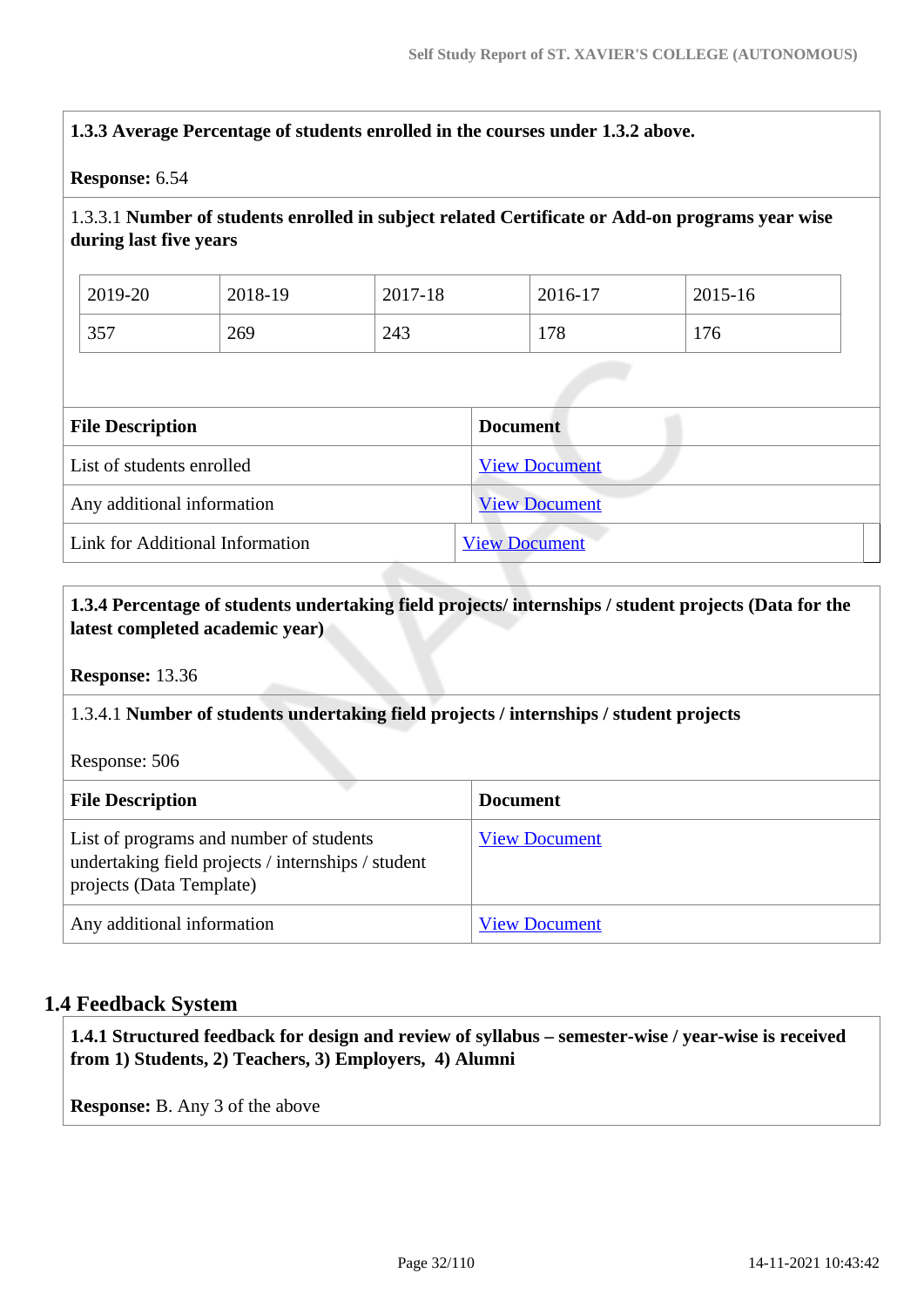| <b>File Description</b>                                                                                                             | <b>Document</b>      |
|-------------------------------------------------------------------------------------------------------------------------------------|----------------------|
| Action taken report of the Institution on feedback<br>report as minuted by the Governing Council,<br>Syndicate, Board of Management | <b>View Document</b> |
| URL for stakeholder feedback report                                                                                                 | <b>View Document</b> |
| Link for Additional Information                                                                                                     | <b>View Document</b> |

#### **1.4.2 The feedback system of the Institution comprises of the following :**

**Response:** A. Feedback collected, analysed and action taken and report made available on website

| <b>File Description</b>             | <b>Document</b>      |
|-------------------------------------|----------------------|
| Any additional information          | <b>View Document</b> |
| Link for Additional Information     | <b>View Document</b> |
| URL for stakeholder feedback report | <b>View Document</b> |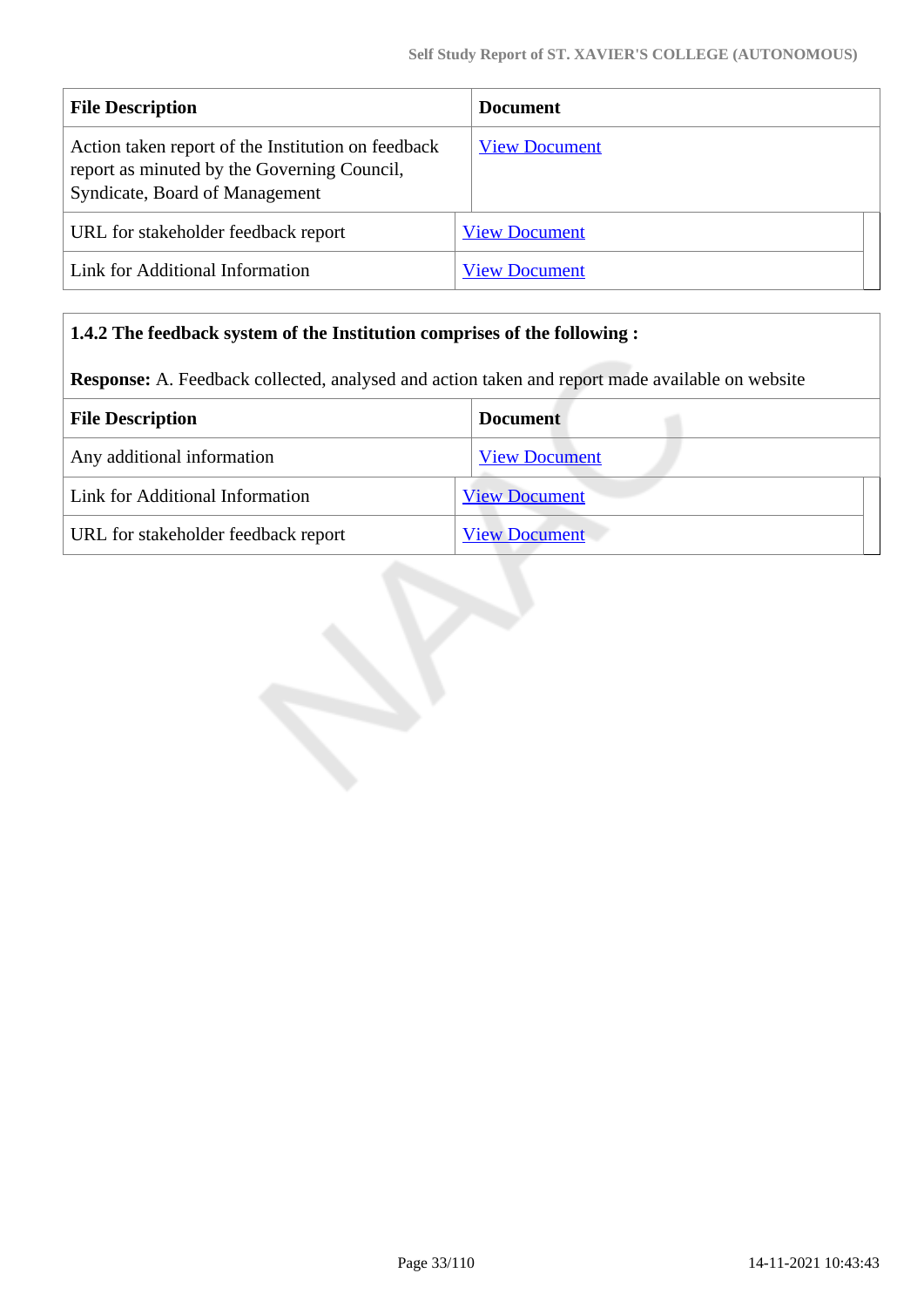# **Criterion 2 - Teaching-learning and Evaluation**

## **2.1 Student Enrollment and Profile**

|  | 2.1.1 Average Enrolment percentage (Average of last five years) |
|--|-----------------------------------------------------------------|
|--|-----------------------------------------------------------------|

**Response:** 92.76

#### 2.1.1.1 **Number of students admitted year-wise during last five years**

| 2019-20 | 2018-19 | 2017-18 | $2016-17$ | 2015-16 |
|---------|---------|---------|-----------|---------|
| 1493    | 1383    | 1438    | 1428      | 1459    |

#### 2.1.1.2 **Number of sanctioned seats year wise during last five years**

| 2019-20 | 2018-19 | 2017-18   | 2016-17 | 2015-16 |
|---------|---------|-----------|---------|---------|
| 1557    | 1477    | 577<br>⊥ັ | 1577    | 1577    |

| <b>File Description</b>                                    | <b>Document</b>      |
|------------------------------------------------------------|----------------------|
| Institutional data in prescribed format (Data<br>Template) | <b>View Document</b> |
| Any additional information                                 | <b>View Document</b> |

 **2.1.2 Average percentage of seats filled against reserved categories (SC, ST, OBC, Divyangjan, etc. as per applicable reservation policy ) during the last five years ( exclusive of supernumerary seats)**

**Response:** 90.68

2.1.2.1 **Number of actual students admitted from the reserved categories year wise during last five years**

| 2019-20 | 2018-19           | 2017-18   | 2016-17 | 2015-16 |
|---------|-------------------|-----------|---------|---------|
| 530     | 572<br><u>313</u> | 51<br>JII | 580     | 562     |

| <b>File Description</b>                 | <b>Document</b>      |
|-----------------------------------------|----------------------|
| Institutional data in prescribed format | <b>View Document</b> |
| Any additional information              | <b>View Document</b> |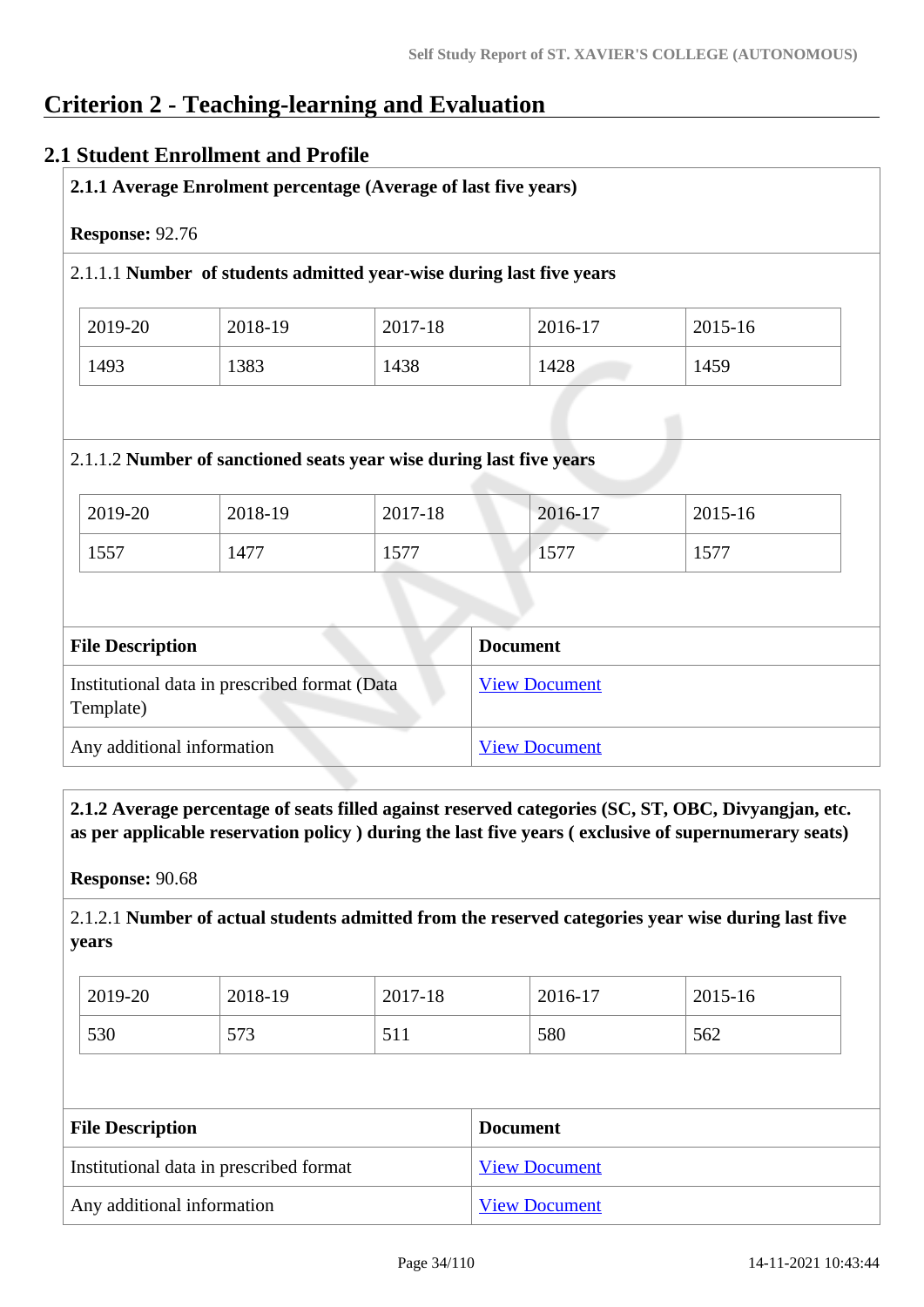## **2.2 Catering to Student Diversity**

#### **2.2.1 The institution assesses the learning levels of the students and organises special Programmes for advanced learners and slow learners**

#### **Response:**

Designing and conducting programs for students at multiple learning levels has been a part of the ethos of St. Xavier's College. The advanced and slow learners are identified by various assessment methodologies.

The Honours programme, a co-curricular activity for the academically advanced learners is enabled by the enthusiastic Faculty. Since its inception in 1993, the Honours Programme has provided students with an academic platform for deliberation beyond the course work. To be eligible for a certificate, students had to complete a course of seven credits over three years. The programme stimulates higher order thinking skills through workshops, site visits, research projects and interactive lectures with eminent invited speakers. The Honours programme was reorganized in the year 2016, with three Hubs— lingua/ humanities, physical sciences and biological sciences. The aim was to provide an interdisciplinary platform for students to explore fields beyond their curriculum. Students meeting the eligibility criteria (CGPA) laid down by the Honours Committee may register for the programme. A student would have to take up five credits from the hub which has the subject he/she wishes to major in and additional two credits as transfer credits from another hub. One credit requires 15 hours of work. Students are awarded a certificate if they have completed all the required credits and have maintained a consistently good attendance record (minimum 75%).

A needs analysis of our hesitant learners based on information about their medium of schooling, native tongue and exposure to English is used to identify those who would benefit by engaging with the Language lab and availing of its language acquisition technology. The lab assists students facing difficulty in learning English, Hindi, French and Marathi and also those who would like to improve their communication skills. As part of the training imparted the Lab, focuses on Grammar, Vocabulary, Soft Skills, Lab Activity (covering listening, speaking, reading, writing skills).

Relevant exercises are tailored to meet the needs of individual learners. Students who hail from the remote interior regions of a state, though not technically slow learners, usually have confidence issues to deal with. Language Lab thinly interlaces different teaching approaches into the course structure that a slow learning student chooses to take up.

This is how the institution benefits straight-A students who are ahead on the learning curve and require advanced technical know-how, and also supports the other learners who are unable to keep pace with the classroom teaching needs and who require extra attention so as to be at par with the rest of the students on an inclusive campus.

| <b>File Description</b>    | <b>Document</b>      |
|----------------------------|----------------------|
| Any additional information | <b>View Document</b> |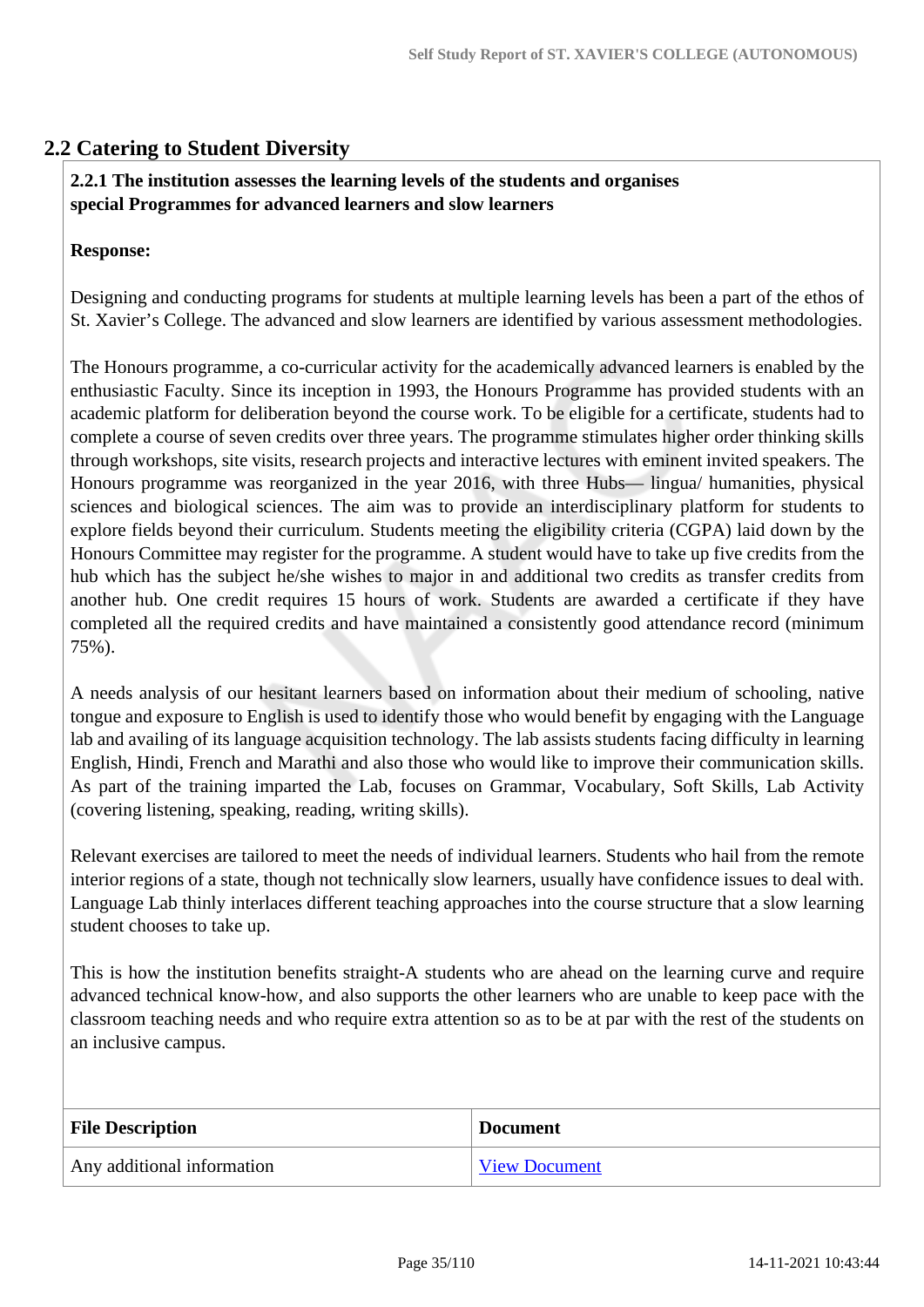| 2.2.2 Student - Full time teacher ratio (Data for the latest completed academic year) |                      |  |
|---------------------------------------------------------------------------------------|----------------------|--|
| <b>Response: 31:1</b>                                                                 |                      |  |
| <b>File Description</b>                                                               | <b>Document</b>      |  |
| Any additional information                                                            | <b>View Document</b> |  |

## **2.3 Teaching- Learning Process**

 **2.3.1 Student centric methods, such as experiential learning, participative learning and problem solving methodologies are used for enhancing learning experiences**

#### **Response:**

A college of excellence, a recipient of the Star College Status grant from DBT and a recipient of grants from organisations like DBT and RUSA, St. Xavier's College has prioritised student experiential learning through projects, exhibitions, field trips and privilege walks.

Since the college became autonomous, projects became a regular feature of the syllabi for a large number of UG and PG courses due to grants received from DBT, RUSA and the Star College Scheme. Prior to this, experiential learning was limited to students who participated in the Honour's Program.

Many departments organise exhibitions which enable students to consolidate their learning and get a more in-depth and comprehensive grasp of the subject.

'Xynergy' was one such exhibition which was put together by various departments in the Faculty of Arts. The exhibits covered educational games, quizzes, career opportunities and many other attractions. The objective was to make college students, aware of the various disciplines in humanities and help them make informed career choices based on their aptitude and interest.

'Popularisation of Science' was an exhibition which was organised by the Faculty of Science. The exhibits put up by each department consisted of working models, charts, real life visuals, microscopic images, fold scope microscopy in use and educational games among several other projects. Some highlights were the Sky-on-Wheels (a mini stargazing theatre), Tree Walk and live demonstration of experimental techniques in different laboratories.

The Department of Microbiology has organised their exhibition as an annual event since 1989. The exhibition is presented by the Second-Year students. The exhibition covers varied advances in general microbiology, genetics, biotechnology, immunology, food, environmental and medical Microbiology. The Department of Zoology organises their annual exhibition 'Walk of Life' showcasing various specimens in the department based on a chosen theme. The Department of Life Science conducts an annual orientation for their freshers planned and executed by their seniors in the form of work stations with live experimental demonstrations.

A 'Privilege Walk' was conducted by the Department of Sociology that involved students thinking through certain questions, collectively and individually, regarding their experiences in relation to their peers in college today.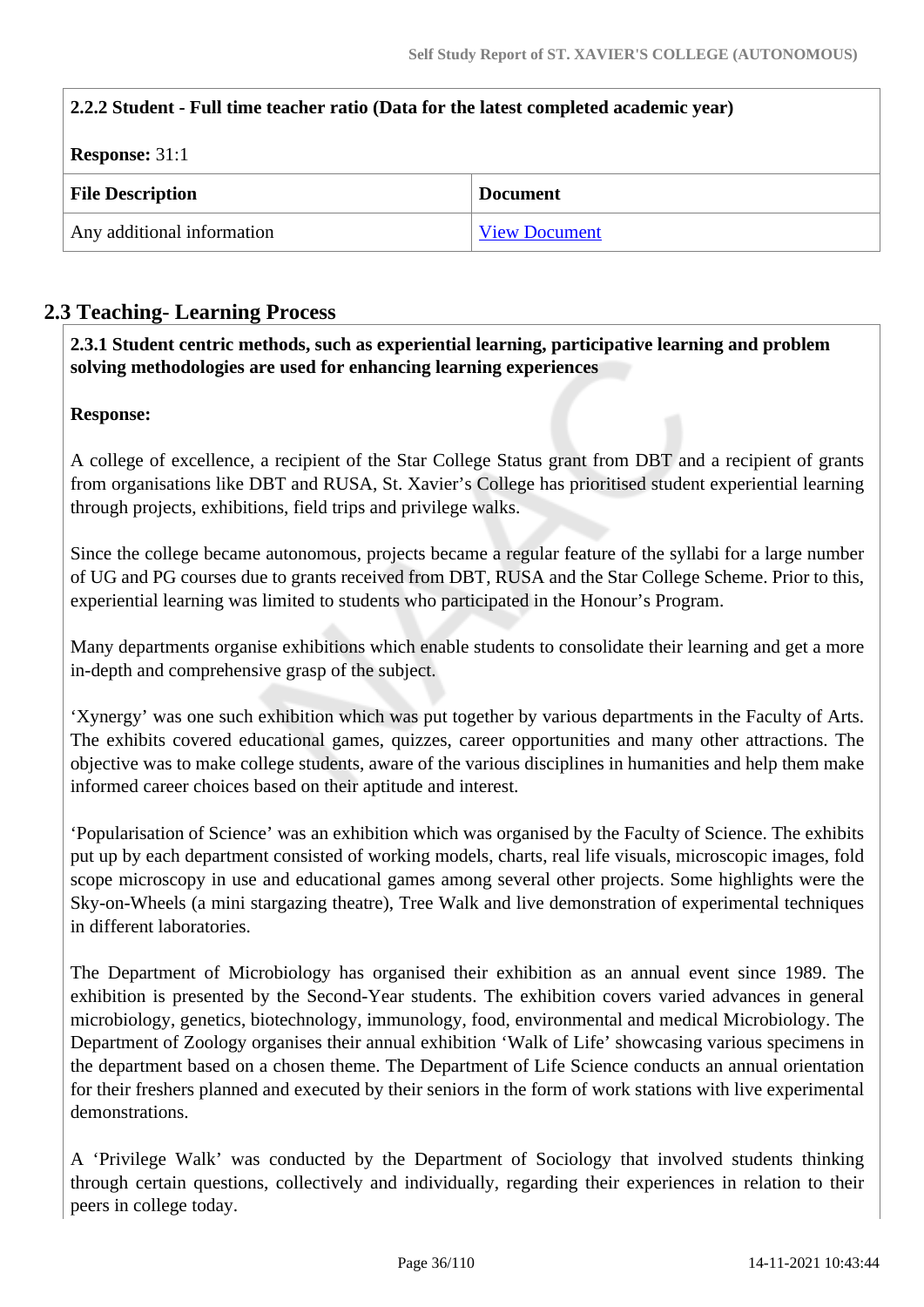Field-trips/ Industrial visits are a significant part of experiential learning. The Departments of AIC, Botany, Geology and Zoology have such trips as a mandatory component of their curriculum. They conduct field trips to Botanical gardens, National Parks, Research field sites and institutes, Bird Sanctuaries and Marine walks. This helps students put into practice what they have learnt in the class and also familiarizes them with the challenges of field work.

Consequently, we see that St. Xavier's College, Mumbai brings about an overall development of students through experiential learning and it forms an integral part of academics.

| <b>File Description</b>    | <b>Document</b>      |
|----------------------------|----------------------|
| Any additional information | <b>View Document</b> |

## **2.3.2 Teachers use ICT enabled tools including online resources for effective teaching and learning process.**

#### **Response:**

Use of Effective teaching and learning methods has been the main strength of St. Xavier's College. The Staff have appropriately tailored their pedagogical methodologies to suit the millennial learner. Our institution has effectively incorporated digital technology in teaching and learning. The entire campus of St. Xavier's College is Wi-Fi enabled. There are altogether 39 ICT enabled classrooms on campus. These classrooms are equipped with a range of tools inclusive of over-head projectors as well as sound arrangements like audio-microphones and speakers. Also, there are 10 Smart Classrooms that are equipped with digital displays, whiteboards, speakers and microphones. Apart from this, there are three well equipped AV rooms: Multimedia Room, SCAVI and the Seminar Room. The infrastructure herein has been capably used for visual, virtual-experiential and interactive learning. The institution also houses computer labs: Big Data Lab, COGLAB, Bioinformatics lab, the Statistics lab, Maths lab and two computer labs in the Knowledge centre. Students can also avail themselves of the computers housed in separate cubicles in the Reference Library for completing their assignments or to browse the Web. The COGLAB is an interactive online laboratory which helps the students build their neuroscience and cognitive psychology concepts.

Technology has infiltrated not only the infrastructure but also our teaching methodology. Our educators have been using Information and Communication tools for teaching, evaluation, communication as well as resource sharing. Learning Management Systems like Google classroom, Canvas and MOODLE are used to share course related information with the students and for continuous assessments, quizzes and assignments. Our faculty has also used online resources such as YouTube videos and animations, Blogs, movies, TED talks and online channels such as VIDYAMITRA to facilitate learning. We encourage our students to gain historical as well as contemporary knowledge of the subjects they choose. To achieve this, our teachers have used online repositories such as Google scholar, NCBI-PUBMED, SHODHGANGA, INFLIBNET, NDLI, Virtual Labs, etc.

Some of our faculty also used parts of Open Courseware to add to some discussions. Among the ones frequently used were MOOCs-Swayam courses, MIT-Open Courseware, Stanford online, NPTEL courses, Swayamprabha, e-PGPathshala, FOSSEE and Kaggle.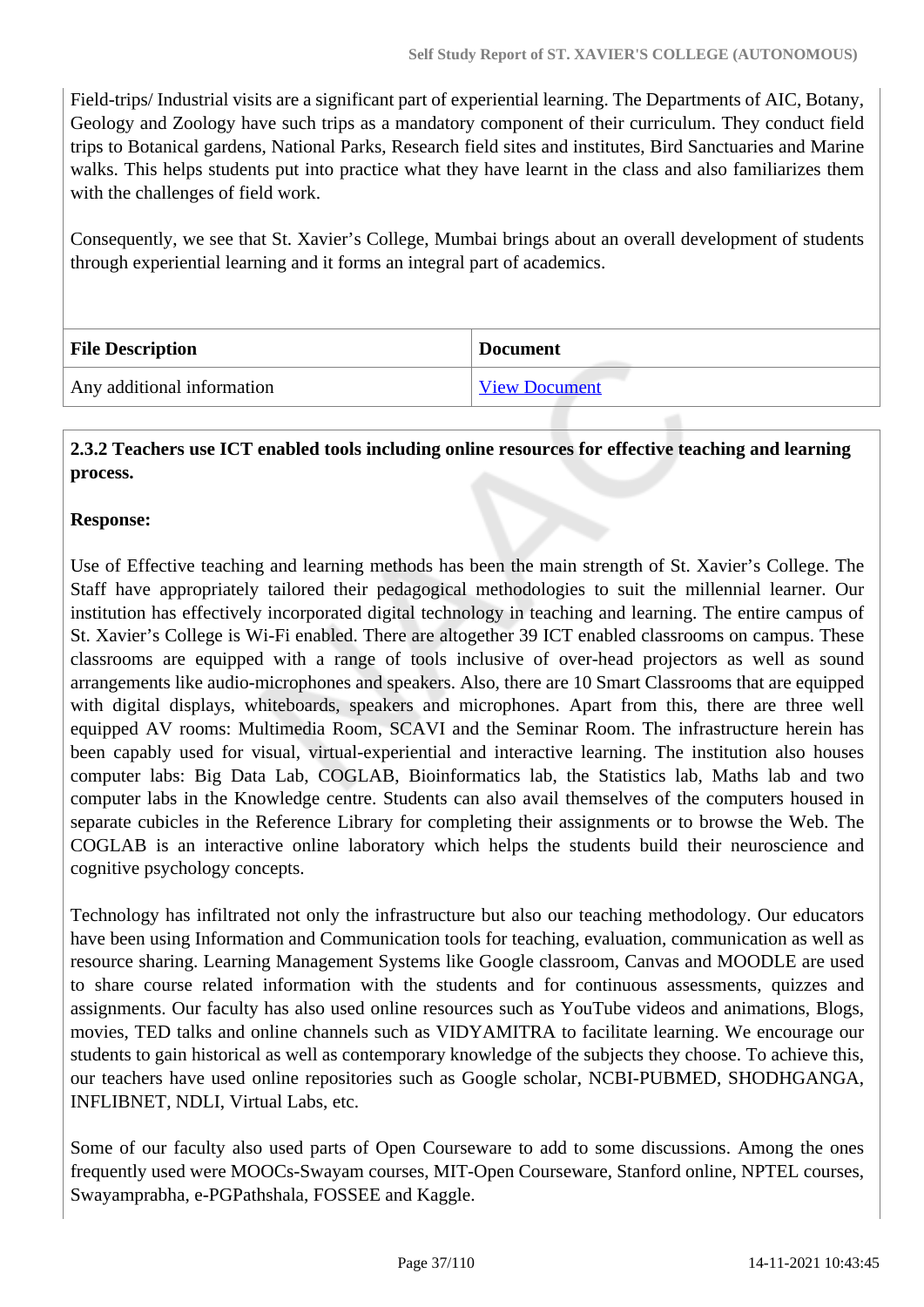The students avail themselves of the ICT tools in the classrooms as well as the AV rooms for individual or group presentations. Assignments were also given to students as a part of their internal assessments.

Checking for plagiarism in the assignments submitted has been an important part of the quality mechanism. Our faculty use TURNITIN to check for plagiarism. Teaching and evaluation applications include, PowerPoint, statistical software, EXCEL, E-Books, Google workspace tools like Google Forms, Google Drive, Google Calendar and so on along with mind mapping software like *MindMeister* and educational technology like *Padlet*.

With this ITC mode of education, we, at St. Xavier's College, constantly work with information and technology along the lines of supporting, enhancing and optimising the delivery of evidence, data, statistics, and facts and figures while teaching our students.

| <b>File Description</b>                                                                                                            | <b>Document</b>      |
|------------------------------------------------------------------------------------------------------------------------------------|----------------------|
| Any additional information                                                                                                         | <b>View Document</b> |
| Provide link for webpage describing ICT enabled<br>tools including online resources for effective<br>teaching and learning process | <b>View Document</b> |

## **2.3.3 Ratio of students to mentor for academic and other related issues (Data for the latest completed academic year )**

**Response:** 31:1

#### 2.3.3.1 **Number of mentors**

Response: 122

| <b>File Description</b>                                                         | <b>Document</b>      |
|---------------------------------------------------------------------------------|----------------------|
| Upload year wise, number of students enrolled and<br>full time teachers on roll | View Document        |
| Any additional information                                                      | <b>View Document</b> |

# **2.3.4 Preparation and adherence of Academic Calendar and Teaching plans by the institution**

#### **Response:**

St. Xavier's College, Mumbai plans all the academic, co-curricular and extra-curricular activities for the upcoming year and documents them in the academic calendar for the year.

The academic calendar is prepared and planned before the start of every educational year, by a designated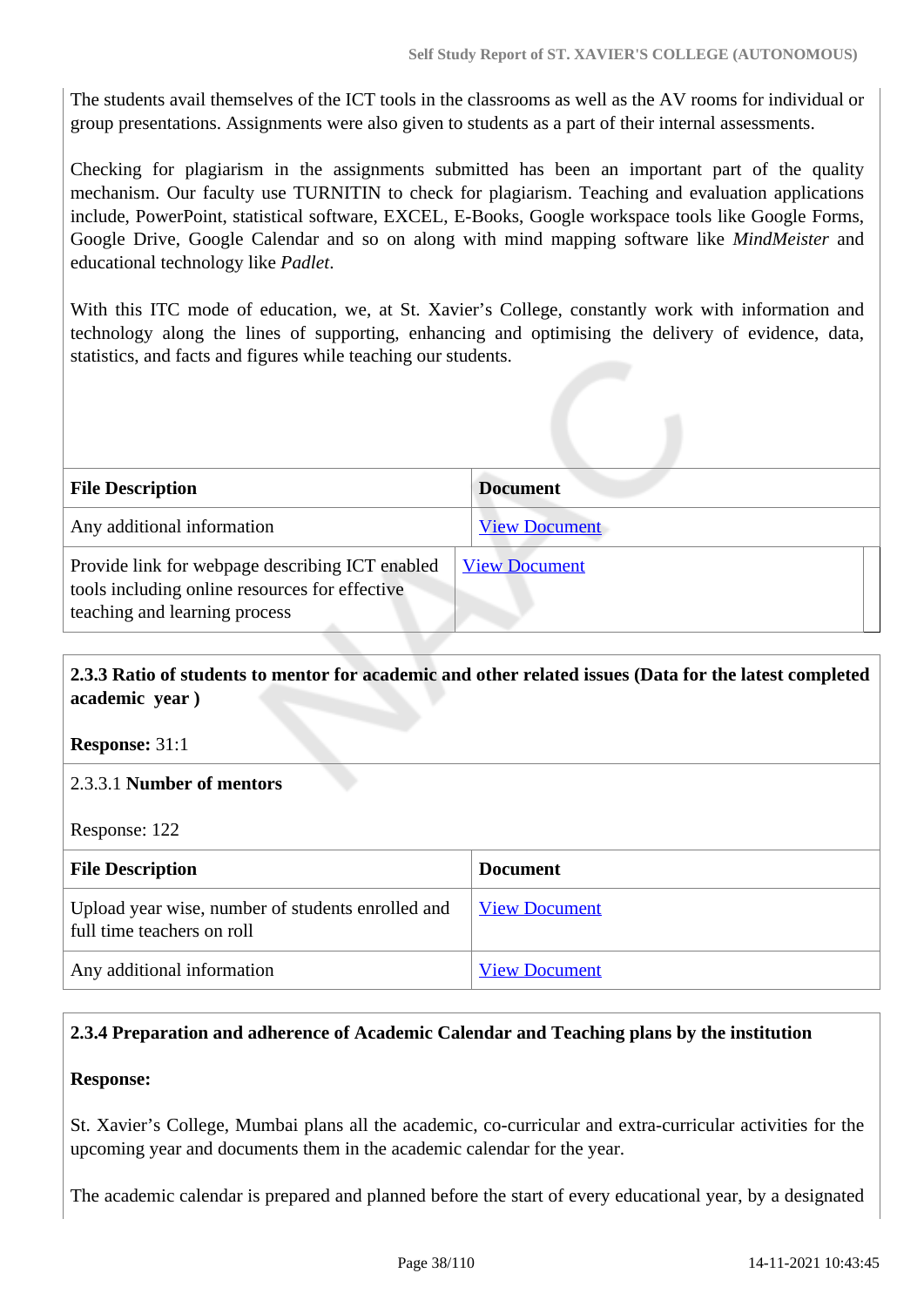committee of the college with inputs from the Academic board, the Principal, Vice Principals, Controller of Examination, Coordinator of IQAC and the Management Council. Furthermore, due care is taken to incorporate the gazette list of public holidays published by the Government of Maharashtra. The calendar is published on the official portal of St. Xavier's College as well as the college handbook.

The students could check the dates for various fests well in advance and schedule their participation based on their preferences and in accordance with their ongoing academic priorities. Seminars and workshops for all Faculty are held at regular intervals as are the orientation/training programmes for newly appointed teachers.

The Academic calendar highlights the dates of Continuous Internal Assessments (CIA-1 and CIA-2), practical exams, End Semester Exams (ESE), Additional Exams, moderation of assessed papers, display of answer papers, result declaration dates for FY/SY/TY students, TY farewell, graduation ceremony, vacation dates and public holidays. Most of the third-year students take various competitive exams such as CAT, JAM, UPSC and MPSC to be held during that academic year and sharing of the college calendar in advance helps them to plan their time to prepare for college exams as well as these competitive exams. Teachers too plan their research work during these vacations or engage in Faculty Development Programs. This is also helpful for outstation students and staff, who plan to travel to their hometown for the vacations. Parents can also ear mark the Parent Teacher Meeting dates in their personal calendar well in time.

At the start of each semester (from 2019-20 onwards), every teacher in consultation with the head of the department prepared a teaching plan for the courses to be taught. CIA-2 modalities may vary from one faculty to the other and the students are informed about the modality in advance. Through department meetings at regular intervals, the HOD monitors the progress of the course as per the teaching plan. ESE for odd and even semesters are held in the months of October and March, respectively. Utmost care is taken by all teachers to complete the syllabus successfully, as per the teaching plan and the academic calendar. Various department activities are planned keeping in mind the academic calendar.

Teaching plans help teachers prepare the lecture material at a pace that suits the learning needs of all students. It also ensures enough time is devoted for discussions and mentoring sessions.

| <b>File Description</b>                                       | <b>Document</b>      |
|---------------------------------------------------------------|----------------------|
| Upload Academic Calendar and Teaching plans for<br>five years | <u>View Document</u> |

# **2.4 Teacher Profile and Quality**

**2.4.1 Average percentage of full time teachers against sanctioned posts during the last five years**

**Response:** 93.72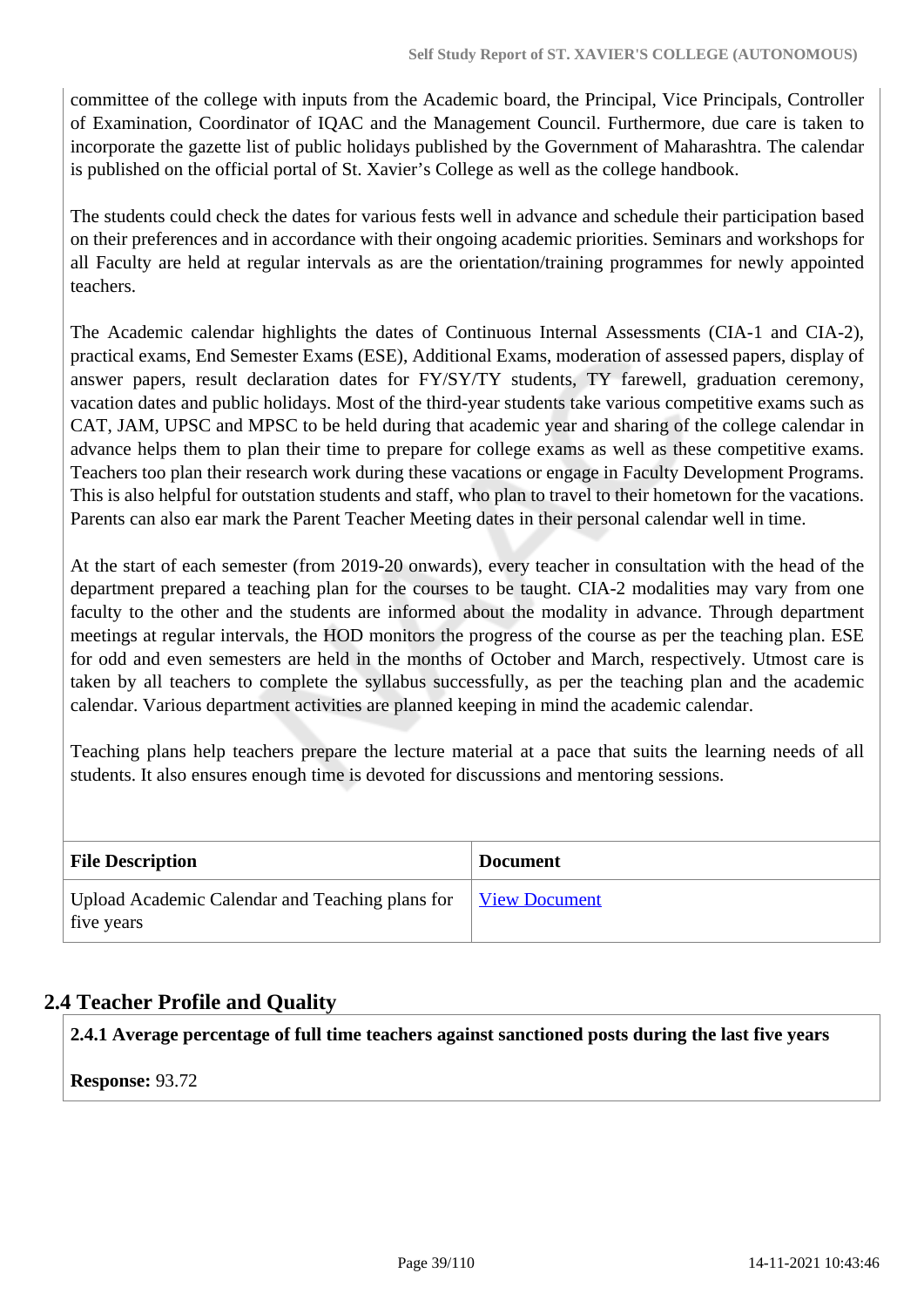| <b>File Description</b>                                                          | <b>Document</b>      |
|----------------------------------------------------------------------------------|----------------------|
| Year wise full time teachers and sanctioned posts<br>for 5 years (Data Template) | <b>View Document</b> |
| List of the faculty members authenticated by the<br>Head of HEI                  | <b>View Document</b> |
| Any additional information                                                       | <b>View Document</b> |

 **2.4.2 Average percentage of full time teachers with Ph. D. / D.M. / M.Ch. / D.N.B Superspeciality / D.Sc. / D.Litt. during the last five years (consider only highest degree for count)**

**Response:** 50

2.4.2.1 **Number of full time teachers with** *Ph.D./D.M/M.Ch./D.N.B Superspeciality/D.Sc./D'Lit.* **year wise during the last five years**

| 2019-20 | 2018-19 | 2017-18 | 2016-17                       | 2015-16 |
|---------|---------|---------|-------------------------------|---------|
| 67      | 60      | 56      | $\overline{\phantom{a}}$<br>ັ | 58      |

| <b>File Description</b>                                    | <b>Document</b>      |
|------------------------------------------------------------|----------------------|
| Institutional data in prescribed format (Data<br>Template) | <b>View Document</b> |
| Any additional information                                 | <b>View Document</b> |

 **2.4.3 Average teaching experience of full time teachers in the same institution (Data for the latest completed academic year in number of years)** 

**Response:** 13.07

#### 2.4.3.1 **Total experience of full-time teachers**

Response: 1594

| <b>File Description</b>                 | <b>Document</b>      |
|-----------------------------------------|----------------------|
| Institutional data in prescribed format | <b>View Document</b> |
| Any additional information              | <b>View Document</b> |
| Link for Additional Information         | <b>View Document</b> |

# **2.5 Evaluation Process and Reforms**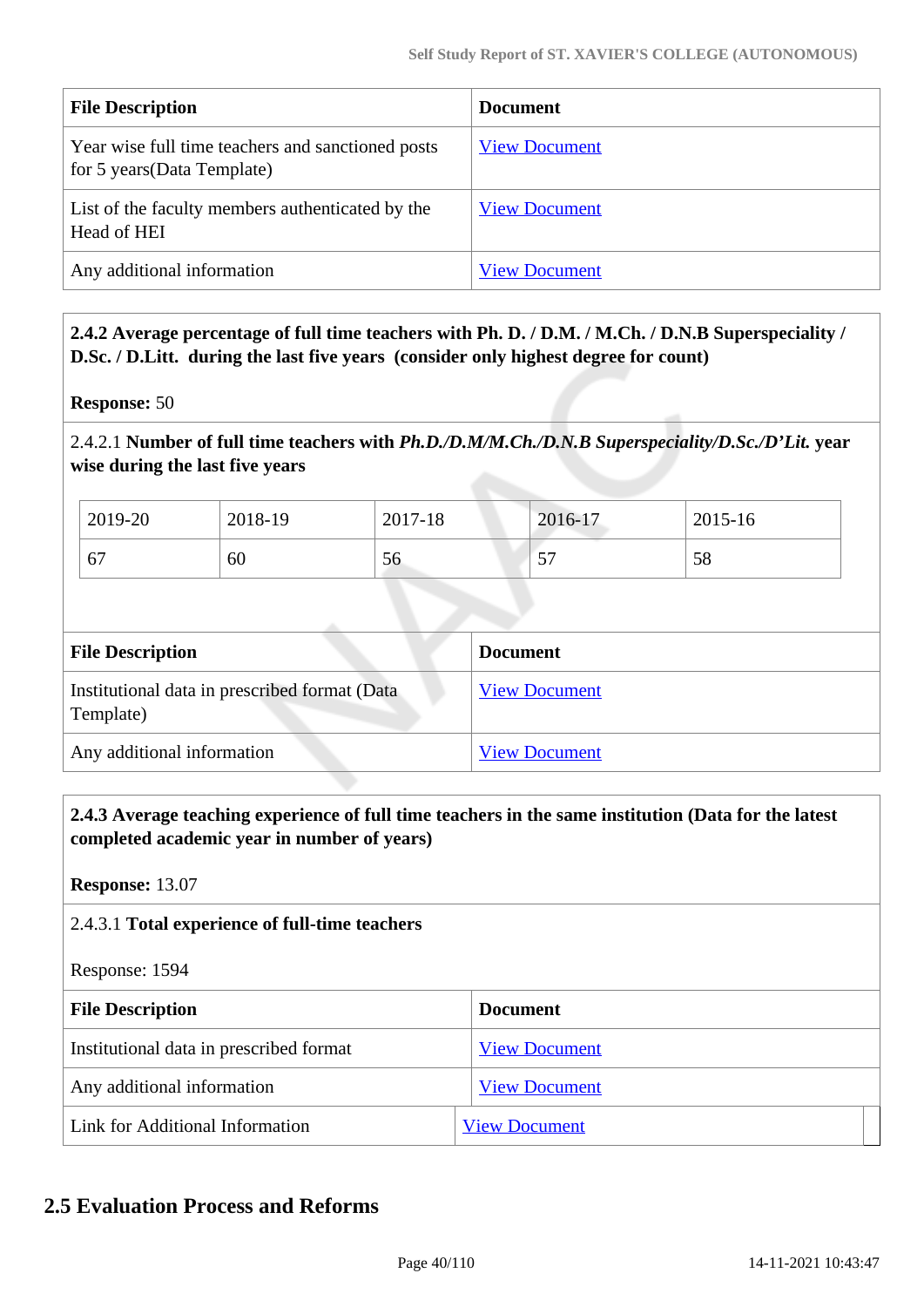# **2.5.1 Average number of days from the date of last semester-end/ year- end examination till the declaration of results year-wise during the last five years**

**Response:** 35.4

2.5.1.1 **Number of days from the date of last semester-end/ year- end examination till the declaration of results year wise during the last five years** 

| 2019-20 | 2018-19 | 2017-18 | 2016-17 | 2015-16 |
|---------|---------|---------|---------|---------|
| 40      | JJ      | 34      | 34      | 34      |

| <b>File Description</b>                                    | <b>Document</b>      |
|------------------------------------------------------------|----------------------|
| Institutional data in prescribed format (Data<br>Template) | <b>View Document</b> |
| Any additional information                                 | <b>View Document</b> |

## **2.5.2 Average percentage of student complaints/grievances about evaluation against total number appeared in the examinations during the last five years**

#### **Response:** 1.55

2.5.2.1 **Number of complaints/grievances about evaluation year wise during the last five years** 

| 2019-20 | 2018-19 | 2017-18 | 2016-17 | 2015-16 |
|---------|---------|---------|---------|---------|
| ∽       | 47      | 86      | 48      | 106     |

| <b>File Description</b>                                                 | <b>Document</b>      |
|-------------------------------------------------------------------------|----------------------|
| Number of complaints and total number of students<br>appeared year wise | <b>View Document</b> |
| Any additional information                                              | <b>View Document</b> |

 **2.5.3 IT integration and reforms in the examination procedures and processes including Continuous Internal Assessment (CIA) have brought in considerable improvement in Examination Management System (EMS) of the Institution**

#### **Response:**

The examination centre, with the help of an ERP software called PEDegree, incorporated modified systems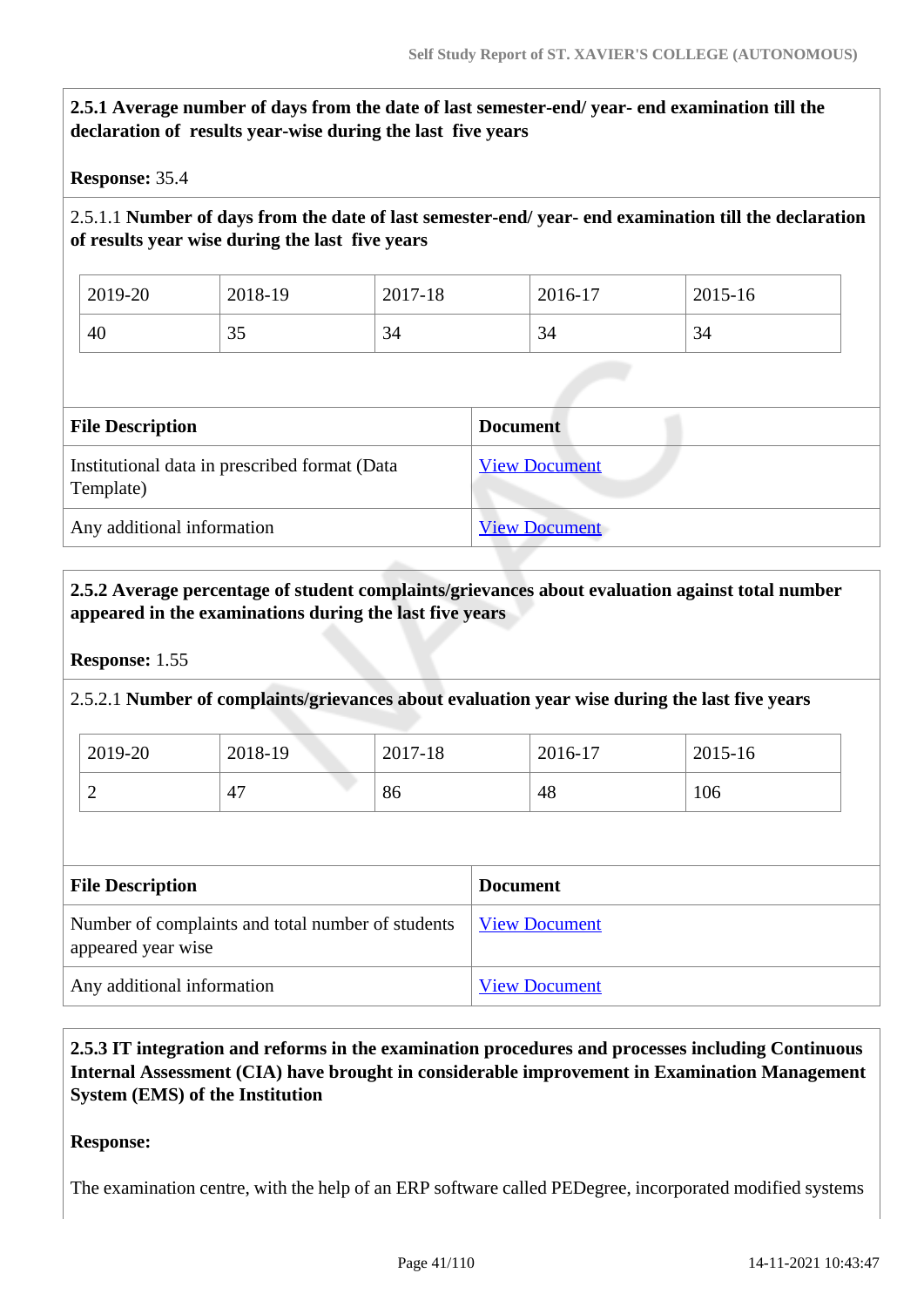for the systematic requirements of senior college.

The paradigm shift was to host the data in cloud-based servers to have complete access from anywhere, and as a consequence, to be able to carry out routine work like data entry and declaration of results remotely. This was of immense help to college during the pandemic period for declaration of timely results in spite of lockdown restrictions.

Through the collaboration between the Exam Centre and ERP committee, the software used in SaaS (Software as a Service) model covers all functions that tare required in any academic year. Some of these functions are listed below:

1.Marks Entry Portal for faculty.

- 2.Declaration of Semester Results and Graduation / Convocation marksheets.
- 3.Generation of reports like course-wise graphical charts (bar graphs), toppers list (subject wise and overall).
- 4.Generation of Record Sheet of individual students.
- 5.Attendance entry portal and automated incorporation into the marksheets.
- 6.On account of a shift from 4-point CGPA system to 10-point CGPA system, two different programmes are maintained.
- 7.Individual secure log-in (based on OTP sent to students' registered phones) for them to check their marks and attendance. Recent modifications made to allow parents too, to have a separate secure log in so that they can follow the performance and the attendance of their child.
- 8.Online Admissions (including SMS and bulk emails this year onwards and integration with the payment gateway).
- 9.Online administration of TAQs. Secure Log-in for students via an OTP on the student's registered phone. A hall ticket is generated only after a particular student fills all the TAQ form for all courses offered. This ensured that all the students filled TAQs.
- 10.Attendance App (Android and iOS version) for a direct transfer of attendance from faculty phones to the online portal and marksheets with automated generation of blacklist (designed and ready but implementation in abeyance due to the pandemic).
- 11.An App was designed for the students and their parents to log-in and check marks and attendance records with separate log-in credentials for students and parents (designed and ready but implementation in abeyance due to the pandemic).
- 12.Admission data and Report generation for documentation.

# **HIGH SECURITY CONVOCATION MARKSHEET AND PASSING CERTIFICATE**

The Examination Centre initiated the use of high security convocation marksheet and passing certificate for the graduating students. Security features like invisible logo (visible under UV light), invisible signature of the Principal (visible under UV light), specialised borders, ghost marking, non-replicable fluorescent logo, etc. are placed on the marksheets printed on a non-tearable paper.

#### **Examinations in Pandemic:**

The Examination Centre ensured quality proctoring of online examinations during the pandemic through safe-browsers provided by Exam.Net and Gradeazy. The faculty were trained and were encouraged to use software for all the examinations to eliminate malpractices. All the exam sessions were video proctored by faculty.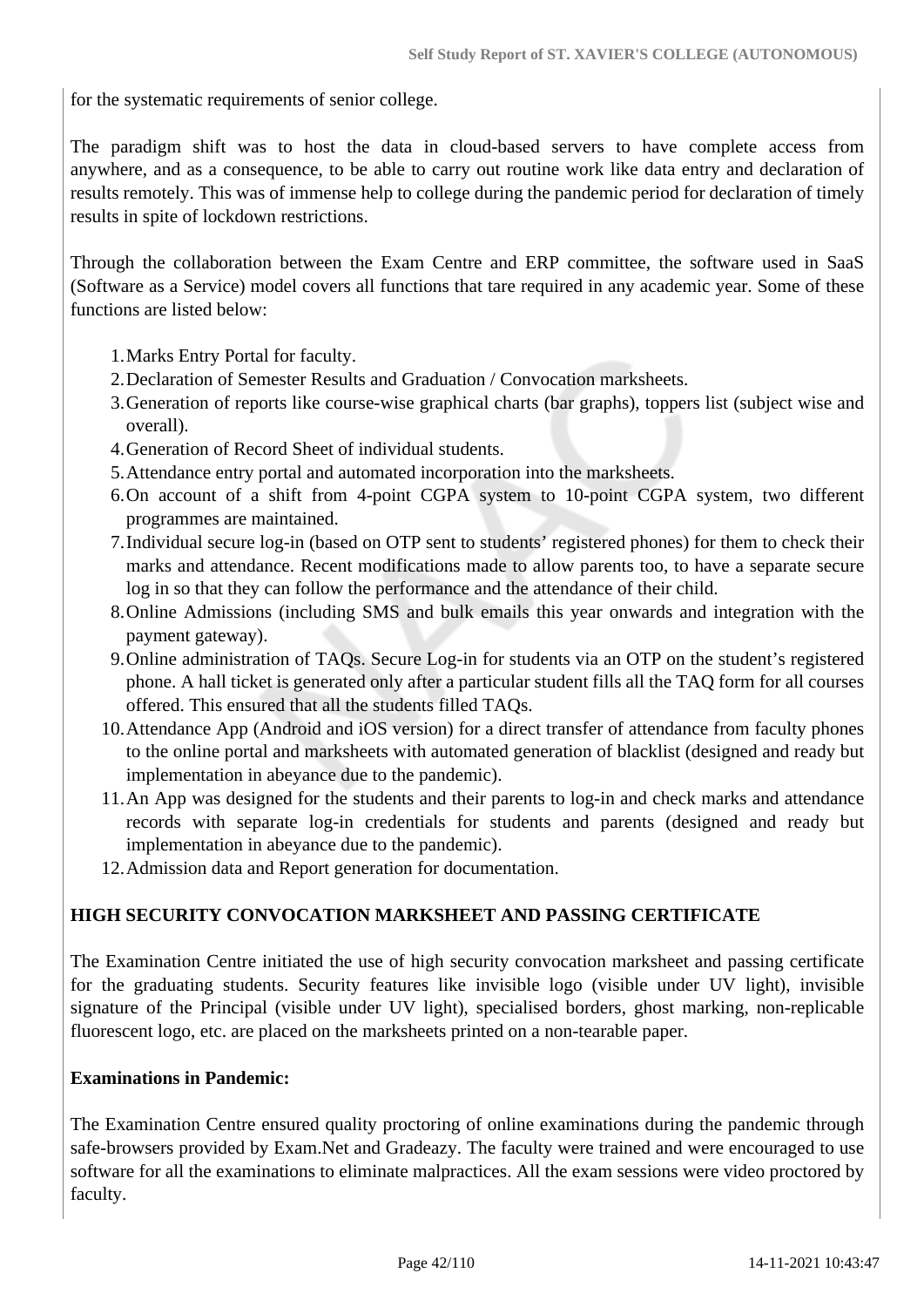| <b>File Description</b>    | <b>Document</b>      |
|----------------------------|----------------------|
| Any additional information | <b>View Document</b> |

# **2.6 Student Performance and Learning Outcomes**

 **2.6.1 Programme and course outcomes for all Programmes offered by the institution are stated and displayed on website and communicated to teachers and students.**

# **Response:**

St. Xavier's College has formulated comprehensive, balanced and clear Programme Outcomes for the various Programmes offered. The overarching theme is based on the pedagogical values of the revised Blooms Taxonomy. Based on these Programme outcomes, the Departments formulated the Programme Specific Outcomes (PSO) and Course Outcomes (CO). This enables the general vision outlined in the POs to be concretized and converted to a deliverable through the COs. The same is discussed and deliberated in the Board of Studies (BOS) meetings in each Department. Inputs from the BOS and the Department Staff are taken into consideration when the COs are finalized.

The COs are a roadmap with concrete objectives and overall competencies that the current students in a course are expected to achieve at the end of their coursework. For students who aspire to join the institute, these PSO's and CO's serve as indicators of the achievable outcomes.The Course outcomes are specifically tailored keeping in view the Programme outcomes and pedagogical principles of Blooms Taxonomy.

The Course and Programme specific outcomes are re-formulated and restructured whenever changes in the syllabi are passed by the BOS. The same are then approved by the college Academic Council and the Management Board.

St. Xavier's College has identified the aspects below as Programme Outcomes.

- Principle of *Magis* (More) Equip students with a strong academic perspective. Address the concerns of the world through rigorous academic inquiry within and across multiple disciplines.
- **Problem analysis / solving, design and development of solutions:** Principle of Reflection Students will be able to gain knowledge, ask questions, develop skills and form conclusions through reflective thinking
- **Community engagement:** Principle of Forming and educating agents of change Help students to share gifts, pursue justice and demonstrate through communication solutions, concern for the poor and marginalised.
- **Environment sustainability:** Principle of *Ad Majorem Dei Gloriam* (For the Greater glory of God) – Students are trained to implement best practices in environmental conservation and sustainability through action.
- **Ethics and Communication:** Principle of Discernment Train students to discern ethical principles and personal values in light of academic experience.
- **Individuality and Teamwork:** Principle of *Cura Personalis*  Students will be able to work collaboratively and effectively with diverse groups towards personal and common goals.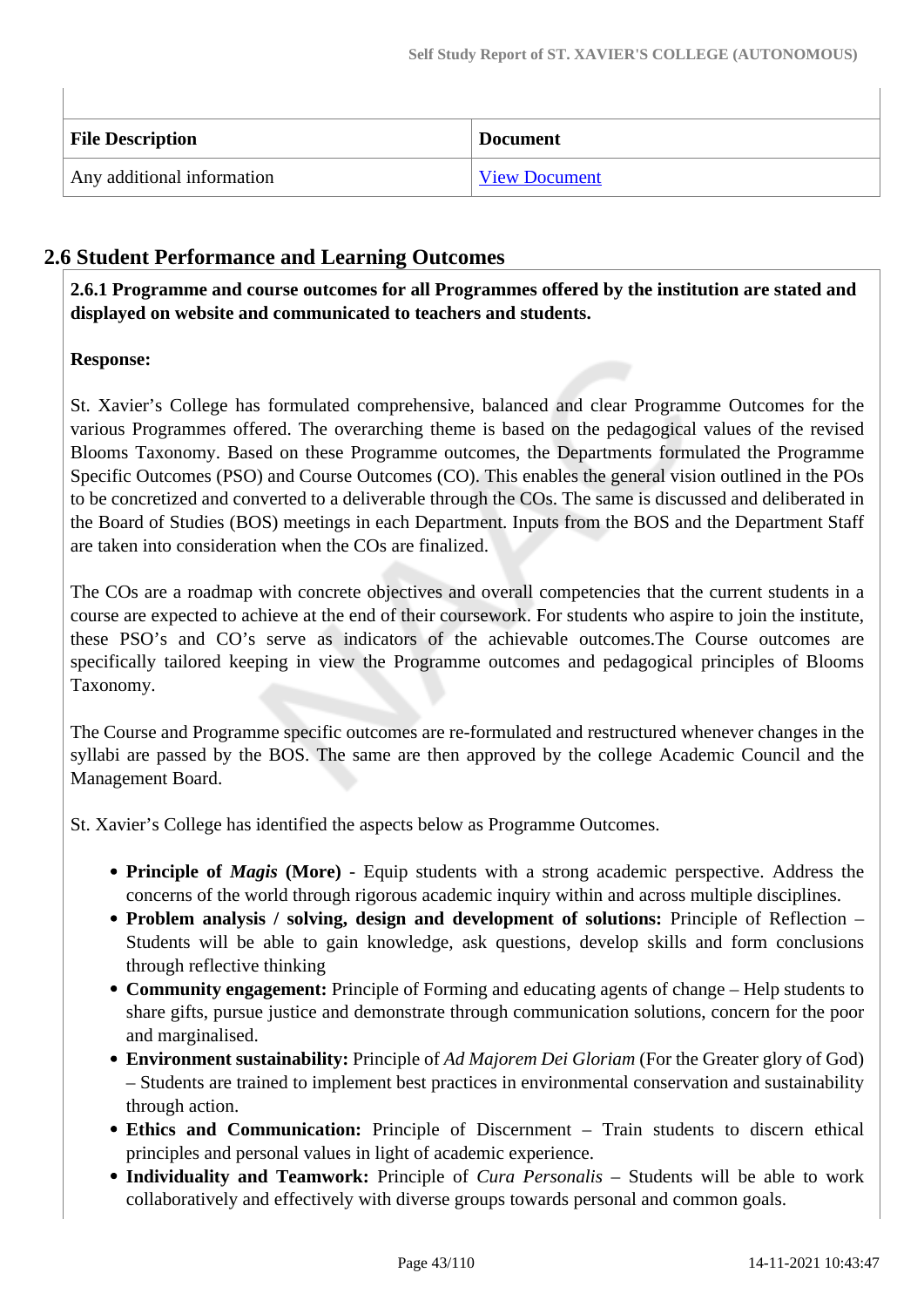- **Competencies for Employment and Research:** Instil professional competencies and values in students that aid in rapid growth, and provides them the confidence to be in positions of responsibility that help serve for the betterment of society.
- **Cultural and Global engagements:** Principle of Solidarity and Kinship Enable students to integrate varying perspectives that link local and global realities.

| <b>File Description</b>                                 | <b>Document</b>      |
|---------------------------------------------------------|----------------------|
| Upload COs for all courses (exemplars from<br>Glossary) | <b>View Document</b> |
| Link for Additional Information                         | <b>View Document</b> |

#### **2.6.2 Attainment of programme outcomes and course outcomes are evaluated by the institution.**

#### **Response:**

The Course outcomes are carefully listed after taking into account the Programme Outcomes. Due care is taken to ensure that the curricula are aligned with the Vision-Mission of the College and Programme and Programme Specific Outcomes. Each course outcome is mapped to one or multiple Programme Specific Outcomes.

We, at St. Xavier's college, have mechanisms to asses and evaluate student learning in observance with the pedagogy of Blooms Taxonomy and Course Outcomes. We have two internal assessments (CIA I  $\&$  II) and a summative End Semester Assessment. The staff of the college use various methodologies for the Continuous Internal Assessments like written tests, MCQ's, Quizzes, Presentations, Assignments, Projects etc. through which our goals are achieved. There is a healthy mix of various assessment tools thus ensuring that a student has the opportunity to a fair and just evaluative system.

At St. Xavier's College, our assessments for Assignments, Presentations and Projects are done using a marking scheme grid. This marking scheme is regularly revised in accordance with our pedagogy and it ensures fair and equitable assessments.

The question papers for the summative assessment are set per the pedagogy goals and course outcomes. The question papers are scrutinized by the Department Heads and the Exam Committee. The exam results are published by the Controller of Exams through a report and at the department level, performance analysis reports enable us to assess attainment of objectives.

Regular feedback is sought from the students, by the Faculty and the College on Course curriculum, course objectives and assessment methodologies. Feedback is also sought from the BOS on question papers and assessment methodologies used.

The progression of each student is well documented during their academic journey at St. Xavier's College and is made available to the departments for analysis and course correction if required.

Apart from core academics, students are also encouraged to actively participate in co and extra-curricular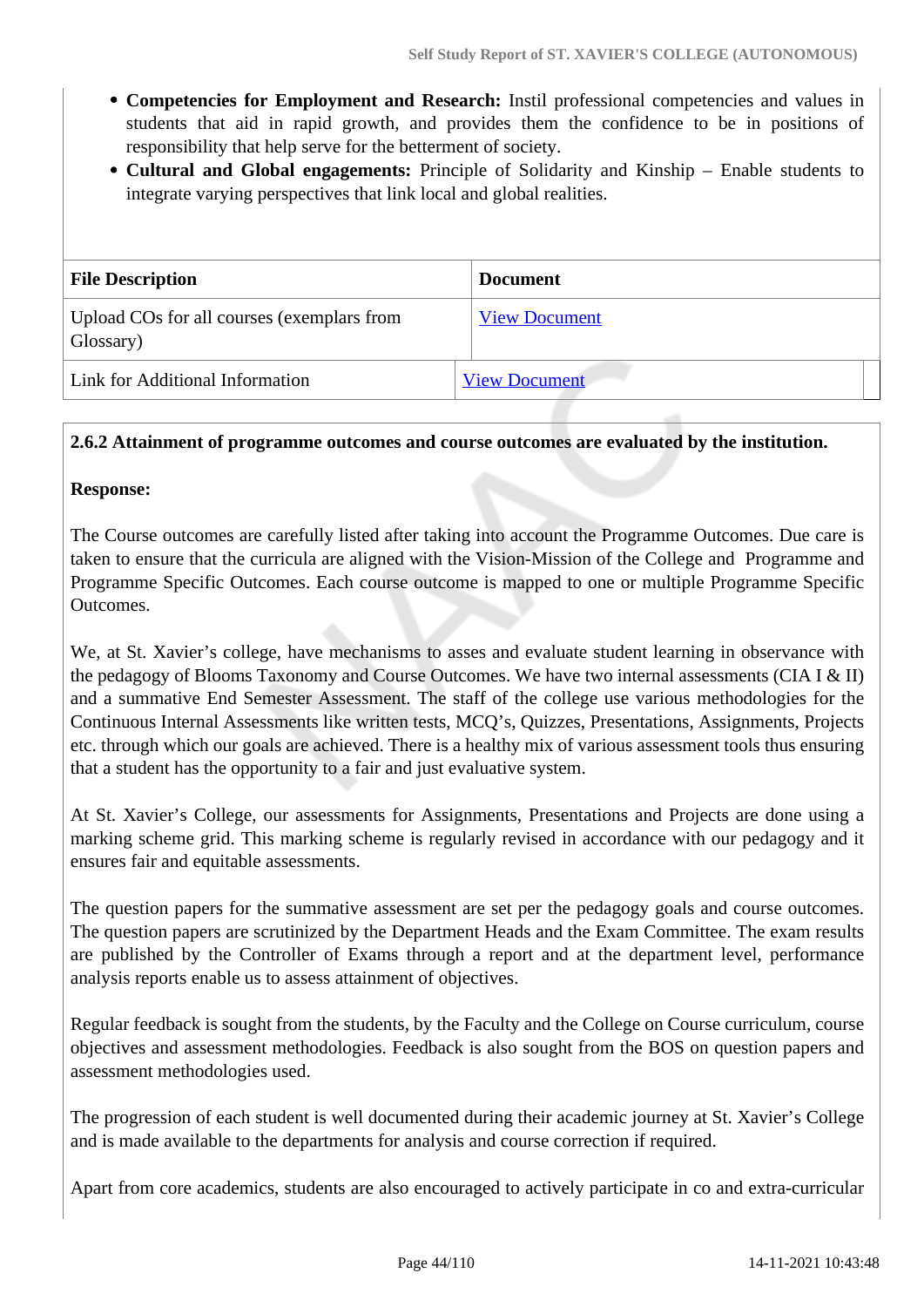activities and these are reflected in their Marksheets. St. Xavier's has always emphasised personal and community growth and invites the students to participate actively in our Social Involvement Programme. This is an aspect of our Programme Outcomes which reflects the vision-mission of the college.

Feedback to assess the achievement of learning objectives by students is done indirectly via the teaching assessment questionnaire and directly via course feedback.This helps the Course Instructor to further enhance and upgrade the course in light of the suggestions given.

#### **2.6.3 Pass Percentage of students(Data for the latest completed academic year)**

**Response:** 100

2.6.3.1 **Total number of final year students who passed the examination conducted by Institution.**

Response: 1272

2.6.3.2 **Total number of final year students who appeared for the examination conducted by the Institution.**

Response: 1272

| <b>File Description</b>                                                                                                 | <b>Document</b>      |
|-------------------------------------------------------------------------------------------------------------------------|----------------------|
| Upload List of Programmes and number of students<br>passed and appeared in the final year<br>examination(Data Template) | <b>View Document</b> |
| Any additional information                                                                                              | <b>View Document</b> |
| Link for the annual report                                                                                              | <b>View Document</b> |

# **2.7 Student Satisfaction Survey**

| 2.7.1 Online student satisfaction survey regarding teaching learning process |                      |  |  |
|------------------------------------------------------------------------------|----------------------|--|--|
| <b>Response: 3.3</b>                                                         |                      |  |  |
| <b>File Description</b>                                                      | <b>Document</b>      |  |  |
| Upload database of all currently enrolled students                           | <b>View Document</b> |  |  |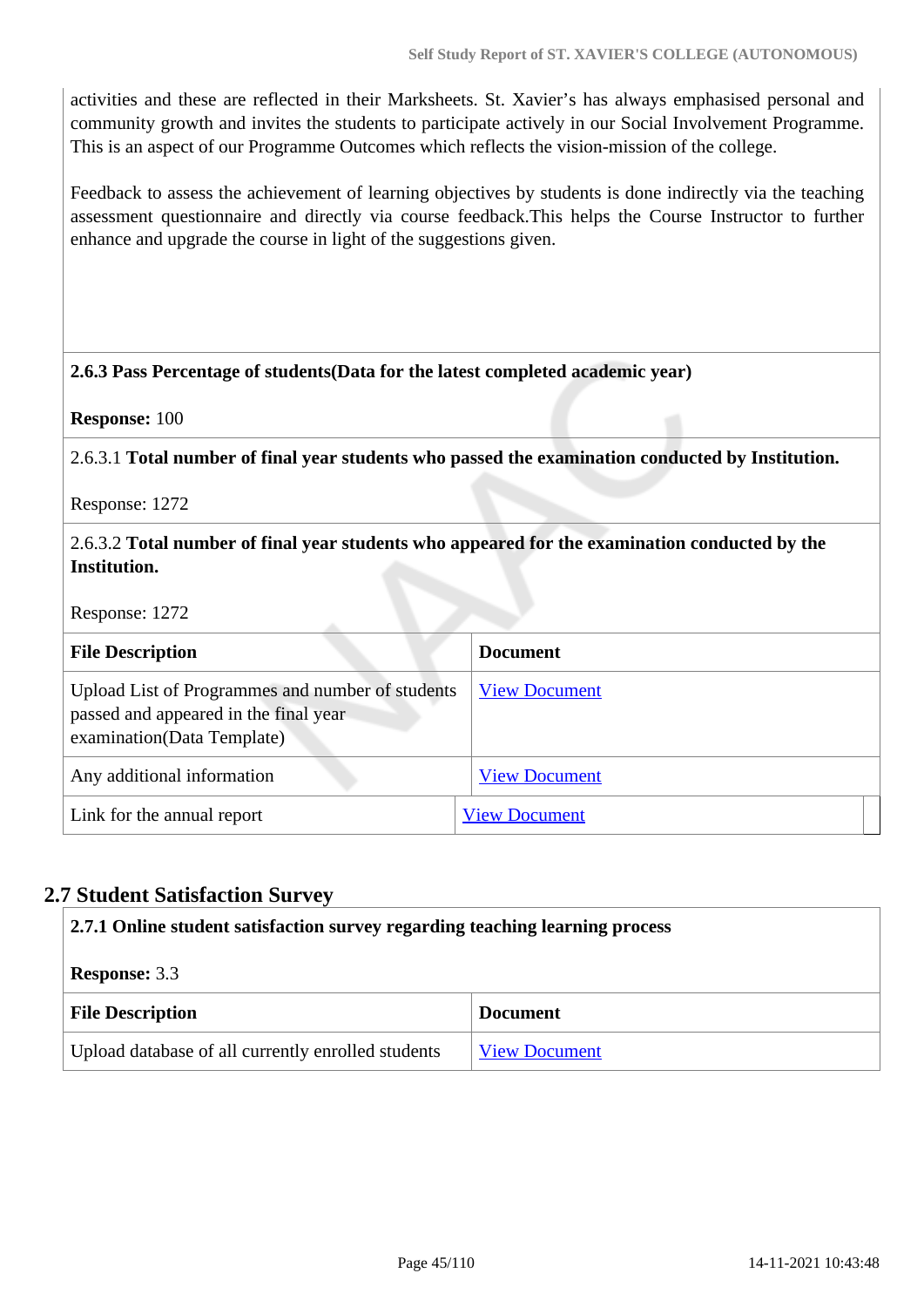# **Criterion 3 - Research, Innovations and Extension**

# **3.1 Promotion of Research and Facilities**

 **3.1.1 The institution Research facilities are frequently updated and there is well defined policy for promotion of research which is uploaded on the institutional website and implemented**

## **Response:**

Professional innovation being one of the key components of its mission, St. Xavier's College has built up an academic environment by incorporating research components in the form of project-based learning at the undergraduate as well as postgraduate level. The college has a well-defined policy for research and is recognized by Mumbai University for Ph.D. programs in various disciplines namely: Ancient Indian Culture, Botany, Chemistry, Geology, Life Science, Microbiology, and Zoology. Some faculty members are recognised guides for Ph.D. in these subjects, thereby encouraging research activities amongst students and staff. To develop a research culture in the college, there are centres with good infrastructure and facilities for research on campus, such as Blatter Herbarium, Caius Research Laboratory, Heras Institute for History and Culture, and Nadkarny Sacasa Research Laboratory. The facilities in these centres as well as departments get frequently upgraded in terms of equipment etc. through various grants from agencies like DBT-STAR college, DST-FIST, RUSA etc. The faculty apply for and have received grants for their projects from government funding agencies like DBT, UGC and Mumbai University to pursue research as well as a few industry projects.

The college as well as departments organize various seminars, workshops and conferences inviting eminent scientists and researchers of national and international importance. This provides a platform for interaction, awareness and keeping up with current trends of research. Students and faculty are also encouraged to attend and participate in similar events organised by various institutes within India and abroad.

Multidisciplinary research activities are nurtured by encouraging inter departmental collaboration. Several of the papers that have ensued from such work have been accepted for publication by the peer-reviewed Research Journal 'Xplore', a UGC-Care listed publication of SXC. Quality research carried out by students - UG, PG, have also been accepted for publication in 'Xplore'.

Collaboration with industries for internships, projects as well as research is encouraged. Such collaborations have been helpful in promoting research ideas in addition to making curriculum more relevant and in tandem with current Industry requirements.

| <b>File Description</b>                                                                                             | <b>Document</b>      |
|---------------------------------------------------------------------------------------------------------------------|----------------------|
| Minutes of the Governing Council/ Syndicate/Board<br>of Management related to research promotion policy<br>adoption | <b>View Document</b> |
| Any additional information                                                                                          | <b>View Document</b> |
| URL of Policy document on promotion of<br>research uploaded on website                                              | <b>View Document</b> |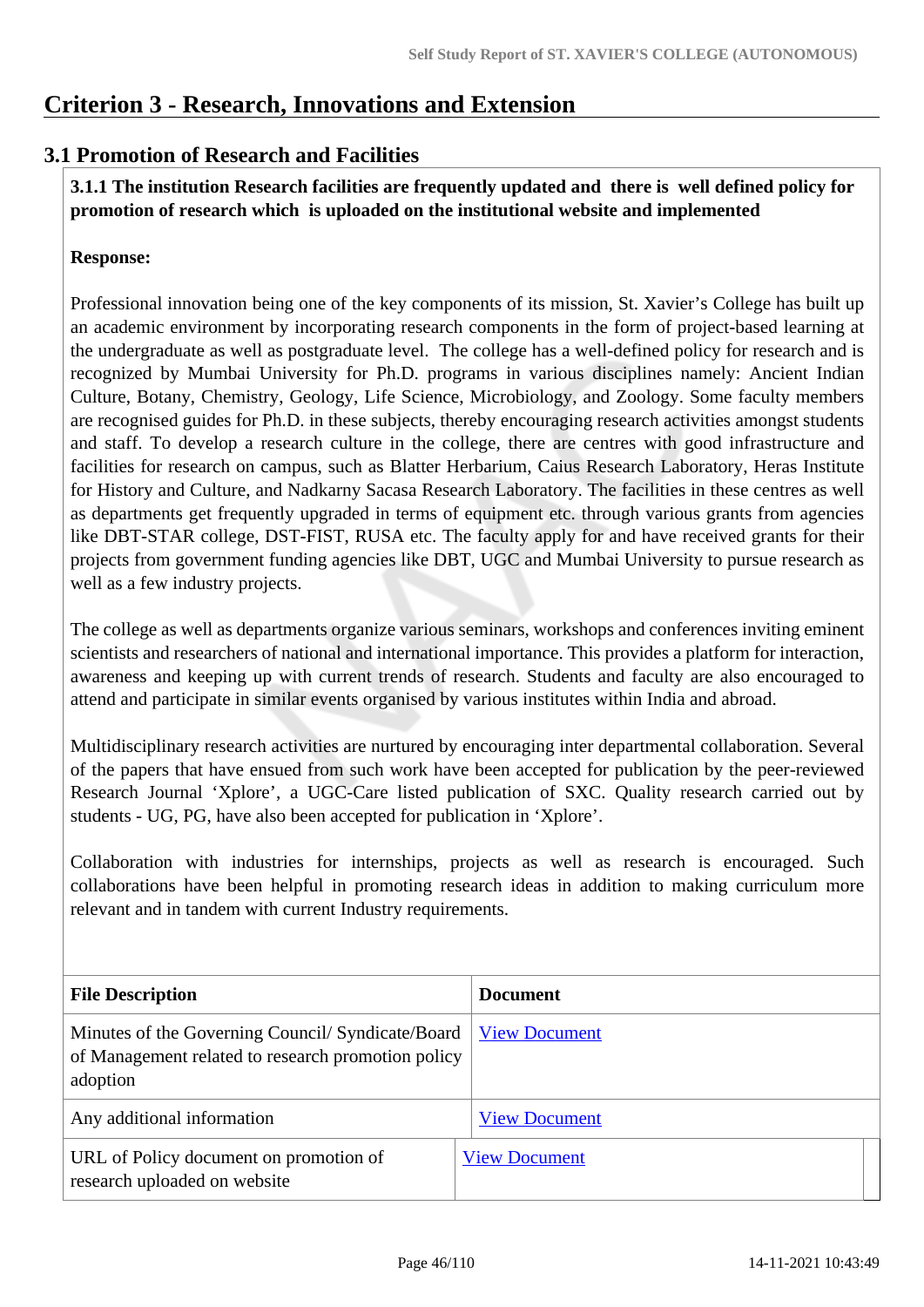**3.1.2 The institution provides seed money to its teachers for research (average per year, INR in Lakhs)**

#### **Response:** 0

# 3.1.2.1 **The amount of seed money provided by institution to its faculty year-wise during the last five years (INR in lakhs).**

| 2019-20 | 2018-19 | 2017-18 | $2016-17$ | 2015-16 |
|---------|---------|---------|-----------|---------|
|         |         | ν       | ν         | ◡       |

| <b>File Description</b>                                           | <b>Document</b>      |  |  |  |
|-------------------------------------------------------------------|----------------------|--|--|--|
| List of teachers receiving grant and details of grant<br>received | <b>View Document</b> |  |  |  |

#### **3.1.3 Percentage of teachers awarded national / international fellowship for advanced studies/research during the last five years**

**Response:** 1.51

3.1.3.1 **The number of teachers awarded national** */* **international fellowship for advanced studies / research year wise during last five years**

| 2019-20 | 2018-19 | 2017-18 | 2016-17 | 2015-16 |
|---------|---------|---------|---------|---------|
| 00      | 00      | 01      | 03      | 05      |

| <b>File Description</b>                                        | <b>Document</b>      |
|----------------------------------------------------------------|----------------------|
| List of teachers and their international fellowship<br>details | <b>View Document</b> |
| e-copies of the award letters of the teachers                  | <b>View Document</b> |

#### **3.2 Resource Mobilization for Research**

 **3.2.1 Grants received from Government and non-governmental agencies for research projects, endowments, Chairs in the institution during the last five years (INR in Lakhs)** 

**Response:** 51.72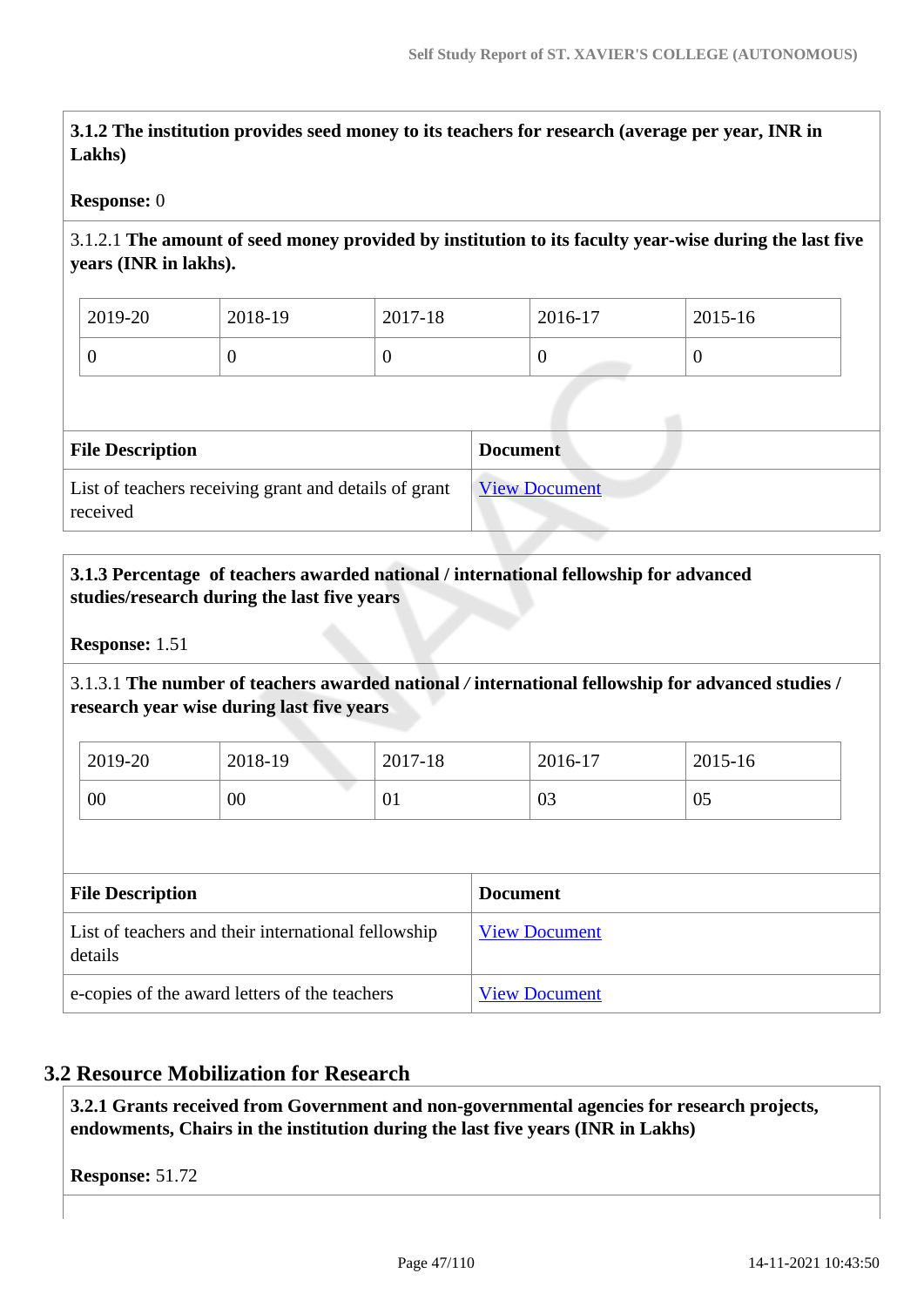# 3.2.1.1 **Total Grants from Government and non-governmental agencies for research projects , endowments, Chairs in the institution during the last five years (INR in Lakhs)**

| 2019-20                                                                                                     | 2018-19 | 2017-18         | 2016-17              |       | $2015 - 16$ |
|-------------------------------------------------------------------------------------------------------------|---------|-----------------|----------------------|-------|-------------|
| 7.88                                                                                                        | 4.64    | 10.05           |                      | 12.21 | 16.94       |
|                                                                                                             |         |                 |                      |       |             |
| <b>File Description</b>                                                                                     |         | <b>Document</b> |                      |       |             |
| List of project and grant details                                                                           |         |                 | <b>View Document</b> |       |             |
| e-copies of the grant award letters for research<br>projects sponsored by government and non-<br>government |         |                 | <b>View Document</b> |       |             |

| <b>Response:</b> 6.21                      |         |                      |                                                                                |             |
|--------------------------------------------|---------|----------------------|--------------------------------------------------------------------------------|-------------|
|                                            |         |                      | 3.2.2.1 Number of teachers having research projects during the last five years |             |
| 2019-20                                    | 2018-19 | 2017-18              | 2016-17                                                                        | $2015 - 16$ |
| 11                                         | 10      | 04                   | 07                                                                             | 05          |
| <b>File Description</b>                    |         |                      | <b>Document</b>                                                                |             |
| Names of teachers having research projects |         | <b>View Document</b> |                                                                                |             |
| Any additional information                 |         | <b>View Document</b> |                                                                                |             |
|                                            |         |                      |                                                                                |             |

#### **3.2.3 Percentage of teachers recognised as research guides**

#### **Response:** 11.48

#### 3.2.3.1 **Number of teachers recognized as research guides**

Response: 14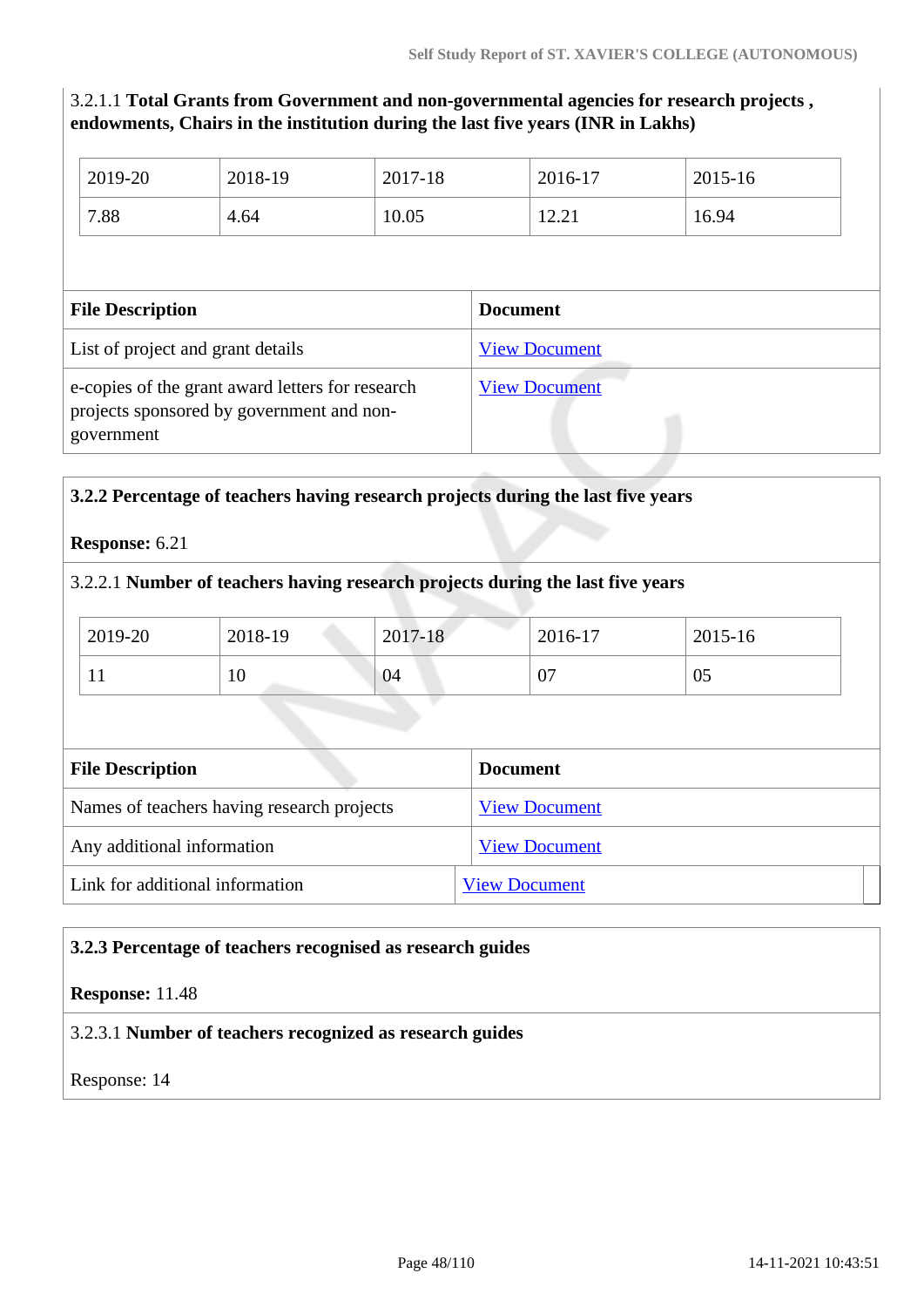| <b>File Description</b>                                                                 | <b>Document</b>      |  |
|-----------------------------------------------------------------------------------------|----------------------|--|
| Upload copies of the letter of the university<br>recognizing faculty as research guides | <b>View Document</b> |  |
| Link for additional information                                                         | <b>View Document</b> |  |

## **3.2.4 Average percentage of departments having Research projects funded by government and nongovernment agencies during the last five years**

**Response:** 18.33

## 3.2.4.1 **Number of departments having Research projects funded by government and nongovernment agencies during the last five years**

| 2019-20        | 2018-19 | 2017-18 | 2016-17 | 2015-16 |
|----------------|---------|---------|---------|---------|
| $\Omega$<br>v, | 05      | 02      | 04      | 04      |

# 3.2.4.2 **Number of departments offering academic programes**

| 2019-20 | 2018-19                       | 2017-18 | 2016-17 | 2015-16 |
|---------|-------------------------------|---------|---------|---------|
| 24      | $\mathcal{D}_{\Lambda}$<br>44 | 24      | 24      | 24      |

| <b>File Description</b>                       | <b>Document</b>      |
|-----------------------------------------------|----------------------|
| Supporting document from Funding Agency       | <b>View Document</b> |
| List of research projects and funding details | <b>View Document</b> |
| Paste link to funding agency website          | <b>View Document</b> |

# **3.3 Innovation Ecosystem**

 **3.3.1 Institution has created an eco system for innovations, creation and transfer of knowledge supported by dedicated centers for research, entrepreneurship, community orientation, Incubation etc.**

#### **Response:**

St. Xavier's College has established internationally well-known centres to efficiently engage with and promote research culture among faculty and students. The following are the facilities housed in the Campus: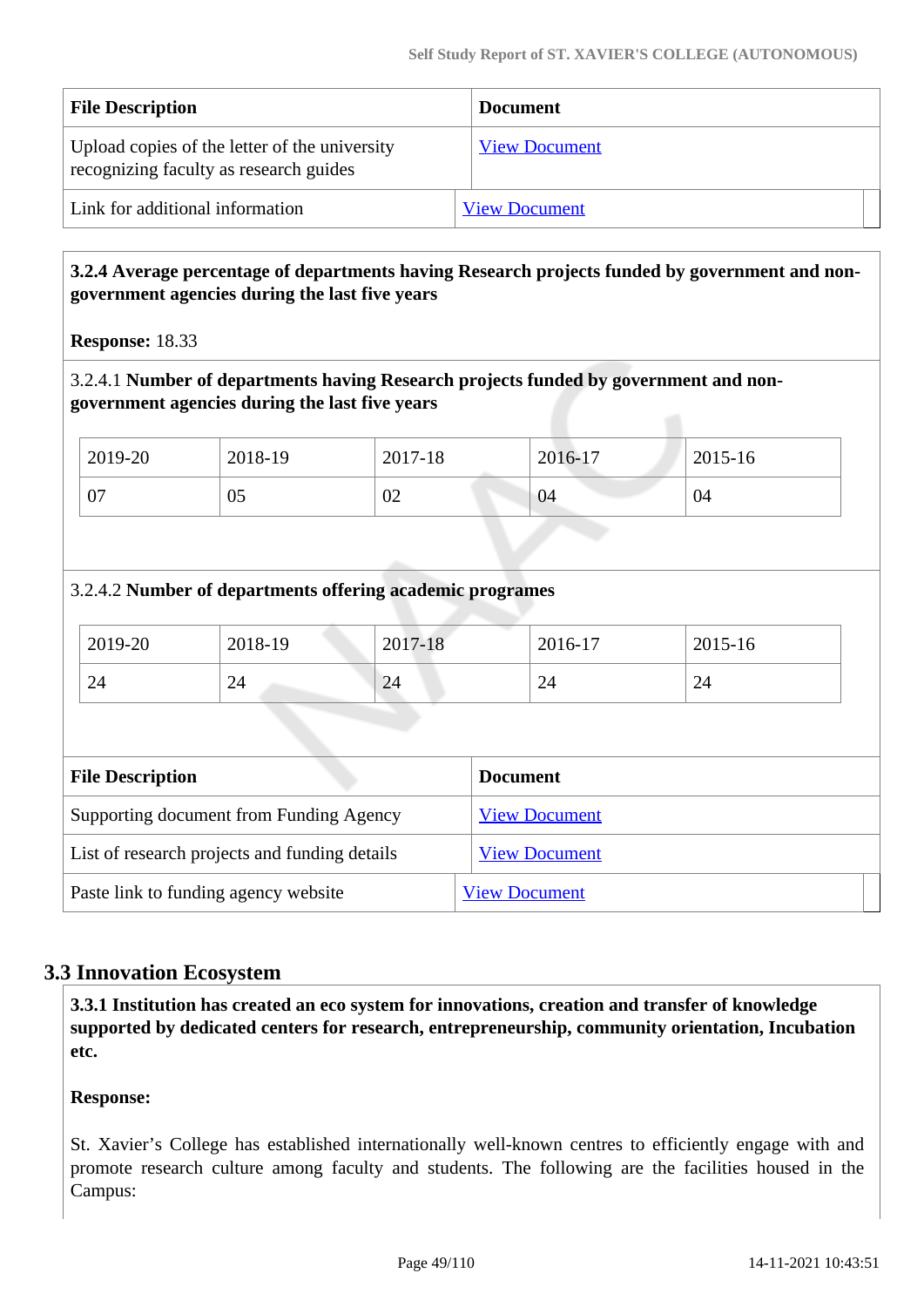# **Blatter Herbarium**:

The Blatter Herbarium is internationally recognized for Taxonomic studies and allied branches in Botany. It was established in 1906 by Rev. Fr. E. Blatter. In 1941, it was renamed "The Blatter Herbarium '' by Rev. Fr. H. Santapau, who later became the Director of the Botanical Survey of India. He was awarded the 'Padma Shri' by the Government of India, and the 'Birbal Sahni Medal' by the Indian Botanical Society in 1964 for his services to Indian botany. BLAT is listed in the Index Herbariorum published by KEW - Royal Botanic Gardens.

## **Caius Research Laboratory:**

Founded in 1947 and named after the late Fr. Jean Ferdinand Caius S.J., the Caius Research Laboratory initiated research work on medicinal plants of India. "The Medicinal and Poisonous Plants of India" authored by Fr. Caius is still a standard reference volume in this field. *Streptomyces caiuseae*, a microorganism secreting the antibiotic streptomycin that is catalogued in the Bergey's Manual, is one of the early discoveries from the laboratory. The laboratory has been conducting research on various projects involving Microbiology, Biochemistry, Botany and Geology.

#### **Central Instrumentation Facility:**

The Central Instrumentation Facility (CIF) was established in 2006 under the DST-FIST grant. The CIF houses high-end equipment used for research. The facility is used by all the departments for research by the Undergraduate, Post-graduate students, Honours programs and Doctoral Programs.

#### **Heras Institute of Indian History and Culture:**

Founded in 1926 as the Indian Historical Research Institute by Fr. Henry Heras S.J, the Heras Institute of Indian History and Culture strives to provide support for those in the field of history, archaeology and Indian art. It also encourages research publication through its half yearly published journal Indica.

#### **NSRL- (The Nadkarny and Sacasa Research Laboratory):**

Nadkarny Sacasa Research laboratory, one of the oldest research laboratories on college campus since 1932, was redesigned and renamed in 1971 after Prof. Vaman Vithal Nadkarny, renowned researcher and teacher; and Fr. F.J. Sacasa, S.J, who has contributed immensely towards research culture in the college. Research in the laboratory is being carried out in the field of Organic and Inorganic Chemistry. More than 150 students have been awarded M.Sc. and/ or Ph.D. degrees through the laboratory.

In addition to the above centres, the departments of Botany and Microbiology (Palacios Research Laboratory) also have research laboratories.

#### **Entrepreneurship Cell (E-Cell):**

The E-Cell facility was digitally launched on 3rd February 2019 in almost 200 colleges, all over the country by the Honourable Prime Minister of India under the aegis of Rashtriya Uchchatar Shiksha Abhiyan (RUSA), a National Higher Education Plan that is sponsored by the Central Government. The E-Cell of St. Xavier's College being a part, works towards fostering the spirit of entrepreneurship and skill development among students through its various activities.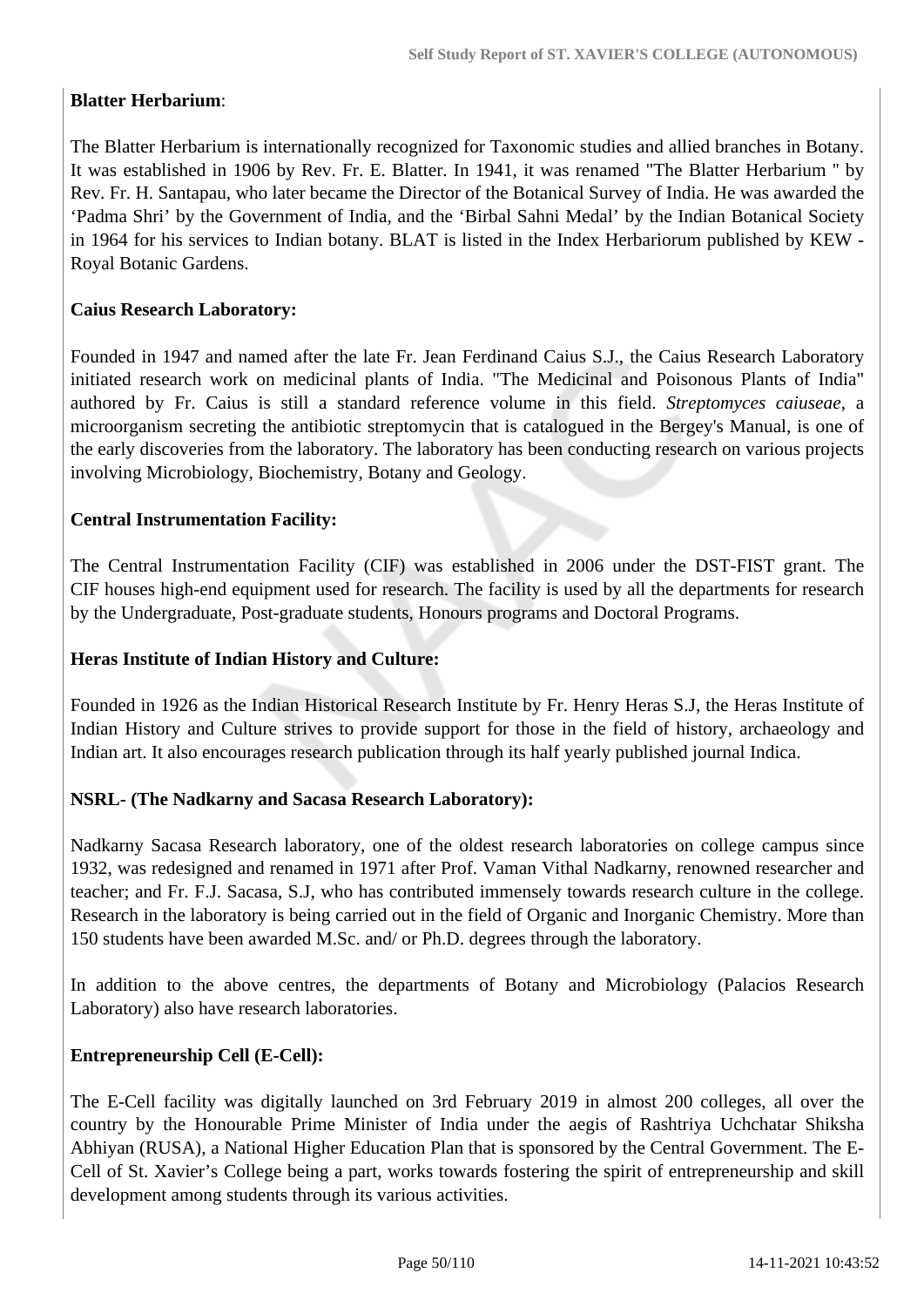| <b>File Description</b>               | <b>Document</b>      |
|---------------------------------------|----------------------|
| Upload any additional information     | <b>View Document</b> |
| Paste link for additional information | <b>View Document</b> |

 **3.3.2 Number of workshops/seminars conducted on Research methodology, Intellectual Property Rights (IPR),entrepreneurship, skill development during the last five years.**

**Response:** 27

3.3.2.1 **Total number of workshops/seminars conducted on Research methodology, Intellectual Property Rights (IPR),entrepreneurship, skill development year-wise during the last five years.**

|  | 2019-20                 | 2018-19 | 2017-18 |                 | 2016-17              | 2015-16 |  |
|--|-------------------------|---------|---------|-----------------|----------------------|---------|--|
|  | 15                      | 05      | 02      |                 | 00                   | 05      |  |
|  |                         |         |         |                 |                      |         |  |
|  |                         |         |         |                 |                      |         |  |
|  |                         |         |         |                 |                      |         |  |
|  | <b>File Description</b> |         |         | <b>Document</b> |                      |         |  |
|  | Report of the event     |         |         |                 | <b>View Document</b> |         |  |

# **3.4 Research Publications and Awards**

 **3.4.1 The Institution ensures implementation of its stated Code of Ethics for research through the following: 1. Inclusion of research ethics in the research methodology course work 2. Presence of Ethics committee 3. Plagiarism check through software 4. Research Advisory Committee**

**Response:** B. 3 of the above

| <b>File Description</b>         | <b>Document</b>      |
|---------------------------------|----------------------|
| Any additional information      | <b>View Document</b> |
| Link for additional information | <b>View Document</b> |

 **3.4.2 Number of Ph.D's registered per teacher (as per the data given w.r.t recognized Ph.D guides/ supervisors provided at 3.2.3 metric) during the last five years**

**Response:** 1.36

3.4.2.1 How many Ph.Ds are registered within last 5 years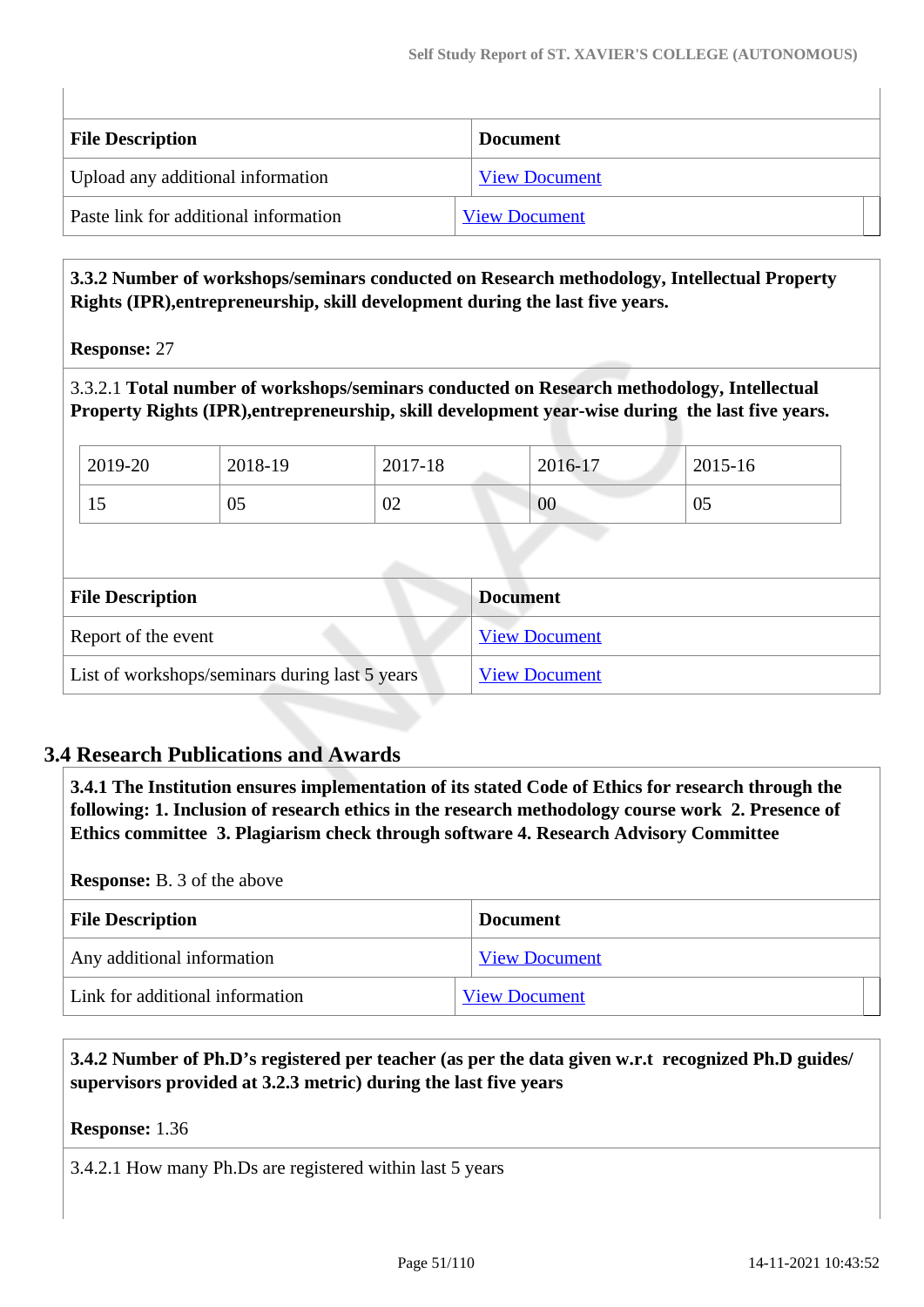Response: 19

# 3.4.2.2 Number of teachers recognized as guides during the last five years

Response: 14

| <b>File Description</b>                                                                              | <b>Document</b>      |
|------------------------------------------------------------------------------------------------------|----------------------|
| List of PhD scholars and their details like name of<br>the guide, title of thesis, year of award etc | <b>View Document</b> |
| URL to the research page on HEI web site                                                             | <b>View Document</b> |

# **3.4.3 Number of research papers per teachers in the Journals notified on UGC website during the last five years**

**Response:** 0.86

3.4.3.1 Number of research papers in the Journals notified on UGC website during the last five years

| 2019-20 | 2018-19 | 2017-18 | 2016-17 | 2015-16 |
|---------|---------|---------|---------|---------|
| 24      | 20      | 24      | 10      | 18      |

| <b>File Description</b>                                                               | <b>Document</b>      |
|---------------------------------------------------------------------------------------|----------------------|
| List of research papers by title, author, department,<br>name and year of publication | <b>View Document</b> |
| Any additional information                                                            | <b>View Document</b> |

 **3.4.4 Number of books and chapters in edited volumes / books published per teacher during the last five years**

**Response:** 0.34

3.4.4.1 **Total number of books and chapters in edited volumes/books published and papers in national/ international conference proceedings year-wise during last five years**

| 2019-20 | 2018-19 | 2017-18 | 2016-17 | 2015-16 |
|---------|---------|---------|---------|---------|
| 08      | 07      | 08      | 07      | 10      |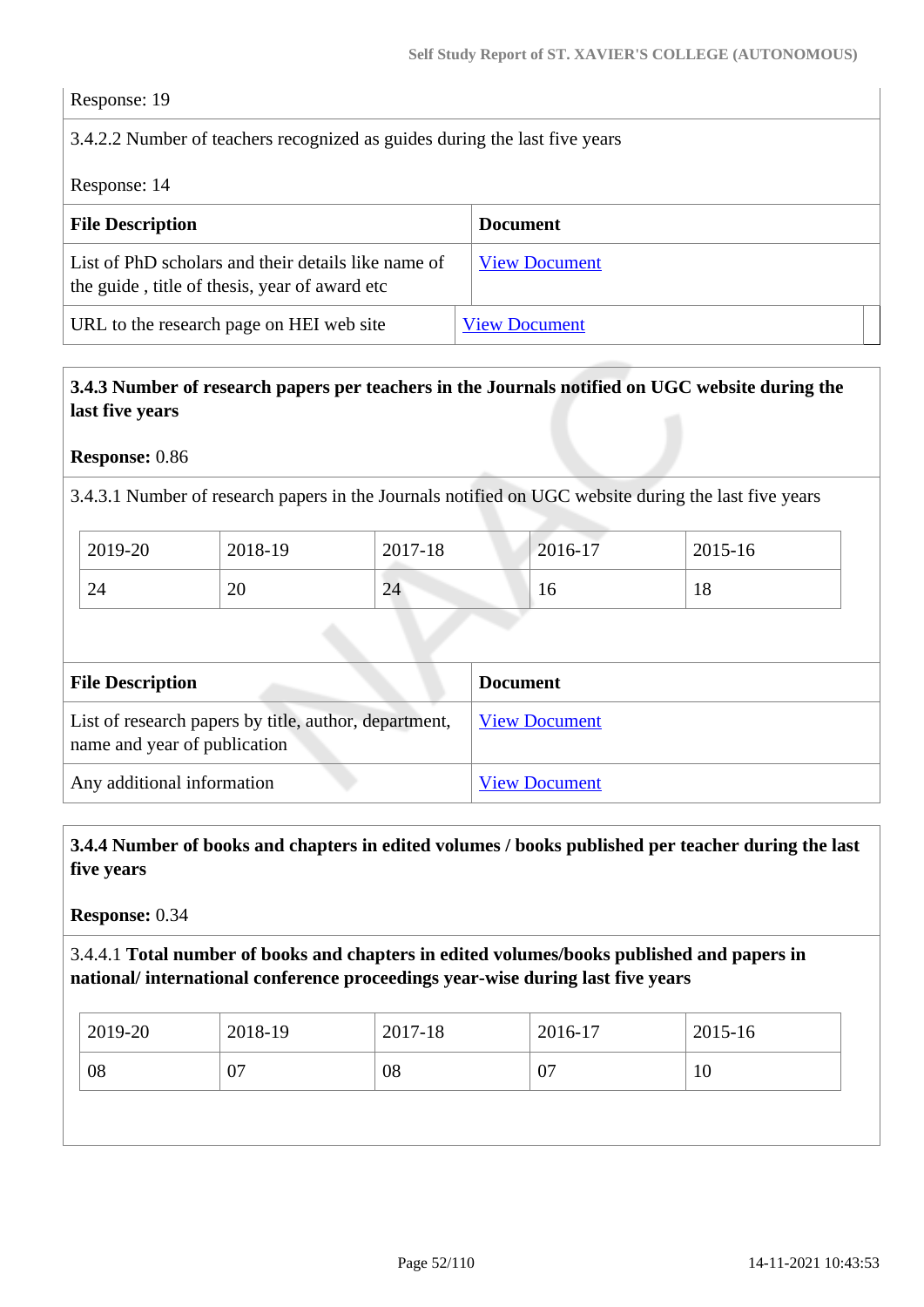| <b>File Description</b>                                        | <b>Document</b>      |
|----------------------------------------------------------------|----------------------|
| List books and chapters in edited volumes / books<br>published | <b>View Document</b> |
| Any additional information                                     | <b>View Document</b> |

# **3.4.5 Bibliometrics of the publications during the last five years based on average citation index in Scopus/ Web of Science or PubMed**

**Response:** 5.1

| <b>File Description</b>                                                                                          | <b>Document</b>      |
|------------------------------------------------------------------------------------------------------------------|----------------------|
| Bibliometrics of the publications during the last five $\frac{V_{\text{icW}}}{V_{\text{icW}}}$ Document<br>years |                      |
| Any additional information                                                                                       | <b>View Document</b> |

## **3.4.6 Bibliometrics of the publications during the last five years based on Scopus/ Web of Science - hindex of the Institution**

#### **Response:** 10

| <b>File Description</b>                                                                        | <b>Document</b>      |
|------------------------------------------------------------------------------------------------|----------------------|
| Bibiliometrics of publications based on Scopus/<br>Web of Science - h-index of the Institution | <b>View Document</b> |
| Any additional information                                                                     | <b>View Document</b> |

#### **3.5 Consultancy**

 **3.5.1 Revenue generated from consultancy and corporate training during the last five years (INR in Lakhs).**

#### **Response:** 0

3.5.1.1 **Total amount generated from consultancy and corporate training year-wise during the last five years (INR in lakhs).**

|   | 2019-20 | 2018-19 | 2017-18 | 2016-17 | 2015-16 |
|---|---------|---------|---------|---------|---------|
| υ |         | U       |         |         | ν       |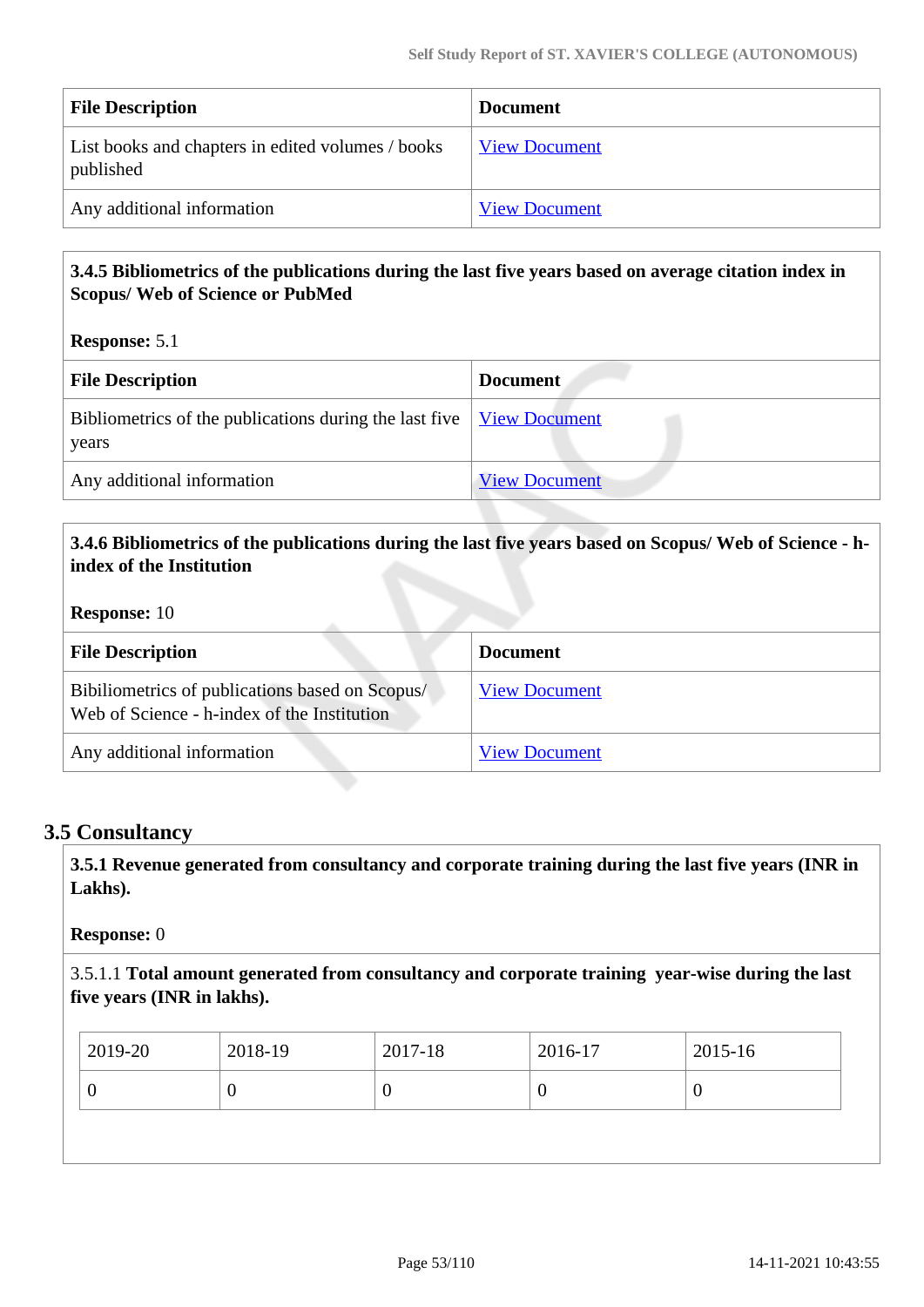| <b>File Description</b>                           | <b>Document</b>      |
|---------------------------------------------------|----------------------|
| List of consultants and revenue generated by them | <b>View Document</b> |

## **3.5.2 Total amount spent on developing facilities, training teachers and staff for undertaking consultancy during the last five years (INR in Lakhs).**

**Response:** 0

3.5.2.1 **Total amount spent on developing facilities, training teachers and staff for undertaking consultancy during the last five years (INR in Lakhs)**

| $\frac{1}{2019-20}$ | 2018-19 | 2017-18 | 2016-17 | $2015 - 16$ |
|---------------------|---------|---------|---------|-------------|
|                     |         |         | v       |             |
|                     |         |         |         |             |

| <b>File Description</b>                                               | <b>Document</b>      |
|-----------------------------------------------------------------------|----------------------|
| List of facilities and staff available for undertaking<br>consultancy | <b>View Document</b> |

# **3.6 Extension Activities**

 **3.6.1 Extension activities are carried out in the neighbourhood community, sensitising students to social issues, for their holistic development, and impact thereof during the last five years**

**Response:** 

The vision of St. Xavier's College, Mumbai is "an academic community dedicated to the holistic education of future leaders who will demonstrate innovation in their professional competencies, integration in their personal lives and inclusion in their social contribution". We try to provide various support mechanisms to our students to experience and inculcate those values through the following channels:

1.SIP- Social Social Involvement

Program: https://xaviers.edu/main/index.php/sip, https://xaviers.edu/main/index.php/best-practices

- 2.SSL- Social Service League: https://xaviers.edu/main/index.php/social-service-league-ssl
- 3.XRCVC-Xavier's Resource Centre for the Visually Challenged: http://xrcvc.org
- 4.AICUF- All India Catholic University Federation: https://xaviers.edu/main/index.php/aicuf
- 5.Extension activities organized by Departments through various collaborations.

The aim of these activities is to sensitize students to social and allied issues for their holistic development. Through these outreach programs, our institute facilitates a platform for our students to learn, experience and create awareness about their social responsibility so that they can contribute back to society and be a responsible citizen.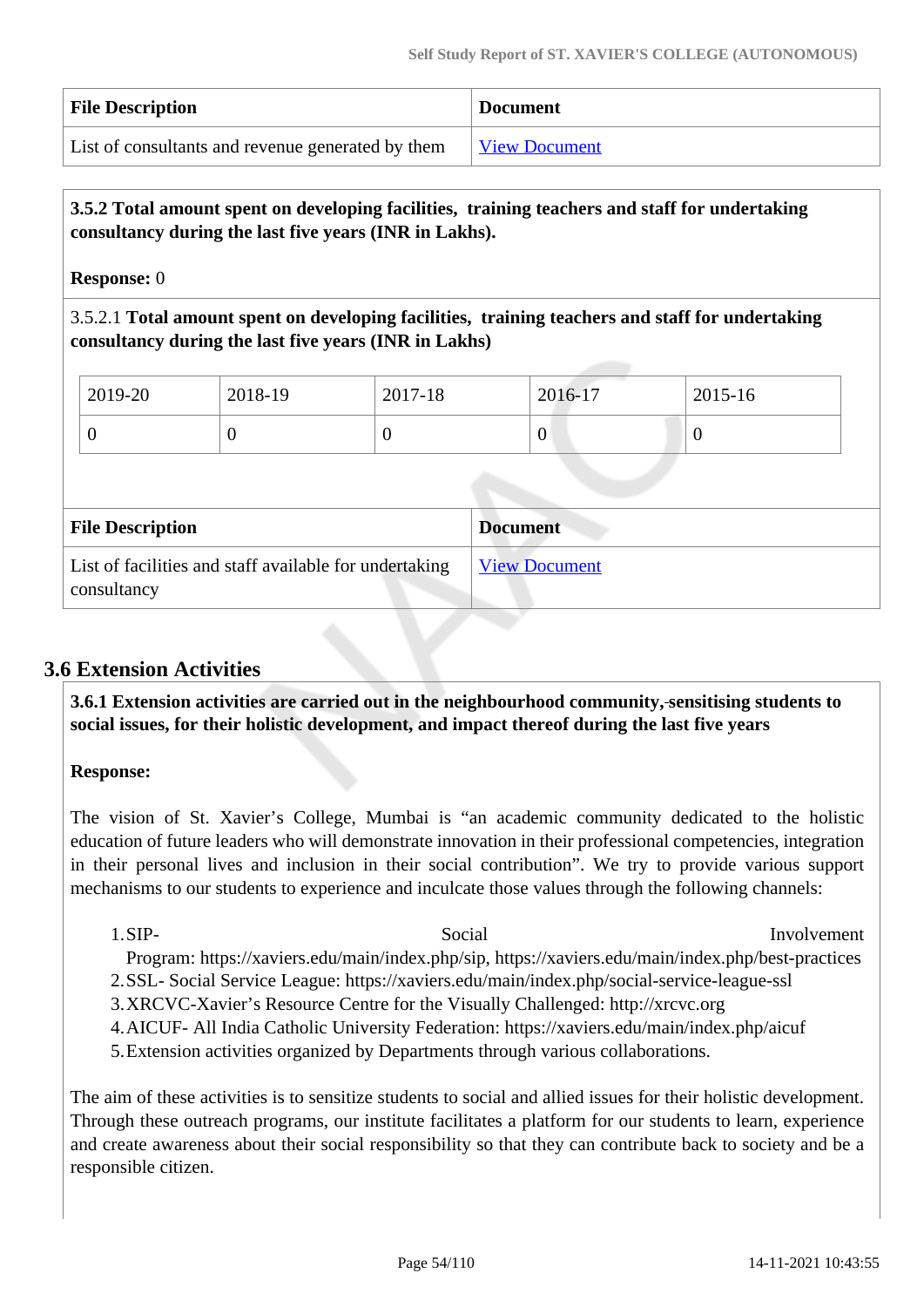Social Involvement Programme (SIP): Began in 1996 with the aim of making education more socially relevant. The students are encouraged to learn through direct involvement with the society. They work with street and slum children, physically and mentally challenged individuals, orphans, domestic workers, hospital patients, senior citizens, etc. They are required to carry out a minimum of 45 hours of work with an NGO and 5 hours of in campus activities.

 Social Service League (SSL): The SSL of St. Xavier's College was founded by Fr. M.M. Balaguer in 1951. It is a voluntary organization made up of student members concerned about socially relevant issues. The activities and projects of the SSL include the following: Blood donation drives, Project Care, Rural Camp, Annual exhibition on some selected themes.

The XRCVC is an integral part of St. Xavier's College. The XRCVC was started in 2003 as an effort to ensure an inclusive environment for its visually challenged students. Since then, XRCVC has been actively working on research and implementation of Inclusive Education Models specifically for the Indian context. It has built models that can be easily replicated and scaled, and resources that could benefit other organisations, practitioners and persons with disabilities themselves.

AICUF: Social outreach is the basis of all AICUF activities. It includes social awareness, social service and social activism. The aim of this centre is to live up to the AICUF motto - "We are born into an unjust society and we are determined not to leave it as we have found it." It is a movement of university students with a vision for a new and just society.

SXC encourages departments to take up social outreach programs which have some department specific themes. Departments organize various activities such as cleanliness drives, health awareness programs and remedial coaching for students from municipal schools, plantation drives etc. enabling the students to make a connect with the subject of study and social values.

| <b>File Description</b>               | <b>Document</b>      |
|---------------------------------------|----------------------|
| Upload Any additional information     | <b>View Document</b> |
| Paste link for additional information | <b>View Document</b> |

 **3.6.2 Number of awards and recognition received by the Institution, its teachers and students for extension activities from Government / Government recognised bodies during last five years**

**Response:** 4

3.6.2.1 **Total number of awards and recognition received for extension activities from Government/ Government recognised bodies year-wise during the last five years.**

| 2019-20 | 2018-19 | 2017-18 | 2016-17 | $2015 - 16$ |
|---------|---------|---------|---------|-------------|
| 01      | 02      | 01      | 00      | 00          |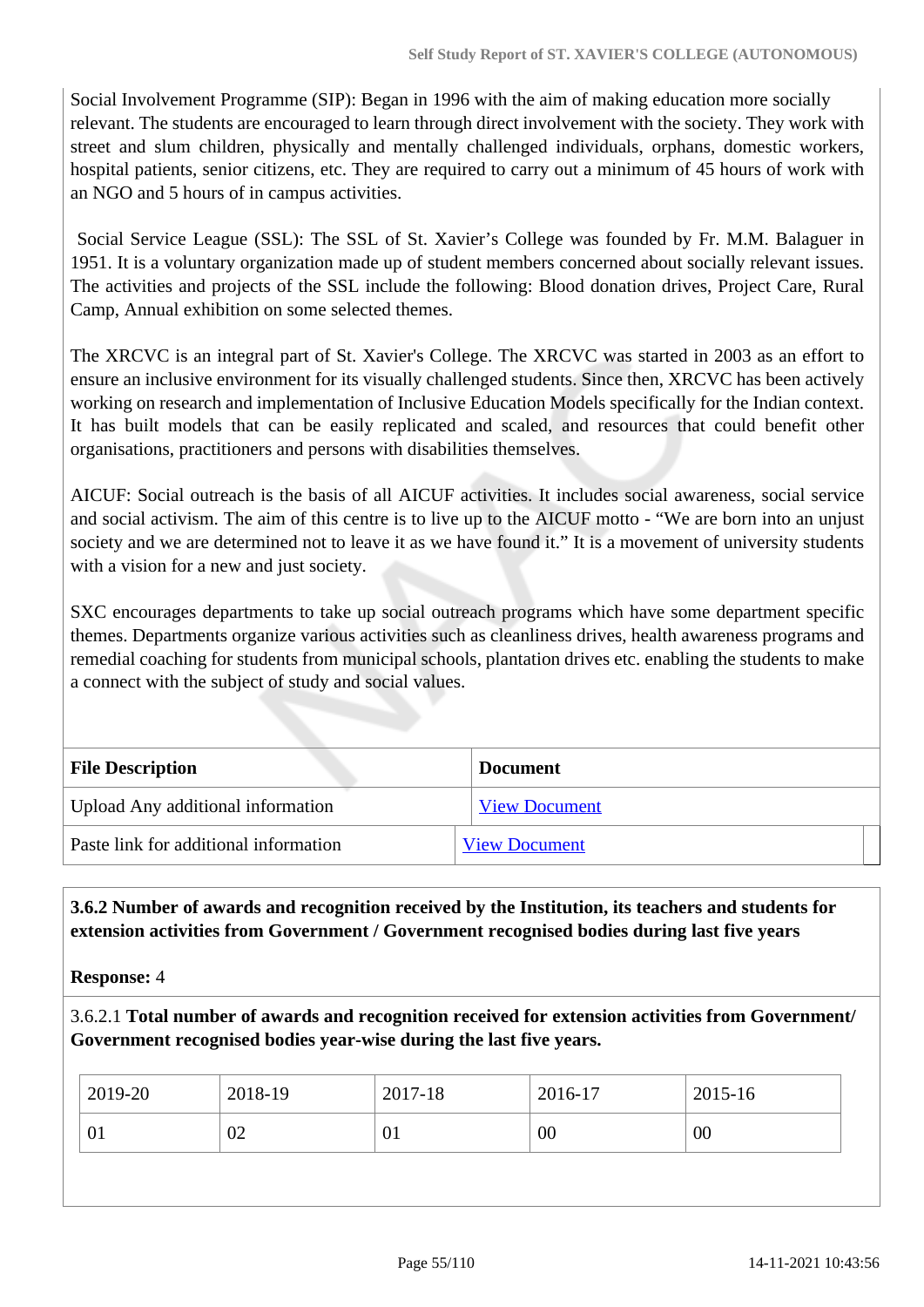| <b>File Description</b>                                     | <b>Document</b>      |
|-------------------------------------------------------------|----------------------|
| Number of awards for extension activities in last 5<br>year | View Document        |
| e-copy of the award letters                                 | <b>View Document</b> |

 **3.6.3 Number of extension and outreach programs conducted by the institution through NSS/NCC/Red cross/YRC etc., during the last five years ( including Government initiated programs such as Swachh Bharat, Aids Awareness, Gender Issue, etc. and those organised in collaboration with industry, community and NGOs)**

#### **Response:** 64

3.6.3.1 **Number of extension and outreach Programs conducted in collaboration with industry, community and Non- Government Organizations through NSS/ NCC/ Red Cross/ YRC etc., yearwise during the last five years**

| 2019-20 | 2018-19 | 2017-18 | 2016-17 | 2015-16 |
|---------|---------|---------|---------|---------|
| 18      | ⊥◡      | ΠJ      | u       | O       |

| <b>File Description</b>                                                                                          | <b>Document</b>      |
|------------------------------------------------------------------------------------------------------------------|----------------------|
| Reports of the event organized                                                                                   | <b>View Document</b> |
| Number of extension and outreach Programmes<br>conducted with industry, community etc for the last<br>five years | <b>View Document</b> |

 **3.6.4 Average percentage of students participating in extension activities listed at 3.6.3 above during the last five years**

**Response:** 27.19

3.6.4.1 **Total number of students participating in extension activities listed at 3.6.3 above year-wise during the last five years.**

| 2019-20 | 2018-19 | 2017-18 | 2016-17 | 2015-16 |
|---------|---------|---------|---------|---------|
| 1255    | 1104    | 1057    | 889     | 776     |
|         |         |         |         |         |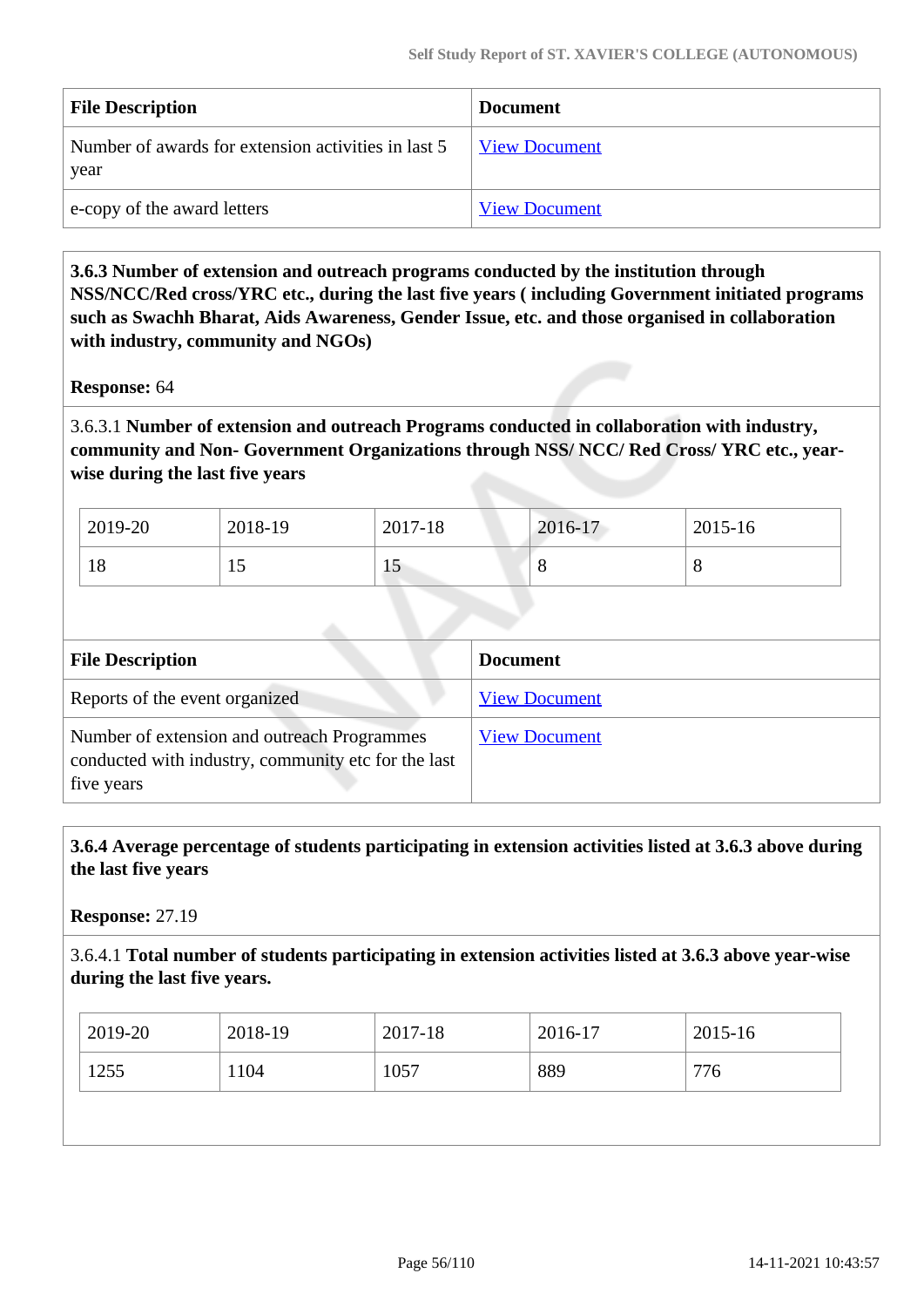| <b>File Description</b>                                                                      | Document             |
|----------------------------------------------------------------------------------------------|----------------------|
| Reports of the event                                                                         | <b>View Document</b> |
| Average percentage of students participating in<br>extension activities with Govt or NGO etc | <b>View Document</b> |
| Any additional information                                                                   | <b>View Document</b> |

# **3.7 Collaboration**

 **3.7.1 Number of Collaborative activities per year for research/ faculty exchange/ student exchange/ internship/ on –the-job training/ project work** 

**Response:** 4.4

3.7.1.1 **Total number of Collaborative activities per year for research/ faculty exchange/ student exchange/ internship/ on –the-job training/ project work** 

| 2019-20 | 2018-19 | 2017-18 | 2016-17        | 2015-16 |
|---------|---------|---------|----------------|---------|
| 05      | 08      | 07      | $\Omega$<br>∪∠ | 00      |

| <b>File Description</b>                                         | <b>Document</b>      |
|-----------------------------------------------------------------|----------------------|
| Number of Collaborative activities for research,<br>faculty etc | <b>View Document</b> |
| Copies of collaboration                                         | <b>View Document</b> |

 **3.7.2 Number of functional MoUs with institutions of national, international importance, other institutions, industries, corporate houses etc. during the last five years (only functional MoUs with ongoing activities to be considered)**

**Response:** 34

3.7.2.1 **Number of functional MoUs with institutions of national, international importance, other Institutions, industries, corporate houses etc. year wise during last five years** 

| 2019-20 | 2018-19 | 2017-18 | 2016-17 | 2015-16       |
|---------|---------|---------|---------|---------------|
| 06      | 06      | 07      | 03      | 1 $\cap$<br>┸ |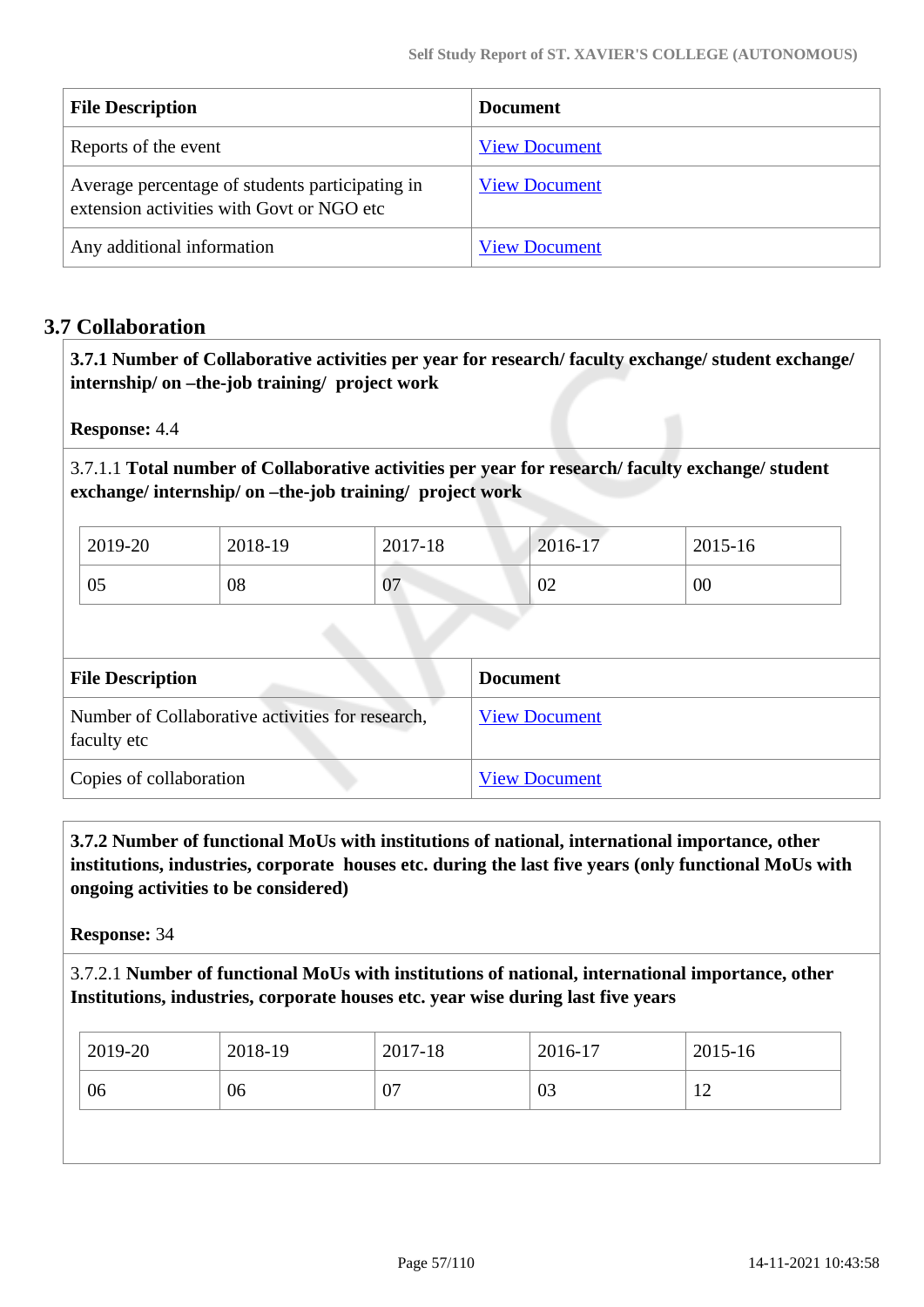| <b>File Description</b>                                                                                                                     | <b>Document</b>      |
|---------------------------------------------------------------------------------------------------------------------------------------------|----------------------|
| e-copies of the MoUs with institution/industry/<br>corporate house                                                                          | <b>View Document</b> |
| Details of functional MoUs with institutions of<br>national, international importance, other Institutions<br>etc during the last five years | <b>View Document</b> |
| Any additional information                                                                                                                  | <b>View Document</b> |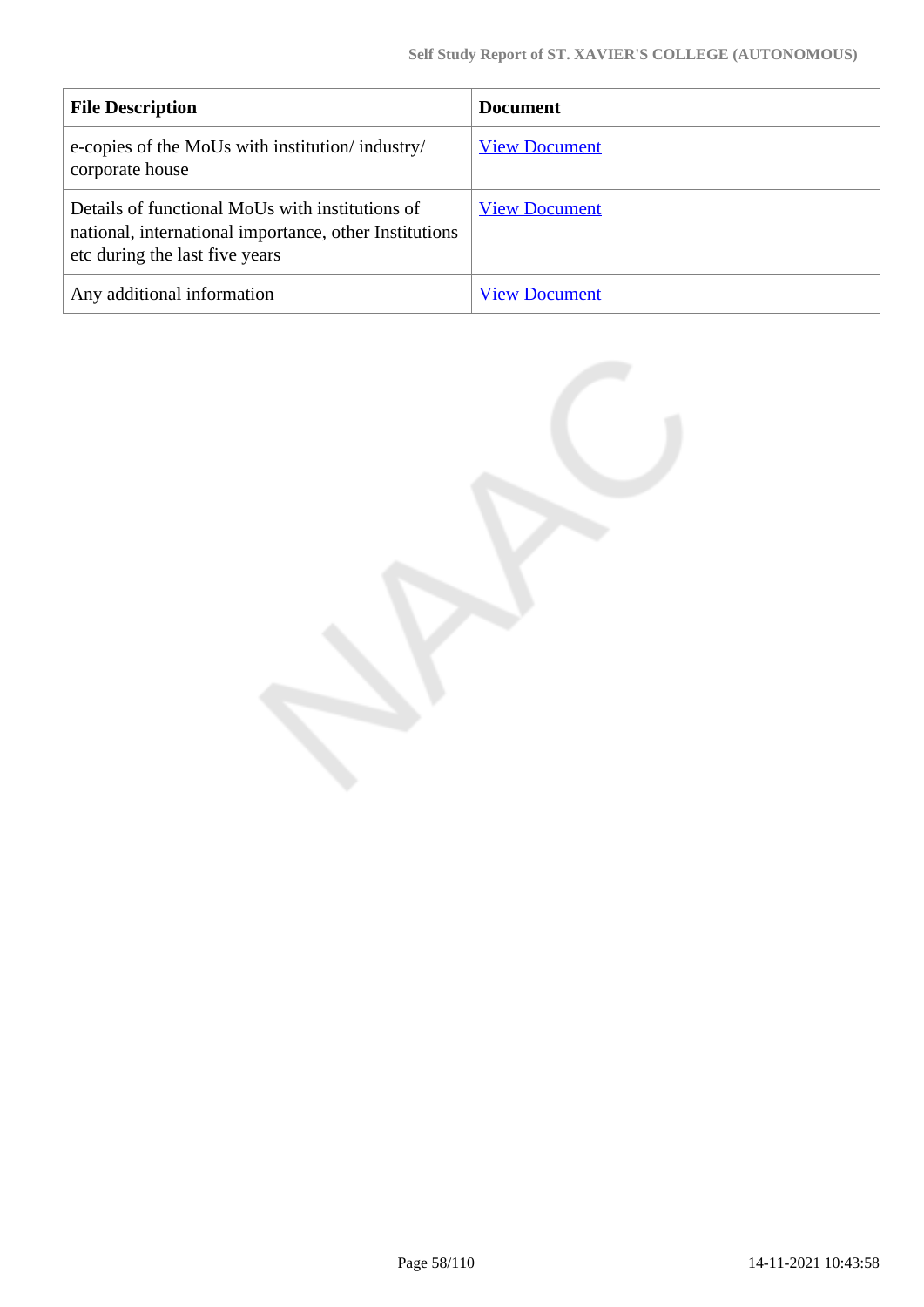# **Criterion 4 - Infrastructure and Learning Resources**

# **4.1 Physical Facilities**

 **4.1.1 The Institution has adequate infrastructure and physical facilities for teaching- learning. viz., classrooms, laboratories, computing equipment etc.** 

#### **Response:**

The IQAC of St. Xavier's College, encourages the use of ICT in the teaching-learning process, which includes Smart Boards, Video-Conferencing, LCD presentations, Internet Connectivity etc. in designated multi-media rooms (SCAVI and MMR) as well as in all classrooms which are equipped with projectors, screens and sound systems. Some of the classrooms have smart-boards instead of screens. Most science laboratories also double-up as lecture rooms and are ICT enabled.

The library facilitates the easy accessibility of library books from college and outside via N-List.

## **Additional Academic Facilities**:

**Blatter Herbarium** contains the largest collection of plants in Western India. It provides facilities for the study of Plant Systematics and has a well-stocked library on Systematic Botany. The digitization of the plant database is currently being carried out using a high speed ScanCraft Scanner.

**Computer centre** has ten fully equipped computer labs located across campus which includes two IT labs, one video conferencing lab and one Cog-Lab. Xavier's Language lab (26 computers) is equipped with the latest language acquisition technology to cater to both new and advanced learners in English, Hindi, French and Marathi. IT facilities in the library include 9 computers of which 4 are used by students for surfing the net and 5 are used for OPAC. The Mathematics and Statistics lab have 22 and 36 computers respectively. The most recent additions are the Big Data Analytics lab (31 computers) and Physics lab (10 computers) respectively. Additionally, all departments of the college are networked with fiber optics for enhanced collaboration between departments.

**Caius Research Laboratory for Inter-Disciplinary Studies** functions as a research centre for all the Science Departments. It provides facilities for faculty and students of the College as well as those from other Colleges/Institutes to carry out research projects and internships. A well equipped central instrumentation facility (CIF) is available for staff and students of the college.

**Nadkarny–Sacasa Research Laboratory** provides research facilities in Chemistry and connects research with industry.

**Xavier's Visual Arts Studio managed by** the Mass Media Department of the College is equipped with professional quality digital cameras (still and moving), lighting equipment and an A.V. editing unit and is open to all students of the College.

The institute is committed to equal opportunity admission based on merit to all students, with or without disability. The College has a support service (XRCVC: www.xrcvc.org) available for students with disabilities and an Inclusion Cell that helps provide solutions for effective inclusive education practices.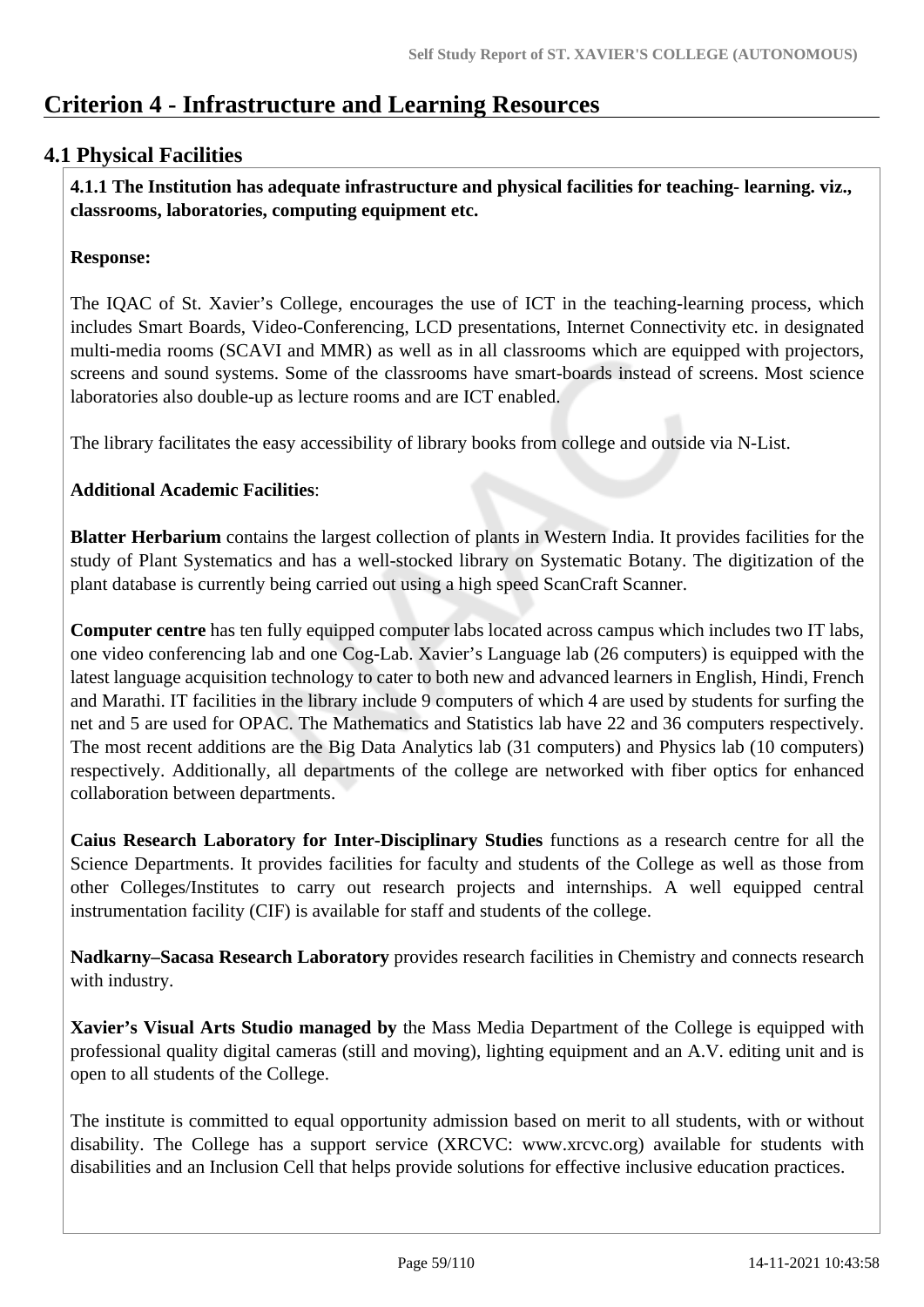| <b>File Description</b>           | <b>Document</b>      |
|-----------------------------------|----------------------|
| Upload Any additional information | <b>View Document</b> |

# **4.1.2 The institution has adequate facilities for cultural activities, yoga, games (indoor, outdoor) and sports. (gymnasium, yoga centre, auditorium, etc.)**

# **Response:**

The Fell Gymkhana was established in 1954 as a facility for indoor sports, gymnasium and games. The size of the gymkhana is 3100 square feet and it provides facilities for training and recreation for indoor sports and for gymnasium. Facilities for indoor sports include, rubberized flooring for Badminton, 4 boards for Carrom and 8 boards for Chess. There are additional facilities for Rifle Shooting (10m Air Pistol and Peep Sight Range consisting of minimum 4 and maximum 6 lanes), Boxing, Judo, Fencing as well as Floor gymnastics. Equipment available in the gymnasium are pec-fly and back-fly, ab crunch, lat pulley, bench press, preacher curl, leg extension, curl and press, adjustable bench, dumbbells and dumbbells rack, 28 mm bar (4ft, 6ft, E/Z) and bar rack, plates and plate rack.

The gymkhana facilities are available for students from 9:40 AM to 12:10 PM and 1:00 PM to 3:00 PM, for staff from 2:40 PM to 4:30 PM and for Commerce students from 4:30 PM to 5:30 PM.

Outdoor sports facilities include basketball court and a volleyball court. The college has a standard sized outdoor basketball court (28 m x 15m) with moveable basketball posts. The court is used to conduct the following activities: Team basketball, hockey and handball practices. Interclass tournaments of Basketball, Rink Football and Rink Hockey are also held in the basketball court as well as fitness sessions for students and training in adapted sports. The college has a standard sized volleyball court (18m long x 9 m wide) with removable volleyball poles. The court is used to conduct following activities such as team Volleyball and Throwball practices as well as interclass tournaments of the two sports. Additionally, the volleyball court is also used for practice of long jump and shot-put throw.

The Xavier's Cricket Pitch is located at the Azad Maidan North End with a pitch size that is 40 m x 40 m. It has been given on lease to promote cricket activities of the college by the Govt. of Maharashtra. It is used to conduct activities such as college team selections and practices. Various interschool/intercollege and MCA tournament matches are held at the Cricket pitch.

The Fell Gymkhana also provides space for Non-Sporting Activities (when facilities are not being used): yoga, practice of Dance and Drama. The gymkhana is also used as a multimedia hall for the conduction of seminars, workshops, meetings, exhibitions, etc. Fell Gymkhana has been used for Malhar's social initiative, such as Mini Malhar; where they tied-up with an NGO for children with Thalassemia.

An open-air stage is constructed in the first quadrangle, to host Janfest, the flagship event of the Indian Music Group (IMG). The Palacios Hall is the main site for all the cultural events held in college including College Day, Ithaka and the annual graduation ceremony, which is also live streamed in the SCAVI and MMR.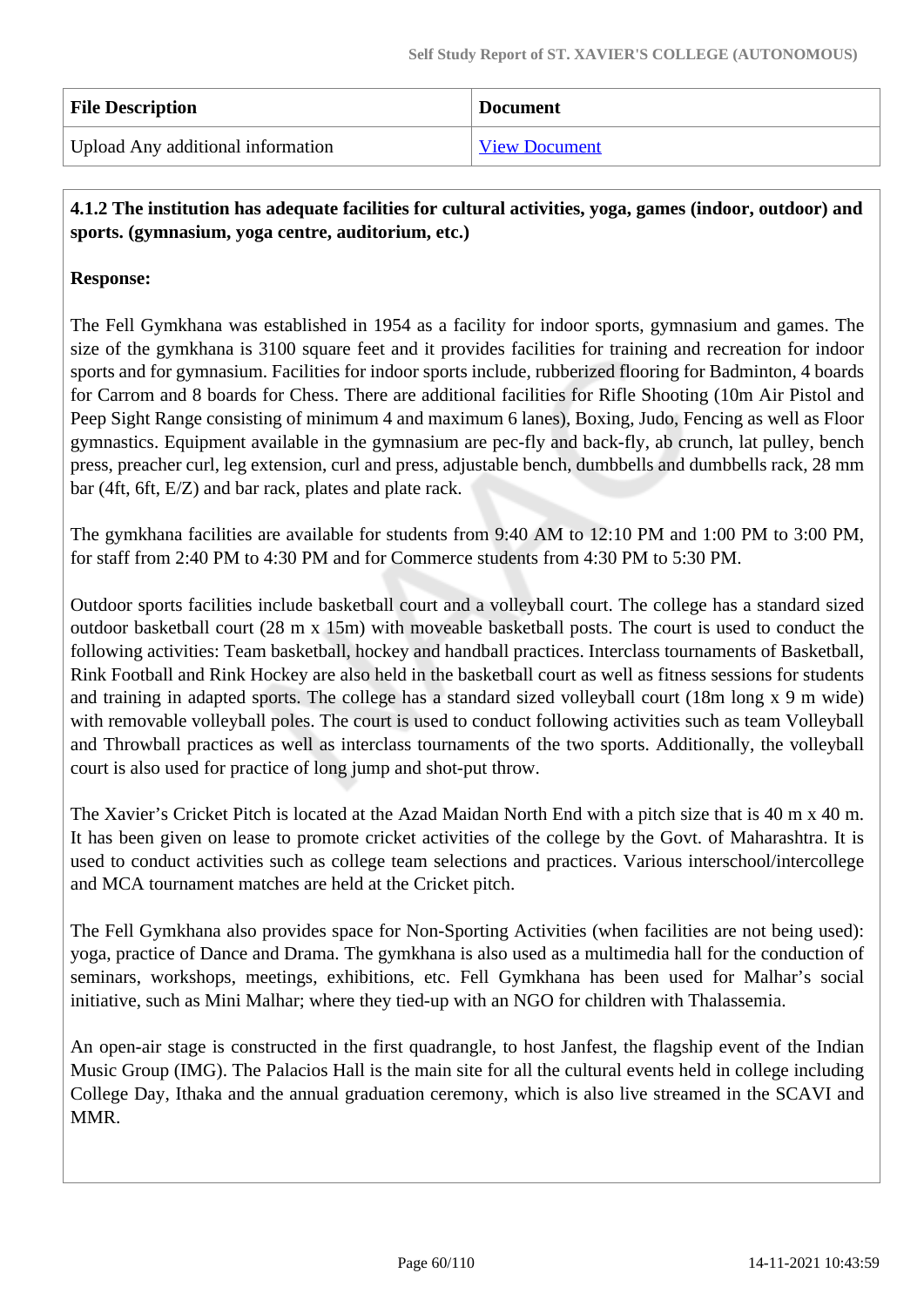| <b>File Description</b>           | <b>Document</b>      |
|-----------------------------------|----------------------|
| Upload any additional information | <b>View Document</b> |
| Geotagged pictures                | <b>View Document</b> |

## **4.1.3 Percentage of classrooms and seminar halls with ICT- enabled facilities such as smart class, LMS, etc.** *(Data for the latest completed academic year)*

**Response:** 100

## 4.1.3.1 **Number of classrooms and seminar halls with ICT facilities**

Response: 53

| <b>File Description</b>                 | <b>Document</b>      |
|-----------------------------------------|----------------------|
| Upload any additional information       | <b>View Document</b> |
| Institutional data in prescribed format | <b>View Document</b> |

## **4.1.4 Average percentage of expenditure for infrastructure augmentation excluding salary during the last five years (INR in Lakhs)**

**Response:** 25.07

4.1.4.1 **Expenditure for infrastructure augmentation, excluding salary year-wise during last five years (INR in lakhs)**

| 2019-20 | 2018-19 | 2017-18 | 2016-17 | 2015-16 |
|---------|---------|---------|---------|---------|
| 175     | 45.1    | 104.95  | 106.19  | 282.07  |

| <b>File Description</b>                                                       | <b>Document</b>      |
|-------------------------------------------------------------------------------|----------------------|
| Upload Details of Expenditure, excluding salary<br>during the last five years | <b>View Document</b> |
| Upload audited utilization statements                                         | <b>View Document</b> |
| Upload any additional information                                             | <b>View Document</b> |

# **4.2 Library as a Learning Resource**

**4.2.1 Library is automated using Integrated Library Management System (ILMS)**

**Response:**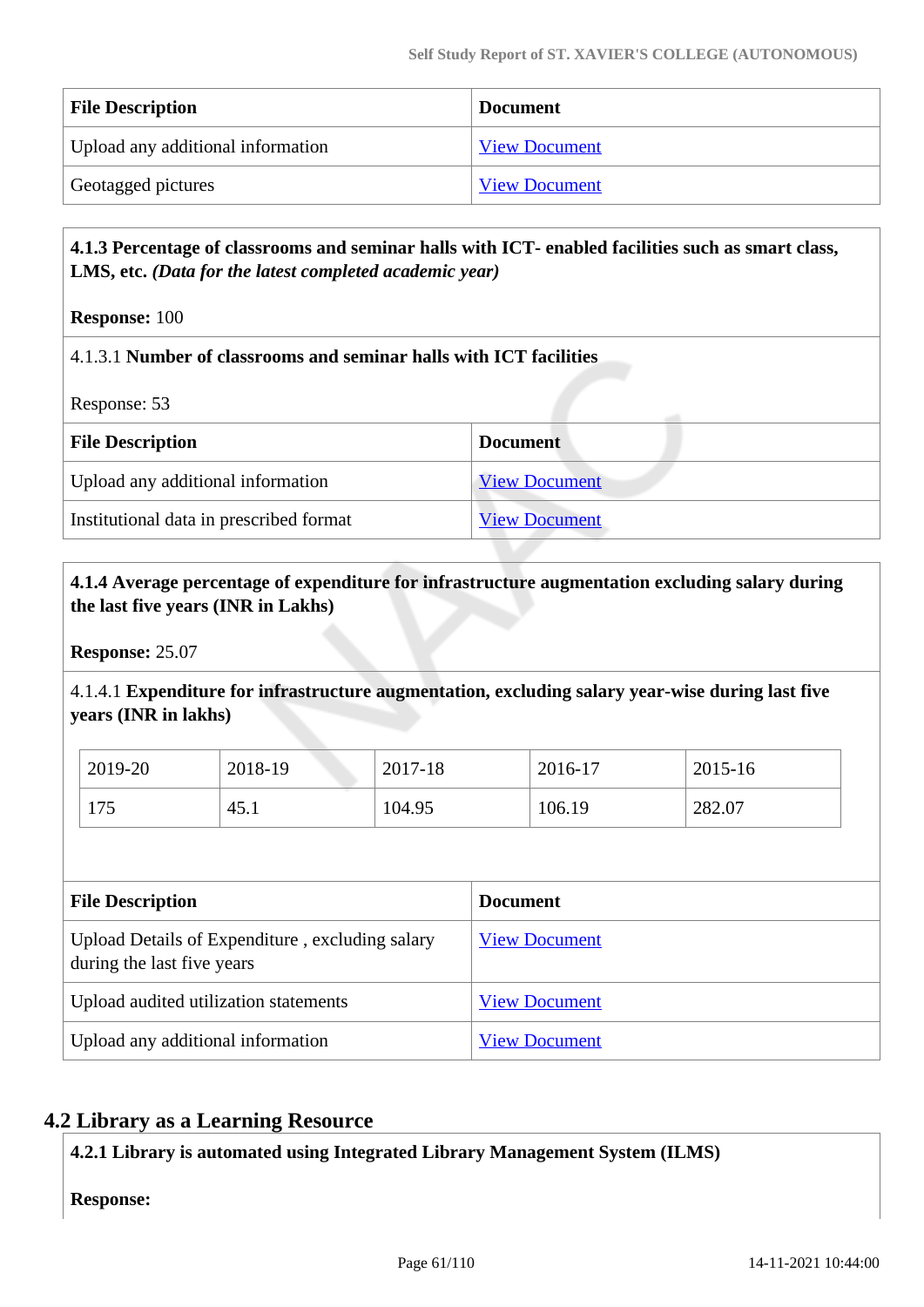Name of the Software SLIM 21

Nature of Automation : Partial

Version : 21

Year of Automation : 1999

The College Library is a heritage structure in Gothic style, with an area of 834 sq. m. and is well known for its architectural details, design and furniture. The library houses numerous rare books dating from 18th and 19th century that are preserved under lock and key in the Honour's room cubicles. Apart from the regular services, the library also conducts a Library Science course for language disabled students of FYBA offered since 2010. Additionally, Systematic Library orientation and tours began in June 2017. A fumigation chamber was set up in the Lending Library (LL) in May 2005. Old books attacked by insects are fumigated with vapours of thymol. Closed Circuit TV camera system was installed in both the Reference Library (RL) and the LL in Dec. 2017. Photocopying service was outsourced to M/s. Daksha Copiers from 2003. An Electromagnetic Detection Gate was installed in the RL in June 2012, and another in May 2015 in the LL. Each one of these come with their sensor and magnetising-demagnetising units.

N-List, a consortium of e-books and journals was made available to readers from 2010 through the College with Potential for Excellence (CPE) status of the College. N-List gives access to over 3000 academic journals and over 1 lakh books. Access is user id and password enabled. Every Senior College student and teacher is entitled to N-List password and the Computer Centre is the administrator.

A Tata Trust grant to the Heras Institute initiated the Digitisation Project cum Institutional repository in 2016. Scanning work began in 2017 and a complete file of college magazine from 1908 till date in digitised format is available on the intranet.

SLIM from Algorhythms, Pune was selected, as it was a modular, user friendly and integrated library management software. Funding for SLIM was from a Mahindra Grant. Dos 3.0 version of SLIM (System for Library Information and Management) was selected for Library automation and the software was installed in March 1999.

Computerization started with Cataloguing and Serials management. Acquisition's module was used after a year in 2000. In 2001 an additional computer was added along with an OPAC terminal, and a LAN was set up in the LL. The speed of data entry increased with more computers available for exclusive library use. The LAN was extended to the Reference Library in 2005.

In 2006, the software was upgraded to SLIM21-Lx web-enabled version on post-GreSQL Linux server with Windows front end. The number of OPAC terminals were increased to four, and the catalogue search was in a web browser. The SLIM circulation module for recording issue return of books began in 2010. In 2017, migration from Linux to Windows version of SLIM with a new Lenovo server was enabled. The OPAC is available on the College website since 2010, uploaded periodically by the Computer Centre.

| <b>File Description</b>           | <b>Document</b>      |
|-----------------------------------|----------------------|
| Upload any additional information | <b>View Document</b> |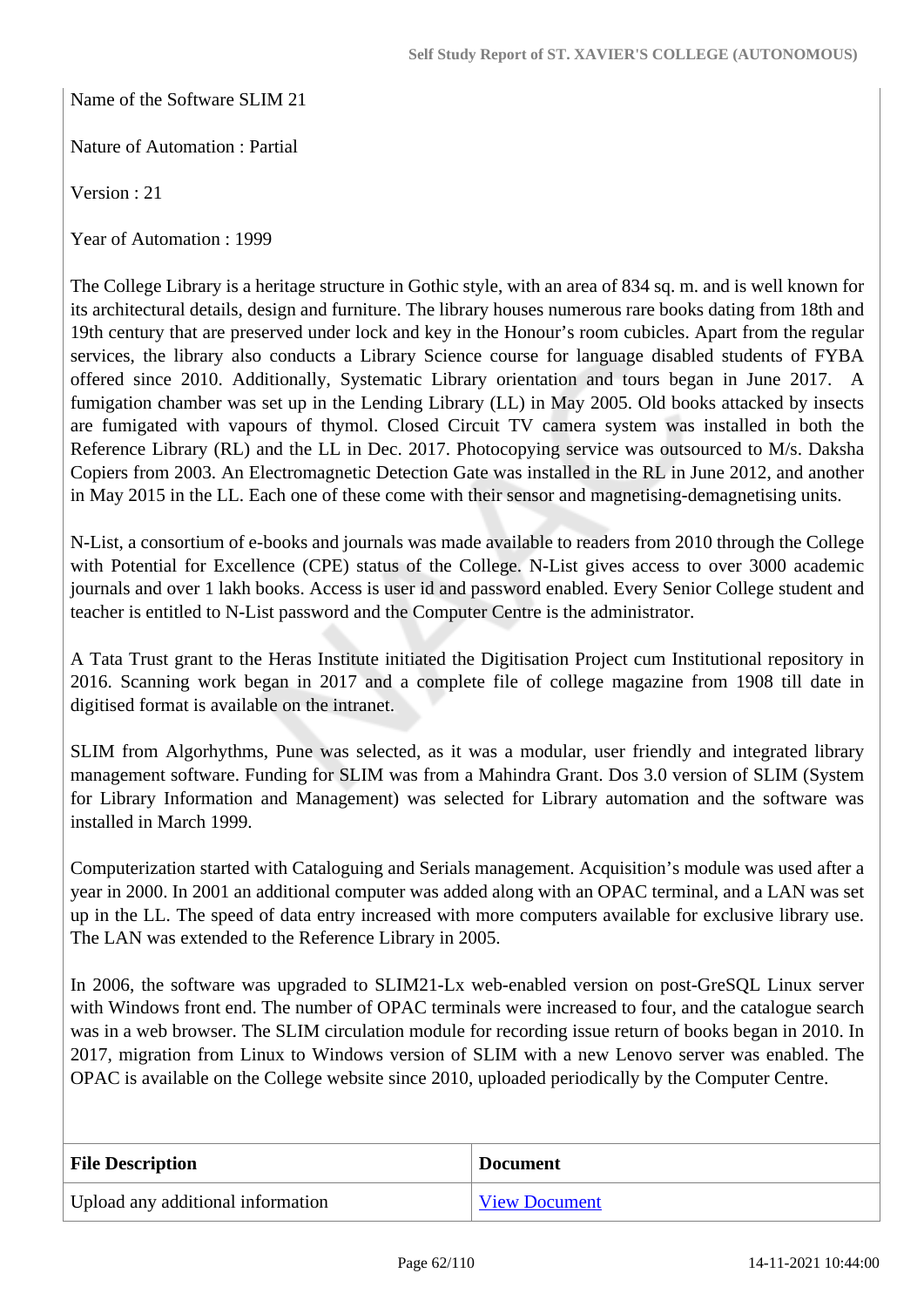## **4.2.2 Institution has access to the following: 1. e-journals 2. e-ShodhSindhu 3. Shodhganga Membership 4. e-books 5. Databases 6. Remote access to e-resources**

**Response:** A. Any 4 or more of the above

| <b>File Description</b>                                                                         | <b>Document</b>      |
|-------------------------------------------------------------------------------------------------|----------------------|
| Upload any additional information                                                               | <b>View Document</b> |
| Institutional data in prescribed format                                                         | <b>View Document</b> |
| Details of subscriptions like e-journals, e-books, e-<br>ShodhSindhu, Shodhganga Membership etc | <b>View Document</b> |

# **4.2.3 Average annual expenditure for purchase of books/ e-books and subscription to journals/ejournals during the last five years (INR in Lakhs)**

**Response:** 14.02

4.2.3.1 **Annual expenditure of purchase of books/e-books and subscription to journals/e- journals year wise during last five years (INR in Lakhs)**

| 2019-20 | 2018-19 | 2017-18         | 2016-17 | 2015-16 |
|---------|---------|-----------------|---------|---------|
| 15.99   | 12.16   | 10.77<br>1/4.11 | 14.01   | 15.16   |

| <b>File Description</b>                                                                                                | <b>Document</b>      |
|------------------------------------------------------------------------------------------------------------------------|----------------------|
| Details of annual expenditure for purchase of and<br>subscription to journals/e-journals during the last<br>five years | <b>View Document</b> |
| Audited statements of accounts                                                                                         | <b>View Document</b> |

# **4.2.4 Percentage per day usage of library by teachers and students ( foot falls and login data for online access) during the last completed academic year**

**Response:** 2.05

4.2.4.1 **Number of teachers and students using library per day over last one year**

Response: 80

| <b>File Description</b>                           | <b>Document</b>      |
|---------------------------------------------------|----------------------|
| Details of library usage by teachers and students | <b>View Document</b> |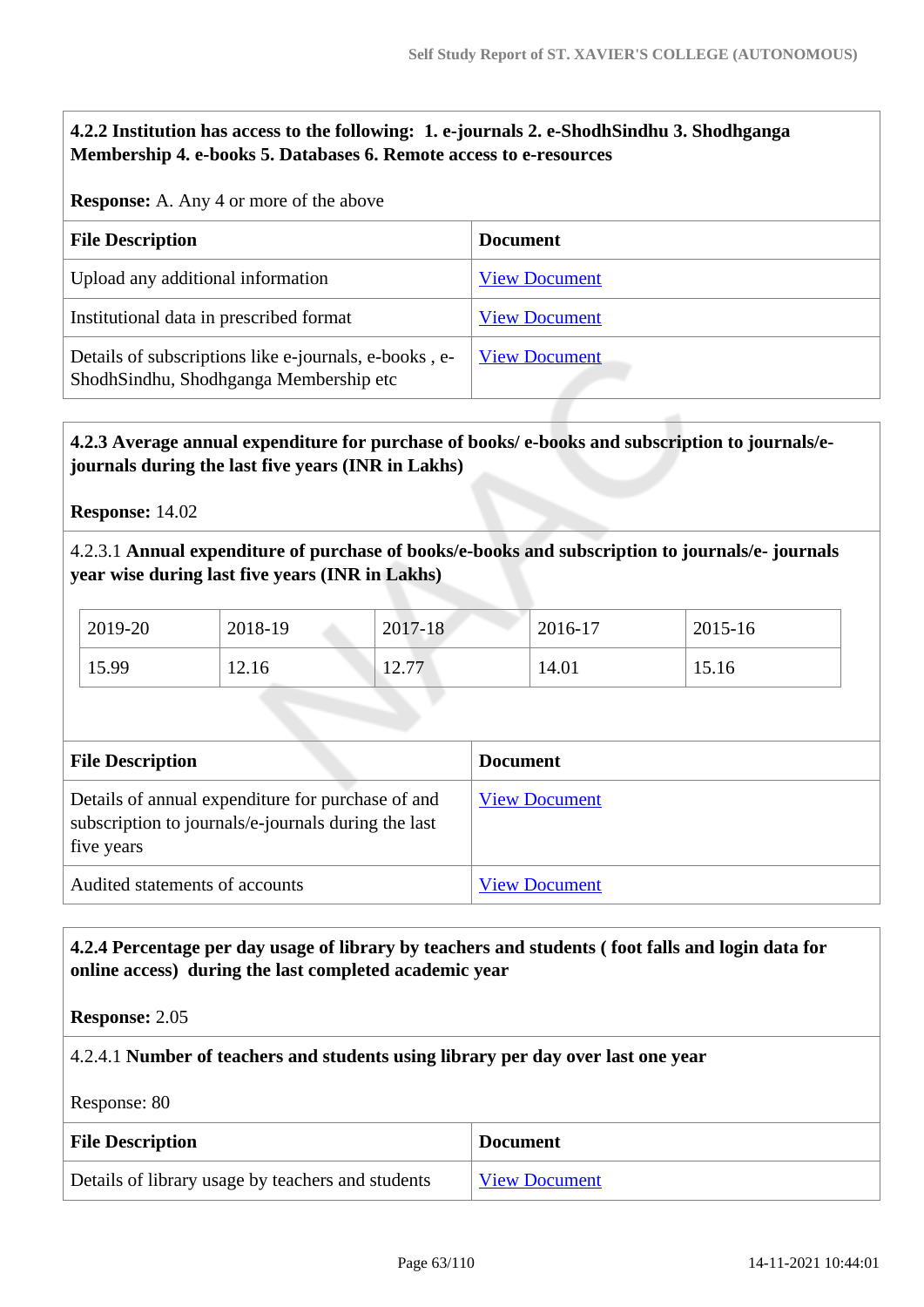# **4.3 IT Infrastructure**

 **4.3.1** *Institution has an IT policy covering wi-fi, cyber security, etc., and allocated budget for updating its IT facilities* 

#### **Response:**

The Computer Centre has ten fully equipped computer labs located across campus to support all the curricula of computer courses. In 2015-2016, the centre had 5 labs, consisting of a cybercafe, two IT labs, one video conferencing lab and one Cog-Lab. Xavier's Language lab (26 computers) is equipped with the latest language acquisition technology to cater to both new and advanced learners in English, Hindi, French and Marathi. The Xavier's Resource Centre for Visually Challenged, which caters to visually impaired persons, is equipped with various screen readers, text to speech converters, Braille machines, etc. IT facilities in the Library include 9 computers of which 4 are used by students for surfing the net and 5 are used for OPAC.

In 2017-18 and 2018-19 with funds from Star College grant the Maths and Stats lab were developed with 22 and 36 computers respectively. The most recent additions in 2019-20 are the Big Data Analysis lab and Physics lab for masters' programmes in IT and Physics respectively. IT facilities are available in the general (14) and treasurer's (18) office to enable the smooth conduction of admission process, transcript generation and other administrative services. Additionally, all departments of the college are networked with fiber optics for enhanced collaboration between departments.

In 2019-20, XIC was brought under the umbrella of the college management. The students have access to three computer labs (52 computers) and a library (3 computers).

The bandwidth in college was upgraded to 45 mbps in 2015-16. Currently 265 mbps (MTNL + Microscan) is available for staff and students, while campus offices have a bandwidth of100 mbps (Hathway). Airtel firefly provides free WiFi to staff and students via 18 access points on campus.

There are ten servers located on campus  $(2 - Dell, 3 - HP)$  and  $5 - Lenovo$ . Digital upgradation of classrooms began in 2015 and was completed in 2018-19. Installation of CCTV cameras for enhanced security on college campus began in 2015-16 and was completed in 2017-18. Five digital signage TVs on campus were installed in 2016-17 to broadcast vital information. In 2017-18, college substituted Cyberoam for Sophos firewall. A public announcement system was installed in 2019-20 to facilitate announcements throughout college. The college has a tie up with Google (gSuite) and Microsoft (teams) since the year college was granted autonomy. The Blatter, Heras and Library are equipped with ScanCraft scanners to digitalize and catalogue herbaria, heritage resources and rare books.

Computers are regularly assessed for their working condition and the software outdatedness. Based on these they are either donated or sold as scrap for e-waste. Post warranty period the computer centre maintains computers on campus via a service agreement.

Funds for the IT facilities available on campus are primarily from Department of Biotechnology (DBT), Sir Ratan Tata Trust (SRTT), University Grant Commission for Bachelor of Vocation degree (BVOC), College of Excellence (CE) and Rashtriya Uchchatar Shiksha Abhiyan (RUSA).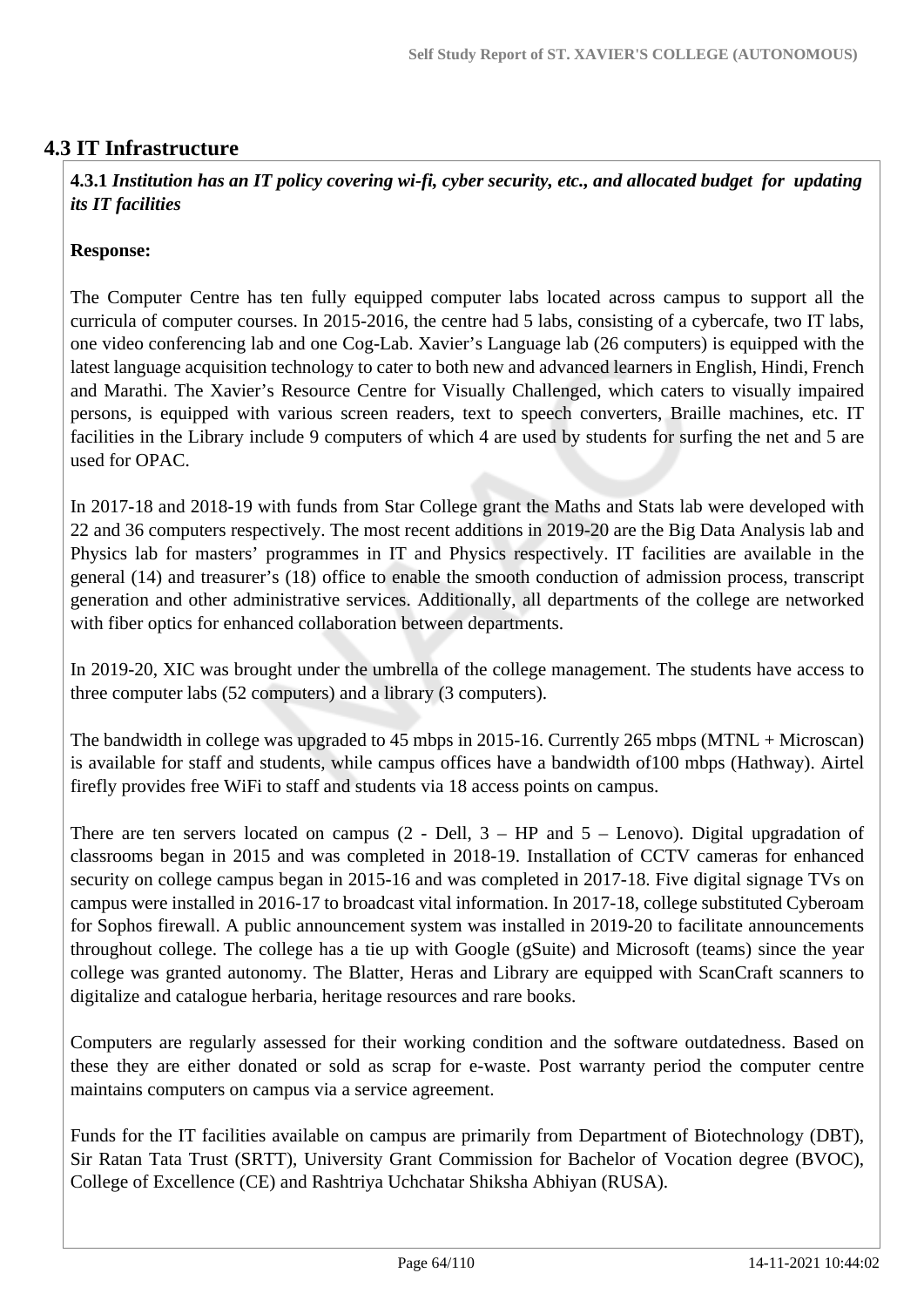| <b>File Description</b>           | <b>Document</b>      |
|-----------------------------------|----------------------|
| Upload any additional information | <b>View Document</b> |

# **4.3.2 Student - Computer ratio (Data for the latest completed academic year) Response:** 12:1 **File Description Document** Upload any additional information [View Document](https://assessmentonline.naac.gov.in/storage/app/hei/SSR/107231/4.3.2_1629791406_6390.pdf) Student - computer ratio [View Document](https://assessmentonline.naac.gov.in/storage/app/hei/SSR/107231/4.3.2_1629791410_6390.pdf)

| 4.3.3 Bandwidth of internet connection in the Institution.                  |                      |  |  |
|-----------------------------------------------------------------------------|----------------------|--|--|
| <b>Response: ?50 MBPS</b>                                                   |                      |  |  |
| <b>File Description</b>                                                     | <b>Document</b>      |  |  |
| Details of available bandwidth of internet<br>connection in the Institution | <b>View Document</b> |  |  |

| 4.3.4 Institution has the following Facilities for e-content development<br>1. Media centre<br>2. Audio visual centre<br><b>3. Lecture Capturing System (LCS)</b><br>4. Mixing equipments and softwares for editing |                      |
|---------------------------------------------------------------------------------------------------------------------------------------------------------------------------------------------------------------------|----------------------|
| <b>Response:</b> A. All of the above                                                                                                                                                                                |                      |
| <b>File Description</b>                                                                                                                                                                                             | <b>Document</b>      |
| <b>Upload Additional information</b>                                                                                                                                                                                | <b>View Document</b> |
| Institutional data in prescribed format                                                                                                                                                                             | <b>View Document</b> |

# **4.4 Maintenance of Campus Infrastructure**

 **4.4.1 Average percentage expenditure incurred on maintenance of physical facilities and academic support facilities excluding salary component during the last five years**

**Response:** 21.24

4.4.1.1 **Expenditure incurred on maintenance of physical facilities and academic support facilities**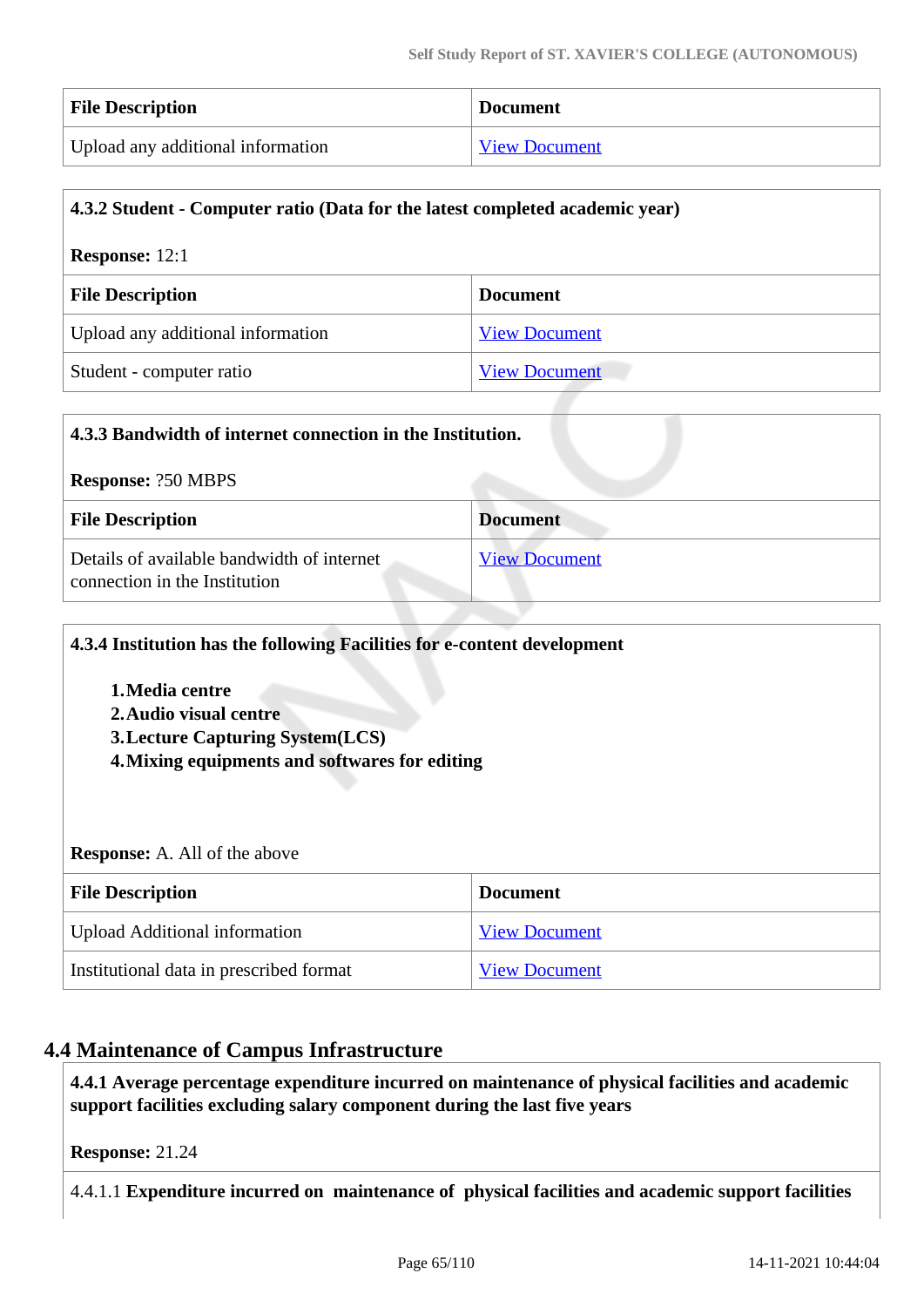| 2019-20                                                                                         | 2018-19 | 2017-18         |                      | 2016-17 | $2015 - 16$ |
|-------------------------------------------------------------------------------------------------|---------|-----------------|----------------------|---------|-------------|
| 68.40                                                                                           | 171.30  | 62.13           |                      | 98.25   | 181.46      |
|                                                                                                 |         |                 |                      |         |             |
|                                                                                                 |         |                 |                      |         |             |
| <b>File Description</b>                                                                         |         | <b>Document</b> |                      |         |             |
| Details about assigned budget and expenditure on<br>physical facilities and academic facilities |         |                 | <b>View Document</b> |         |             |
| Audited statements of accounts                                                                  |         |                 | <b>View Document</b> |         |             |
|                                                                                                 |         |                 |                      |         |             |

**excluding salary component year wise during the last five years (INR in lakhs)** 

## **4.4.2 There are established systems and procedures for maintaining and utilizing physical, academic and support facilities - laboratory, library, sports complex, computers, classrooms etc.**

#### **Response:**

The infrastructure and equipment of St. Xavier's College are maintained by the Administrator's office. Regular maintenance is carried out via AMCs as well as routine checks of electrical, equipment, water purifiers and sewage and garbage disposal. A technician is employed on contract basis for the basic upkeep of the laboratory equipment. Electric connections are inspected every 6 months at main locations on campus. Formal external audits for electrical, fire and structural safety were conducted most recently in 2019-20. There are 11 Aquaguard units installed in common areas across campus and 19 others which are dispersed in various departments, staff-room and Jesuit quarters, etc. Following are the tasks attended by the Admin office on a priority and/ or routine basis: Electrical, Carpentry, Plumbing, Telephone, Airconditioning, Civil work, Painting, Pest control, Welding, Polishing, Interiors, Events, etc. Laboratories are regularly cleaned and classrooms are cleaned every evening by support staff of the Administrator's office.

Library: The librarian takes care of all affairs associated with the library and coordinates with the admin office for regular upkeep of the library spaces. The AMC of the library computers is with Graham Information Systems Private Ltd. The procedures for weeding out accessioned and non-accessioned books is different since compliance with government rules is mandatory for accessioned books. Every Thursday the library is closed for cleaning and dusting of books. Insect-ridden books are fumigated in the fumigation chamber in the Lending Library.

Computer centre: The computer centre is partly solar-powered and is situated on the first floor of the Hostel Building. It includes 5 Computer Laboratories having over 314 computers. One of the Computer Labs has a Video Conferencing facility. Computers are regularly assessed for their working condition and the software outdatedness. Based on these they are either donated or sold as scrap for e-waste. Post warranty period the computer centre maintains computers on campus via a service agreement. The ICT equipment in all classrooms of the college are maintained by the computer centre.

Gymkhana: It is called the Fell Gymkhana (after its founder Fr. Fell S.J.) and has facilities for Bodybuilding, Badminton, Table-Tennis, Carrom and Chess. The College has full-size Basketball and Volleyball Courts. The Director is assisted by other Coaches for different sports, as and when the need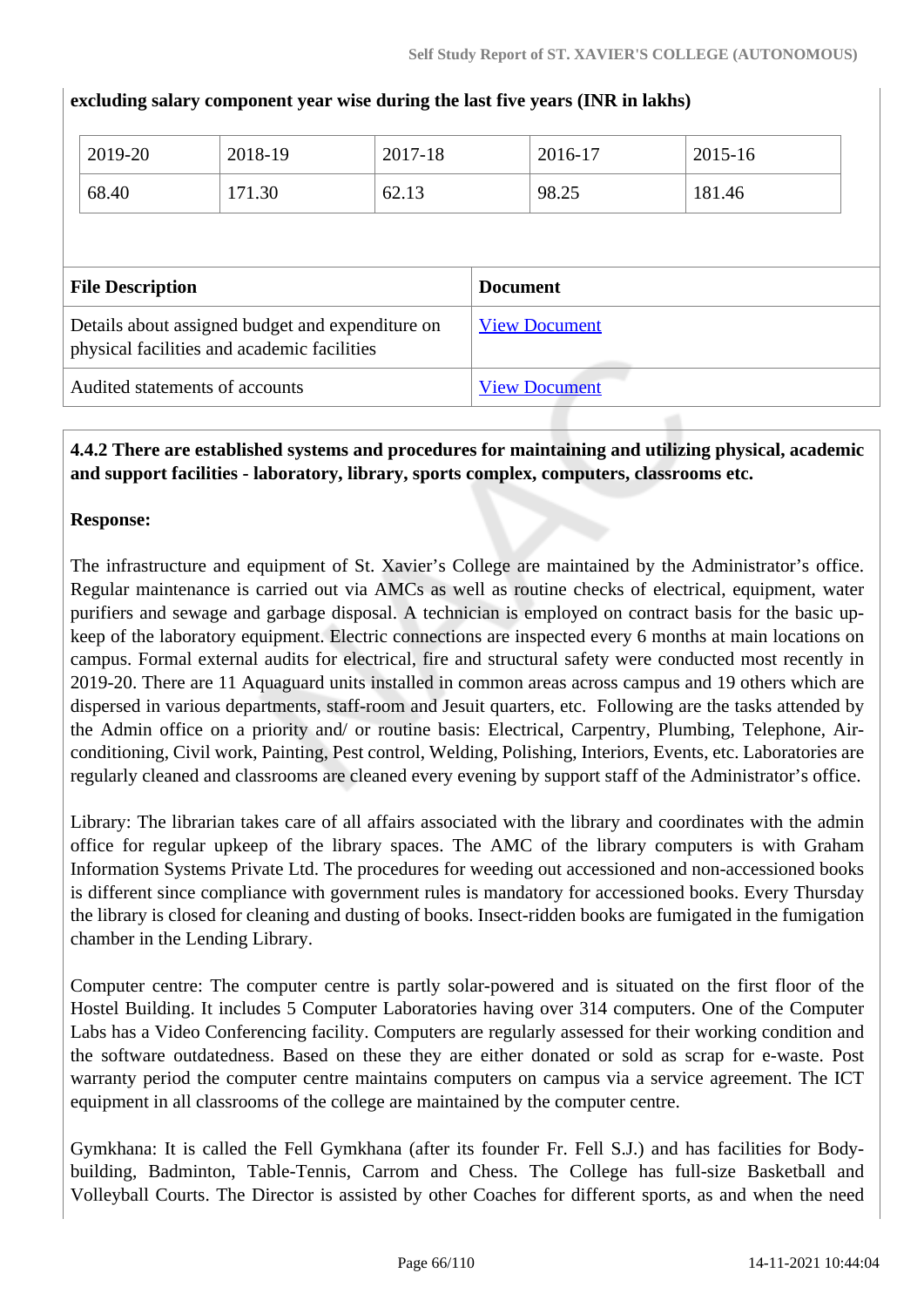arises. The equipment are regularly cleaned and maintained by the gymkhana support staff.

Multi-media centres: The Smith Centre for Audio-Visual Instruction (SCAVI) and the Multi-media Room (MMR) are centralized facilities for instructions and presentations for our staff and students. Booking of these rooms along with the hall and the seminar room are done through a link on the website. The maintenance of the equipment is carried out by the Computer Centre.

Hostel: The Campus Hostel can accommodate 104 male students in 40 rooms of variable occupancy. Only First and Third Years UG students and PG (I & II) students are admitted into the Hostel. The hostelites are expected to clean their rooms every day, while fumigation of the hostel is carried out every quarter. The Hostel Mess serves subsidized meals and refreshments to hostelites and guests. Applications are accepted only after admission to the College has been secured. The College Principal is the overall in-charge of the College Hostel. The College has an additional hostel facility at Seva Niketan (Byculla), run by the Jesuits in collaboration with the Management of the College. Many of our women students stay at Regina Pacis Hostel (Byculla) and the Missionary Settlement for University Women (Mumbai Central).

Wellness Centre: Founded in 1954; it provides services such as personal counselling, vocational training, information on careers in India and abroad, information on scholarships and financial assistance scheme, as well as organizing orientation programmes for new students. The college Chapel is part of the heritage building and provides a quiet space of prayer and contemplation. The Chapel along with the Wellness Centre promote the holistic wellbeing of the students on campus.

First-aid centre: Basic 'First-Aid' is available with the College General Office (CGO) and the Administrator's Office. The CGO personnel will facilitate the calling of a doctor in case of an emergency or the shifting of the concerned person to either G.T. Hospital or Bombay Hospital. A stretcher and wheelchair are available with the Gate-Security. There are three wheelchairs on campus. The College also has an Infirmary for those staff / students who fall sick while on Campus.

Green initiatives:

Sustainable power generation: Solar energy of 40 kW generated near the terrace lecture rooms supply power to canteen and library. Solar panels located on the hostel terrace are used for hot water generation in the hostel rooms.

Waste management: The Compost bin (near college entrance) and compost trough (behind the Department of Inter-religious Studies) are maintained by the Department of Microbiology. There is a pilot grey water treatment plant maintained by the Department of Life Science and Biochemistry, located behind the hostel building to treat and recycle grey water from the hostel bathrooms which is supplied to toilet flushes located on the ground floor of the hostel building.

Rain-water harvesting: Water collected from the terrace is directed into the bore-wells.

Internal environmental audit was carried out by the Xavier's Environmental Committee while an MoU to conduct an external environmental audit was signed with the Centre for Environmental Research and Education in March 2020. The audit could not be completed due to the lockdown.

Parking area: The parking area is located at the entrance of the college. The area of the parking space is 45 ft x 32 ft. and is mainly used for staff two wheelers and cars of the Principal and guests.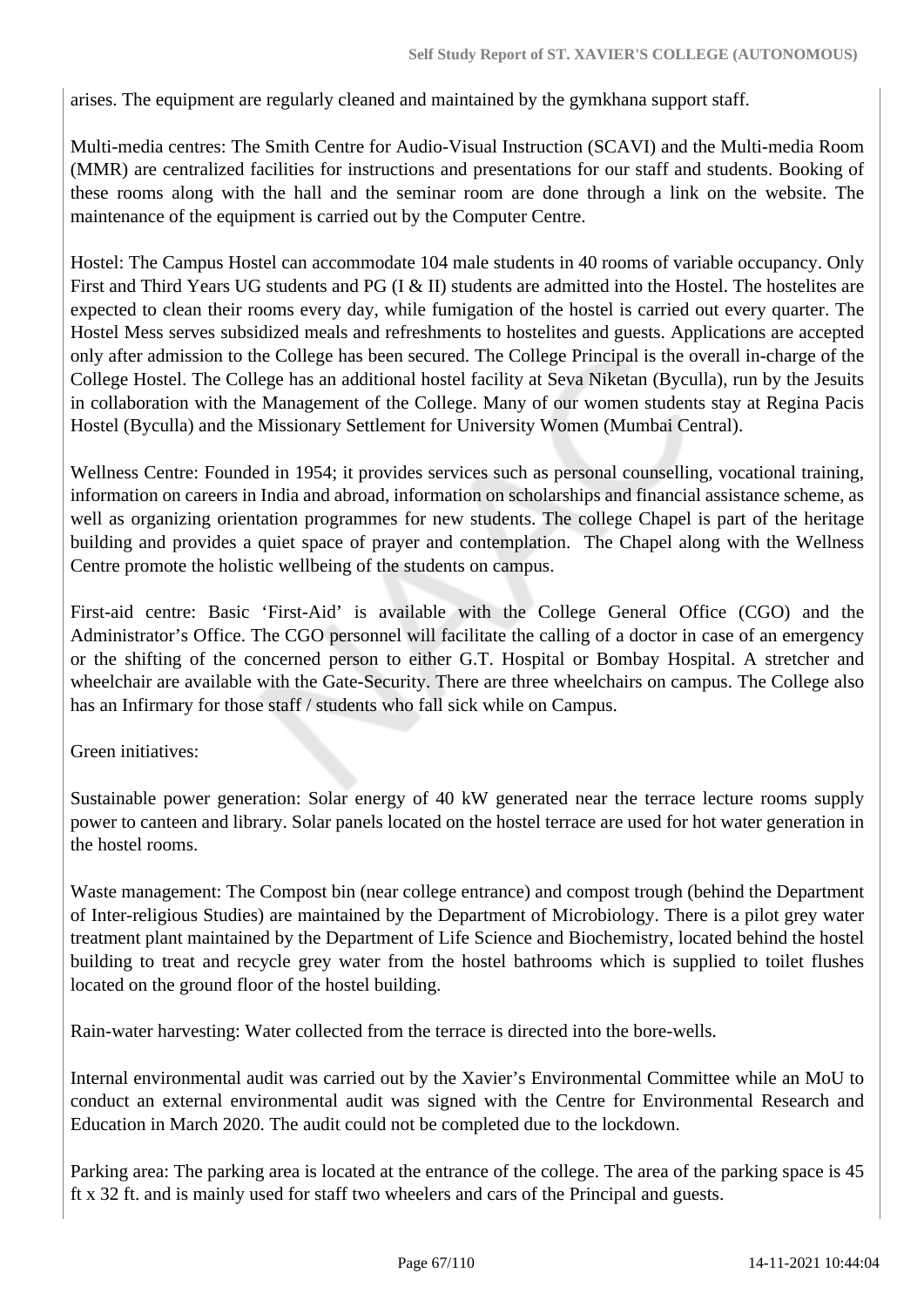Campus security: is outsourced to Tiger Security. The security personnel are directly handled by the Treasurer's office.

| <b>File Description</b>           | Document             |
|-----------------------------------|----------------------|
| Upload any additional information | <b>View Document</b> |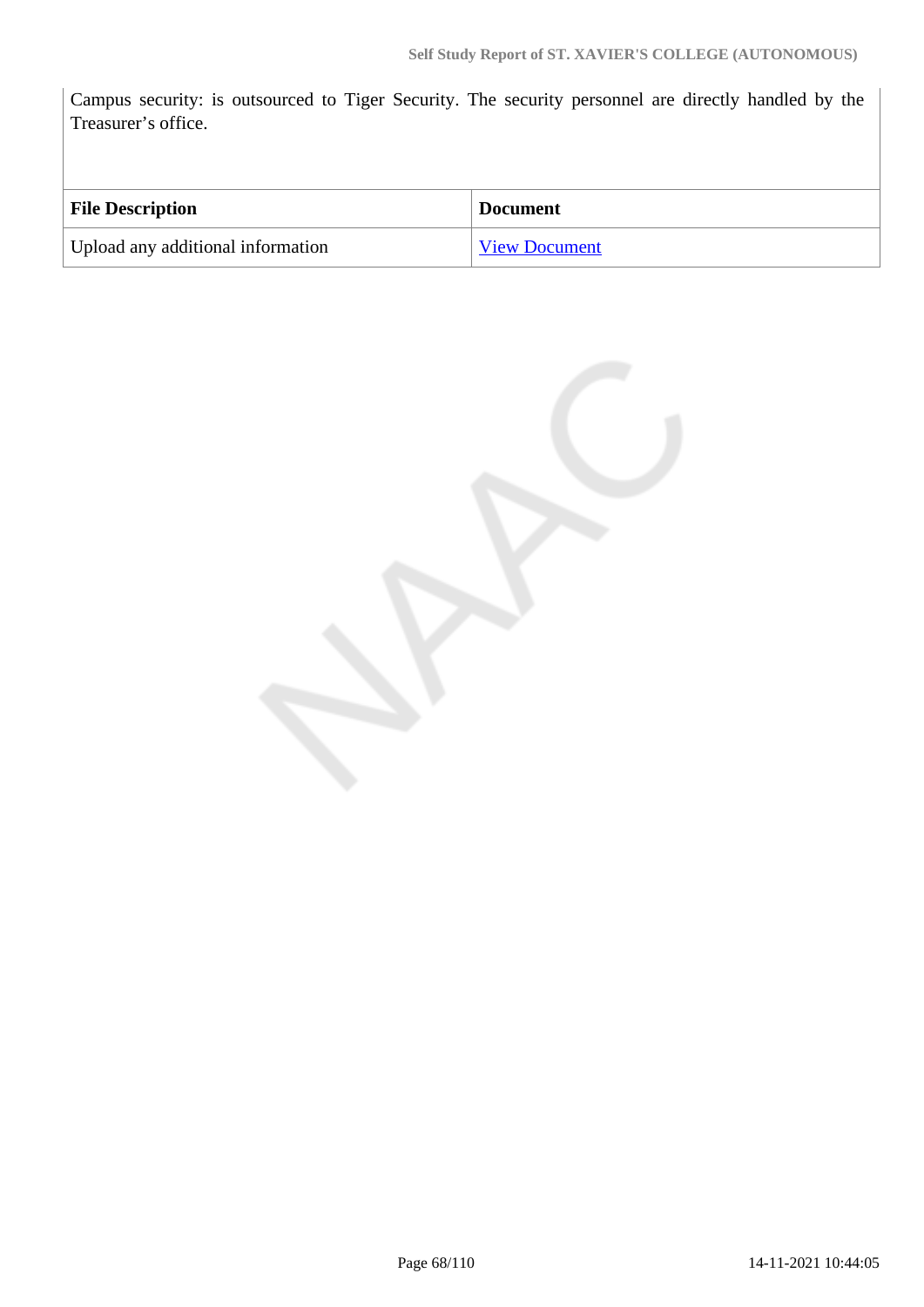# **Criterion 5 - Student Support and Progression**

# **5.1 Student Support**

 **5.1.1 Average percentage of students benefited by scholarships and freeships provided by the Government during last five years** 

## **Response:** 1.34

5.1.1.1 **Number of students benefited by scholarships and freeships provided by the Government year-wise during last five years**

| 2019-20 | 2018-19 | 2017-18  | 2016-17                                    | 2015-16  |
|---------|---------|----------|--------------------------------------------|----------|
| 16      | Q       | า<<br>رے | Q <sub>1</sub><br>$\overline{\phantom{a}}$ | $\Omega$ |

| <b>Document</b>      |
|----------------------|
| <b>View Document</b> |
| <b>View Document</b> |
| <b>View Document</b> |
|                      |

 **5.1.2 Average percentage of students benefited by scholarships, freeships, etc. provided by the institution and non-government agencies during the last five years**

**Response:** 4.31

5.1.2.1 **Total number of students benefited by scholarships, freeships, etc provided by the institution / non- government agencies year-wise during last five years**

| 2019-20                                                                                                     | 2018-19 | 2017-18 |                      |                 | 2015-16 |  |
|-------------------------------------------------------------------------------------------------------------|---------|---------|----------------------|-----------------|---------|--|
| 168                                                                                                         | 167     | 159     |                      |                 | 151     |  |
|                                                                                                             |         |         |                      |                 |         |  |
| <b>File Description</b>                                                                                     |         |         |                      | <b>Document</b> |         |  |
| Upload any additional information                                                                           |         |         | <b>View Document</b> |                 |         |  |
| Number of students benefited by scholarships and<br>freeships besides government schemes in last 5<br>years |         |         | <b>View Document</b> |                 |         |  |
| Institutional data in prescribed format                                                                     |         |         | <b>View Document</b> |                 |         |  |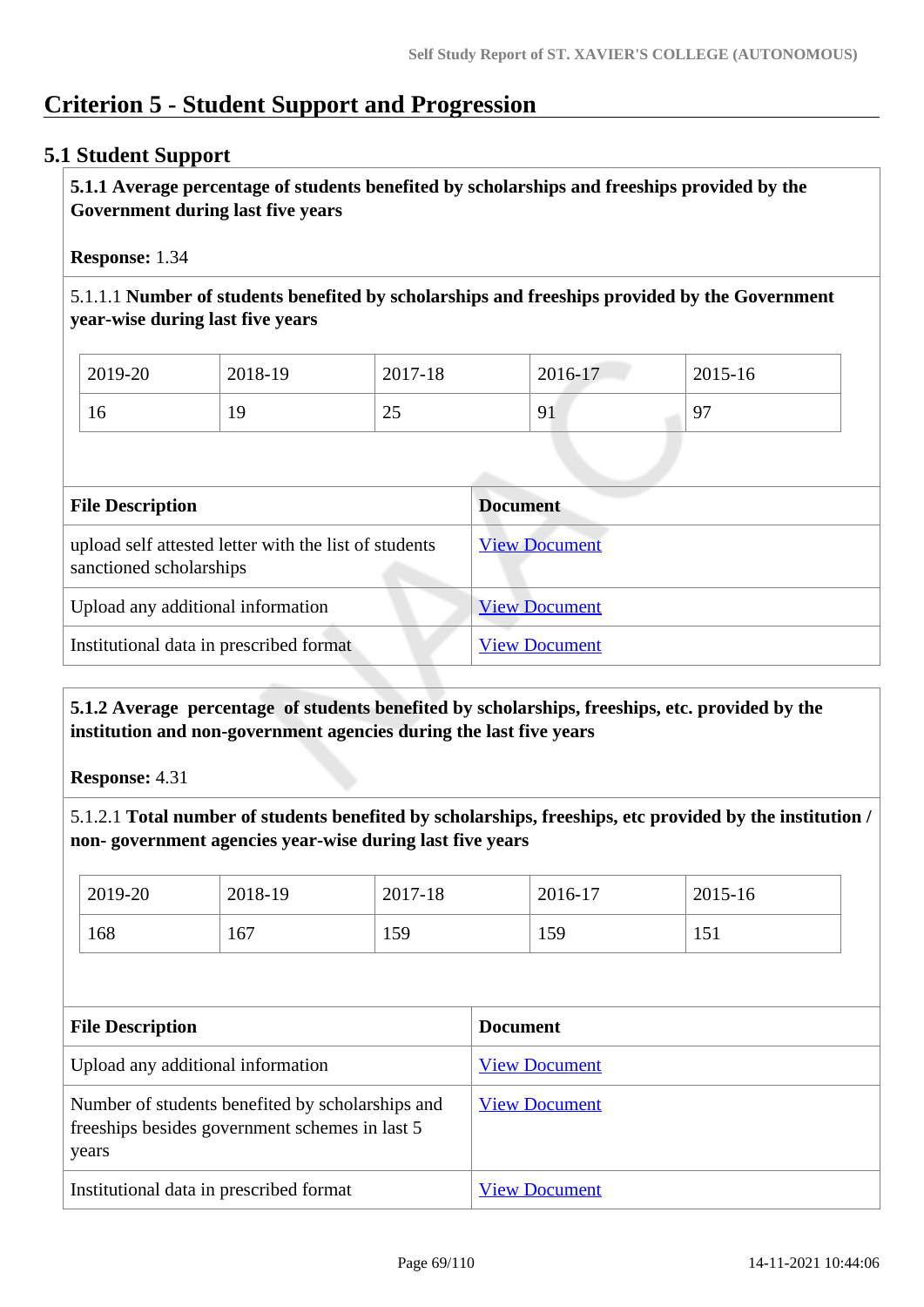**5.1.3 Following Capacity development and skills enhancement activities are organised for improving students capability 1. Soft skills 2. Language and communication skills 3. Life skills (Yoga, physical fitness, health and hygiene) 4. Awareness of trends in technology**

#### **Response:** A. All of the above

| <b>File Description</b>                                                    | <b>Document</b>      |
|----------------------------------------------------------------------------|----------------------|
| Details of capability enhancement and development View Document<br>schemes |                      |
| Any additional information                                                 | <b>View Document</b> |

#### **5.1.4 Average percentage of students benefited by career counseling and guidance for competitive examinations offered by the Institution during the last five years.**

**Response:** 5.45

5.1.4.1 **Number of students benefitted by guidance for competitive examinations and career counselling offered by the institution year wise during last five years**

| 2019-20 | 2018-19 | 2017-18 | 2016-17 | 2015-16            |
|---------|---------|---------|---------|--------------------|
| 315     | 304     | 244     | 106     | $5^{\circ}$<br>ے ر |

| <b>File Description</b>                                                                                                       | <b>Document</b>      |  |  |  |
|-------------------------------------------------------------------------------------------------------------------------------|----------------------|--|--|--|
| Number of students benefited by guidance for<br>competitive examinations and career counselling<br>during the last five years | <b>View Document</b> |  |  |  |
| Any additional information                                                                                                    | <b>View Document</b> |  |  |  |

# **5.1.5 The institution adopts the following for redressal of student grievances including sexual harassment and ragging cases 1. Implementation of guidelines of statutory/regulatory bodies**

- **2. Organisation wide awareness and undertakings on policies with zero tolerance**
- **3. Mechanisms for submission of online/offline students' grievances**

**4. Timely redressal of the grievances through appropriate committees**

**Response:** A. All of the above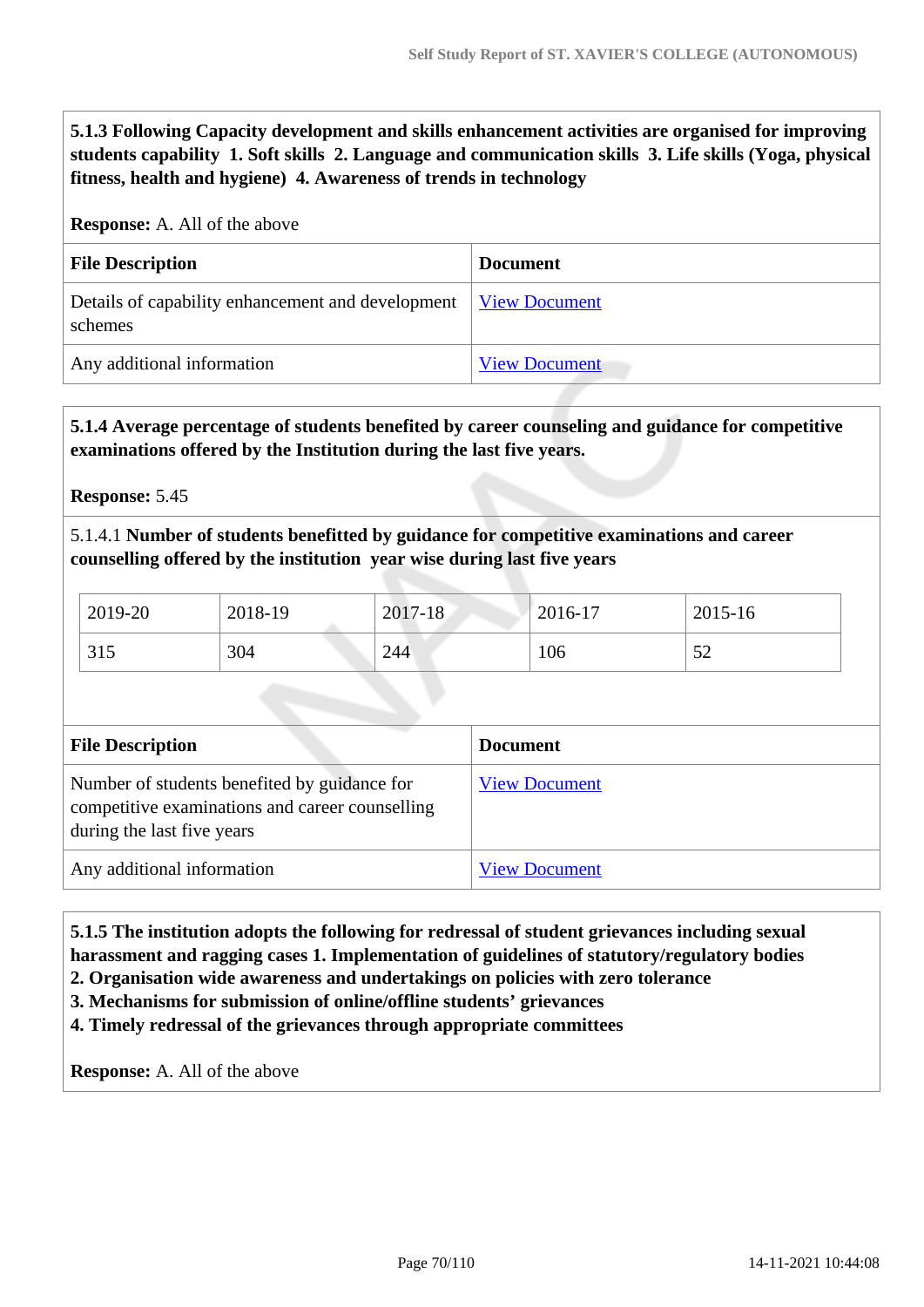| <b>File Description</b>                                                                                                            | <b>Document</b>      |
|------------------------------------------------------------------------------------------------------------------------------------|----------------------|
| Upload any additional information                                                                                                  | <b>View Document</b> |
| Minutes of the meetings of student redressal<br>committee, prevention of sexual harassment<br>committee and Anti Ragging committee | <b>View Document</b> |
| Details of student grievances including sexual<br>harassment and ragging cases                                                     | <b>View Document</b> |

# **5.2 Student Progression**

**5.2.1 Average percentage of placement of outgoing students during the last five years**

**Response:** 10.83

5.2.1.1 **Number of outgoing students placed year - wise during the last five years.**

| 2019-20 | 2018-19     | 2017-18 | 2016-17 | 2015-16 |
|---------|-------------|---------|---------|---------|
| 134     | 52<br>1 J 4 | 129     | 98      | 106     |

| <b>File Description</b>                                    | <b>Document</b>      |
|------------------------------------------------------------|----------------------|
| Upload any additional information                          | <b>View Document</b> |
| Self attested list of students placed                      | <b>View Document</b> |
| Details of student placement during the last five<br>years | <b>View Document</b> |
|                                                            |                      |

#### **5.2.2 Percentage of student progression to higher education (previous graduating batch).**

#### **Response:** 0

5.2.2.1 **Number of outgoing student progressing to higher education.**

Response: 00

| <b>File Description</b>                            | <b>Document</b>      |
|----------------------------------------------------|----------------------|
| Upload supporting data for student/alumni          | <b>View Document</b> |
| Details of student progression to higher education | <b>View Document</b> |

**5.2.3 Average percentage of students qualifying in state/national/ international level examinations**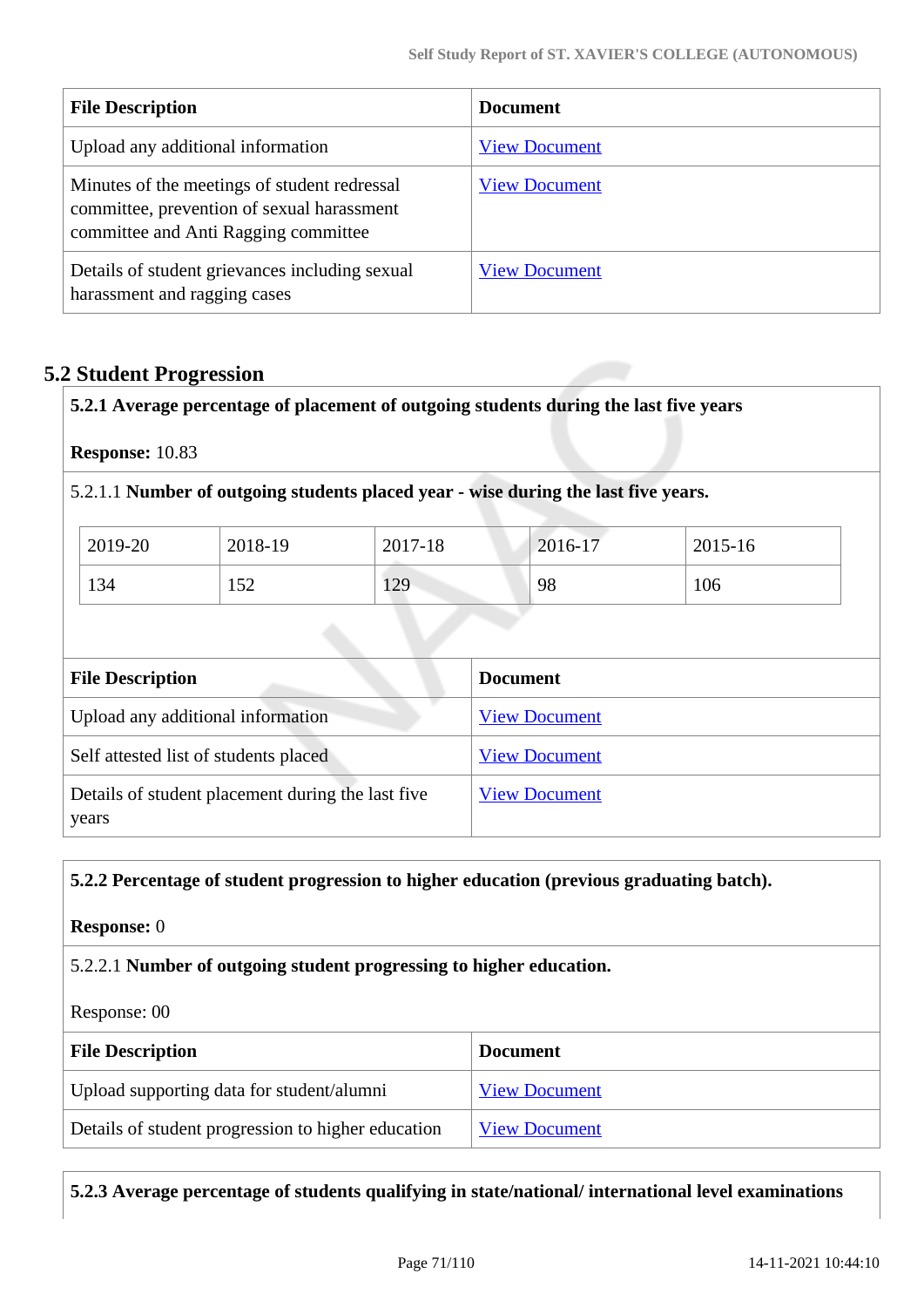# **during the last five years (eg: IIT-JAM/CLAT/ NET/SLET/GATE/ GMAT/CAT/GRE/ TOEFL/ Civil Services/State government examinations, etc.)**

**Response:** 67.81

## 5.2.3.1 **Number of students qualifying in state/ national/ international level examinations (eg: IIT/JAM/ NET/ SLET/ GATE/ GMAT/CAT/GRE/ TOEFL/ Civil Services/ State government examinations***, etc.)***) year-wise during last five years**

| 2019-20       | 2018-19 | 2017-18 | 2016-17 | 2015-16 |
|---------------|---------|---------|---------|---------|
| $\sim$<br>، ب | 20      | 03      | 02      | ν       |

# 5.2.3.2 **Number of students appearing in state/ national/ international level examinations (eg: IIT/JAM/ NET / SLET/ GATE/ GMAT/CAT,GRE/ TOEFL/ Civil Services/ State government examinations) year-wise during last five years**

| 2019-20     | 2018-19      | 2017-18 | 2016-17 | 2015-16 |
|-------------|--------------|---------|---------|---------|
| $\sim$<br>ட | $\sim$<br>رے | 03      | 02      | ◡       |

| <b>File Description</b>                                                                                            | <b>Document</b>      |
|--------------------------------------------------------------------------------------------------------------------|----------------------|
| Upload supporting data for student/alumni                                                                          | <b>View Document</b> |
| Number of students qualifying in state/national/<br>international level examinations during the last five<br>years | <b>View Document</b> |

# **5.3 Student Participation and Activities**

 **5.3.1 Number of awards/medals won by students for outstanding performance in sports/cultural activities at inter-university/state/national / international level (award for a team event should be counted as one) during the last five years.**

**Response:** 22

5.3.1.1 **Number of awards/medals won by students for outstanding performance in sports / cultural activities at inter-university / state / national / international events (award for a team event should be counted as one) year - wise during the last five years.**

| 2019-20 | 2018-19  | 2017-18 | 2016-17 | $2015 - 16$ |
|---------|----------|---------|---------|-------------|
| 06      | ∩⊓<br>v, | 04      | 03      | 02          |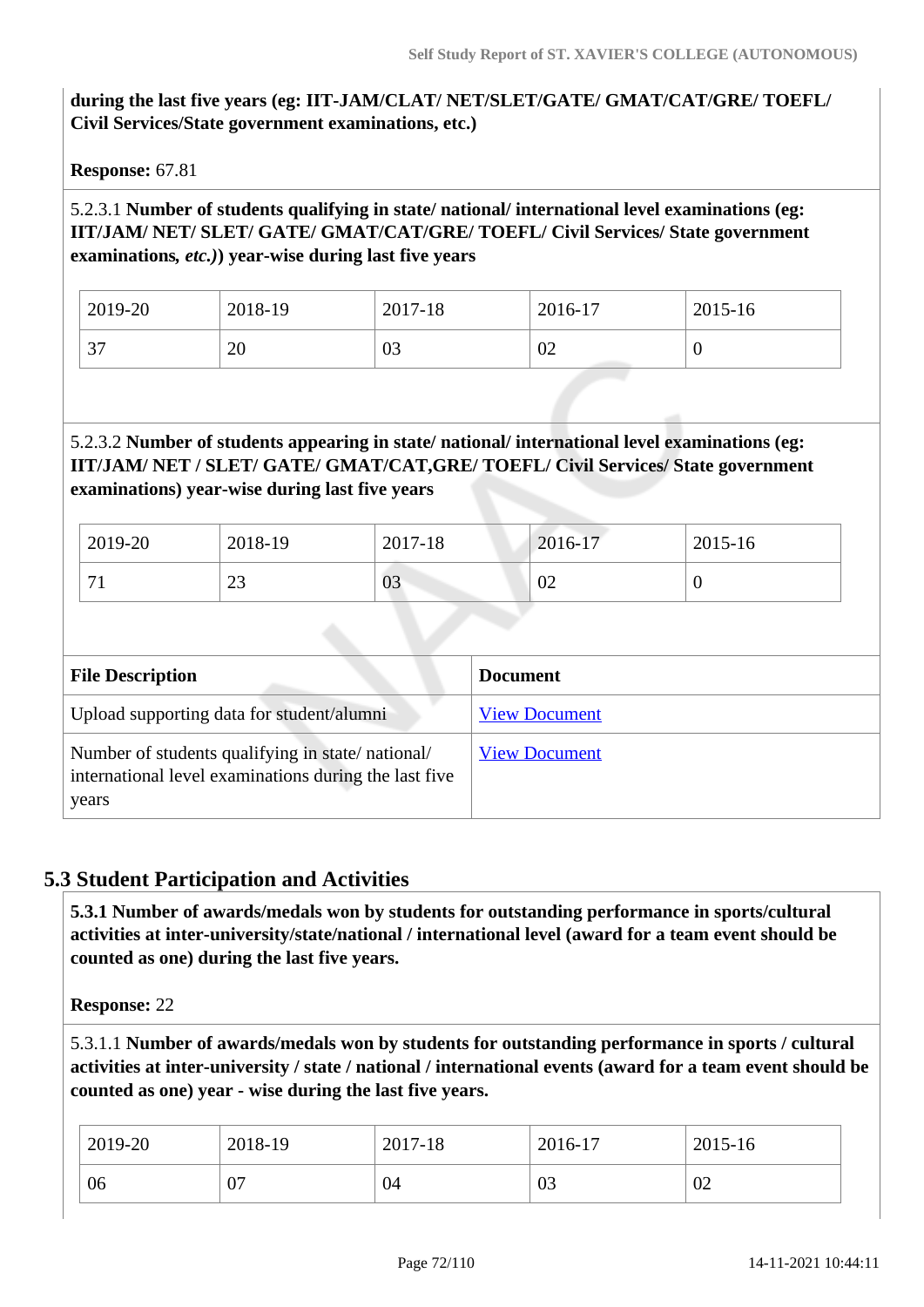| <b>File Description</b>                                                                                                                                                              | <b>Document</b>      |
|--------------------------------------------------------------------------------------------------------------------------------------------------------------------------------------|----------------------|
| Number of awards/medals for outstanding<br>performance in sports/ cultural activities at inter-<br>university / state / national / international level<br>during the last five years | <b>View Document</b> |
| e-copies of award letters and certificates                                                                                                                                           | <b>View Document</b> |

#### **5.3.2 Presence of an active Student Council & representation of students on academic & administrative bodies/committees of the institution**

#### **Response:**

## **COMPOSITION OF STUDENT COUNCIL:**

The St. Xavier's College Student Council comprises of General Secretary, Treasurer along with one representative each from BA., BSc., BCom., BSc.IT., BMM, BMS, M.A., M.Sc., Sports, WDC, Cultural Secretary and lady representatives (nominated by the Principal). It serves as a link between the students and the college management.

## **ACTIVITIES OF STUDENT COUNCIL:**

1) ADMINISTRATIVE: The Student Council, by its representation on key committees, plays an important role in helping college management provide better facilities and academic environment to its stakeholders. The Committees that it contributes to are as follows:

i. IQAC: As part of this committee, the Council members take feedback and suggestions from all the college students about available facilities, social environment, and academics through its class representatives. The feedback is then communicated to the IQAC for suitable action. The General Secretary as a member of the IQAC plays a key role in facilitating this communication.

ii. Infrastructure Committee: The Council draws the attention of the college administration to hitherto unaddressed needs of the student community related to campus infrastructure.

iii. Grievance cell: A Grievance Box placed outside the Student Council office is used to collect student complaints/suggestions regarding life on the campus. Alternately, grievances can be directed to student.council@xaviers.edu. Such notes or emails are reported to the Principal for further action.

iv. Discipline Committee: The Council members help in maintaining general discipline amongst students in the form of wearing I-cards, reporting any cases of substance abuse, ragging, maintaining dress-code etc. at all times while on campus.

v. Cleanliness Committee: The Council conducts various cleanliness awareness drives, taking regular rounds around campus – especially the canteen area, getting proper labelling done on waste-bins, ensuring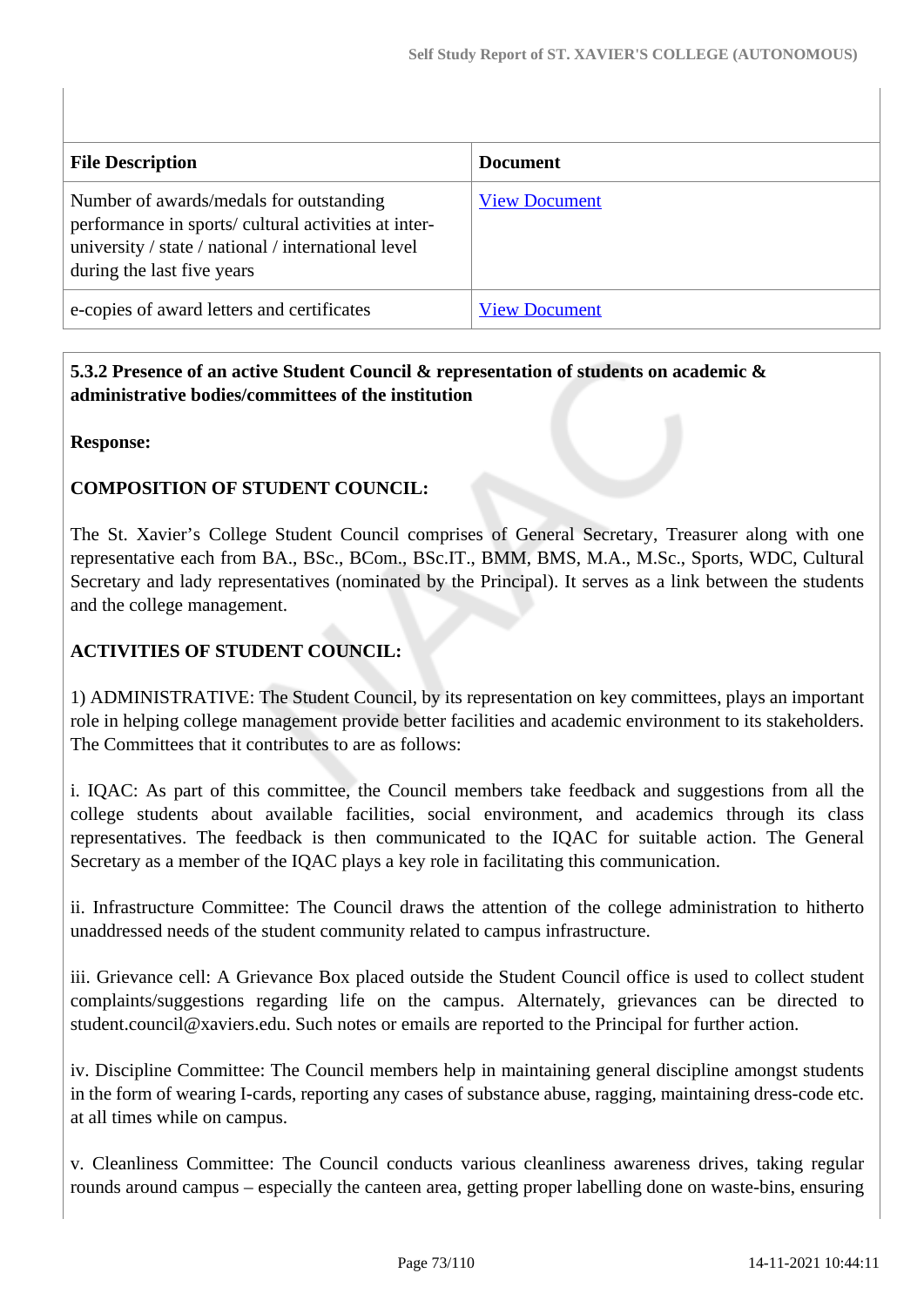that each student is responsible for proper disposal of leftover food items and plates. In case of noncompliance, they report the matter to the Principal.

2) ACADEMICS: Each department used to nominate one/ two students to its Board of Studies, where he/she gave feedback on the courses and conveyed modifications, if any, suggested by the respective class. In its current construct the Board of Studies does not include students as part of its official composition, however, several departments do invite students as guests to represent their class.

3) ORGANISATION OF STUDENT ACTIVITIES: `

i. The student council plays a key role in organising the Independence Day and Republic day celebrations every year.

ii. The council along with Extra-curricular Committee is associated with organising events for the college such as College Day, Teacher's Day programme, Traditional day, TY Farewell and the Graduation Ceremony.

| <b>File Description</b>           | <b>Document</b> |
|-----------------------------------|-----------------|
| Upload any additional information | View Document   |

 **5.3.3 Average number of sports and cultural events / competitions organised by the institution per year**

**Response:** 11.2

5.3.3.1 **Number of sports and cultural events / competitions organised by the institution year - wise during the last five years.**

| 2019-20         | 2018-19  | 2017-18 | 2016-17 | 2015-16 |
|-----------------|----------|---------|---------|---------|
| $\gamma$<br>ر ے | Q<br>* * |         |         | 4       |

| <b>File Description</b>                                                   | <b>Document</b>      |
|---------------------------------------------------------------------------|----------------------|
| Upload any additional information                                         | <b>View Document</b> |
| Report of the event                                                       | <b>View Document</b> |
| Number of sports and cultural events / competitions<br>organised per year | <b>View Document</b> |

## **5.4 Alumni Engagement**

**5.4.1 The Alumni Association / Chapters (registered and functional) contributes significantly to the**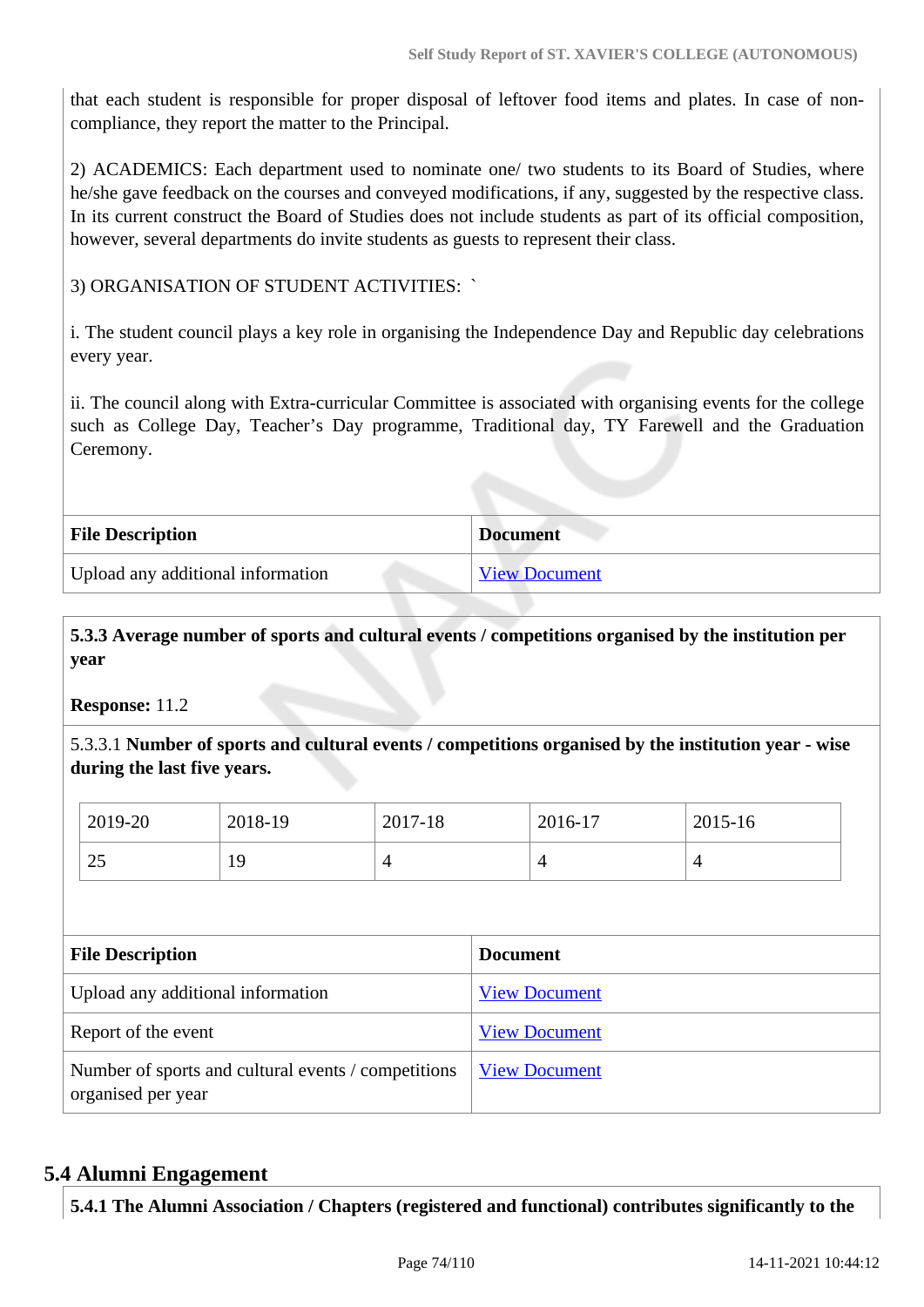#### **development of the institution through financial and other support services.**

#### **Response:**

St. Xavier's College Association is more than 100 years old and was registered in 1964. This Association was managed by alumni till 2018. During the 150th year celebration the Association was brought under the umbrella of the Xavier Development Programme (XDP)—a College-based unit which was initiated to raise funds for college development projects. The management and staff of the XDP is largely run by college alumni, and keeps the goals of the Alumni Association in mind, while also attending to the major task of fund raising. The XDP manages the alumni website , whose aim is manifold: to create a connect with the alumni, to provide ongoing information about college academic programmes and cultural events and to raise funds for various infrastructure development projects. Digital copies of all of the college magazines starting from 1908 are accessible on the website. The "Weekly Connect"—a weekly event update—is uploaded every week. From 2015-2020, there were more than 5,800 alumni who registered on the website. On important occasions, e-bulletins are mailed to all those on our mailing list. The college social media handles are also used to promote XDP website material. The XDP is currently led by the Rector Dr. (Fr.) Keith D'Souza S.J., an alumnus, and is in the process of expanding its goals and outreach, in order to create a mutually enriching relationship between the college and its alumni. Outreach programmes of the XDP during this period have been held in various places across the world: Dubai, Singapore, Auckland and various cities of the USA.

Over the years, the Alumni Association and the XDP—along with several alumni faculty—have leveraged the connection with alumni towards the following ends:

- 1.Inspiration: The college has produced alumni who have been thought and value leaders in several fields across the nation. They serve as role models for our students.
- 2.Industry-connect: Enterprising alumni have served in several roles on campus: as lecturers, on Boards of Studies, on the Governing Body of the College and the College Development Committee, as resource persons for the Entrepreneurship Cell, facilitating internship and placement opportunities and providing career guidance.
- 3.Donation: Several alumni have generously donated to the college over the years: scholarships, student-benefit fund donations and larger infrastructure donations. By way of example, Onward Foundation—led by alumni Harish Mehta (first President of NASSCOMM) and his son Jigar Mehta—have donated about twenty-eight lakhs in terms of college infrastructure development in 2019-20.

Event Presence: Several alumni act as resource persons for Departmental events, helping the students make an informed choice for the future. The Advisory Board of the Indian Music Group (IMG) which organizes Janfest on 26th January has a number of alumni. The Malhar Conclave held annually around 15th August has been graced by many eminent alumni. The 150th anniversary celebrations featured numerous prominent alumni at various events held during the year.

| <b>File Description</b>         | <b>Document</b>      |  |
|---------------------------------|----------------------|--|
| Any additional information      | <b>View Document</b> |  |
| Link for additional information | <b>View Document</b> |  |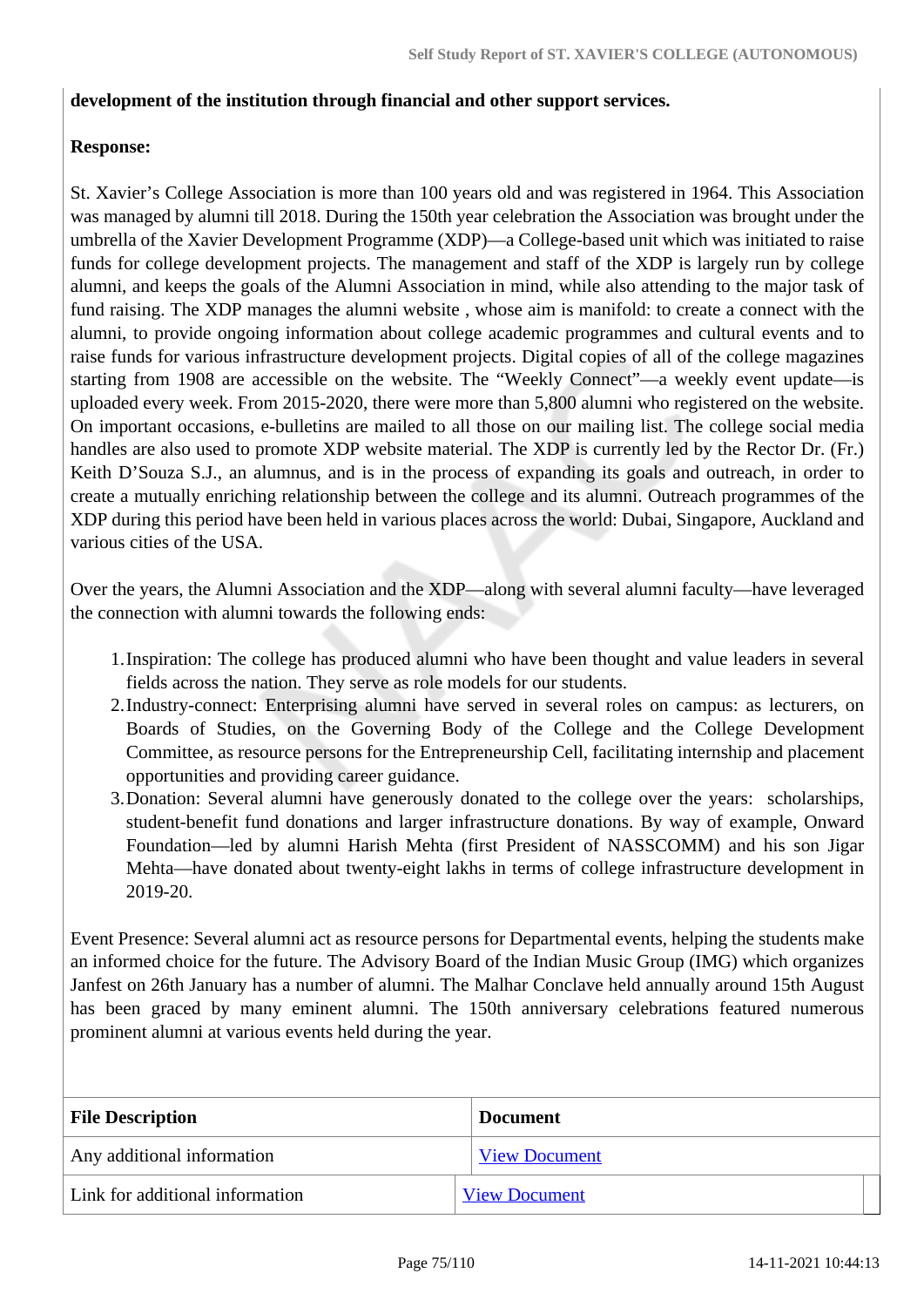# **5.4.2 Alumni financial contribution during the last five years (in INR). Response:** A. ? 15 Lakhs **File Description Document** Any additional information [View Document](https://assessmentonline.naac.gov.in/storage/app/hei/SSR/107231/5.4.2_1630238417_6390.pdf)

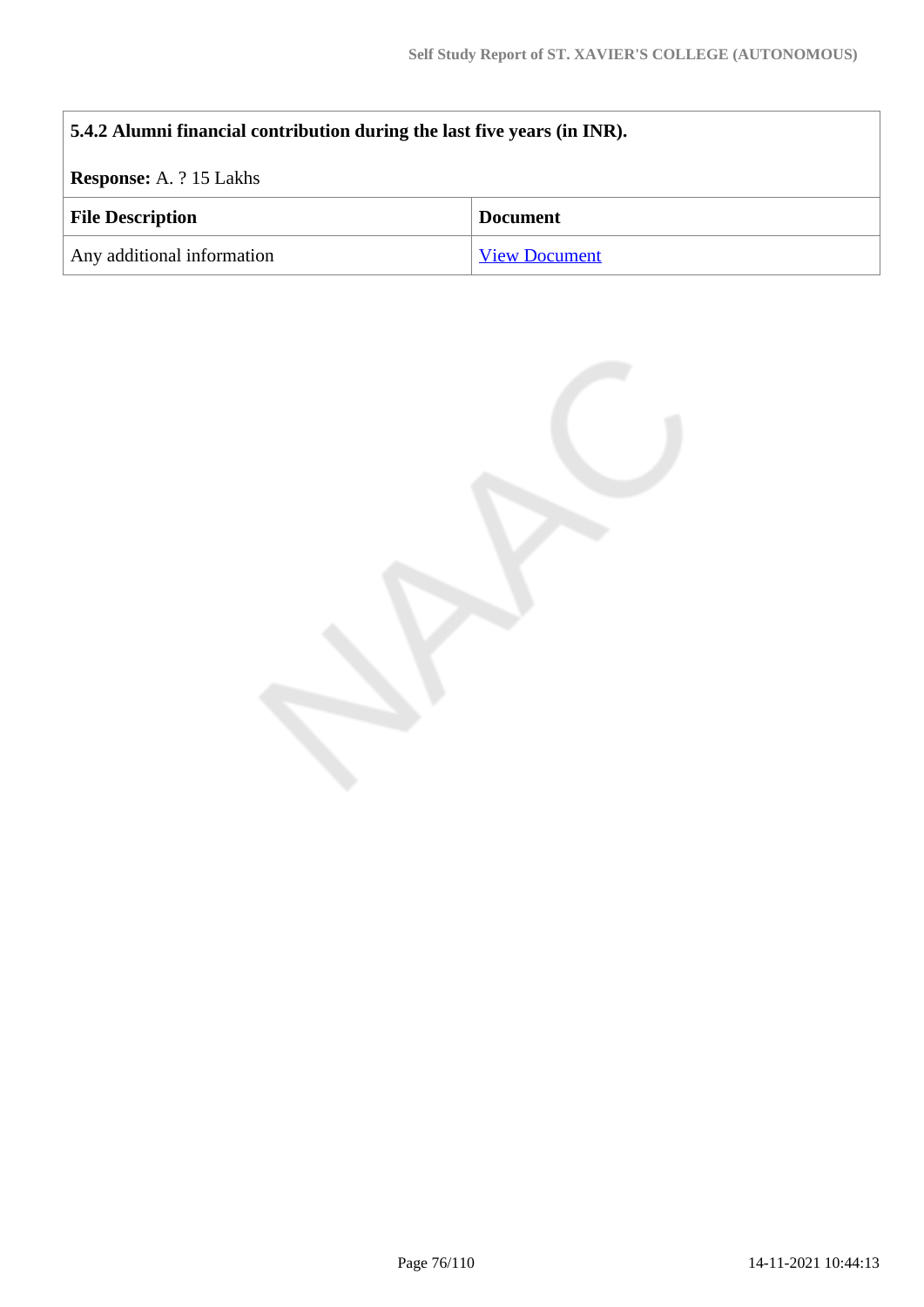# **Criterion 6 - Governance, Leadership and Management**

## **6.1 Institutional Vision and Leadership**

 **6.1.1 The governance of the institution is reflective of an effective leadership in tune with the vision and mission of the Institution**

#### **Response:**

St. Xavier's College (Autonomous) is dedicated to the holistic education of future leaders who will demonstrate innovation in their professional competencies, integration in their personal lives and inclusion in their social contribution. The mission of the college is to facilitate training for professional innovation, to foster cultivation of personal integration and to encourage advocating social inclusion.

In keeping with its vision-mission, the college offers courses on giving voice to values, human rights and environmental studies with an emphasis on awareness of the needs of the self, rights of others and care of the environment. Every student of the Arts, Science and Commerce sections is part of these courses. The Student Beneficiary Fund (SBF) is an attempt to provide support to the disadvantaged, assisting them in their endeavour to gain a meaningful education. The Commerce section (evening) set up in 1988, continues to caters to the needs of highly motivated, economically challenged working members of society, who wish to pursue higher education.

Periodic reviews conducted over the years revealed the following strengths of the college:

- Successful engagement of stakeholders (students, parents, faculty, and non-teaching staff) in bringing to life a clearly articulated vision.
- Sensitivity of the Leadership towards others and contribution to a culture of empathy and inclusion.
- Conducive environment cultivated for accessibility to management (at all levels) and open communication.
- Financial management efforts to ensure that salaries are disbursed on time are greatly appreciated along with the financial assistance given to those who require it (particularly for the non-teaching staff).
- The growth of a trusted brand in education that has built upon the legacy of academic excellence, integrity and all-round development.
- Faculty are empowered through regular training and are granted leave to participate in conferences/development programs.

The college has chosen to focus on five areas as part of its Strategic Plan for the five years starting from June 2015 and these are in line with the Vision and Mission of the college. The College motto "Provocans Ad Volandum' refers to the fact that St. Xavier's College encourages all stakeholders to fly high and to be the best they can be for themselves and for others.

| <b>File Description</b>         | <b>Document</b>      |
|---------------------------------|----------------------|
| Link for additional information | <b>View Document</b> |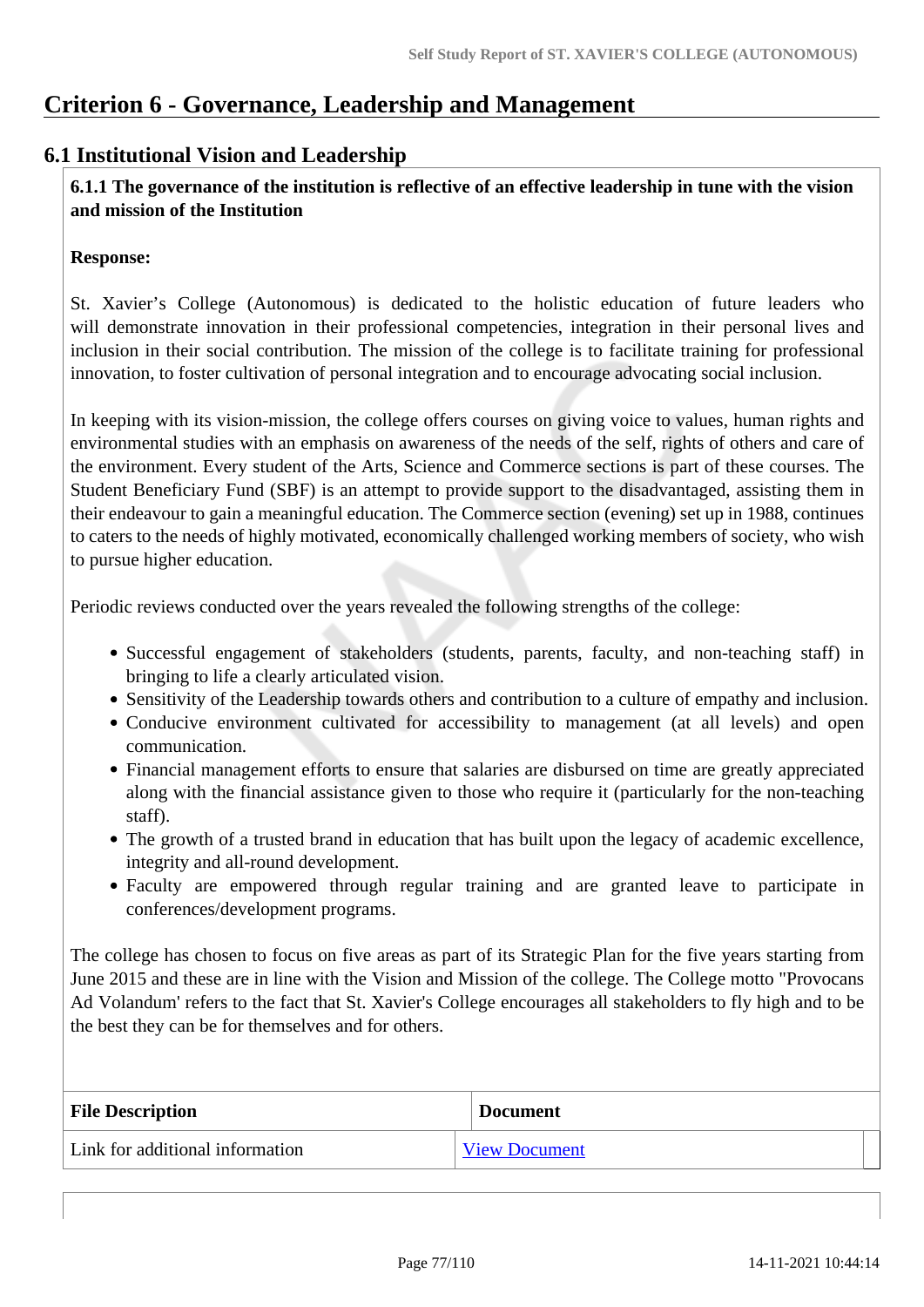#### **6.1.2 The effective leadership is reflected in various institutional practices such as decentralization and participative management.**

#### **Response:**

#### **Committees**

St. Xavier's College acknowledges that participative management and decentralization of power in everyday action is important. This is instituted by creating a community of engaged pedagogues who involve themselves in not just curriculum-based student growth, but understand best how to lead to a holistic development of the student community through involvement in extra-curricular, co-curricular, and administrative activities. A comprehensive committee system was set up at the turn of the century (following a faculty workshop on planning for the millennium) and has been instrumental in the smooth functioning of all aspects of college life for students, faculty, and management alike. Over the years additional committees emerged from the needs of the College at the time. In 2019-2020 the number stood at 36.

Each Committee is appointed by the Principal, according to the interests and competence of the Faculty members. The committees draw on the expertise of the Principal and the Vice-Principal, who themselves act as conveners of several statutory committees, academic councils and governing bodies. However, it is the faculty members who voluntarily lead the way when it comes to college committees. These committees are involved in overseeing student admission, conduction of examinations, festivals, international programmes, seminars and conferences; operations of libraries, inclusion centres etc and additional activities such as disbursement of scholarships.

In 2019-2020 around 27 out of 36 committees were led by Associate or Assistant Professors thus showcasing the autonomy and trust invested in the faculty to collaborate and share in the accountable and co-opted running of the college and its trademark multifaceted nature. The committees help to manage the various centres, associations, academies, programmes, and leagues that are further led by student-bodies selected through rigorous interview processes, which increase the outreach of the college through this highly effective model of decentralization and participative praxis –based education.

For instance, i) the student council, that collaborates with the Extra-Curricular Committee brings representation to student issues and creates a peer-to-peer layer of shared experiential learning and restructuring. This council is constituted through a selection-cum-election process amongst its members with at least one student representative from each under-graduate and graduate-level programme.

ii) the Exam Committees are a particular level playing field where heads of departments, Vice-Principals and other faculty collectively share all responsibilities with no internal hierarchies in role-allocation. By establishing rotation in duty schedules, they manage the inclusive education-based evaluations for students with disabilities, supervision, packing, printing, collection of examinations, and declaration of results.

Although all the committees reported to the Principal, institution of the Committees brought about a democratised accountability and a redistribution of power that was necessary to maintain quality. The creativity and industry of the faculty has smoothened the operational aspect of the system, contributing to the Quality and All-Round Education imparted at SXC.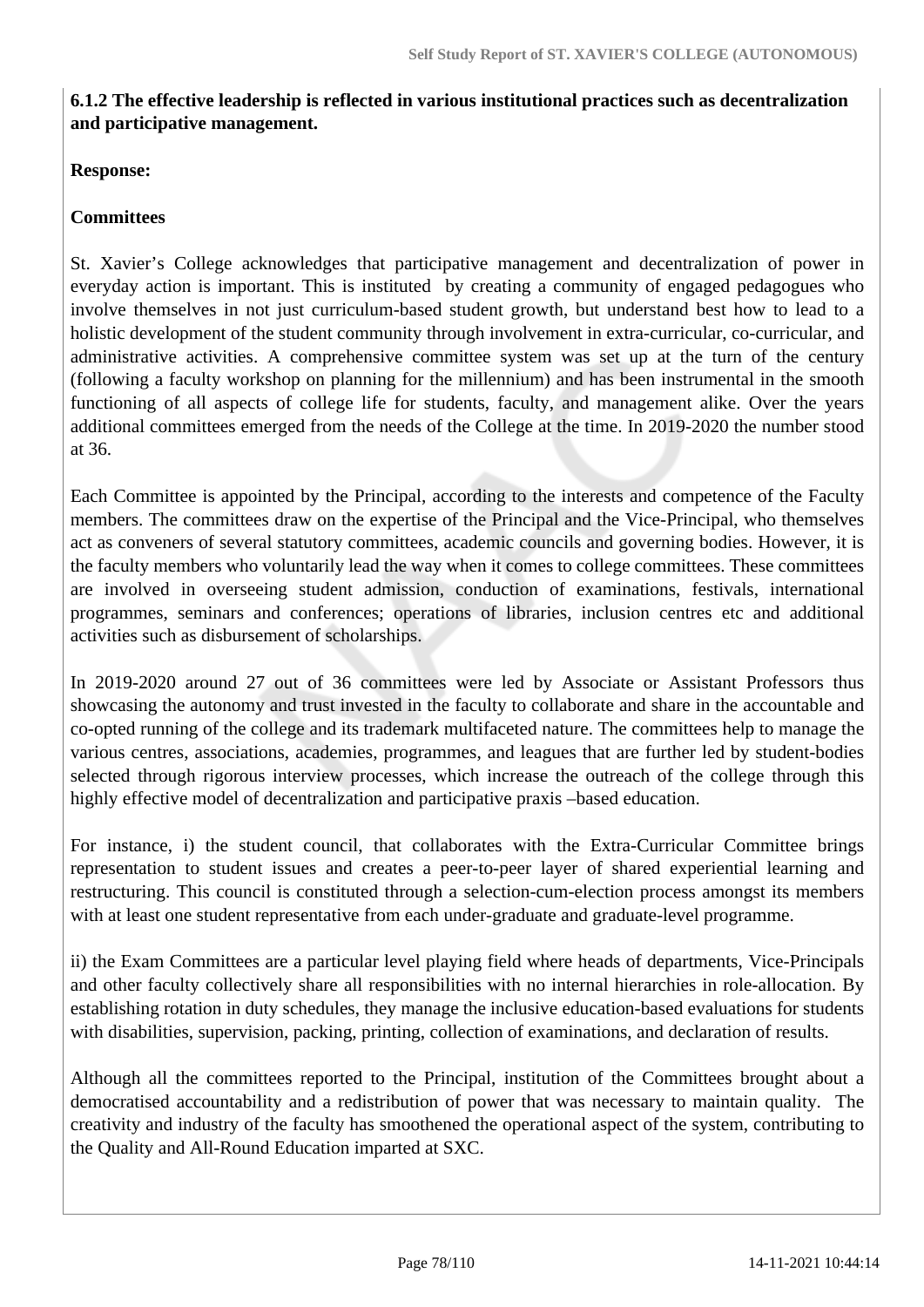| <b>File Description</b>                                                                   | <b>Document</b>      |
|-------------------------------------------------------------------------------------------|----------------------|
| Any additional informatiom                                                                | <b>View Document</b> |
| Link for strategic plan and deployment documents   <u>View Document</u><br>on the website |                      |

# **6.2 Strategy Development and Deployment**

## **6.2.1 The institutional Strategic / Perspective plan is effectively deployed**

## **Response:**

# **OPTIMAL UTILIZATION OF RESOURCES ON CAMPUS:**

As a part of its focus on growth and to keep in sync with its evolving vision, the college drafts strategic plans for 5-year segments. In the strategic Plan for 2015-2020, one of the areas selected for attention was: **The Optimal utilization of resources on campus,** with physical resources such as space, water etc. and the intellectual resources of knowledge, training and experience being considered under the broad umbrella of 'Resources on campus'.

**1.Space**: Following an informal space audit by the principal, an area was identified for the offices of student centric committees such as: the Extra Curricular Committee, Malhar Committee (shared) and Students' Council, as it was recognized that students need a dedicated space to operate from. By donating unused Urdu books to appropriate Institutions, cubicle space was freed in the Library for student academic group discussions and shelves were available for more current books / journals. Access to additional space was also obtained by signing an MoU with St. Xavier's School so that new programmes could be introduced (e.g. MSc.-Big Data Analytics, M.A.-Psychology, M.Sc.-Physics)

## **2.Conservation and Management:**

**A)** Electricity: To become a more environment-friendly campus, the damaged solar panels were repaired, the bulbs and tube lights on campus were changed to the CLF type. Maps of the electrical appliances per classroom were created and affixed in every classroom so that specific appliances could be switched on without resorting to the trial-and-error-method and timers were installed for the ACs in some labs.

**B)** Water harvesting and recycling: Rainwater is harvested and collected in a bore well for use in watering the garden. In addition, a grey water recycling pilot plant was set up to treat the wastewater from the Hostel bathrooms so that it could be reused in the toilets.

**C)** Waste management: a) Composting: Plant waste from the Botany lab is collected in the compost pit b) Segregation of canteen waste: Initiative of Department of Microbiology c) Dry waste recycling: i] Old/used paper is given to Sampurn(e)arth Environment Solutions Private Limited (SESPL)in exchange for green points that can be redeemed for stationery, made using 100% recycled paper. ii] Used tetrapacks collected on campus are sent to RUR Greenlife Pvt. Ltd for recycling in exchange for redeemable Green points. iii] Old newspapers: library provides departments that require it, with old newspapers for their practical work iv]Plastic recycling and Broken glassware repurposing are additional avenues in waste management.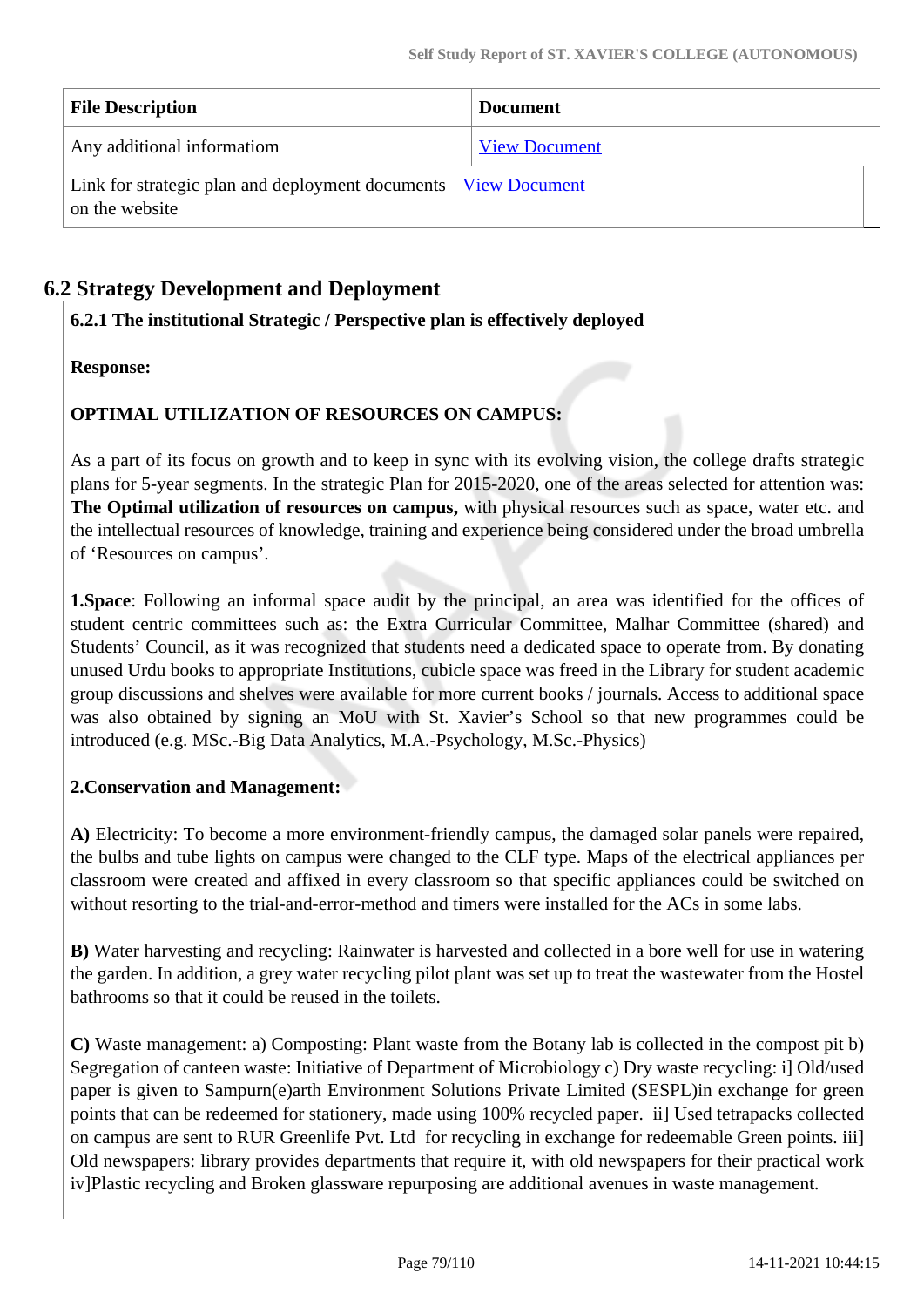**3. Maximizing intellectual resource utilization** by : a) inviting students/teachers from schools and colleges to engage with us through visits or lectures/lab work/exhibitions on the campus, b) our faculty and students going as resource persons to other colleges and schools respectively (enhanced by the disciplinecentric SIP) c) XRCVC extending training and sharing its resources with other Institutions

| <b>File Description</b>                                            | <b>Document</b>      |
|--------------------------------------------------------------------|----------------------|
| Any additional information                                         | <b>View Document</b> |
| Link for Strategic Plan and deployment<br>documents on the website | <b>View Document</b> |

# **6.2.2 The functioning of the institutional bodies is effective and efficient as visible from policies, administrative setup, appointment and service rules, procedures, etc.**

## **Response:**

The functioning of SXC is based on a hierarchy that is evident in the organogram. At the top is the governing body (GB) of the Trust which implements the Vision and Mission of SXC, initiates new programmes, participates in the appointment of key officials etc. The GB of the college reports to the Trust on key issues and forms the link between the Trust GB and the college officials. Part of its role involves preparing the annual budget, recommending new programmes etc.

The Principal forms the connecting link between various statutory bodies on campus (of which he may be a member) and the GB of the college. This helps him understand the pulse of the college and empowers him to make informed choices for SXC and take decisions that will benefit the entire college. The Treasurer, Registrar, Heads of departments and the convenors of several key cells report directly to him. However, as decentralization plays a significant part in the operation of college, SXC appoints 2 Vice Principals (VP) to handle the daily administrative issues on campus and an Academic VP (our equivalent of an IQAC coordinator) to take care of all academic matters.

The Registrar is overall in-charge of non-teaching staff.

The faculty and non-teaching staff of a department/library etc. report to the Head.

All the Statutory bodies on campus function as per the norms set down by the UGC / University of Mumbai, reporting to the Principal. The Academic Board, however, is not a statutory body. It was constituted to assist the Principal in tackling issues that may come up in the day-to-day operation of the college. The AB holds weekly meetings where brain storming/planning/trouble shooting occurs. Ideas brought up by faculty /students are brought to the board which then decides which cell/committee would be best suited to take the matter further, if it is so required.

SXC has over 30 committees handling different aspects that need attention to ensure the smooth running of the college. These include areas such as academics/administration/ cultural development/ social involvement/inclusion to name a few. Some of the convenors report to the VPs while others may report to the Principal in a need dependent manner. All financial matters have to be discussed in advance (especially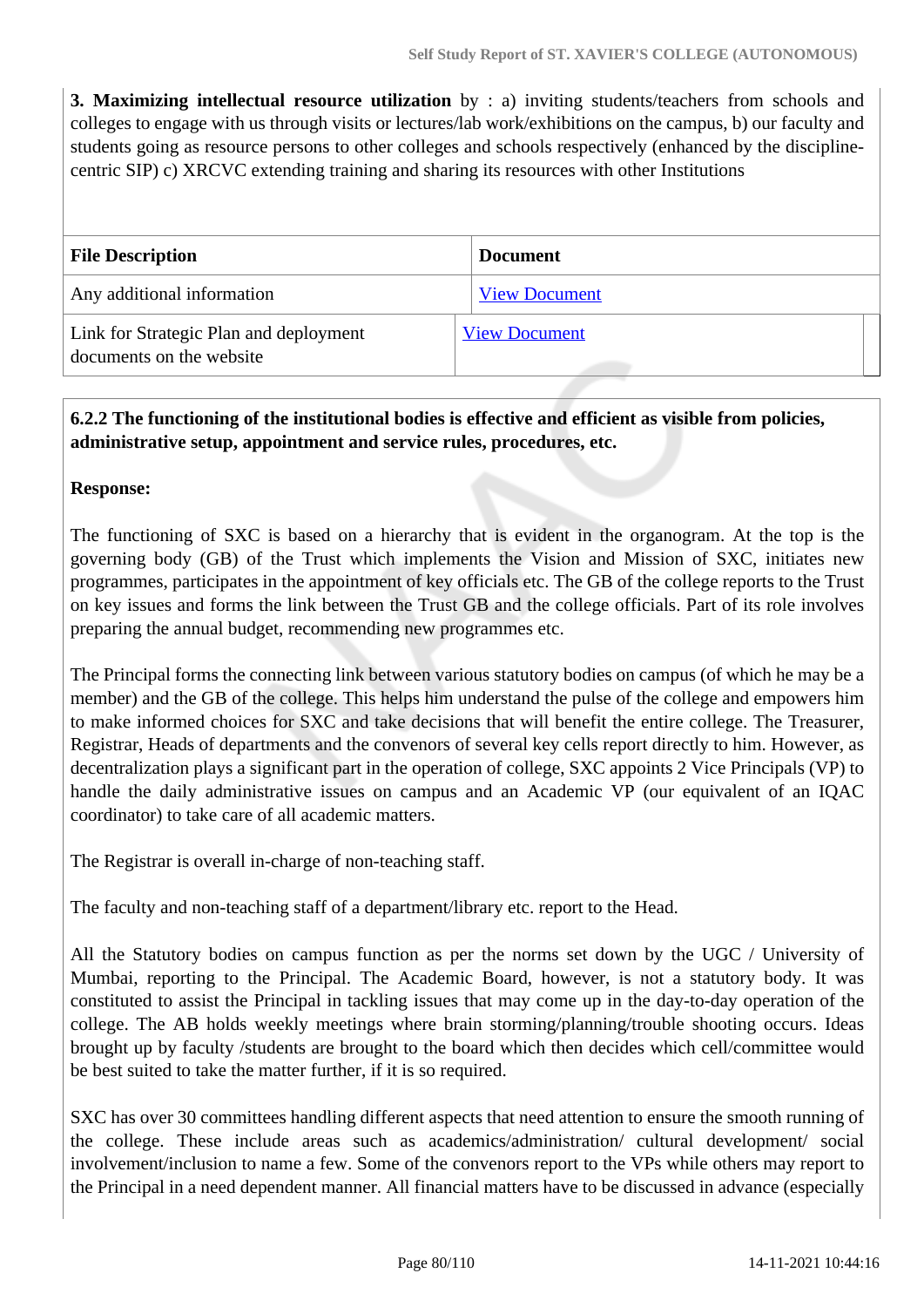if the expected expenditure is high) with the Treasurer who is a part of the SXC-GB and the Trust GB.

Faculty are a part of every student body on campus, whether it is a temporary one such as a fest or one that is permanently present such as the AICUF. The faculty are rotated between the various committees to ensure that there is no stagnation or proprietorship seeping into their attitude.

We thus see that there is both an interconnection and a semi-autonomous decentralization in the functioning of the various bodies on campus.

| <b>File Description</b>                       | <b>Document</b>      |  |
|-----------------------------------------------|----------------------|--|
| Any additional information                    | <b>View Document</b> |  |
| Link to Organogram of the Institution webpage | <b>View Document</b> |  |

| 6.2.3 Implementation of e-governance in areas of operation                                                                                        |                      |  |  |
|---------------------------------------------------------------------------------------------------------------------------------------------------|----------------------|--|--|
| 1. Administration<br>2. Finance and Accounts<br><b>3. Student Admission and Support</b><br>4. Examination<br><b>Response:</b> A. All of the above |                      |  |  |
|                                                                                                                                                   |                      |  |  |
| <b>File Description</b>                                                                                                                           | <b>Document</b>      |  |  |
| Screen shots of user interfaces                                                                                                                   | <b>View Document</b> |  |  |
| Institutional data in prescribed format                                                                                                           | <b>View Document</b> |  |  |
| Any additional information                                                                                                                        | <b>View Document</b> |  |  |

## **6.3 Faculty Empowerment Strategies**

 **6.3.1 The institution has effective welfare measures for teaching and non-teaching staff and avenues for career development/ progression** 

**Response:** 

- Timely payment of monthly salaries of all staff, whether or not the salary grant is released by the state government at the scheduled time. To ensure this, the college pays a substantial amount of interest to the bank for an overdraft facility against fixed deposits which are pledged for the same.This especially benefits those with monthly loan repayments/ policy payments and nonteaching staff who are more susceptible to getting into loan traps.
- Interest free loans, advance against salary and festival advances have been extended on request to well over 75% of the non-teaching staff and several teaching staff over the years.
- Special consideration for admission of the children of staff to the college, via the management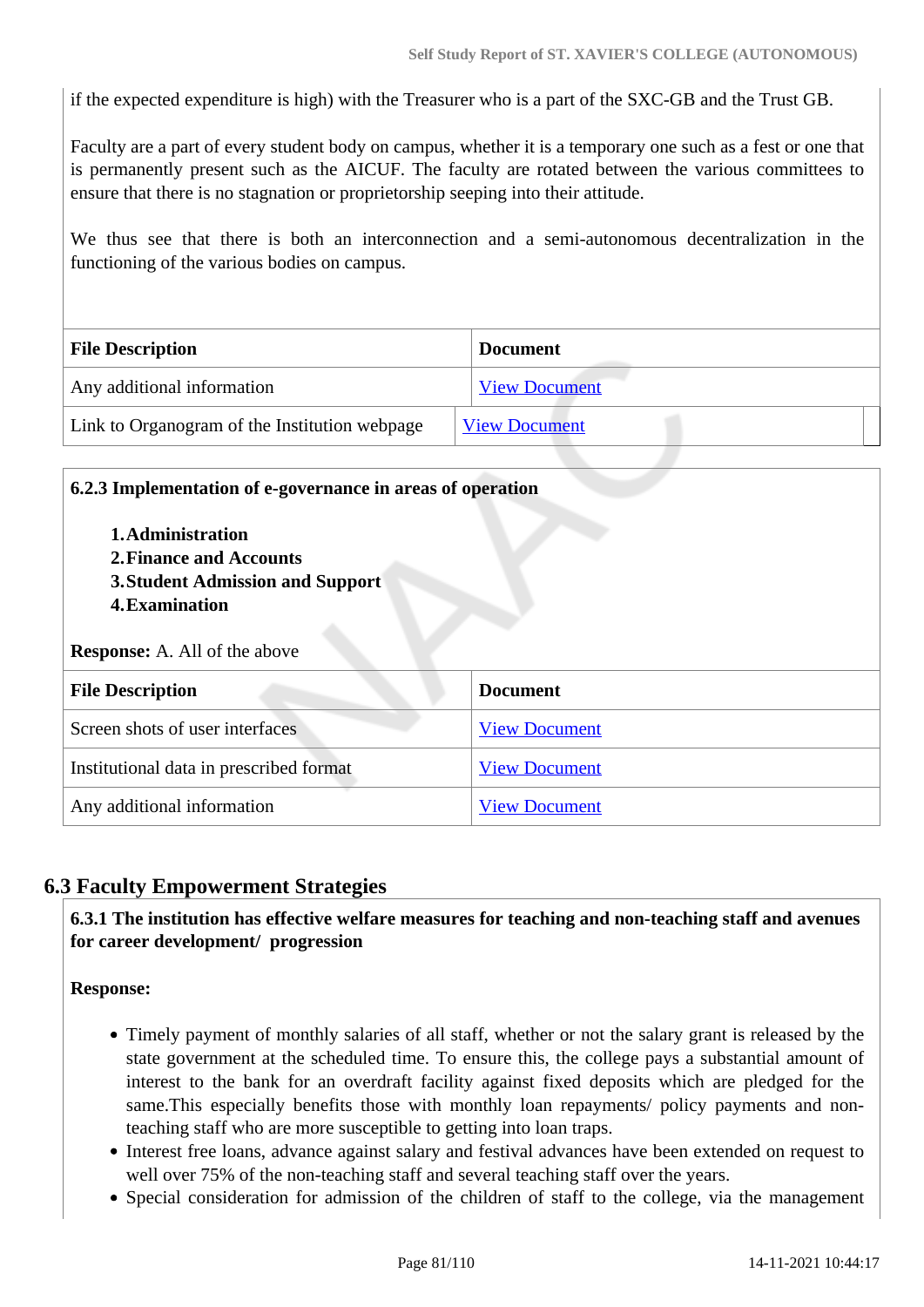quota.

- Reimbursement of 50% of the premium amount paid by any non-teaching staff towards his/her Mediclaim.
- Payment of a lump sum of Rs. 1000/- per child of a non-teaching staff member (for a maximum of two children) as part of their children's tuition fees.
- Human Development seminars and training programmes on various themes for teaching and nonteaching staff are held, either on the campus or in the Khandala villa. Faculty and nonteaching staff are also supported in terms of financial assistance towards registration for seminars and workshops.
- Book grant for individual teachers: The University has a similar scheme; however, the college scheme is availed of by at least 90% of the teaching faculty. The college currently pays a sum of Rs. 1000/- per year.
- The College has a Wellness Centre which has qualified counsellors who may be approached by students and staff, whenever necessary. The Wellness Centre also provides a 50% discount to children of the faculty and nonteaching staff for psychometric assessment.
- 24/7 free Internet facilities are provided for all on campus. Google Suite/ Google Workspace accounts (xaviers.edu) are provided for all staff.
- The college regularly sponsors the participation of primarily nonteaching staff members in sports and leisure events.
- The Economics department of the college conducts financial literacy training programmes for the nonteaching staff as well as camps for obtaining Aadhar card, PAN card and Voter ID.
- Research support by way of financial advance is extended to those staff members who have obtained research grants but who require some advance amount to be spent to procure apparatus and material.
- FIP Scheme substitute's remuneration is paid on time irrespective of the arrival of the payment for the substitute.
- To facilitate staff bonding and communicate appreciation to staff, Women's Day, Christmas gathering, Sports Day, Teacher's Day are celebrated as well as tokens of appreciation and Christmas incentive for nonteaching staff are provided.
- Amenities like a Gym, Photocopying centre, Bank branch, purified water dispensers are made available.

| <b>File Description</b>    | <b>Document</b>      |
|----------------------------|----------------------|
| Any additional information | <b>View Document</b> |

 **6.3.2 Average percentage of teachers provided with financial support to attend conferences / workshops and towards membership fee of professional bodies during the last five years.**

**Response:** 10.74

6.3.2.1 **Number of teachers provided with financial support to attend conferences/workshops and towards membership fee of professional bodies year wise during the last five years**

| 2019-20 | 2018-19  | 2017-18 | 2016-17 | 2015-16 |
|---------|----------|---------|---------|---------|
| 19      | $\sim$ 1 | 07      | 07      | 1 U     |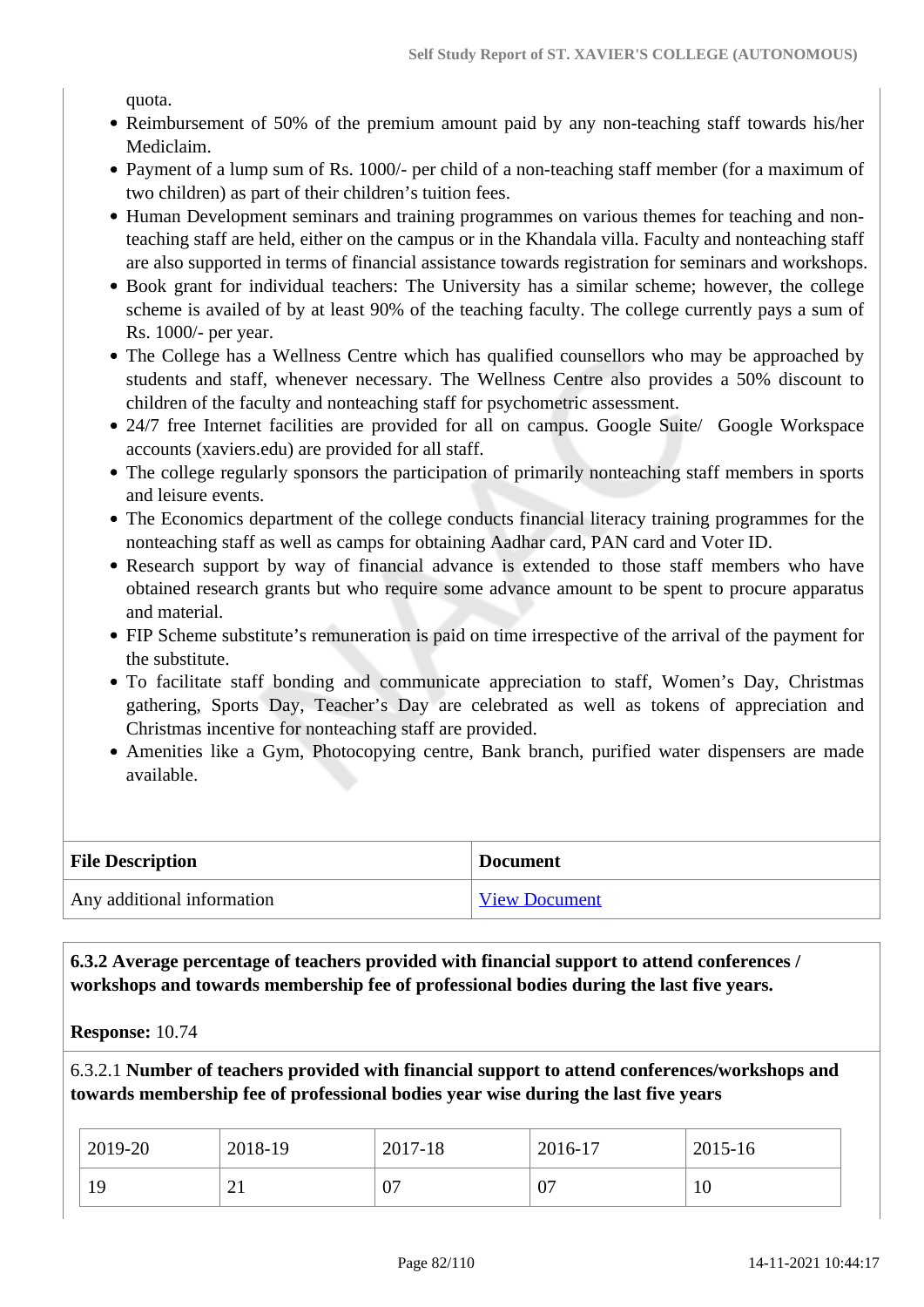| <b>File Description</b>                 | <b>Document</b>      |
|-----------------------------------------|----------------------|
| Institutional data in prescribed format | <b>View Document</b> |
| Any additional information              | <b>View Document</b> |

 **6.3.3 Average number of professional development / administrative training Programmes organized by the institution for teaching and non-teaching staff during the last five years.**

**Response:** 4.2

6.3.3.1 **Total number of professional development /administrative training Programmes organized by the institution for teaching and non teaching staff year-wise during the last five years**

| 2019-20 | 2018-19 | 2017-18 | 2016-17 | 2015-16 |
|---------|---------|---------|---------|---------|
| 16      | VI.     | 02      | 01      | UI      |

| <b>File Description</b>                                                                   | <b>Document</b>      |
|-------------------------------------------------------------------------------------------|----------------------|
| Reports of the Human Resource Development<br>Centres (UGC ASC or other relevant centres). | <b>View Document</b> |
| Reports of Academic Staff College or similar<br>centers                                   | <b>View Document</b> |
| Institutional data in prescribed format                                                   | <b>View Document</b> |
| Any additional information                                                                | <b>View Document</b> |

 **6.3.4 Average percentage of teachers undergoing online/ face-to-face Faculty Development Programmes (FDP)during the last five years (Professional Development Programmes, Orientation / Induction Programmes, Refresher Course, Short Term Course ).**

**Response:** 17.92

6.3.4.1 **Total number of teachers attending professional development Programmes, viz., Orientation Programme, Refresher Course, Short Term Course, Faculty Development Programmes year wise during last five years**

| 2019-20 | 2018-19  | 2017-18 | 2016-17 | 2015-16 |
|---------|----------|---------|---------|---------|
| 42      | $\sim$ 1 | 09      | 19      | 10      |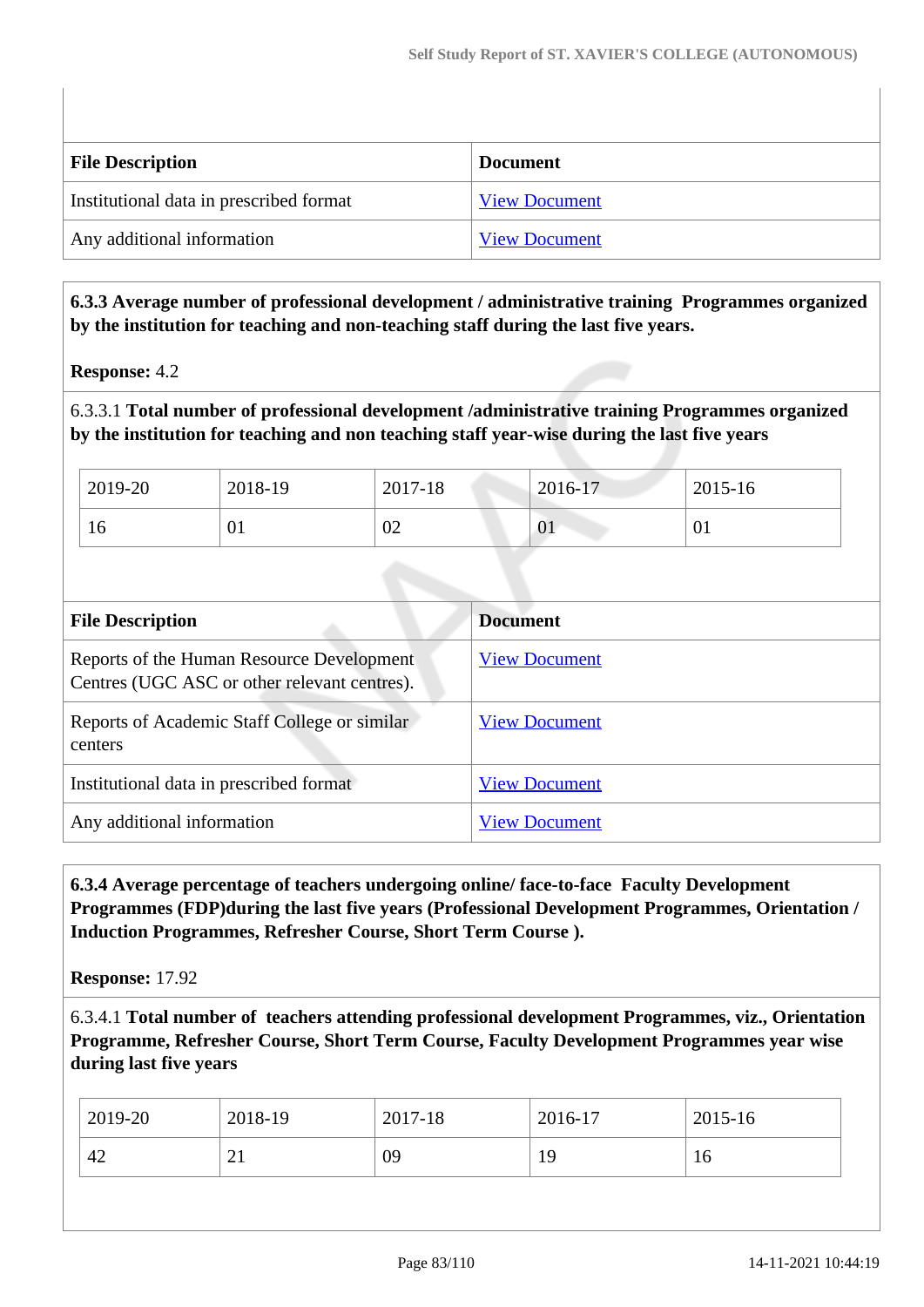| <b>File Description</b>                                                                  | <b>Document</b>      |
|------------------------------------------------------------------------------------------|----------------------|
| Reports of the Human Resource Development<br>Centres (UGC ASC or other relevant centers) | <b>View Document</b> |
| Institutional data in prescribed format                                                  | <b>View Document</b> |
| Any additional information                                                               | <b>View Document</b> |

# **6.4 Financial Management and Resource Mobilization**

# **6.4.1 Institution conducts internal and external financial audits regularly**

#### **Response:**

Internal audits are conducted on an ongoing basis by the Bursar of the Parent Trust, and the data is collated in preparation for the statutory audit. Two internal reviews in August/September and Jan/February every year are part of this process. The audit examines the revenues generated in terms of fees, grants, donations, rents from the use of space, etc. as against the expenses incurred and the assets purchased or written off. It also ensures the timely preparation of the budgets for the different units and reviews the variances that have occurred during the time of inspection, which is twice a year.

The college, registered under the Maharashtra Public Trust Act, 1950 conducts a statutory External audit by Chottalal H. Shah and Company. The bank and fee reconciliation statements and the utilization of grants received are verified. Expenses incurred on infrastructure improvement are verified against quotations invited and resolutions passed. A physical verification of the assets declared is conducted during the audit. The Statutory audit (some units on campus) for the financial year 2019-2020 was completed by December 2020. We are also subject to annual scrutiny by the Income Tax Department, a statutory GST Audit, and the State Senior Auditor. The audited financial statements are submitted to the JD office and the AG (Accountant General) office, Mumbai. The AG audit is conducted once in 3 years.

| <b>File Description</b>    | <b>Document</b>      |
|----------------------------|----------------------|
| Any additional information | <b>View Document</b> |

 **6.4.2 Funds / Grants received from non-government bodies, individuals, philanthropists during the last five years (not covered in Criterion III and V) (INR in Lakhs)**

**Response:** 65

6.4.2.1 **Total Grants received from non-government bodies, individuals, Philanthropers year-wise during the last five years (INR in Lakhs)**

| 2019-20 | 2018-19 | 2017-18 | 2016-17 | 2015-16 |
|---------|---------|---------|---------|---------|
|         |         | U       | v       | -65     |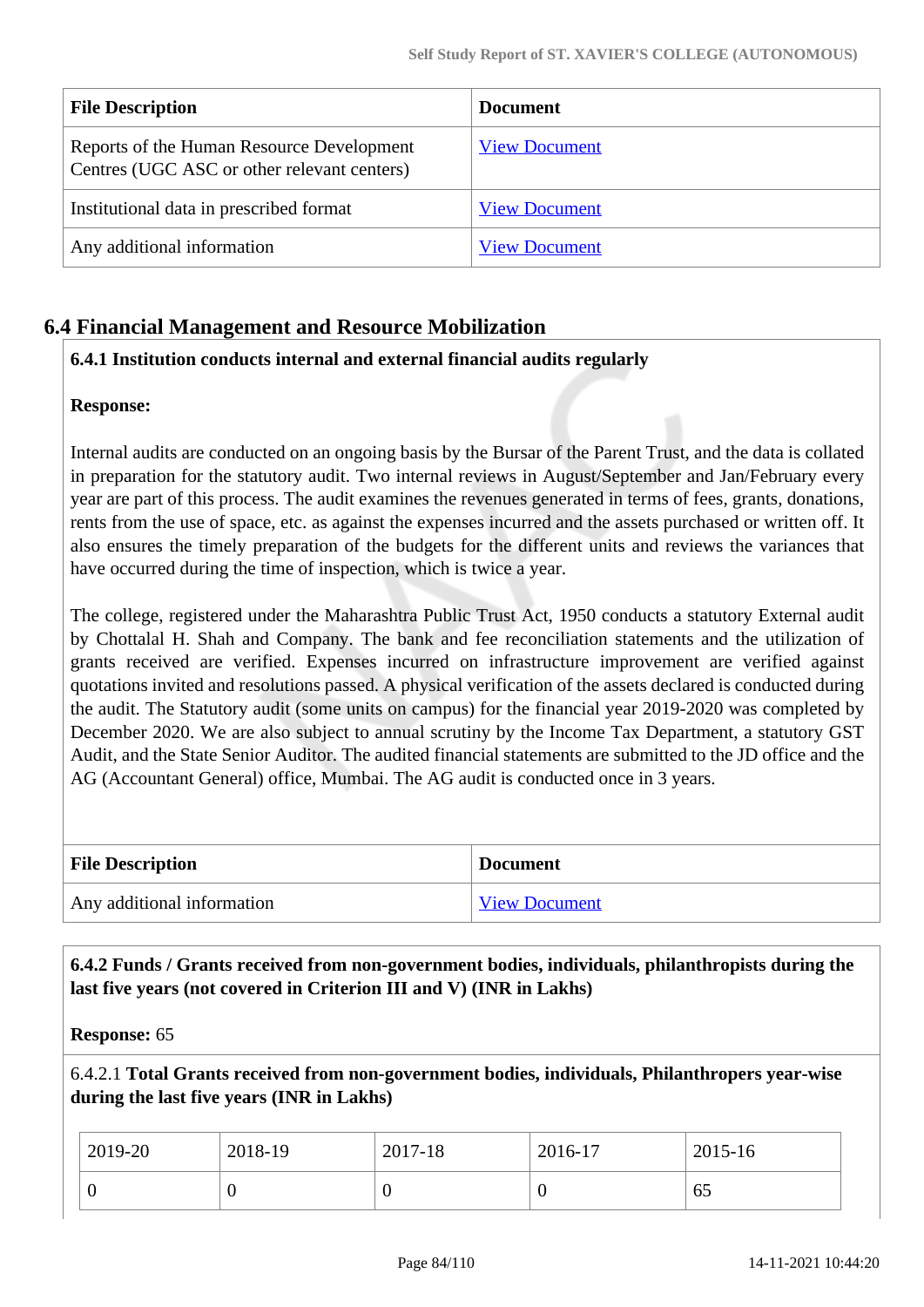| <b>File Description</b>                 | <b>Document</b>      |
|-----------------------------------------|----------------------|
| Institutional data in prescribed format | <b>View Document</b> |
| Any additional information              | <b>View Document</b> |
| Annual statements of accounts           | <b>View Document</b> |

#### **6.4.3 Institutional strategies for mobilisation of funds and the optimal utilisation of resources**

#### **Response:**

The Trust that runs the college has put into place over the years a mechanism which has enabled adequate yet stringent budgetary protocols to meet the various needs of the college. There are reliable checks and balances which ensure efficiency, optimal utilization, accountability, and transparency. The Governing Bodies of the Trust and the College, the Principal, the Finance Committee, and the Purchase Committee work in tandem to optimally use the resources we have and we generate. The Principal and the Finance Committee, which also includes a representative of the University, scrutinize the budget for the aided courses in detail. HODs are informed about resources available for their respective Departments at various time intervals to enable optimal utilization of the same. Financial planning and good forecasting by concerned participants helps in the allocation and utilization of funds in an optimal manner. The institution has generated reserves which are used for new and important projects or where the revenue generation falls short. Given the heritage structure of the college, as per the availability of funds, the Management plans for regular repairs and maintenance of infrastructure.

**Government Funds**: The institution is vigilant in mobilizing funds from various Government schemes, and has received Central Government funds such as the UGC XII Plan, CPE fund, DST/FIST, Autonomy fund, DBT Star College fund, funds for Bachelor in Vocational Studies and Community College. RUSA funds have been sanctioned, and the fund is yet to be received in full. The institution, through its faculty, continues to receive minor/major research grants from the University and UGC.

**Non-Government Funds**: The institutional leadership and various stakeholders take initiatives to mobilize various resources as and when required for the effective functioning of the College. We have, in the past, received funding for some of our projects from Tata Trusts, State Bank of India (CSR) , Thermax Ltd and other smaller donors, many of whom are alumni or alumni contacts. Dedicated Scholarship funds (set up over decades with the help of benefactors) and a Student Beneficiary Fund that is supported by contributions from well-wishers, takes care of students with limited financial resources and enables them to pursue the academic programmes of their choice. In a like manner, Xavier's Resource Centre for the Visually Challenged (XRCVC) which works for and engages in advocacy work for differently abled students, generates its own funds. In addition, a "Vision for Staff Development Fund" which was set up more than a decade ago, helps SXC pay the staff salaries every month on a fixed date, whether or not the funds have been received from the government on time. This is hugely beneficial to the staff. A more concerted effort is underway by the Xavier Development Programme (XDP) to generate more of these nongovernment funds.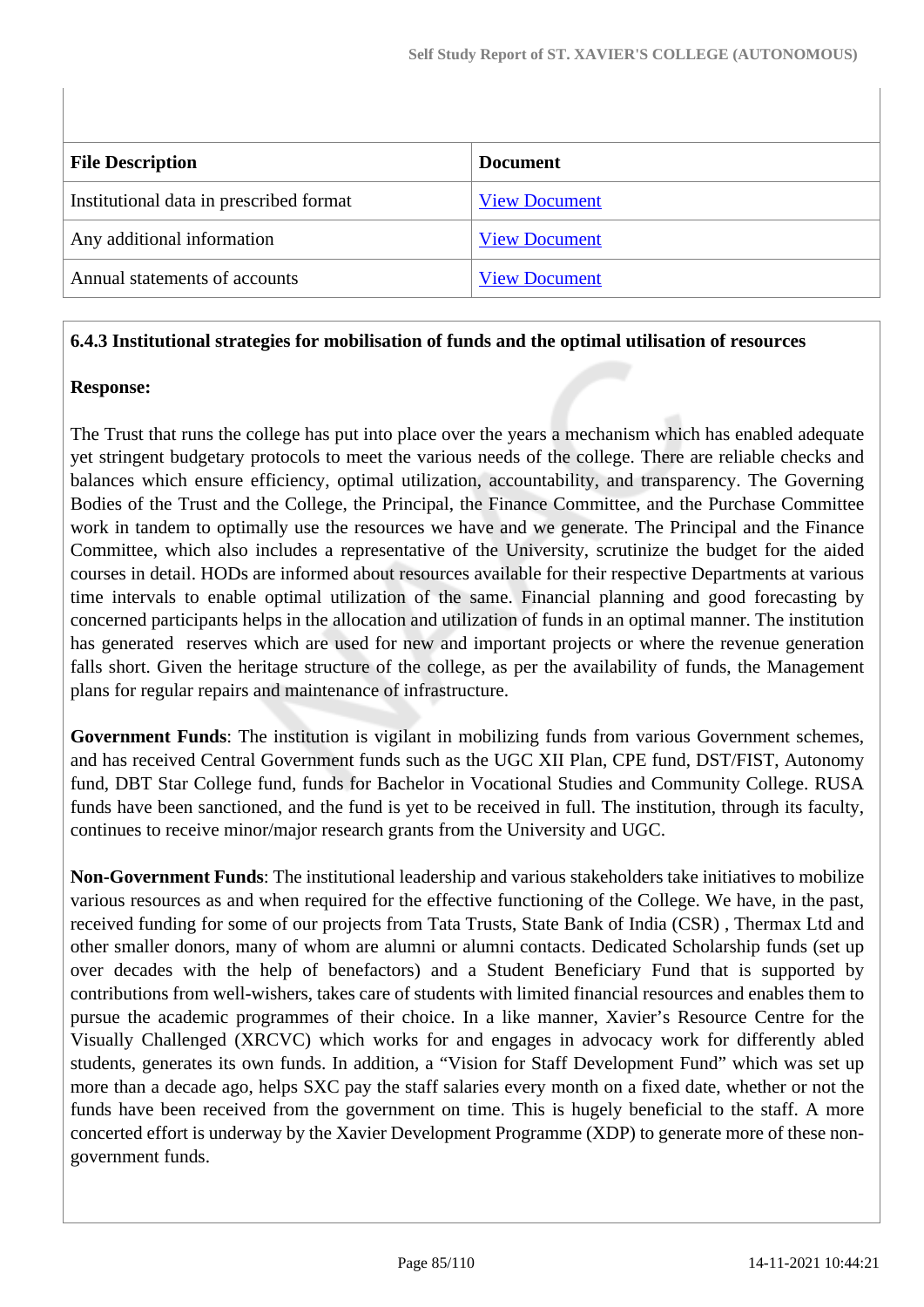| <b>File Description</b>    | <b>Document</b>      |
|----------------------------|----------------------|
| Any additional information | <b>View Document</b> |

# **6.5 Internal Quality Assurance System**

 **6.5.1 Internal Quality Assurance Cell (IQAC) has contributed significantly for institutionalizing the quality assurance strategies and processes visible in terms of – Incremental improvements made for the preceding five years with regard to quality (in case of first cycle) Incremental improvements made for the preceding five years with regard to quality and post accreditation quality initiatives (second and subsequent cycles)** 

**Response:** 

# **PRACTICE 1: AUDITS and REVIEWS**

SXC has, over the years, made incremental changes to several aspects of its functioning - be it academic or non-academic. However, it hadn't formally audited/reviewed these practices. It is only since 2016 that audits/reviews were conducted in a more structured manner, with more than 10 initiated/completed till June 2020. Some of these include:

- January 2016 : Bus stops- Internal review of several academic and allied campus activities by the faculty. One outcome was a change in the grading pattern from a 4 point to a 10 point system
- February 2016: Internal Documentation audit in each department with a report submitted to the Principal. One outcome of this audit was the recognition of a need to introduce a Department quality assurance coordinator (DQAC) to liaise with the IQAC.
- April 2017: Autonomy review by Dr. Gopinath and Dr. Chakrabarti (UGC appointed). They inspected the campus and departments, interacted with the staff and sent a report.
- June 2018: Accessibility audit of the campus to identify the barriers in the everyday use of the campus, encountered by the visually impaired, hearing impaired, and persons with lower and upper limb locomotive disability which includes wheelchair users.
- February 2019: Academic audit by Dr. Mali, Dr Mantri and Dr. Banerjee who toured the departments, listened to presentations and gave detailed feedback to each department.
- December 2019: Electrical Safety Audit conducted by "Friends Electricals". The "Electrical Inspection Report for Electrical Safety and Fire Audit" was submitted in April 2020.
- January 2020: Administration audit by representatives of the "Xavier Board of Higher Education in India".
- February 2020: Internal Environmental audit by the faculty and students of the Xavier's Environment Committee. An MoU was signed with CERE in March 2020, to conduct an external audit in April 2020
- March 2020: A fire audit was conducted by Monsher Fire Controls Pvt Ltd and the interim report and recommendations have been subsequently submitted.

## **PRACTICE 2 : UPGRADATION OF CLASSROOM INFRASTRUCTURE**

To keep pace with the changing nature of the learner and to encourage the usage of educational technology, the IQAC focused on upgradation and monitoring of classroom/lab infrastructure by regular audits.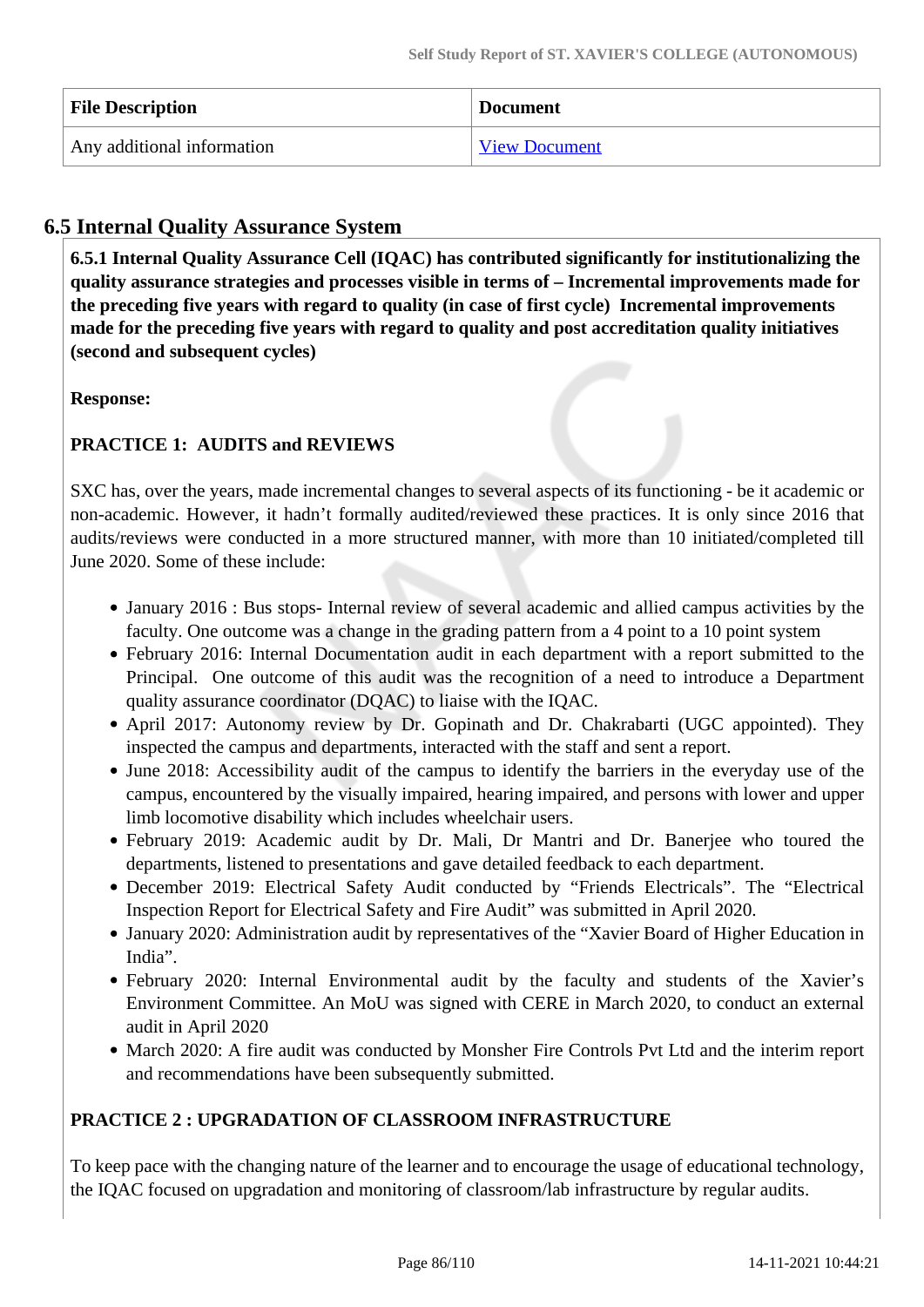- Every classroom in the college was AV enabled. Projectors and screens were purchased and AV cabinets containing an amplifier, a mic, and the requisite accessories to use the AV facility were fixed in every classroom resulting in a surge in the use of AV aids by the teaching faculty and the usage of the technician operated AV rooms far more optimally.
- Old boards (black/ green/white) were replaced, dustless chalk and whiteboard markers were made available. Very long platforms were cut to size freeing up space for student movement, leading to faster emptying and refilling of classrooms between lectures.
- Computers and computer programmes were upgraded. Two new computer labs Maths and Statistics, were set up.
- Broadcasting system was installed.
- Lecture recording facilities to create e-learning capsules for online education, were made available to the faculty following the merger of XIC with SXC.

| <b>File Description</b>    | <b>Document</b>      |
|----------------------------|----------------------|
| Any additional information | <b>View Document</b> |

 **6.5.2 The institution reviews its teaching learning process, structures & methodologies of operations and learning outcomes at periodic intervals through IQAC set up as per norms and recorded the incremental improvement in various activities ( For first cycle - Incremental improvements made for the preceding five years with regard to quality For second and subsequent cycles - Incremental improvements made for the preceding five years with regard to quality and post accreditation quality initiatives )** 

**Response:** 

**CASE 1**

# **STRUCTURED FEEDBACK FOR TEACHERS AND LEARNERS**

 In the third cycle of NAAC, it was recommended that we strengthen formal feedback from students for quality improvement in teaching-learning.

Feedback on Teaching:

The Teaching Assessment Questionnaire (TAQ), is a tool used in SXC to assess the teaching of all courses in the curriculum. In its current format, it is administered online as against a manual administration till 2019. The TAQ committee decided to shift from the Optical Mark Reader based collection of TAQ data (instituted in 2012-13) to the online format for the academic year 2016-17 (a trial run with the Science students using a programme generated in-house). Primarily, it was believed that the online mode would enable the committee to conduct TAQs for all staff in about 650 courses every year instead of every alternate year for science and arts. However, they encountered an unusual problem. A very small percent of the total students (far less than 50% in most courses) filled out the questionnaire making the entire exercise futile. In 2017-18 the committee chose to revert to the manual mode and in 2018 decided to approach a professional agency to design the software for the conduction of the entire process online and to link the completion of the exercise with the release of the Hall ticket to the student for the end semester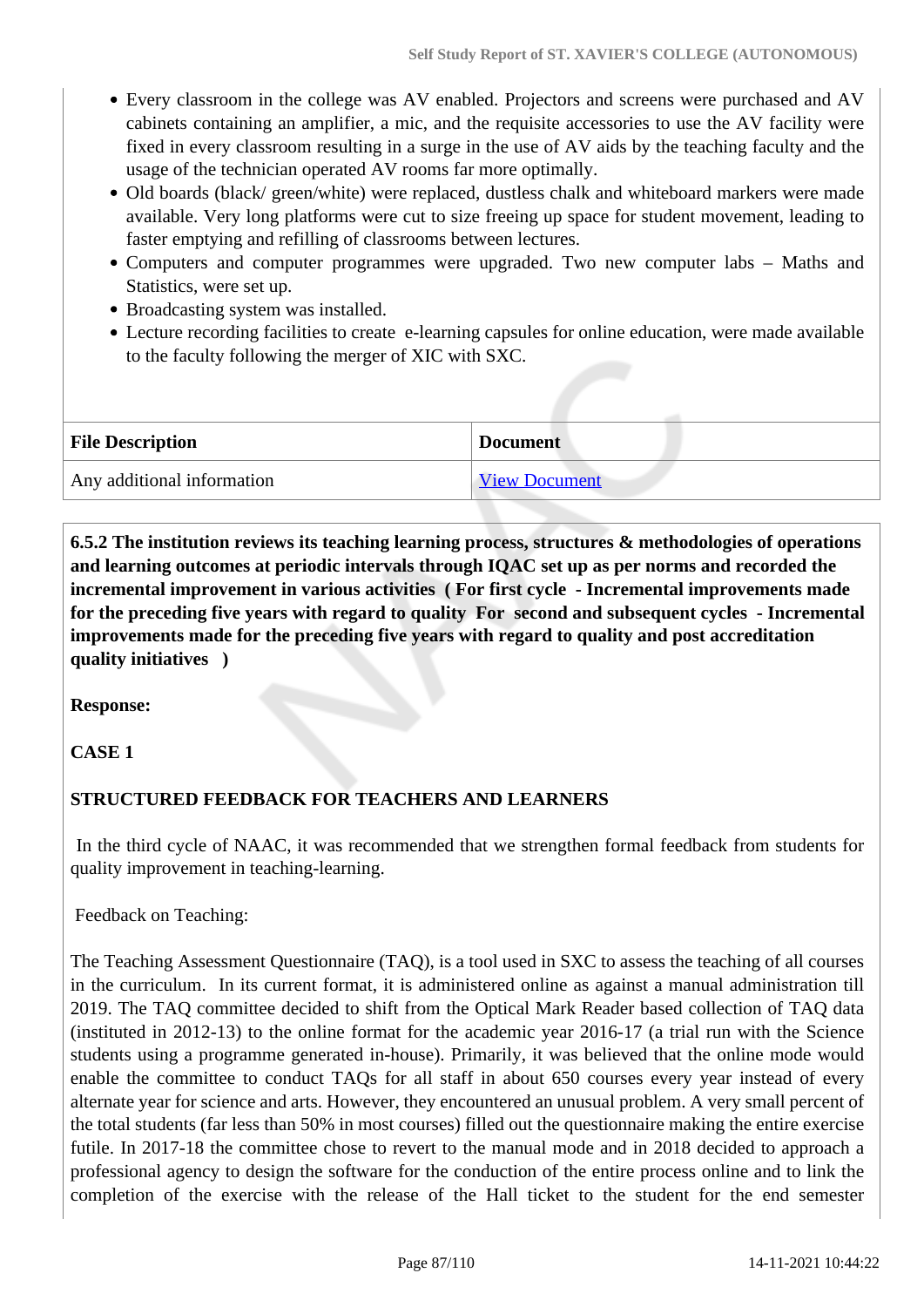examination. This strategy worked extremely well, with most courses showing responses over 90%. The few courses that did not get recorded and those with lower percentages were more due to technical glitches in the new programme, rather than student inertia.

#### Outcome

- Accountability of faculty increased.
- From the student feedback it was apparent that some faculty were rushing through the syllabus at the end of the semester. Recognizing that this was probably a consequence of poor planning on the part of the teacher, the faculty were asked to prepare **teaching plans in 2019** for the entire semester for all courses. This has helped the new teachers who were able to keep track of the actual time they have for each topic and make the adjustment in their teaching well before the end of the semester, thus completing the portion in a more efficient way.
- To get an unbiased opinion on the quality of question papers and coverage of syllabus, departments were asked to share their question papers with their BoS members.

Feedback on performance:

Answers to questions are discussed in the classroom and students are shown their answer papers before the results are declared, ensuring that errors in marking are detected and that the system is transparent.

Departments are provided with the statistical data of **class performance in each course** and trends are discussed with the department by the Principal and VP academics. As class dynamics vary from batch to batch, this is a helpful indicator of the difficulty level that the class can handle and also helps the faculty customize the teaching-learning-evaluation approach for the batch in the following semesters.

## **CASE 2**

## **XRCVC – Xavier's Research Centre for the Visually Challenged**

St. Xavier's college has had XRCVC as a state-of-the-art support service for students with blindness since 2003 offering varied training, awareness and government engagement to promote inclusion and access for persons with blindness and low vision.

1. 2016-17: XRCVC was made part of the RUSA Maharasthra pilot project in Inclusive education as a resource centre to offer trainings / set up services in other institutes. XRCVC with the college management, sought to expand its services within the RUSA pilot project framework. The Inclusion Cell was set up as a management body to monitor inclusion work within college

2. 2017-18: The Inclusion cell was modified to constitute the Enabling Committee, and as part of the new structure, a holistic end to end Inclusive education delivery program was set up, which included:

- Orientation announcements
- Staff seminar orientation
- Admission time guidance session for Students with Disabilities
- Data collection so as to identify individual needs of students and for issuance of accommodation and exam provision letters.
- Coordination with departments, exam centre and XRCVC to meet student needs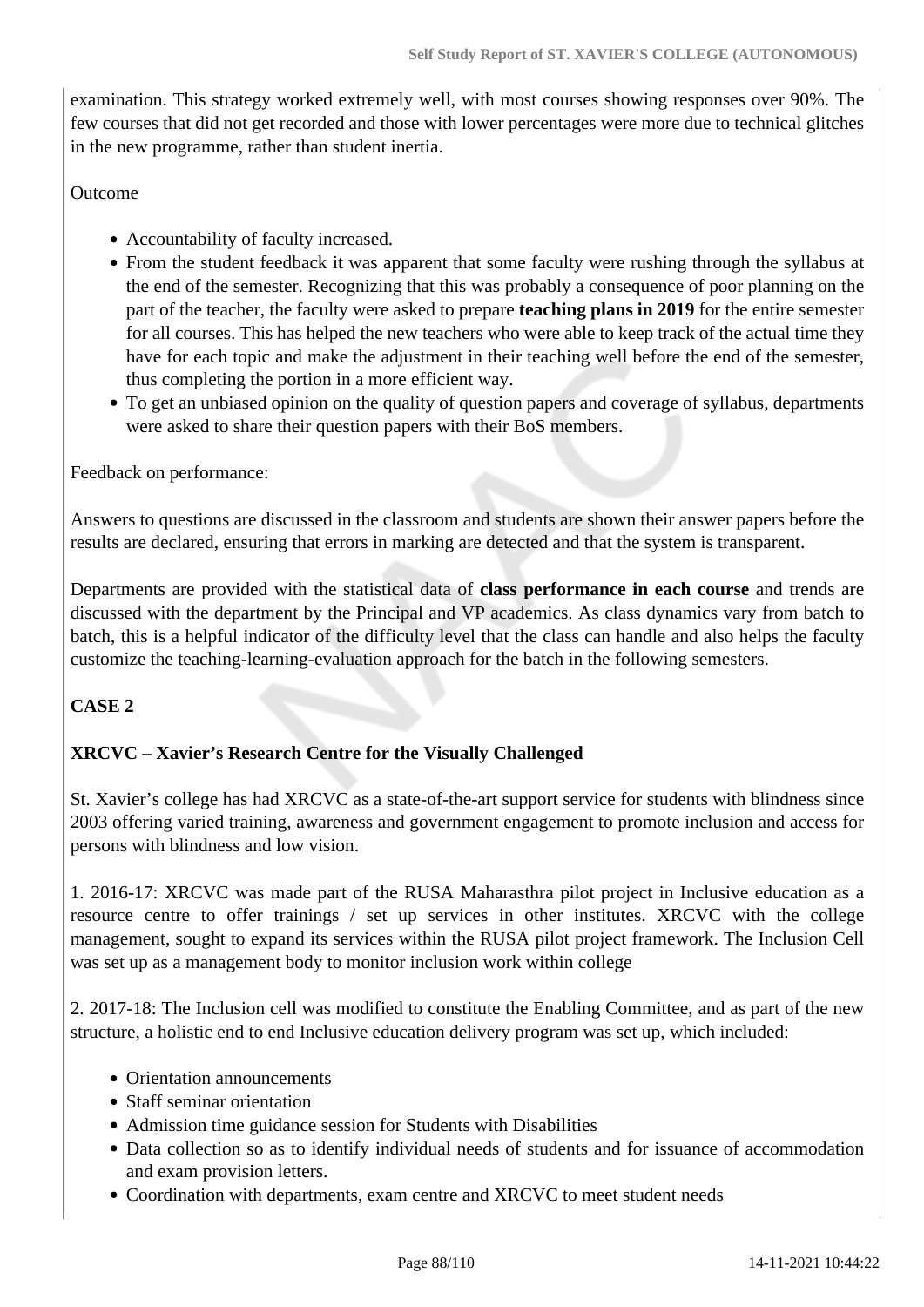To further support inclusion, an Inclusive Education tab with college Inclusion Policy and details was posted on the college website. The College handbook from 2017-18 onwards also started publishing these details. The Student Inclusion Cell, an informal body to promote inclusion in the student community, was initiated.

3. 2018-19: Based on the feedback received on inclusive education services, the following changes were made

- Principal's office started sharing data with HODs on SWD in their departments at the beginning of the term
- Online and Offline Accommodation form filling was made available to the SWDs
- Student Inclusion Cell was formalized as a student body on campus

#### **Outcomes:**

In the expanded version of inclusive education services from 2017-18 some key changes that occurred were:

- The Inclusive education services became cross disability. Earlier the focus was more with students with blindness and low vision. College had their first students with Autism in the Bsc IT courses.
- In 2017-18, computer exams and oral exams became active options for SWDs. Several students with autism and specific learning disabilities opted for oral exam and many students with learning disabilities, autism and blindness and low vision opted for computer based examinations.
- The holistic inclusive education work enabled the college to admit its first blind student in the BSc programme in 2019-20. The process needs for student were identified and existing systems were used to provide services such as – tactile diagram, accessible lab equipment and talking scientific calculator to the student. Further in 2019-20 the teaching and non-teaching staff of Science stream were trained by the XRCVC to work with the student effectively.

| <b>File Description</b>    | <b>Document</b>      |
|----------------------------|----------------------|
| Any additional information | <b>View Document</b> |

**6.5.3 Quality assurance initiatives of the institution include:**

- **1.Regular meeting of Internal Quality Assurance Cell (IQAC); Feedback collected, analysed and used for improvements**
- **2.Collaborative quality initiatives with other institution(s)**
- **3.Participation in NIRF**
- **4.Any other quality audit recognized by state, national or international agencies (ISO Certification)**

**Response:** All of the above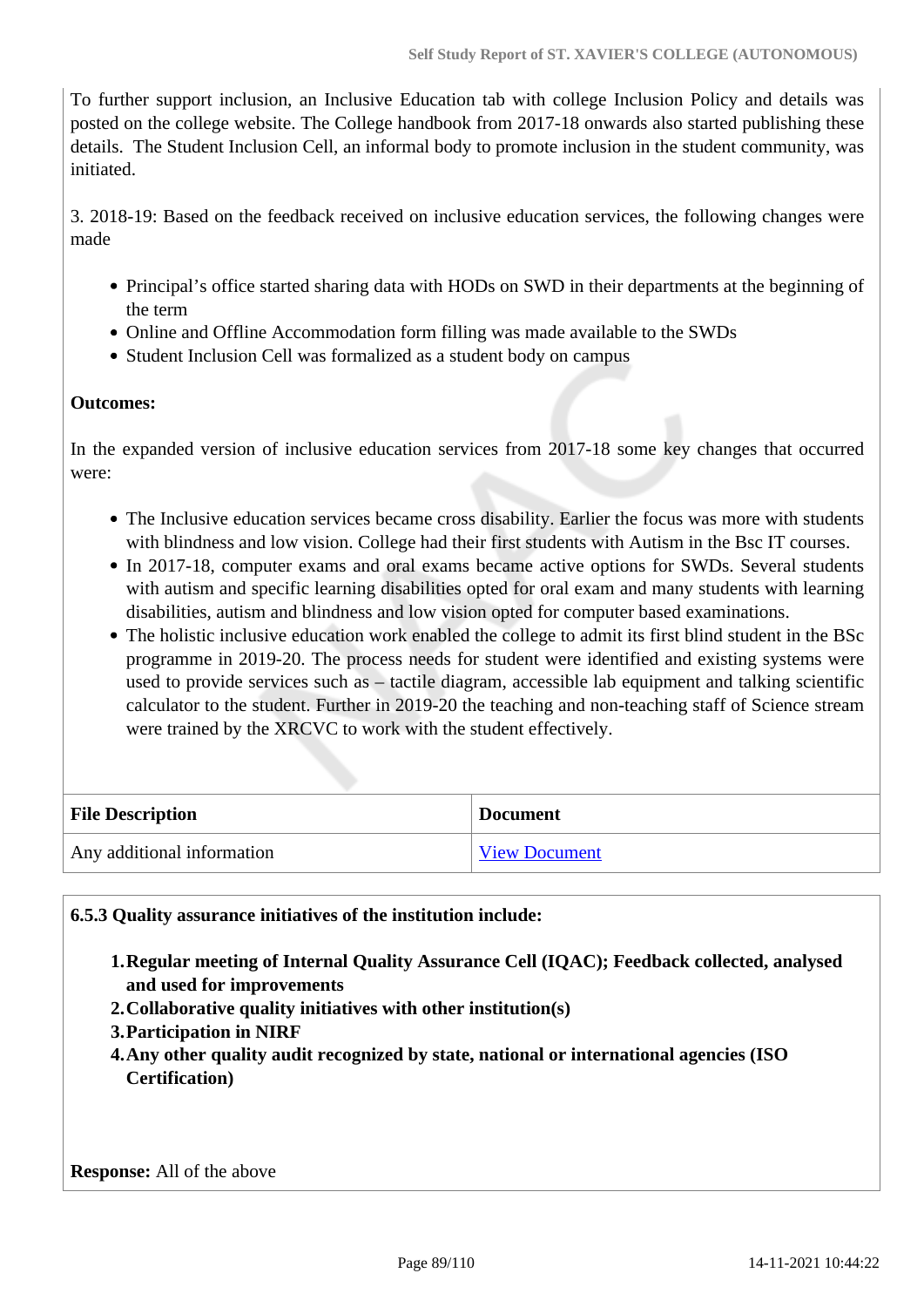| <b>File Description</b>                                     | <b>Document</b>      |
|-------------------------------------------------------------|----------------------|
| Upload e-copies of the accreditations and<br>certifications | <b>View Document</b> |
| Institutional data in prescribed format                     | <b>View Document</b> |
| Any additional information                                  | <b>View Document</b> |
| Paste web link of Annual reports of Institution             | <b>View Document</b> |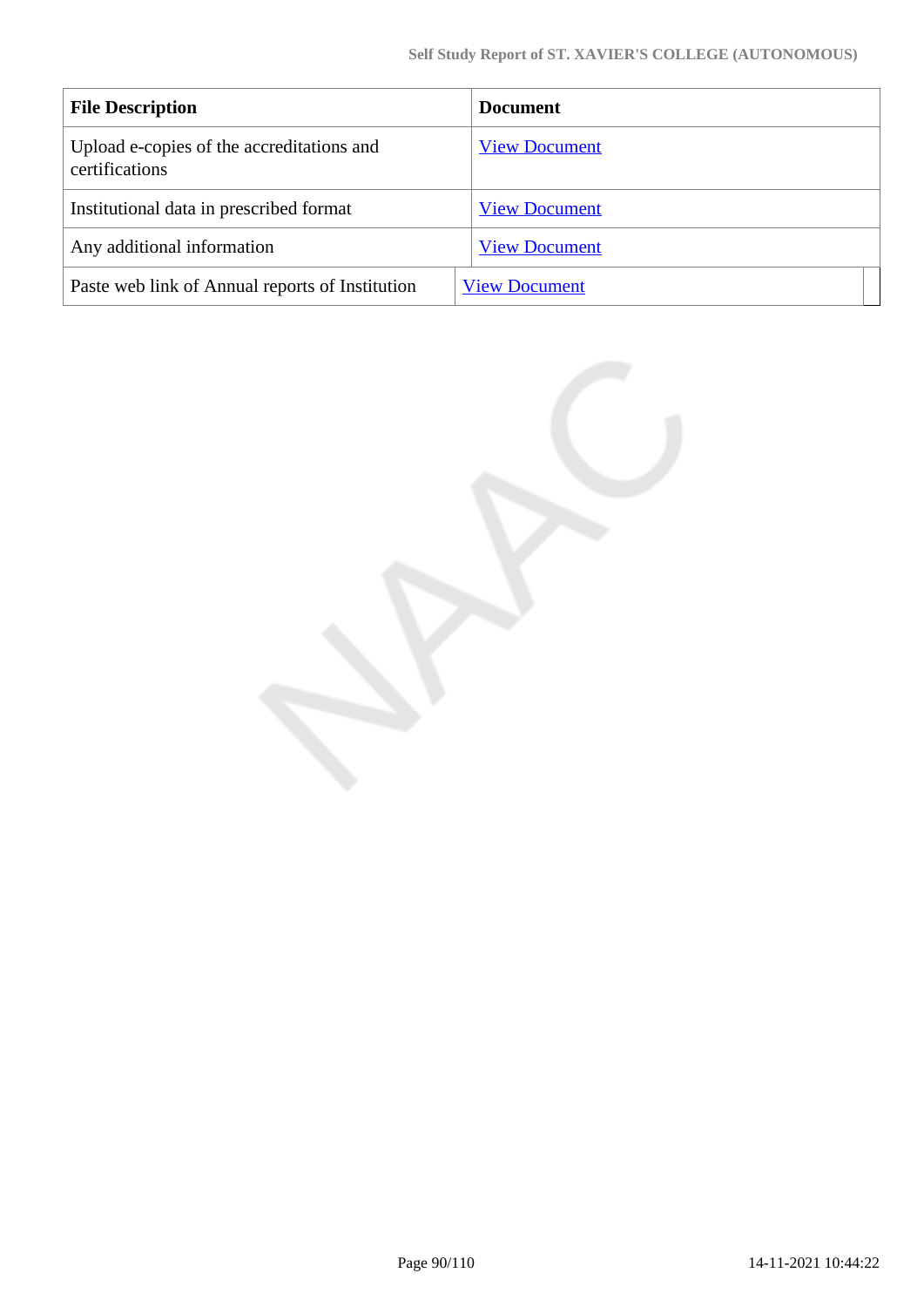# **Criterion 7 - Institutional Values and Best Practices**

# **7.1 Institutional Values and Social Responsibilities**

 **7.1.1 Measures initiated by the Institution for the promotion of gender equity during the last five years.**

#### **Response:**

The SXC campus has a gender neutral and healthy atmosphere. The physical safety and emotional wellbeing of students, teachers, administrative staff and visitors is always a prime concern.

To ensure a safe campus the college has taken following initiatives:

#### **Safety and Security:**

- There is increased CCTV coverage in college campus, which ensures constant surveillance.
- There is a Security Personnel appointed on the campus round the clock. There is a woman Security Personnel appointed as per guidelines.
- Wearing Identity cards for all staff and students is mandatory for safety purposes. Visitors have to make an entry in the register with the Security Personnel before meeting anyone on campus.
- The college has committees like Women's Development Cell (WDC) and Internal Committee to address gender-based grievances. In an instance of sexual harassment outside college premises, namely the subway at Metro Cinema and CST, the Principal intervened and called the Azad Maidan police station requesting to intensify security and safety measures.
- WDC conducts annual self-defence workshop to empower its female students.

## **Common Room facility:**

- The college provides a separate common room for the boys and girls students on the campus, with facilities like tables, chairs, lights, and fans.
- The campus is well equipped with separate washroom facilities for male and female students.

## **Health & Medical Aid:**

- Safety kits kept at strategic places and a Sick Bay for students in case of any medical issues. In case of any major emergency, facilities of Bombay Hospital are available as it is in close vicinity.
- Sanitary napkin vending machine has been installed in the girls' washroom.
- Nutrition and healthy eating habits garner physical fitness. The college ropes in health experts to deliver lectures on nutrition and health.

#### **Awareness Programmes:**

- To foster the spirit of gender neutrality, the WDC organizes gender sensitisation programmes for students and staff members.
- Through group activities by associations like AICUF, ideas of women empowerment are discussed.
- In partnership with The Red Dot foundation, the college embarks upon creating a safe campus through awareness workshops, training of youth leaders and sensitising faculty and administration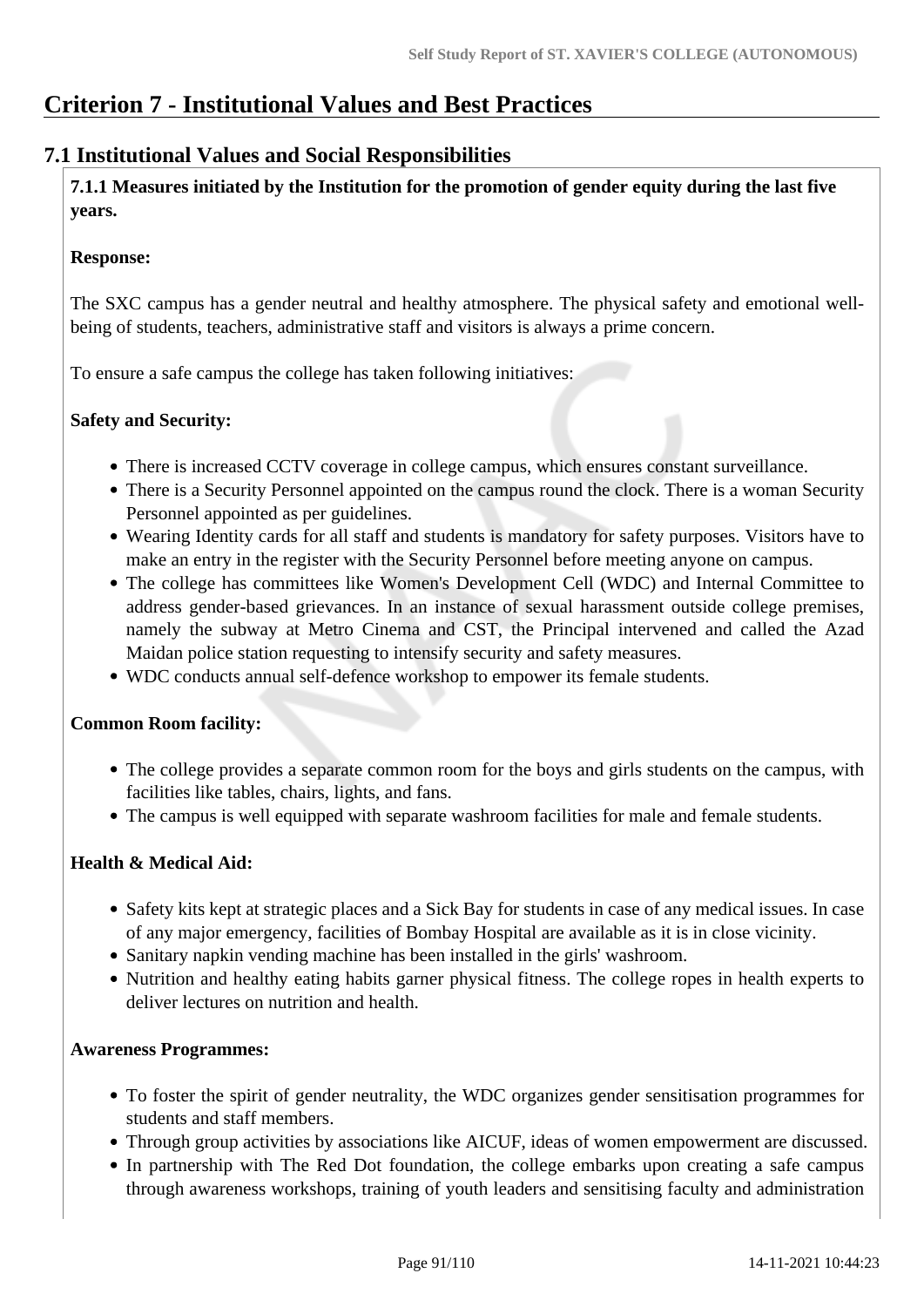on legislation and safety measures.

- Conversation on menstrual hygiene is vital and is achieved through panel discussions and documentary-making initiatives by students. Empathetic approach is adopted by facilitating discussions on gender, policy and discussions on sensitive topics like availability of toilets for women and understanding Right to Pee.
- Students face challenges during their adolescent period. In collaboration with the National Commission for Women a day-long seminar on engendering responsible use of social media was organized.

Besides the activities mentioned above, a constant effort to sensitise students about gender equality reflects in the form of teaching Psychology of Gender as academic curriculum at the second year undergraduate level.

| <b>File Description</b>                                                                                                                                                                 | <b>Document</b>      |
|-----------------------------------------------------------------------------------------------------------------------------------------------------------------------------------------|----------------------|
| Annual gender sensitization action plan                                                                                                                                                 | <b>View Document</b> |
| Specific facilities provided for women in terms<br>of: a.Safety and security b.Counselling c.Common<br>Rooms d. Day care center for young children e.<br>Any other relevant information | <b>View Document</b> |

 **7.1.2 The Institution has facilities for alternate sources of energy and energy conservation measures** 

- **1.Solar energy**
- **2.Biogas plant**
- **3.Wheeling to the Grid**
- **4.Sensor-based energy conservation**
- **5.Use of LED bulbs/ power efficient equipment**

**Response:** C. 2 of the above

| <b>File Description</b>        | <b>Document</b>      |
|--------------------------------|----------------------|
| Geotagged Photographs          | <b>View Document</b> |
| Any other relevant information | <b>View Document</b> |

#### **7.1.3 Describe the facilities in the Institution for the management of the following types of degradable and non-degradable waste (within 500 words)**

- **Solid waste management**
- **Liquid waste management**
- **Biomedical waste management**
- **E-waste management**
- **Waste recycling system**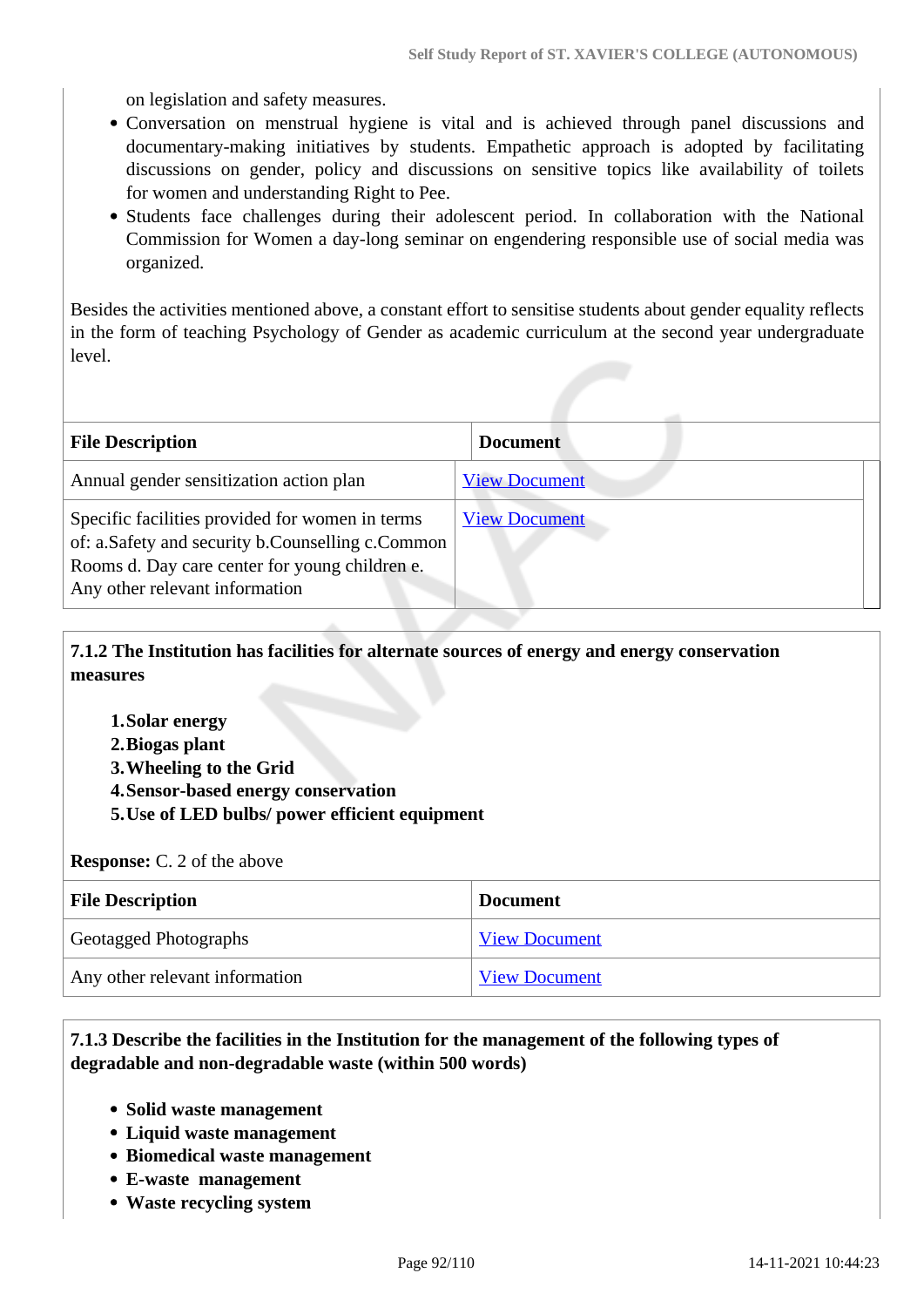#### **Hazardous chemicals and radioactive waste management**

#### **Response:**

SXC is strongly committed to caring for the environment.

#### **Waste Segregation & Composting:**

SXC has been segregating its waste for past several years with separate bins for dry and wet waste collection placed around the campus. This has greatly facilitated efficient composting and recycling of the biodegradable and non-biodegradable waste. Solid waste management began as early as 2005 with installation of a vermicomposting bin that is used throughout the year to compost raw vegetable waste. In 2017, a larger compost bin was installed in collaboration with the NGO Stree Mukti Sanghatana to compost wet waste from college kitchen. Parisar bhaginis use a food waste shredder to shred this waste before composting. Compost bins have been also been provided to each department. The enriched compost generated is used in the college green spaces to nurture a variety of plants and trees.

#### **Paper & Tetrapak Recycling:**

Year 2016 saw the beginning of a 3-year association with Sampurn(E)arth Environmental Solutions Pvt Ltd, a pioneer in solid waste management. The college has earned 1,04,047 green points recycling its paper waste. With a variety of packaged fruits juices available in the college canteen, Tetra Pak recycling was started year 2018 onwards. The disposed tetrapaks are collected by students, washed, dried and handed over to RUR: Sustainable Waste to Resources Solutions, an organization managing this form of solid waste.

#### **Plastic & MLP Recycling:**

In order to recycle plastic waste on campus, SXC participated in the Mumbai Plastic Recyclathon organized by the Project Mumbai in 2019. Additionally, the Multi-Layered Plastic (MLP) waste is collected and handed over to Safai Bank of India that uses MLP in road building material. The plastic waste bins in some classrooms were replaced with bins made from recycled newspapers under the WWF ECHO project.

#### **Glassware Recycling:**

Broken glassware from the science labs is repaired and reused.

#### **Waste Water Recycling:**

Students of SXC were awarded USD 4500 by Ekonnect and the US Consulate - Mumbai for their waste water management idea. Under this project, a grey water treatment plant has been set up in the hostel building. Water from the hostel bathrooms is treated by electrocoagulation and used in the toilet flushes. This has reduced dependence on potable water from municipal sources to a large extent.

#### **Xavier's Environmental Committee (XEC):**

Instituted in November 2019, XEC has efficiently taken up the challenge of sustainable campus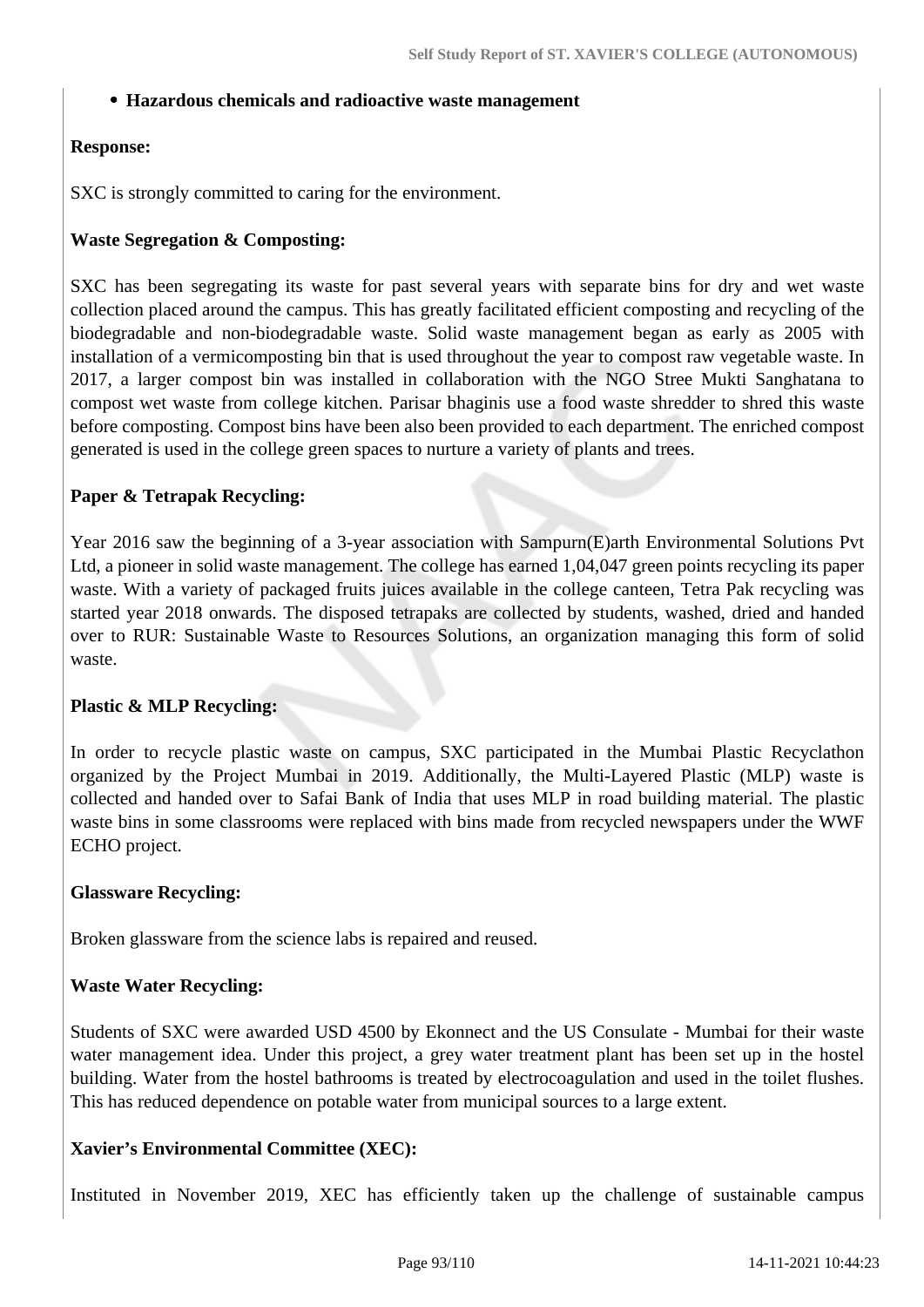management by drafting an environmental policy document for the college. The guidelines to reduce and manage waste and energy usage during campus festivals was immediately implemented at JanFest, the Indian Music Group's flagship concert held in January 2020. An e-waste collection bin was set up in March 2020 but could not be utilized due to the pandemic lockdown.

#### **Waste Management Awareness Lectures:**

Various departments organize guest lectures and field visits to sensitize students to concepts of solid and liquid waste management.

#### **Video Link:**

Waste Management at St. Xavier's College, Mumbai:

| <b>File Description</b>                                                                | <b>Document</b>      |
|----------------------------------------------------------------------------------------|----------------------|
| Relevant documents like agreements/MoUs with<br>Government and other approved agencies | <b>View Document</b> |
| Geotagged photographs of the facilities                                                | <b>View Document</b> |
| Any other relevant information                                                         | <b>View Document</b> |

#### **7.1.4 Water conservation facilities available in the Institution:**

- **1.Rain water harvesting**
- **2.Borewell /Open well recharge**
- **3.Construction of tanks and bunds**
- **4.Waste water recycling**

#### **5.Maintenance of water bodies and distribution system in the campus**

#### **Response:** B. 3 of the above

| <b>File Description</b>                          | <b>Document</b>      |
|--------------------------------------------------|----------------------|
| Geotagged photographs / videos of the facilities | <b>View Document</b> |
| Link for any additional information              | <b>View Document</b> |

#### **7.1.5 Green campus initiatives include:**

- **1.Restricted entry of automobiles**
- **2.Use of Bicycles/ Battery powered vehicles**
- **3.Pedestrian Friendly pathways**
- **4.Ban on use of Plastic**
- **5.landscaping with trees and plants**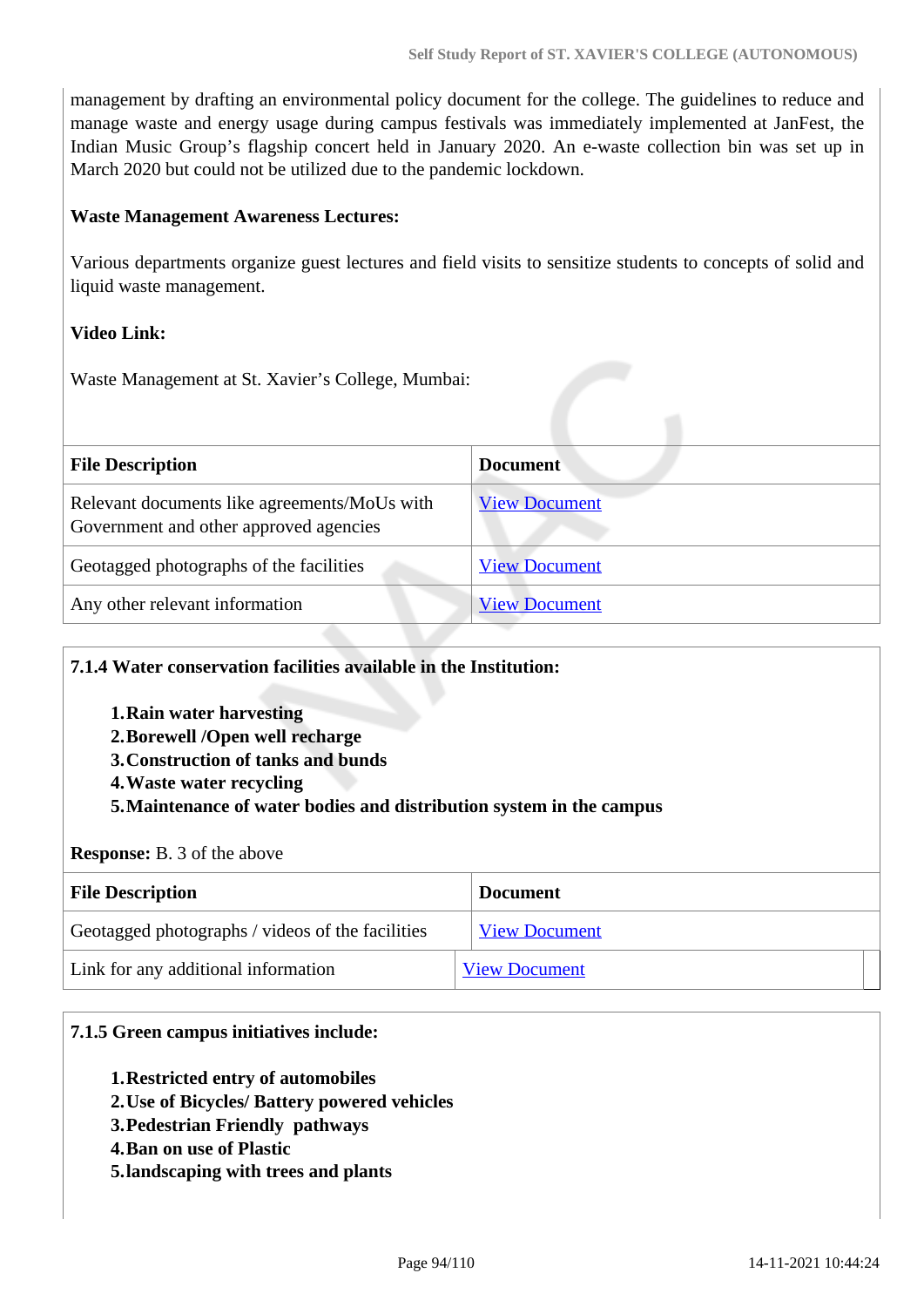| <b>Response:</b> D. 1 of the above          |                      |  |
|---------------------------------------------|----------------------|--|
| <b>File Description</b>                     | <b>Document</b>      |  |
| Geotagged photos / videos of the facilities | <b>View Document</b> |  |
| Any other relevant documents                | <b>View Document</b> |  |

 **7.1.6 Quality audits on environment and energy regularly undertaken by the Institution and any awards received for such green campus initiatives:**

- **1.Green audit**
- **2.Energy audit**
- **3.Environment audit**
- **4.Clean and green campus recognitions / awards**
- **5.Beyond the campus environmental promotion activities**

| <b>Response:</b> C. 2 of the above |  |  |  |  |  |
|------------------------------------|--|--|--|--|--|
|------------------------------------|--|--|--|--|--|

| <b>File Description</b>        | <b>Document</b>      |
|--------------------------------|----------------------|
| Any other relevant information | <b>View Document</b> |

## **7.1.7 The Institution has disabled-friendly, barrier free environment**

- **1.Built environment with ramps/lifts for easy access to classrooms.**
- **2.Disabled-friendly washrooms**
- **3.Signage including tactile path, lights, display boards and signposts**
- **4.Assistive technology and facilities for persons with disabilities ( Divyangjan) accessible website, screen-reading software, mechanized equipment**
- **5.Provision for enquiry and information : Human assistance, reader, scribe, soft copies of reading material, screen reading**

**Response:** E. None of the above

| <b>File Description</b>                                                     | <b>Document</b>      |
|-----------------------------------------------------------------------------|----------------------|
| Policy documents and information brochures on the<br>support to be provided | <b>View Document</b> |
| Geotagged photographs / videos of the facilities                            | <b>View Document</b> |
| Details of the Software procured for providing the<br>assistance            | <b>View Document</b> |
| Any other relevant information                                              | <b>View Document</b> |

 **7.1.8 Describe the Institutional efforts/initiatives in providing an inclusive environment i.e., tolerance and harmony towards cultural, regional, linguistic, communal socioeconomic and other diversities**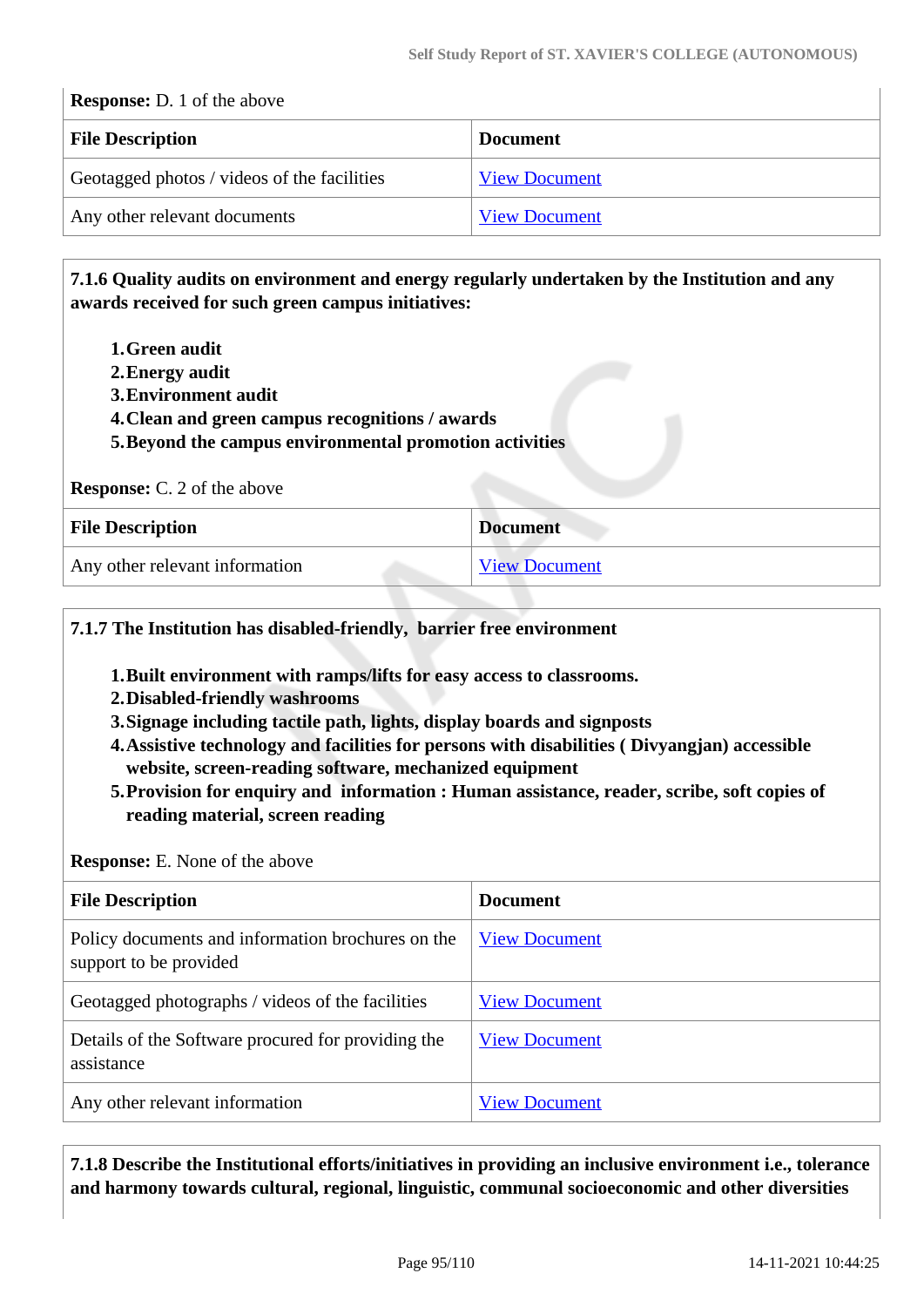#### **(within 500 words).**

#### **Response:**

St. Xavier's College believes in inclusive education that translates to humanistic outreach to build better communities and socially conscious citizens. One of our best practices and a distinctive feature of the institution includes enabling and facilitation measures for students with disabilities. A focus on inclusion at regional, linguistic, secular and economic levels is also adhered to and encouraged.

#### **Regional Inclusion:**

The admissions in various streams reflect intake of students from all over the country, the pie charts of demographics of place of residence collated through admission forms indicate that on an average 30% of students are from outside the state. Various departments and associations organise activities to reflect the cultural diversity of our students, for example, the RUSA-funded conference on Indigenous Literature by the Department of English and World Indigenous People's Day by the Department of Sociology and Anthropology.

#### **Linguistic Inclusion:**

The college has a Language Lab dedicated to language learning that helps students from rural and non-English speaking backgrounds to adjust to life on campus and to a cosmopolitan city like Mumbai. It also extends support to exchange students from foreign nations by organising workshops to learn Hindi. Additionally, SXC has a thriving culture of student journals with each language department publishing student stories and research articles in English (*Ithaka*), Marathi (*Tejomay and Pakhran*), and French (*A la française*). The college is also known for its language clubs and festivals. The Marathi Vangmay Mandal conducts a cultural festival *Aamod* focussing on the rich culture and literature in Marathi, the Hindi department organises *Antas,* the English department organises *Ithaka* and the French department organises *Frénésie.*

#### **Socio-economic Inclusion:**

The Student Beneficiary Fund and the Commerce section, that conducts lectures in the evening, cater specifically to students from lower-income households to help consolidate their education by providing them financial assisstance. This enhances academic quality in students who are employed while receiving education.

#### **Secular inclusion:**

Since there is a large number of students and staff from diverse faiths an integral and interfaith approach to spirituality is adopted.The college has opted for an inclusive and universal approach which is more holistic. This is seen in the inaugural Interfaith services and Mass on 31st July St. Ignatius (Founder's) Day and 3rd December, Feast of our patron saint St. Francis Xavier. The Interfaith services adopts themes that integrate issues of local, national, global and cosmic relevance. Secular inclusion is celebrated through multiple events organised by departments and associations, for example, vacation course on 'Exposure to Diversity' (2019), 'Peace March' (2018), Honours program on 'Understanding Islam' (2017), panel discussion on 'To Be Religious is to Be Interreligious' (2016) and 'Tenets of Hinduism' (2015). Staff and students also take part in celebrations like making eco-friendly Ganesh idols and Christmas lunch.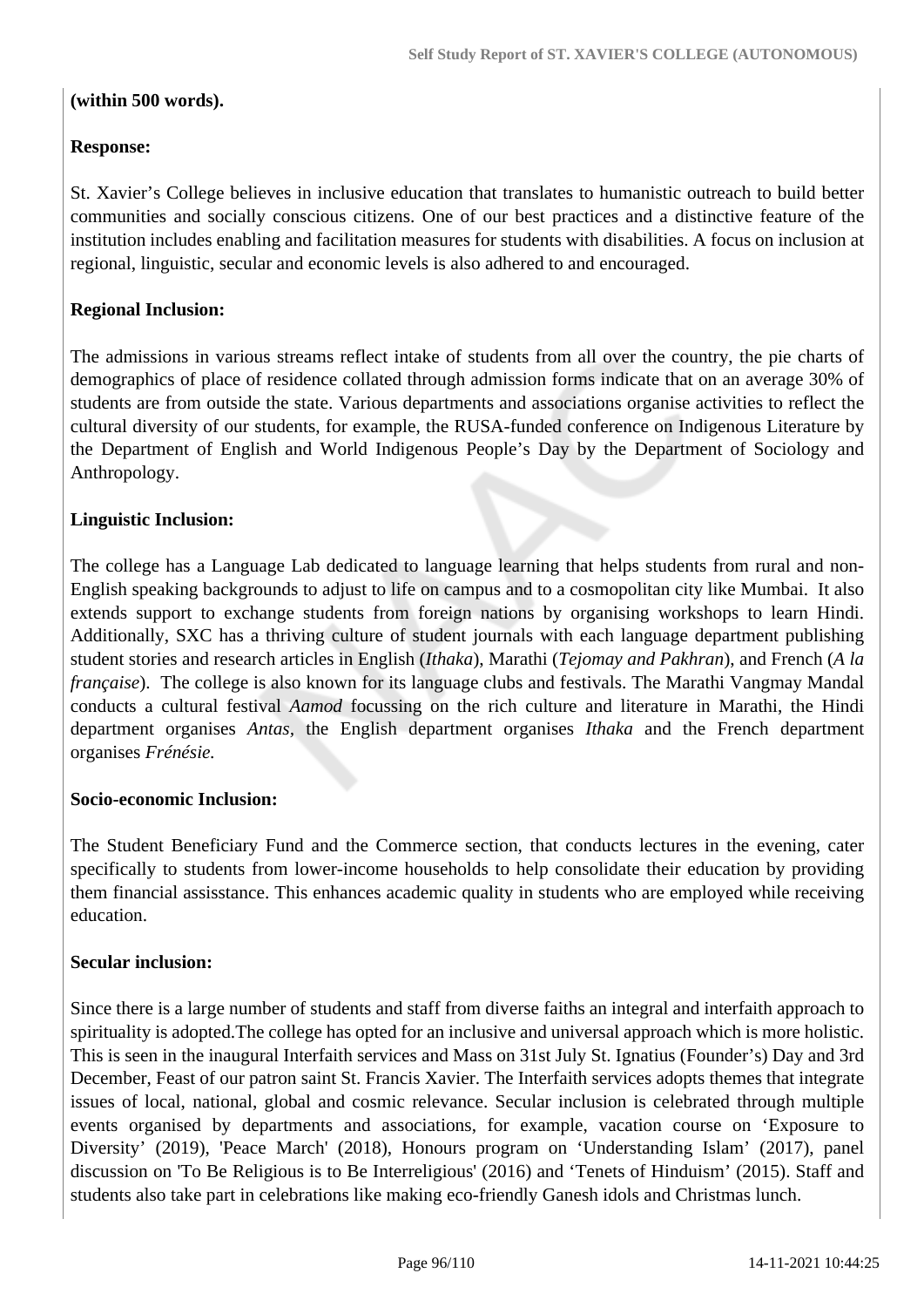Thus, SXC has always taken an initiative in providing a holistic and inclusive environment.

| <b>File Description</b>                                                                                                                | <b>Document</b>      |
|----------------------------------------------------------------------------------------------------------------------------------------|----------------------|
| Supporting documents on the information provided<br>(as reflected in the administrative and academic<br>activities of the Institution) | <b>View Document</b> |

## **7.1.9 Sensitization of students and employees of the Institution to the constitutional obligations: values, rights, duties and responsibilities of citizens (within 500 words).**

#### **Response:**

Instilling and inculcating values amongst students is a primary objective of the teaching fraternity of SXC. In the first semester, it is mandatory to take a course on individual and social values and nurture them thereafter. The topics range from educational philosophies to more subjective and contemporary issues like addiction, suicide, gender, relationships, making a choice, communal sensitivity and global citizenship.

Reading articles, engaging in debates and discussions and working together on group presentations and assignments, the students are able to form their own perceptions and respect the diverse viewpoints of others.

Instructors use various methods to engage students. A very effective tool has been the use of TEDx talks and films. Through these, the topics not only become interesting but also initiate new perspectives for discussion and debates. The role of subjectivity - which is crucial to value formation - is explored and understood through this exercise as students get a clear idea of the characters, circumstances and their consequent action/s. Students are made aware of the fine line between forming values and being judgemental. This is vital for them to understand since they tend to jump to conclusions and compartmentalize everything as black and white. The reality lies with the greyness and that every situation needs to be examined on this scale.

Moreover, the reinforcement and implemention of these values is through the SIP programme - a compulsory activity in the first year of their study in college. Other associations like the SSL, AICUF and DIRS also contribute as an extension of the Values curriculum. The students learn to operate in teams with known/ unknown persons which teaches them adjustment and certain important life skills which only a practical training can do.

The Special Course: Giving Voice to Values regularly organises Guest lectures for Gender Sensitization another very important aspect of holistic education, where students are made aware of Laws such as POCSO and POSH along with other legal procedures that may be useful as survival strategies. Additionally, students are encouraged to ask specific doubts to the experts and also reconnect later on if the need arises.

Another important source of value formation are the constitutional and cultural responsibilities that one is supposed to adhere to as citizens of the country. The department of Political Science strives to improve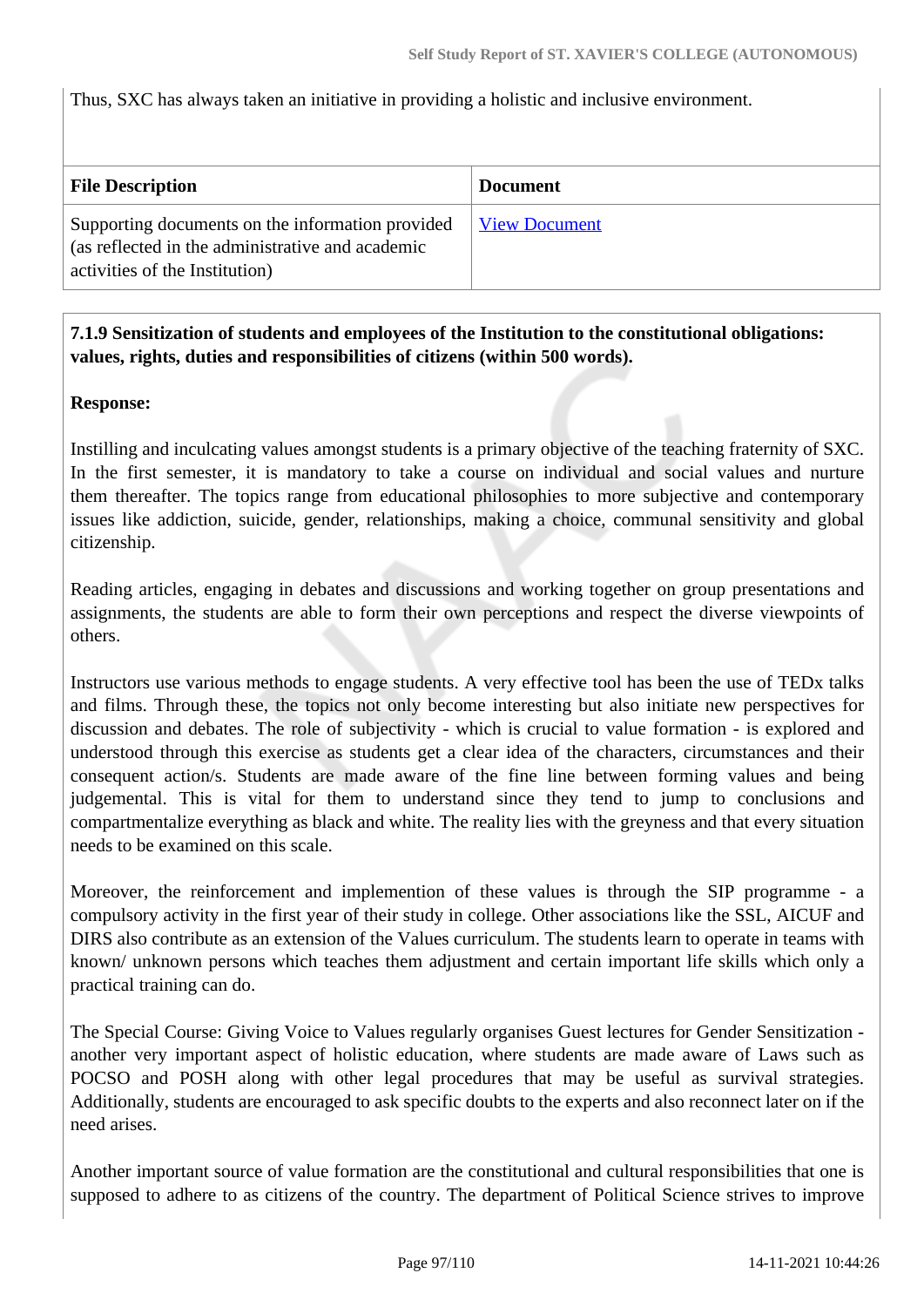awareness about the same among students through activities such as a seminars on Acid Attack survivors, Article 35 A and the Youth parliament. Each of these events have also organized fundraisers to support the cause and raise social awareness. Once again alumni of the college have contributed very generously thus reinstating the fact that the college has been successful in nurturing a strong value system and raising responsible citizens.

| <b>File Description</b>                                                                                      | <b>Document</b>      |
|--------------------------------------------------------------------------------------------------------------|----------------------|
| • Details of activities that inculcate values;<br>necessary to render students in to responsible<br>citizens | <b>View Document</b> |

 **7.1.10 The Institution has a prescribed code of conduct for students, teachers, administrators and other staff and conducts periodic programmes in this regard.** 

- **1.The Code of Conduct is displayed on the website**
- **2.There is a committee to monitor adherence to the Code of Conduct**
- **3.Institution organizes professional ethics programmes for students, teachers, administrators and other staff**
- **4.Annual awareness programmes on Code of Conduct are organized**

**Response:** A. All of the above

| <b>File Description</b>                                                                                                                                                                       | <b>Document</b>      |
|-----------------------------------------------------------------------------------------------------------------------------------------------------------------------------------------------|----------------------|
| Details of the monitoring committee composition<br>and minutes of the committee meeting, number of<br>programmes organized, reports on the various<br>programs etc., in support of the claims | <b>View Document</b> |
| Code of ethics policy document                                                                                                                                                                | <b>View Document</b> |
| Any other relevant information                                                                                                                                                                | <b>View Document</b> |

#### **7.1.11 Institution celebrates / organizes national and international commemorative days, events and festivals (within 500 words).**

#### **Response:**

At SXC international and national festivals/days as also the birth and death anniversaries of our national leaders are celebrated with reverence and in keeping up with the tradition of internalising the message given by these leaders and to inculcate the principles by which they led their life in the holistic development of our students.

Independence Day, Republic Day and Maharashtra Din (1st May) are celebrated by hoisting the national flag, singing of the national anthem and other patriotic songs. The students from the Cultural Committee organise a programme with patriotic speeches and songs. On Republic Day the Indian Music Group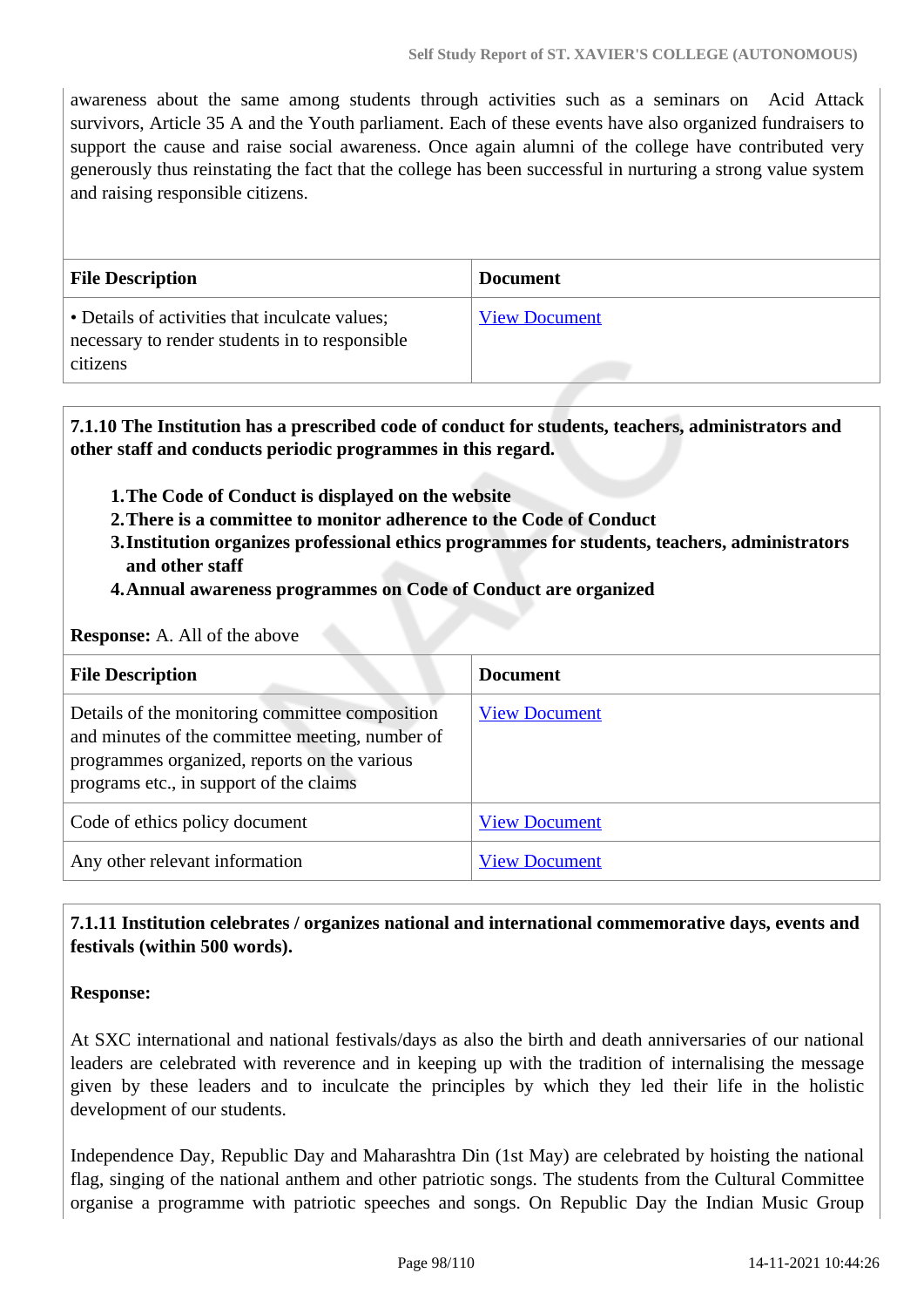organises an Indian classical music programme.

On 2nd October 'Gandhi Jayanti' and on 30th January, Martyr's Day, the death anniversary of Mahatma Gandhi, activities are organised by different departments to commemorate the principles of non violence, truth and cleanliness propagated by the father of our nation.

On 14th November birth anniversary of Jawaharlal Nehru, Children's Day is celebrated wherein students write poems and anecdotes based on memories of their childhood.

14th April Ambedkar Jayanti, is celebrated in commemoration of an important human value:: dignity of every human being irrespective of his birth, given by Dr. Babasaheb Ambedkar, the architect of our Indian Constitution.

The birth Anniversary of Dr.Sarvapalli Radhakrishnan – 'Teachers Day' is celebrated on 5thSeptember every year, the college management and the students felicitate the teachers and show their gratitude by giving a small token of appreciation crafted by the students themselves.

Besides these SXC also organises activities on various national and international days highlighting the message connected to the these days for eg.: National Science Day, National Statistics Day, National Mathematics Day, International Yoga Day, Human Rights Day, International Women's Day, World Environment Day, International Coastal Clean-up Day, Constitution Day, Voter's Day, Suicide Prevention Day, World Health Day, National Income Tax Day, Navy Week, Hindi Diwas, Marathi Bhasha Diwas and Storming of the Bastille - French National Day.

| <b>File Description</b>                                                               | <b>Document</b>      |
|---------------------------------------------------------------------------------------|----------------------|
| Any other relevant information                                                        | <b>View Document</b> |
| Annual report of the celebrations and<br>commemorative events for the last five years | <b>View Document</b> |

# **7.2 Best Practices**

 **7.2.1 Describe two best practices successfully implemented by the Institution as per NAAC format provided in the Manual.**

**Response:** 

**Best Practice 1**

**Title: Social Involvement Programme SIP**

**Objectives:**

The SIP aims at provoking students to work beyond minimum expectations by: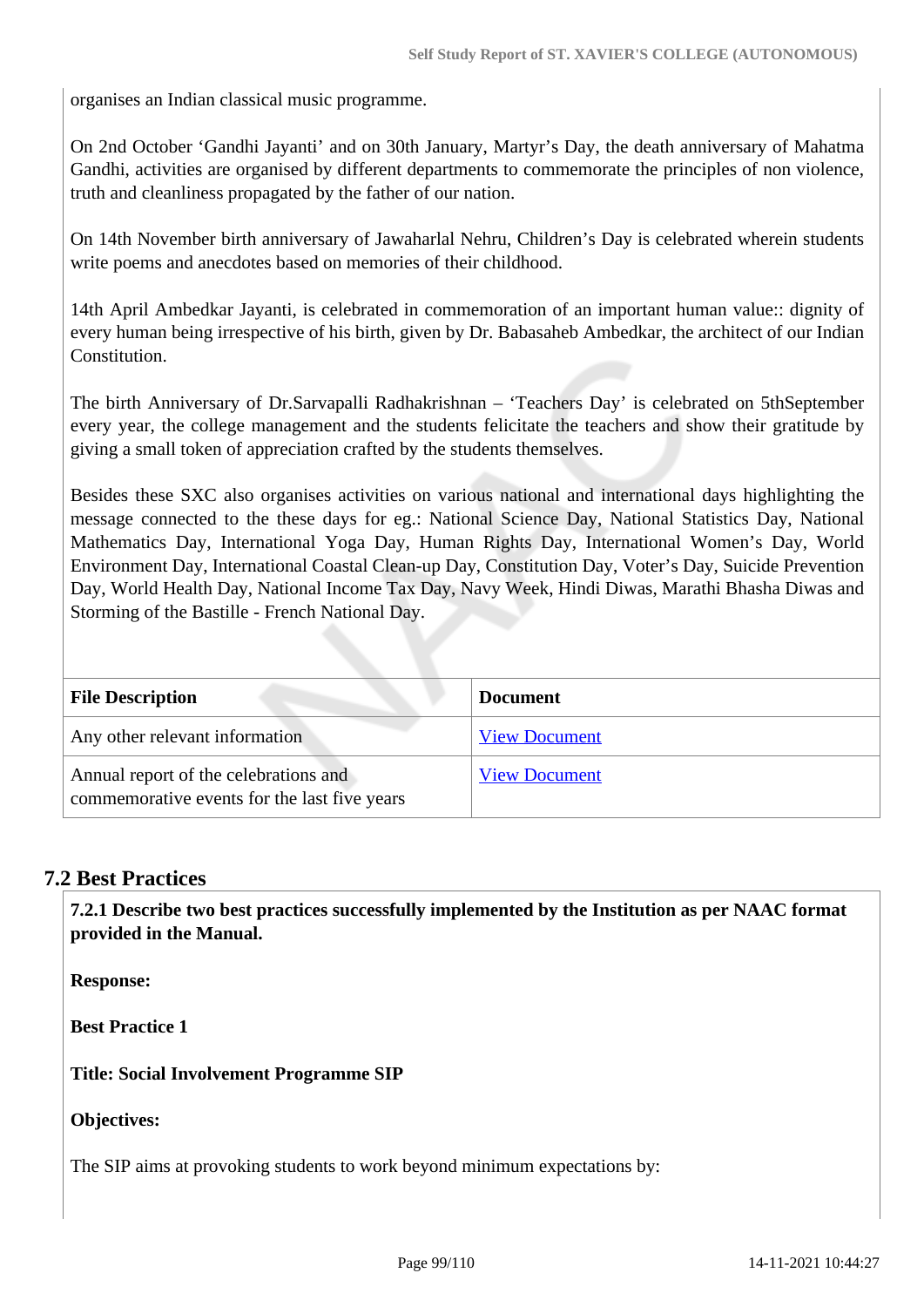- 1.Making them critically consciousness of India's social, economic and political realities.
- 2.Urging the college curricula to connect with social realities.
- 3.Inspiring students to become individuals who believe in being for and with others.

#### **Context and Challenges:**

First Year students offer 45 hours of voluntary social service with one of the 250 NGOs. Our two qualified Social Workers network between these NGOs and our students. Students also offer 5 hours of Discipline-Centric social work with any Department or Association. It is challenging to convince parents and students that education becomes wholesome through voluntary social service. Again, it is difficult to motivate departments to curate social activities based on their discipline's core.

#### **Activities:**

With the help of NGO mediation, our students participate in different SIP activities:

- 1.Awareness sessions on the prevention of TB, HIV, diabetes and malarial sicknesses. They assist social workers, paramedics and doctors during medical camps and in Community Centres of hospitals
- 2.Assisting in formal remedial and language enhancement classes as well as informal adult literacy programmes for economically vulnerable individuals.
- 3.Organisation of skill-building activities and training economically challenged individuals in making saleable items from recyclable materials.
- 4.Help poor city-dwellers in acquiring Government-issued Identity Cards, like, Aadhar, Ration, Voter ID and PAN Cards.
- 5.Aid the visually, physically and intellectually challenged individuals, by serving as 'shadowteachers', examination writers, readers and digital transcribers of academic and non-academic materials.
- 6.Through Self-Help Groups, spread awareness about the evils of domestic violence, girl-child abuse, dowry and other feminine-issues.
- 7.Engaging with senior citizens who live in Homes for the Aged by spending quality time with them and interacting with them in various leisurely indoor activities.

#### **Evidence of success**

#### **Via student volunteer testimonials**

By exposing students' hearts and minds to unjust inequalities and depravation, SIP moulds them into becoming sensitive, compassionate and humane human beings. The following two testimonials bear witness to this lofty success. Ms Jahnavi Pandya (2015-2016) is convinced that SIP has made her realise and appreciate the value of giving back to society. Mr. Kanak J. Malu (2019-2020) while working with deprived children, hoped that both they and he would grow in knowledge and morals.

#### **Problems and resources**

- 1.Regular SIP-time clashes with accumulation of ECC hours and monthly CIAs.
- 2.Time mismatch exists between NGO's requirements and students' availability.
- 3.Overburdened faculty cannot dedicate quality time to SIP.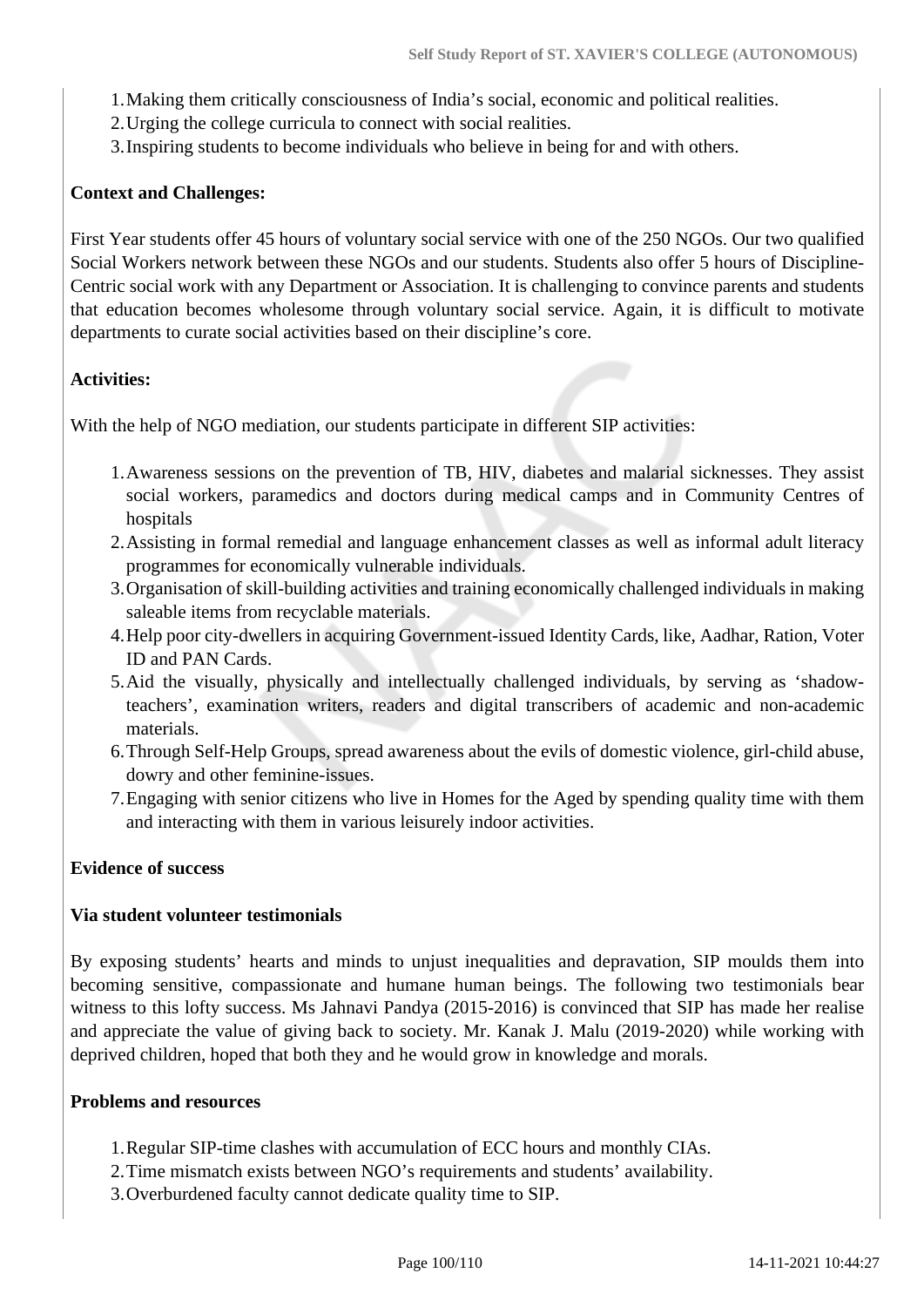- 4.The Social Workers have to juggle between dialoguing with students on campus and engaging on field with NGOs.
- 5.Facility-wise, the SIP is hampered by the lack of: good continuous phone and internet connectivity and the computerisation of registrations and work-progress records.

#### **Best Practice 2**

#### **Title of the Practice: Academic enrichment beyond classroom**

#### **Objectives**

Teaching and learning is not restricted by syllabus or evaluation. At SXC students have been taught to challenge their limitations as our motto states *'Provocans ad volandum'.* This is reflected in the Honours Programme and a tradition of department magazines which inculcates a research culture among students even at the undergraduate level.

#### **Context**

The Honours programme motivates students and Faculty to create and curate courses which nudge the student to comprehend the subject in various dynamic ways. The main objective is to offer interdisciplinary and multidisciplinary courses. Students have the freedom to take the courses of their choice.

By encouraging students to contribute to department magazines, the quest for knowledge, a spirit of enquiry and the practical application of research methodology is facilitated.

#### **Practice:**

The courses offered in the Honours Programme were made interdisciplinary through the "Hub System" in 2016 (Physical Sciences, Biological Sciences, and Lingua-Humanities). The Honours Programme is meant to complement the curricular courses, broaden, and deepen the education of the student both in terms of academic excellence and social relevance, without diminishing the relevance of the classroom set up and prescribed syllabus. This is evident from the criteria for registration: 75% attendance for regular lectures, CGPA: 3.00/4.00 and 7.00/10.00 at the SY and TY level. At the beginning of the academic year departments send their Activity proposals, highlighting the objective and content of the activity proposed, which are conducted by the faculty having expertise in that area or by an external resource person.

For the department magazines, most departments constitute an editorial board comprising students who are ably guided by a faculty member. Students keeping in mind the contemporary issues decide a theme for the magazine. Sessions on how to collect data, analyse it, how to write a research paper are conducted to inculcate research culture. Some of the writings reflect innovative inter disciplinary collaborations between departments for example the Science departments collaborating with the Heras Institute in the space of Conservation.

#### **Evidence of Success:**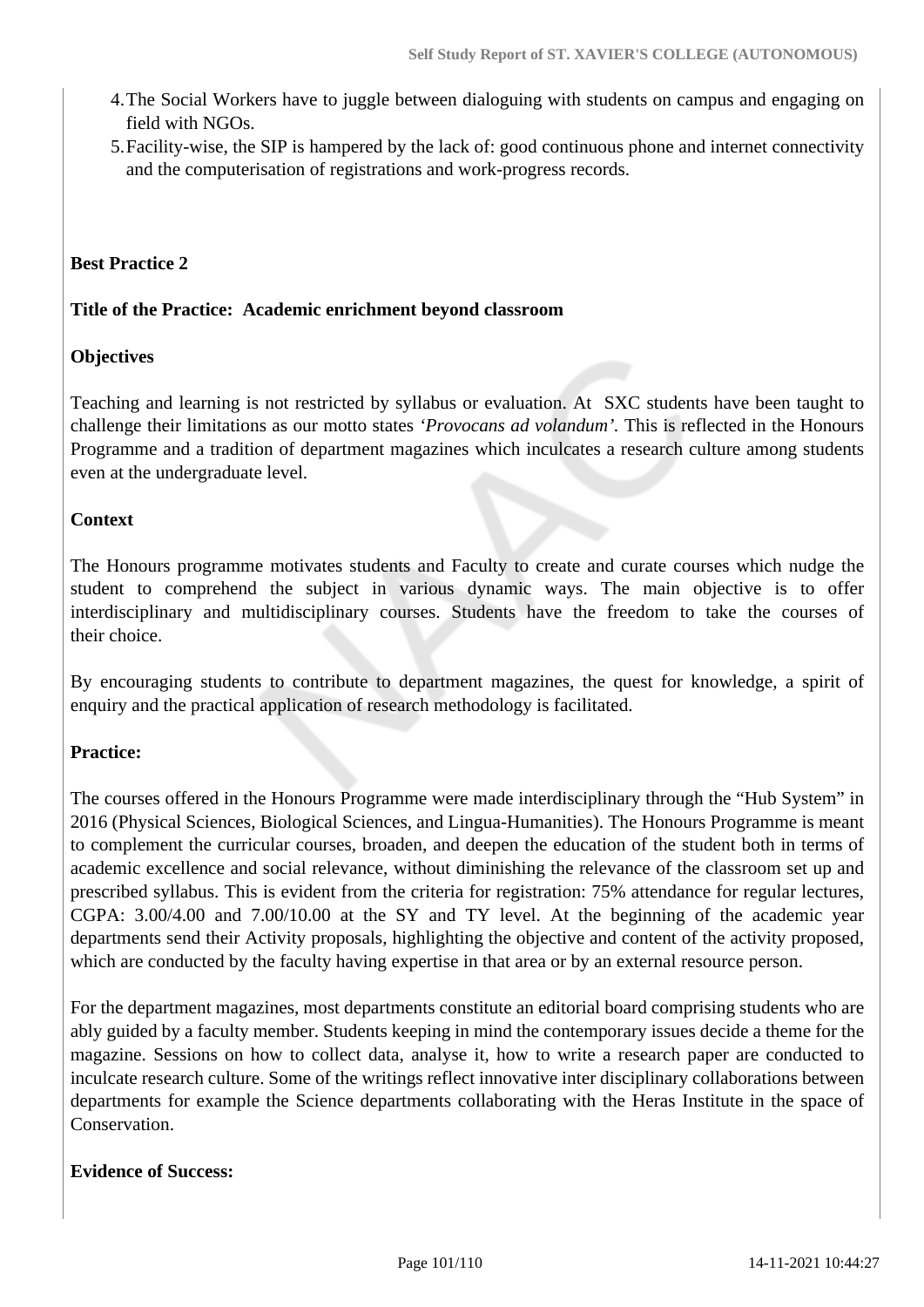The success of the Honours programme is in the wide range of activities conducted - 'Understanding the concept of Raag' (Indian Music Group), Forensic Science (Zoology), Subtitling of Hindi Films with French subtitles (French), 'Epigraphy and Numismatics of Ancient India (AIHCA). The success of the programme is also seen in the number of students from the Third year receiving the Honours Certificate after successfully completing the Programme.

**2015-16: 84**

**2016-17: 80**

**2017-18: 112**

**2018-19: 103**

**2019-20: 157** 

The success of the deprtment magazines is in the diversity of themes of the magazine. Gastronomy (French 2016-17), Exploring Biodiversity (Botany 2018-19), People and Planet: saving the symbiosis (Political Science 2019-20).Two of our department magazines have an ISSN number: Terra, Geology department ISSN no. 2320-298X, Indica, Heras ISSN no.0019 686X..

#### **Problems**

After SXC got academic autonomy many of the courses offered in the Honours Programme were integrated in the regular syllabus. But this constraint in fact turned out to be an advantage as the HUB system came in. The other challenge is not to compromise on the quality of the curriculum in the attempt to take the learning beyond the classroom.

| <b>File Description</b>                      | <b>Document</b>      |
|----------------------------------------------|----------------------|
| Best practices in the Institutional web site | <b>View Document</b> |
| Any other relevant information               | <b>View Document</b> |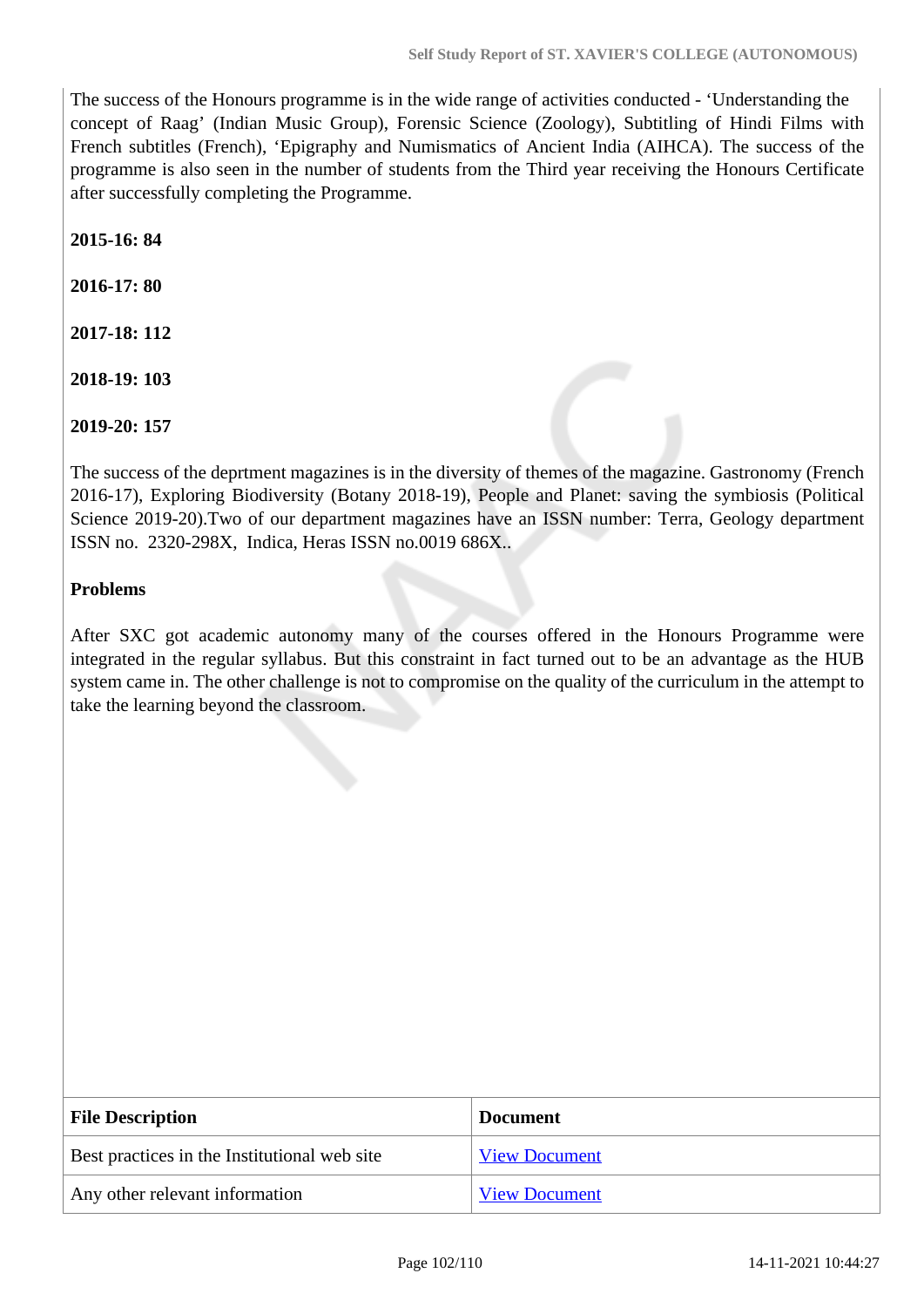# **7.3 Institutional Distinctiveness**

 **7.3.1 Portray the performance of the Institution in one area distinctive to its priority and thrust within 1000 words**

**Response:** 

#### **XRCVC for Inclusion – Students with disabilities**

St. Xavier's College (SXC) has always upheld the ethos of Inclusion. The Xavier's Resource Centre for the Visually Challenged (XRCVC) – for students with disabilities on campus has always strived to bring in the best inclusive education practices on campus and to be a leader at the national level in the field of inclusion and access for persons with disabilities. XRCVC in sync with the Jesuit ethos of community outreach, research and education-industry linkages has an extensive scope of work.

It has panned across providing inclusive education services to over 110+ in-house students with disabilities each year - across the 21 disability types, training services to persons with disabilities across the country, awareness training for diverse stakeholders, teacher training and inclusive education research. The XRCVC has also been a leading advocate for Inclusion and regularly engages with the government machinery to building systemic level changes for inclusion.

#### **Beneficiaries**

From 2015 to 2020, the XRCVC has reached out to a total of 21913 beneficiaries. Of these 445 are students with disabilities at SXC, 2783 persons with disabilities underwent various training programs at the XRCVC (Non-Xavierites), 15705 persons across various stakeholder groups were approached through our awareness programs, 1279 people attended our 'reading without seeing' workshops- a program to help spread awareness on assistive technologies across rural and semi-urban areas. Further 1701 persons underwent various stakeholder training programs for accessible content creation and inclusive education aimed at teachers, special educators, teacher training and people interested in building inclusive education services.

XRCVC through its continuing advocacy, research work and training programmes aims to keep pushing the boundaries of access and inclusion in the country.

#### **Inclusive Education**

## **RUSA Pilot on Inclusive Higher Education:**

The XRCVC was appointed by RUSA as a consultant for its pilot on Inclusive Higher Education. XRCVC conceptualised and implemented the 360 degree approach to Inclusion at SXC and many other colleges. SXC received the Nipman Foundation – Microsoft Equal Opportunity Awards 2018 in the category 'Enabler – Inclusive Schools'.

#### **Support to Higher Education Institutes and Building an Eco-System:**

To garner collective strength XRCVC has spearheaded the formation of the Inclusive University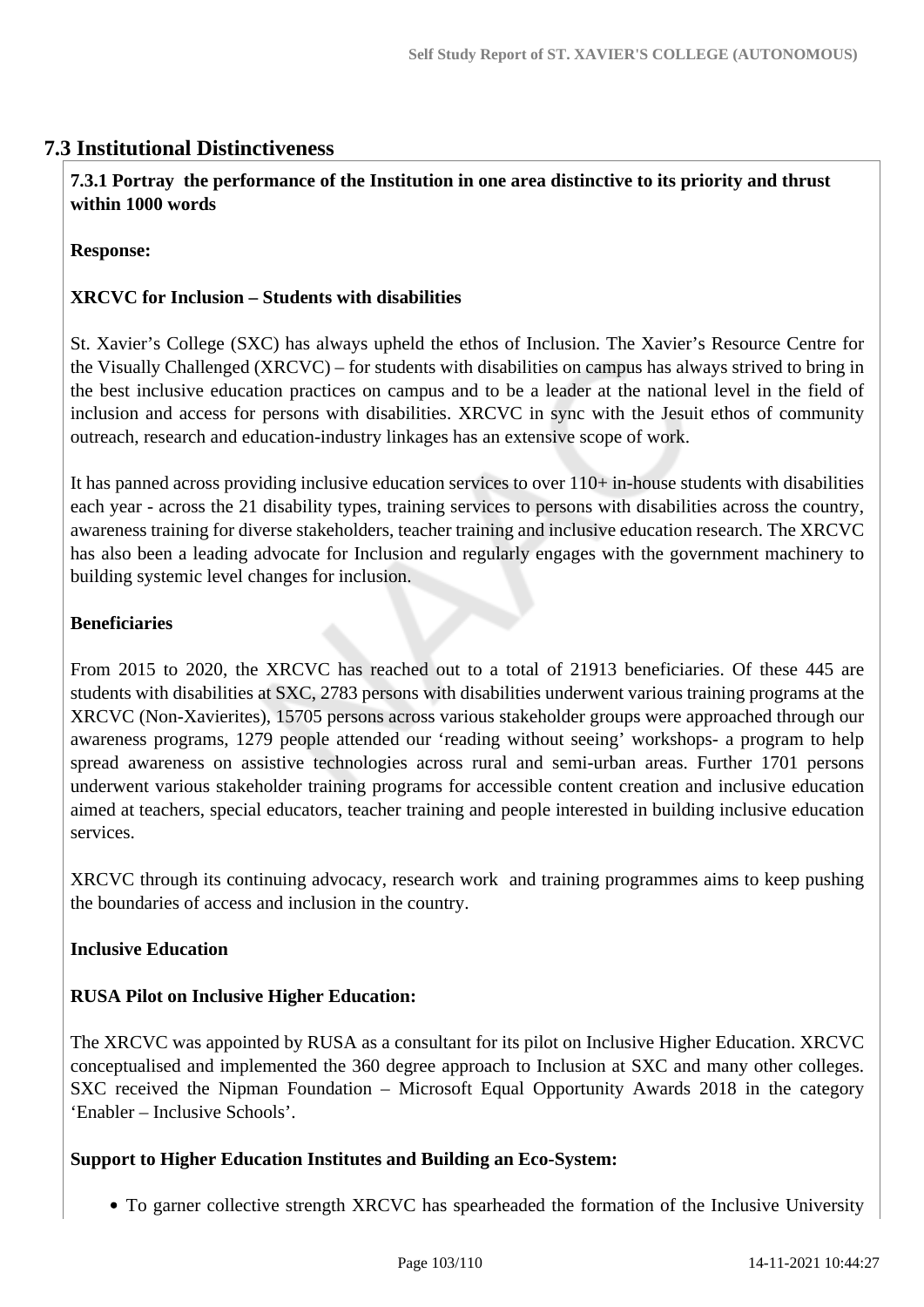Alliance (IUA) which has been formed through an MoU between leading higher education institutes in the country to share best practises and promote inclusion initiatives.

• XRCVC was also appointed by IIT Kanpur to help them set up their disability support services.

#### **Expanding Horizons**:

- SXC had its first student with blindness enrolled for BSc- Chemistry, Botany and Zoology. XRCVC provided training to teaching and non-teaching staff and also purchased the necessary equipment to make the laboratories accessible.
- College has also facilitated the concept of guest students for Students with Disabilities (SwD) who wish to get an experience of a holistic learning environment of a mainstream institution but whose disability does not permit them to participate completely, otherwise. Such students have been permitted to attend college and participate in its activities without going through any evaluations and would be provided only certificates of attendance. This opportunity enables them to gain life skills to facilitate a successful career in their chosen vocation.
- The option of non-written, but oral recorded examinations is also offered to students with disability to ensure parity in the evaluative methods.

#### **Research and Resource Building:**

- XRCVC has been implementing various models of inclusive Education for students with blindness and low vision at the school level for the past 5 years to identify the most effective resource efficient model for India. Based on the learnings, XRCVC has been building a comprehensive educational resource which includes Teaching Learning Aid Library, Concept Teaching Manuals of visual concepts, Special Skill Curriculums and Bridge Courses for Teacher Training.
- XRCVC released its research report "Degrees of Accessibility" that looks at design and teaching pedagogy ideas of an accessible geometry kit for students with blindness.
- XRCVC has created resources for making STEM education accessible and is building up a databank of methods of making experiments accessible to students with blindness.
- XRCVC has built a resource kit for educators to make online learning accessible to meet the COVID 19 challenge.
- XRCVC has set up an Inclusive Education Resource Page on its website with data related to its various endeavours for others to use and replicate.

#### **Facilitating and Creating Accessible Material for students with Print Disabilities.**

XRCVC as one of the founding members of the DAISY Forum of India was one of the key organisation involved in launching –SugamyaPustakalaya – An online library for persons with print disabilities in partnership with Ministry of Social Justice and Empowerment. (617 titles published.)

#### **Building Accessibility**

Low cost indigenous accessible technology promotion and support has been a key aspect of XRCVC's work. Under this XRCVC has provided detailed guidance and testing support for development of – 'Braille Me : refreshable brailler' which is now available at 1/10th the cost of its international counterparts. Along with this, the XRCVC is also responsible for an audio-tactile menu which featured in the Limca Book of Records in 2015, a part of committees working on the Accessible India campaign, works with the Ministry of Urban Development, and has MoUs with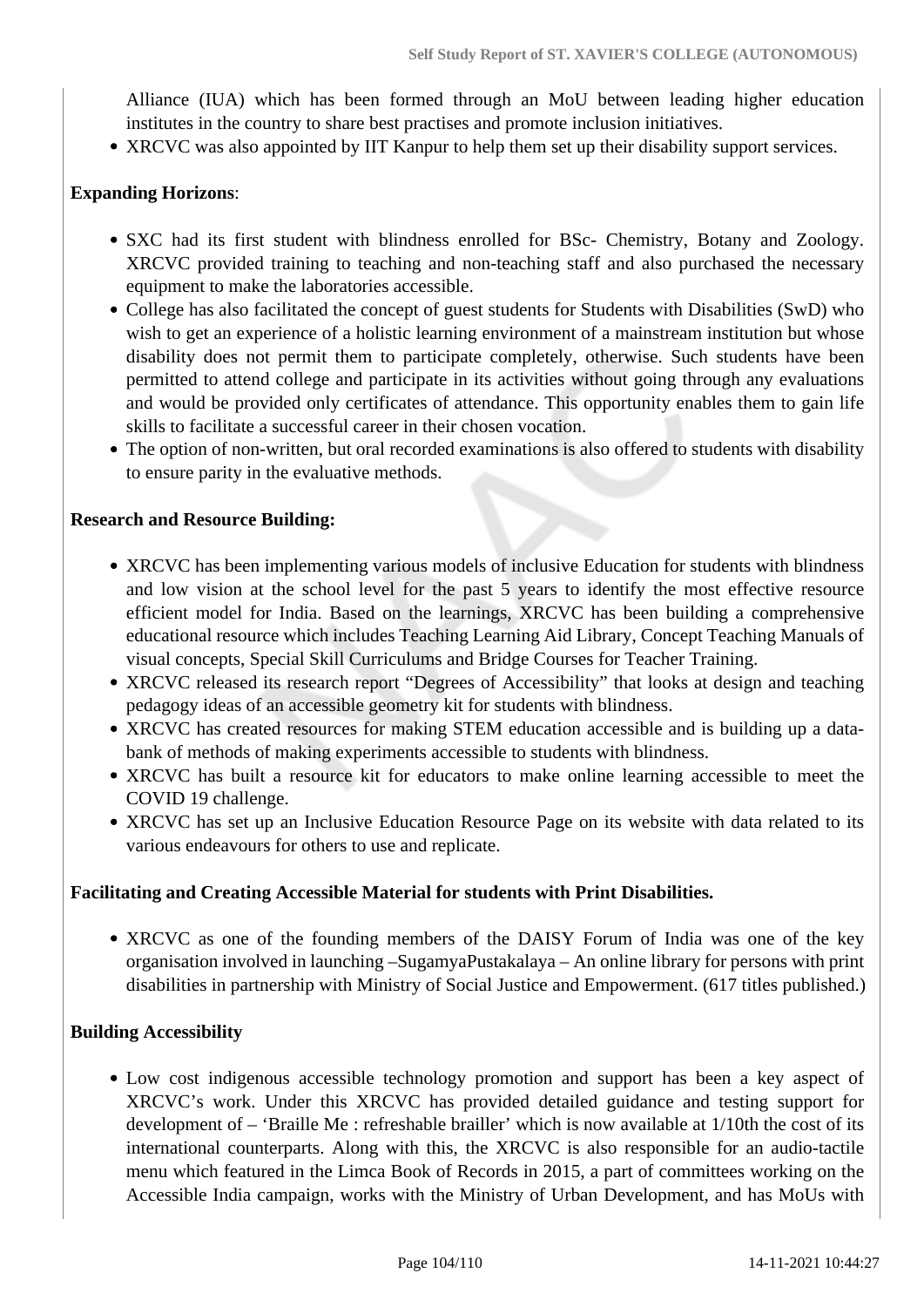Social Alpha and CSMVS for building assistive technologies.

In particular, over 2018 to 2020, the inclusion agenda has been expanded further through the building upon the XRCVC trademark awareness concept of Antarchakshu. The XRCVC built the awareness module into an expanded 5 module course that can be delivered within educational institutions. The Course titled Diversity Discourse looks at a wider concept of building diversity and inclusion mind-set amongst its learners. The XRCVC has started offering this course to the Xavier's Institute of Communication students.

| <b>File Description</b>                      | <b>Document</b>      |
|----------------------------------------------|----------------------|
| Any other relevant information               | <b>View Document</b> |
| Appropriate web in the Institutional website | <b>View Document</b> |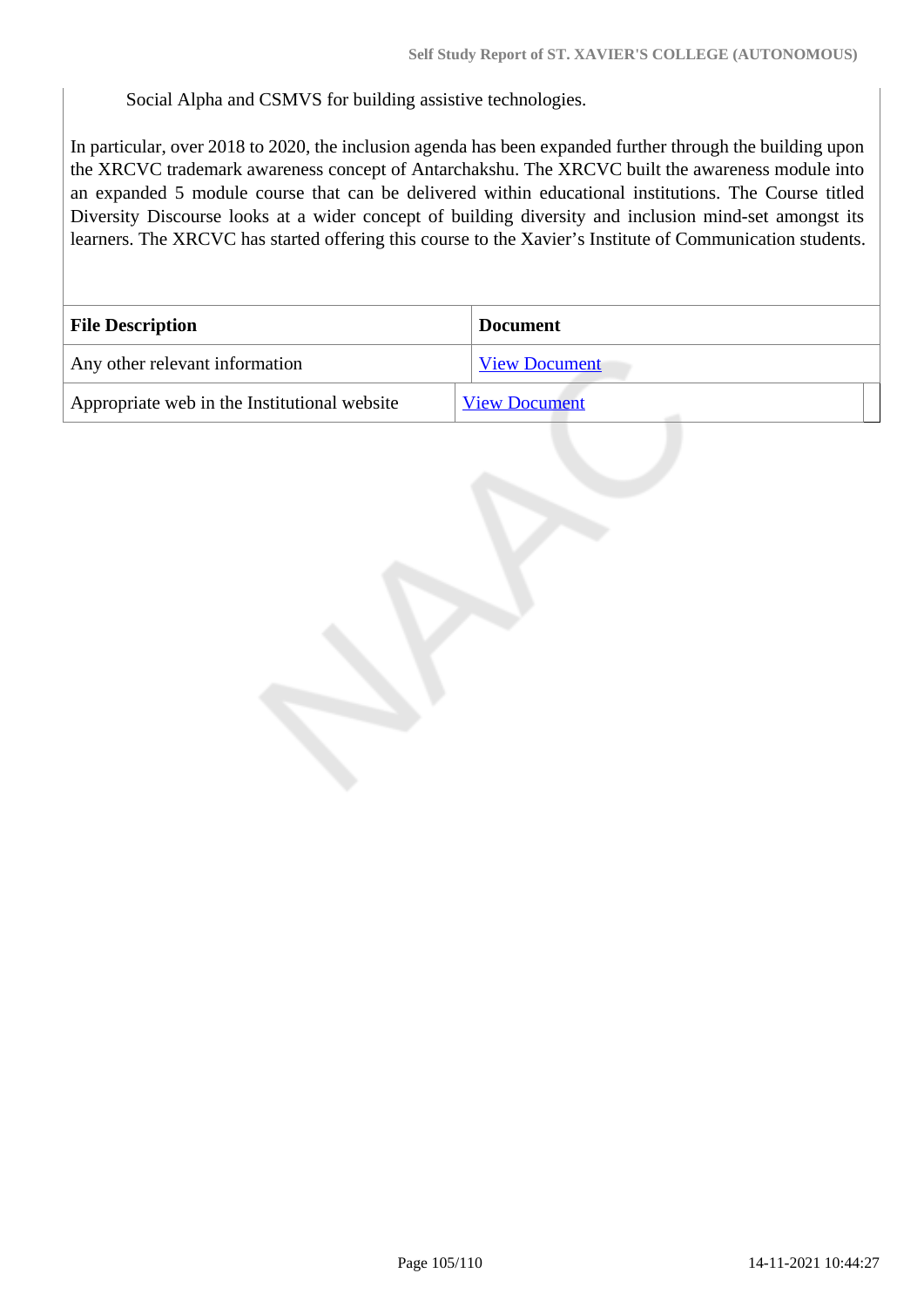# **5. CONCLUSION**

# **Additional Information :**

The B.Com. degree was introduced as a new chapter in SXC's educational outreach in 1988 to cater to the needs of the working, underprivileged students who want to pursue higher education. The Commerce Section operates as an evening college, allowing its students, many of who are first generation learners and need to support their families, to hold day jobs.

The Xavier Institute of Communication, a curricular unit of SXC that was recently ranked second amongst private institutes of Mass Communication in the country by Outlook ICARE 2021, offers a variety of courses and training services in the field of communication.

The Blatter Herbarium at SXC was started at the end of the 19th century. By 1918, a very large number of plants were gathered by Fr. E. Blatter, S.J., his associates and students. It presently contains the largest collection of plants in Western India. It has a well-stocked library on Systematic Botany, and provides facilities for the study of Plant Systematics.

Fr. Blatter and his contemporaries were also responsible for establishing the Department of Geology which has a rich collection of rocks, fossils and gemstones. The Department of Zoology too has a vast collection of specimens that have been gathered over the last century.

SXC has a strong connect to the traditional culture, practices and music of India. The Heras Institute of Indian History and Culture, established in 1926, continues to foster historical and cultural research in India, with the Heras Museum contributing to the research endeavours of many a budding and experienced researcher. The Indian Music Group (IMG) founded in 1973 by Ustad Alla Rakha Khan has a priceless collection of recordings of performances by legends of Indian classical music in its library.

The Blatter Herbarium which has existed for more than a century and the 95-year-old Heras Institute of Indian History and Culture on the campus are testimony to the fact that the preservation of Indian culture, the renewal and communication of knowledge in the sciences and humanities is deeply ingrained in the ethos of this college.

# **Concluding Remarks :**

SXC was accredited by NAAC with a five-star rating in 1999. Subsequently, it was reaccredited in two cycles earning ratings of A+ and A. In 2014, SXC was awarded a Certificate of Excellence by the Associated Chambers of Commerce & Industry of India (ASSOCHAM) for 'Best Institute Serving a Social Cause'; was bestowed with the Star Status by DBT and received the 'College of Excellence' Award by the UGC, under the MHRD, Government of India. In 2018, SXC was conferred the Nipman Foundation Microsoft 'Equal Opportunity' Award in the Enabler Category of Inclusive Schools – Higher Education.

Such recognition has made SXC more mindful of, and grateful for, the trust and responsibility invested in it to raise the bar when it comes to the holistic development of the students entrusted to its care. SXC recognizes that the growth of its students would be incomplete if the affective dimension of learning was not addressed. Hence it seeks to inspire students to use their discernment to realize that success is empty if justice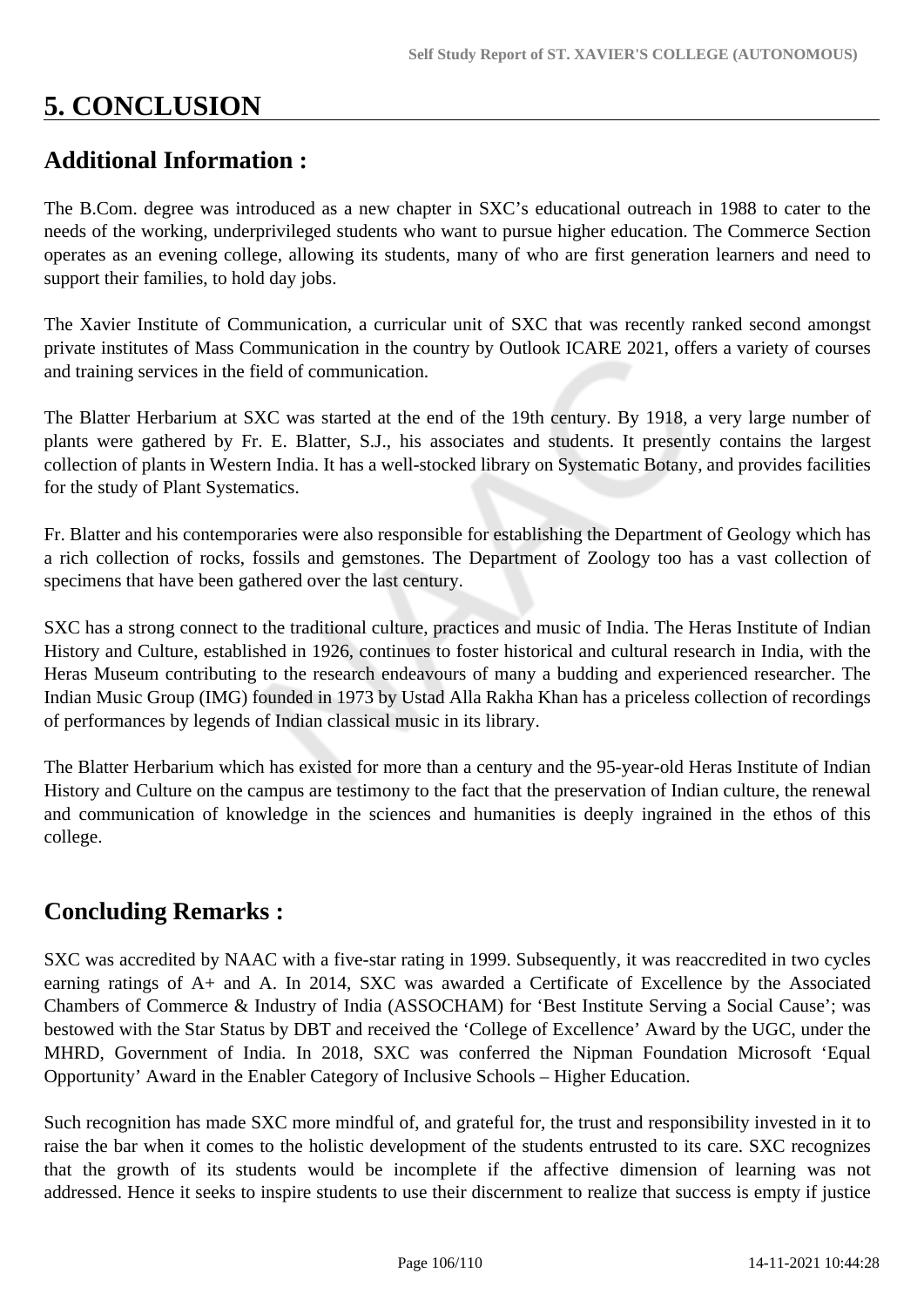for all is ignored, and that true freedom lies in using the amazing powers in each person to reach "impossible dreams".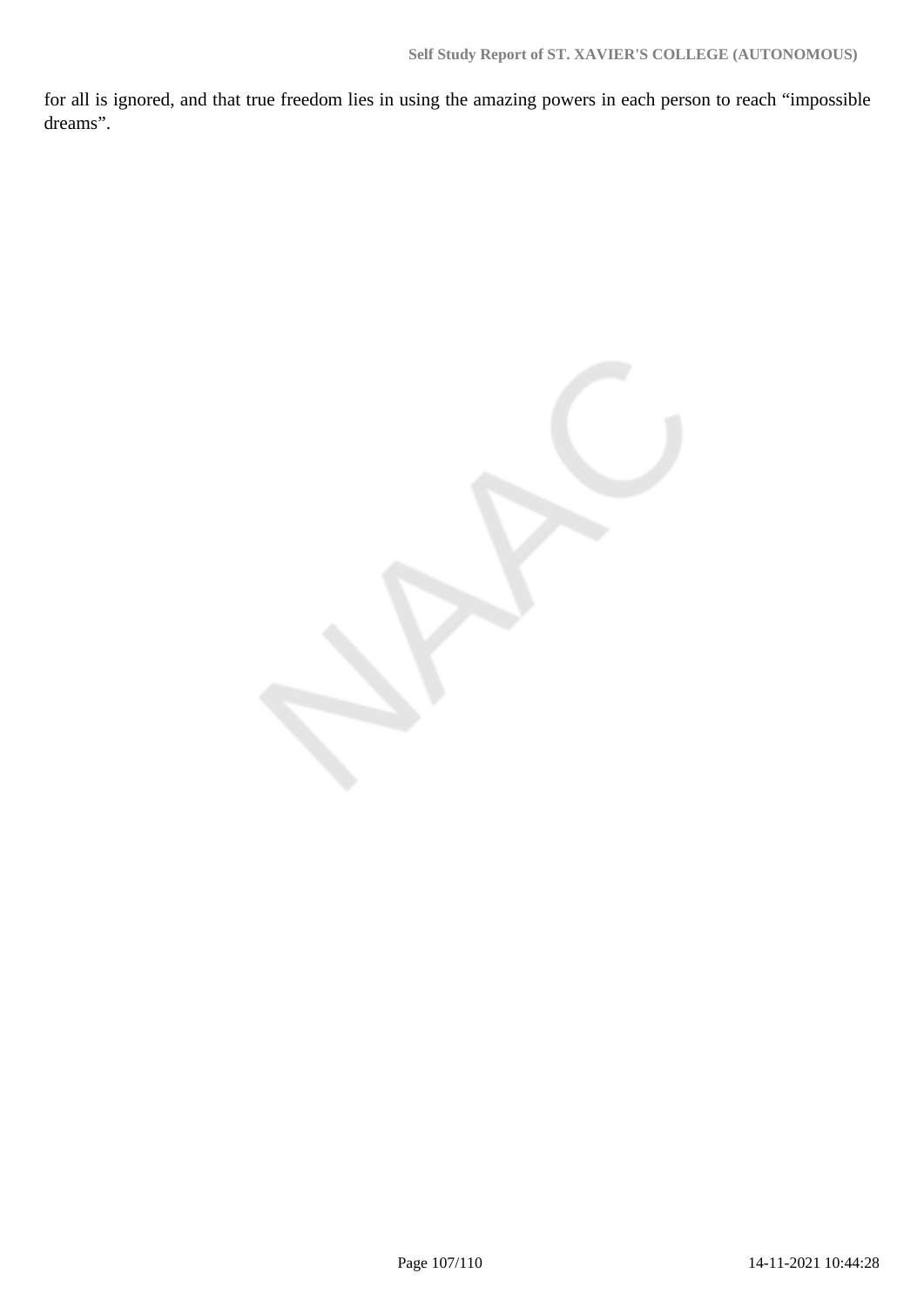# **6.ANNEXURE**

#### **1.Metrics Level Deviations**

|       | Metric ID Sub Questions and Answers before and after DVV Verification                                                                                 |
|-------|-------------------------------------------------------------------------------------------------------------------------------------------------------|
| 1.1.2 | Percentage of Programmes where syllabus revision was carried out during the last five years.                                                          |
|       | 1.1.2.1. Number of all Programmes offered by the institution during the last five years.                                                              |
|       | Answer before DVV Verification : 54                                                                                                                   |
|       | Answer after DVV Verification: 47                                                                                                                     |
|       | 1.1.2.2. How many Programmes were revised out of total number of Programmes offered                                                                   |
|       | during the last five years                                                                                                                            |
|       | Answer before DVV Verification : 38                                                                                                                   |
|       | Answer after DVV Verification: 38                                                                                                                     |
|       |                                                                                                                                                       |
|       | Remark : DVV has made the changes as per IIQA.                                                                                                        |
| 1.2.2 | Percentage of Programmes in which Choice Based Credit System (CBCS) / elective course                                                                 |
|       | system has been implemented (Data for the latest completed academic year).                                                                            |
|       | 1.2.2.1. Number of Programmes in which CBCS / Elective course system implemented.                                                                     |
|       | Answer before DVV Verification : 32                                                                                                                   |
|       | Answer after DVV Verification: 47                                                                                                                     |
|       | Remark : DVV has made the changes as per IIQA.                                                                                                        |
| 4.2.4 | Percentage per day usage of library by teachers and students (foot falls and login data for<br>online access) during the last completed academic year |
|       | 4.2.4.1. Number of teachers and students using library per day over last one year                                                                     |
|       | Answer before DVV Verification: 398                                                                                                                   |
|       | Answer after DVV Verification: 80                                                                                                                     |
|       | Remark : DVV has made the changes as per average of teacher and students using library per day                                                        |
|       | on (dates)                                                                                                                                            |
| 5.2.2 | Percentage of student progression to higher education (previous graduating batch).                                                                    |
|       | 5.2.2.1. Number of outgoing student progressing to higher education.                                                                                  |
|       | Answer before DVV Verification: 106                                                                                                                   |
|       | Answer after DVV Verification: 00                                                                                                                     |
|       |                                                                                                                                                       |
|       | Remark : DVV has made the changes as per HEI clarification.                                                                                           |
| 5.3.1 | Number of awards/medals won by students for outstanding performance in sports/cultural                                                                |
|       | activities at inter-university/state/national / international level (award for a team event should<br>be counted as one) during the last five years.  |
|       |                                                                                                                                                       |
|       | 5.3.1.1. Number of awards/medals won by students for outstanding performance in sports /                                                              |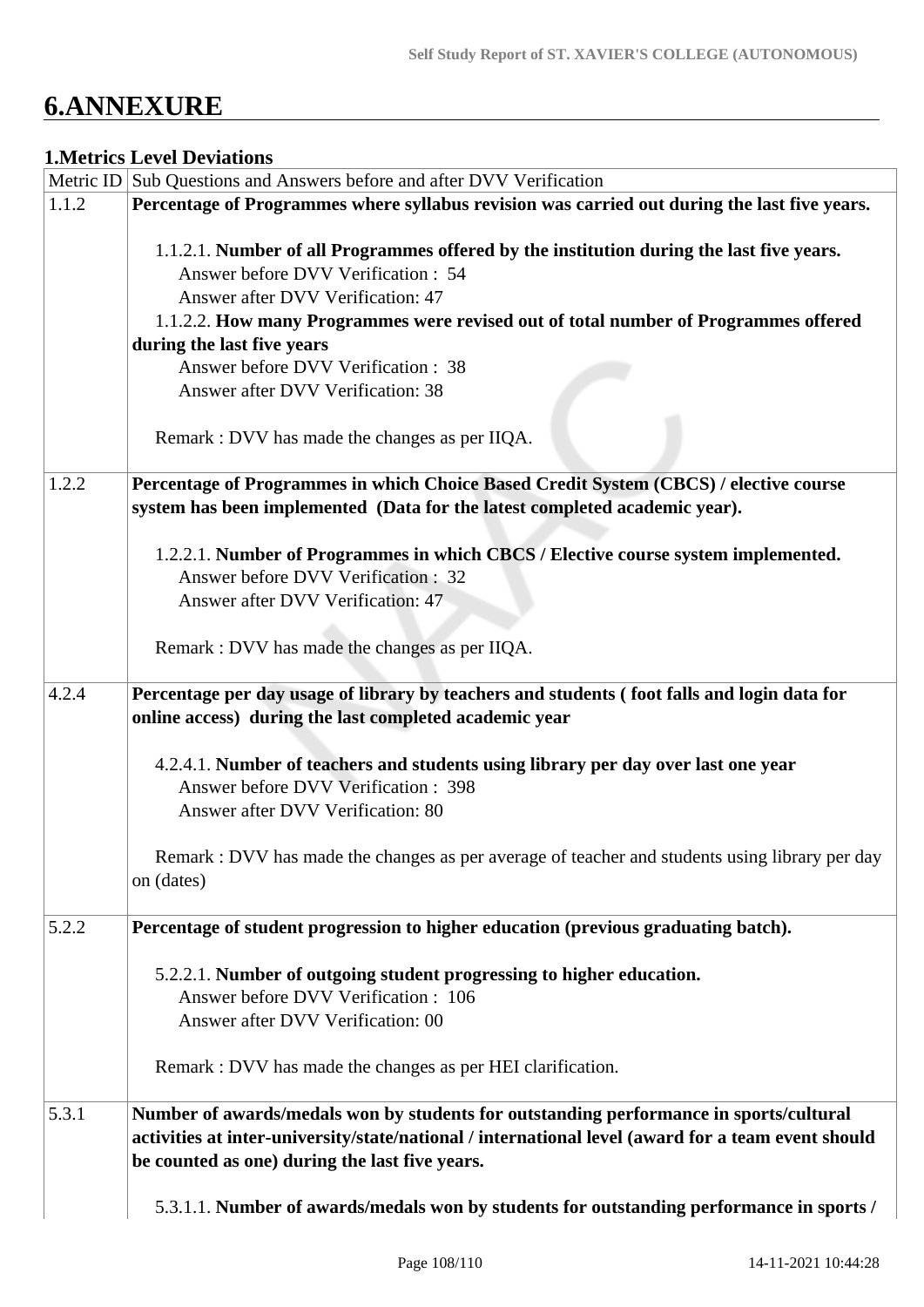|       | event should be counted as one) year - wise during the last five years.                                                                                                   | Answer before DVV Verification:       |                |                                                     |                                                               | cultural activities at inter-university / state / national / international events (award for a team                                                                                            |  |
|-------|---------------------------------------------------------------------------------------------------------------------------------------------------------------------------|---------------------------------------|----------------|-----------------------------------------------------|---------------------------------------------------------------|------------------------------------------------------------------------------------------------------------------------------------------------------------------------------------------------|--|
|       | 2019-20                                                                                                                                                                   | 2018-19                               | 2017-18        | 2016-17                                             | 2015-16                                                       |                                                                                                                                                                                                |  |
|       | 06                                                                                                                                                                        | 09                                    | 04             | 03                                                  | 02                                                            |                                                                                                                                                                                                |  |
|       |                                                                                                                                                                           | <b>Answer After DVV Verification:</b> |                |                                                     |                                                               |                                                                                                                                                                                                |  |
|       | 2019-20                                                                                                                                                                   | 2018-19                               | 2017-18        | 2016-17                                             | 2015-16                                                       |                                                                                                                                                                                                |  |
|       | 06                                                                                                                                                                        | 07                                    | 04             | 03                                                  | 02                                                            |                                                                                                                                                                                                |  |
| 5.3.3 | year<br>- wise during the last five years.                                                                                                                                | Answer before DVV Verification:       |                |                                                     |                                                               | Average number of sports and cultural events / competitions organised by the institution per<br>5.3.3.1. Number of sports and cultural events / competitions organised by the institution year |  |
|       | 2019-20                                                                                                                                                                   | 2018-19                               | 2017-18        | 2016-17                                             | 2015-16                                                       |                                                                                                                                                                                                |  |
|       | 25                                                                                                                                                                        | 21                                    | $\overline{4}$ | $\overline{4}$                                      | $\overline{4}$                                                |                                                                                                                                                                                                |  |
|       |                                                                                                                                                                           | <b>Answer After DVV Verification:</b> |                |                                                     |                                                               |                                                                                                                                                                                                |  |
|       | 2019-20                                                                                                                                                                   | 2018-19                               | 2017-18        | 2016-17                                             | 2015-16                                                       |                                                                                                                                                                                                |  |
|       | 25                                                                                                                                                                        | 19                                    | $\overline{4}$ | $\overline{4}$                                      | $\overline{4}$                                                |                                                                                                                                                                                                |  |
| 7.1.7 | The Institution has disabled-friendly, barrier free environment<br>1. Built environment with ramps/lifts for easy access to classrooms.<br>2. Disabled-friendly washrooms |                                       |                |                                                     | website, screen-reading software, mechanized equipment        | 3. Signage including tactile path, lights, display boards and signposts<br>4. Assistive technology and facilities for persons with disabilities (Divyangjan) accessible                        |  |
|       | Remark : DVV has not consider provided report for bill by HEI.                                                                                                            | reading material, screen reading      |                | Answer After DVV Verification: E. None of the above | Answer before DVV Verification : A. Any 4 or all of the above | 5. Provision for enquiry and information : Human assistance, reader, scribe, soft copies of                                                                                                    |  |

## **2.Extended Profile Deviations**

| ΙD  | <b>Extended Questions</b>                                |
|-----|----------------------------------------------------------|
| 1.1 | Number of programs offered year-wise for last five years |
|     |                                                          |
|     | Answer before DVV Verification:                          |